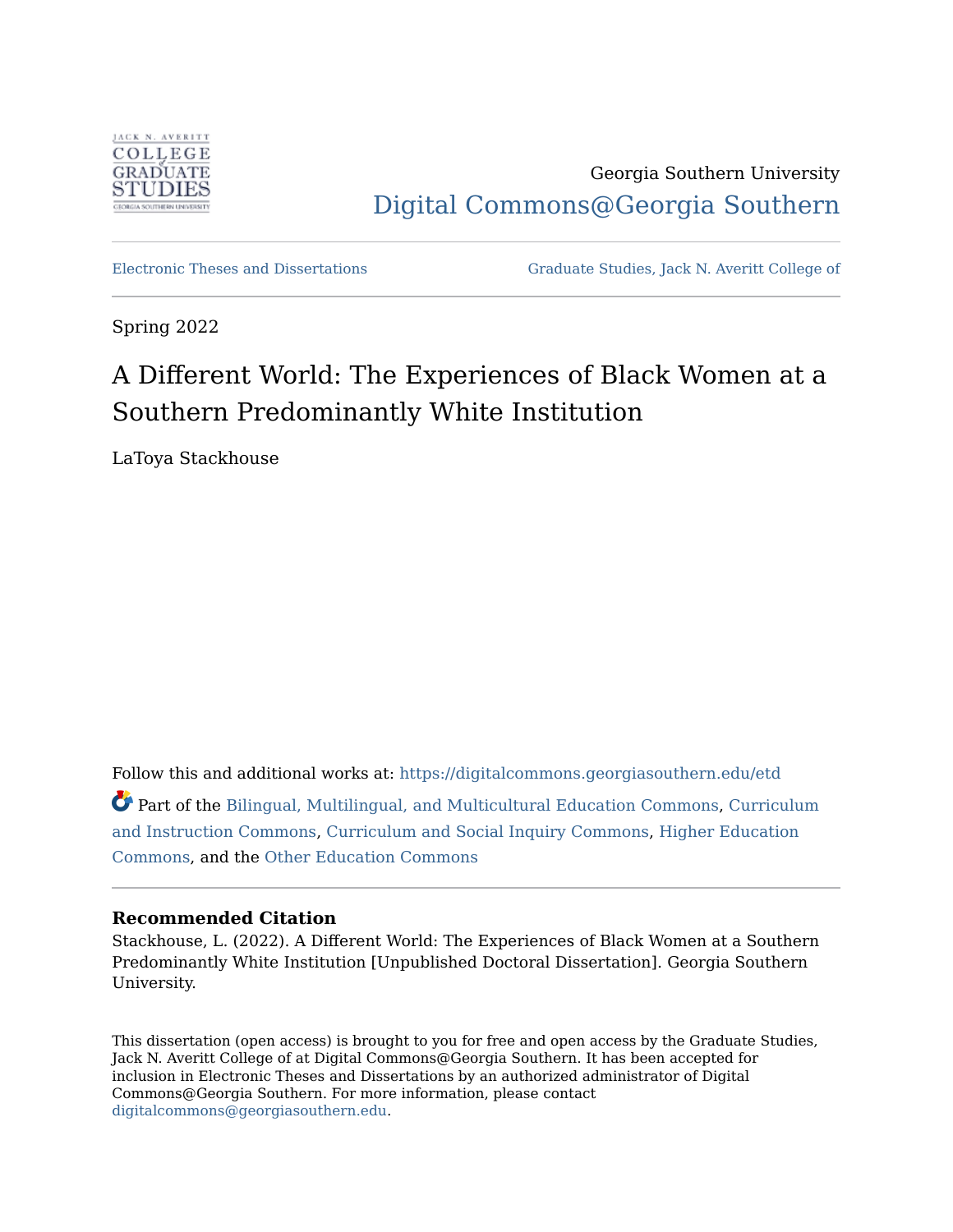### A DIFFERENT WORLD: THE EXPERIENCES OF BLACK WOMEN AT A SOUTHERN PREDOMINANTLY WHITE INSTITUTION

by

#### LATOYA STACKHOUSE

(Under the Direction of Delores D. Liston)

#### ABSTRACT

The present study investigated the lived experiences of Black women on a predominantly White institution campus in the South as they relate to the core themes of Patricia Hill Collins' Black Feminist Thought. The core themes of BFT that were the focus of the research were Self-Definition/Empowerment, Safe Space, Controlling Images, Invisibility/Sense of Belonging. Sista circle methodology was used as the form of inquiry with two 60-minute sessions over a twomonth span. This methodology was chosen because its focus centers the lived narratives of Black women within a safe space unlike traditional focus groups. Findings from the sista circles revealed that the participants' experiences did align with BFT which was originally published in 1990. Black women continue to feel stereotyped and invisible and encouraged to assimilate to the cultures and traditions of their PWI. These women are empowered to choose how they will be defined and demand spaces where they are not under surveillance. Through this study, college administrators, faculty and staff are provided insight to the lived experiences of Black women. This study supports the need to provide platforms where Black women are acknowledged as being a part of the campus culture as intellectuals and experts regarding such experiences.

INDEX WORDS: Black feminist thought, Sista circle methodology, Black women, Safe space, Self-definition, Invisibility, Sense of belonging, Predominantly White institutions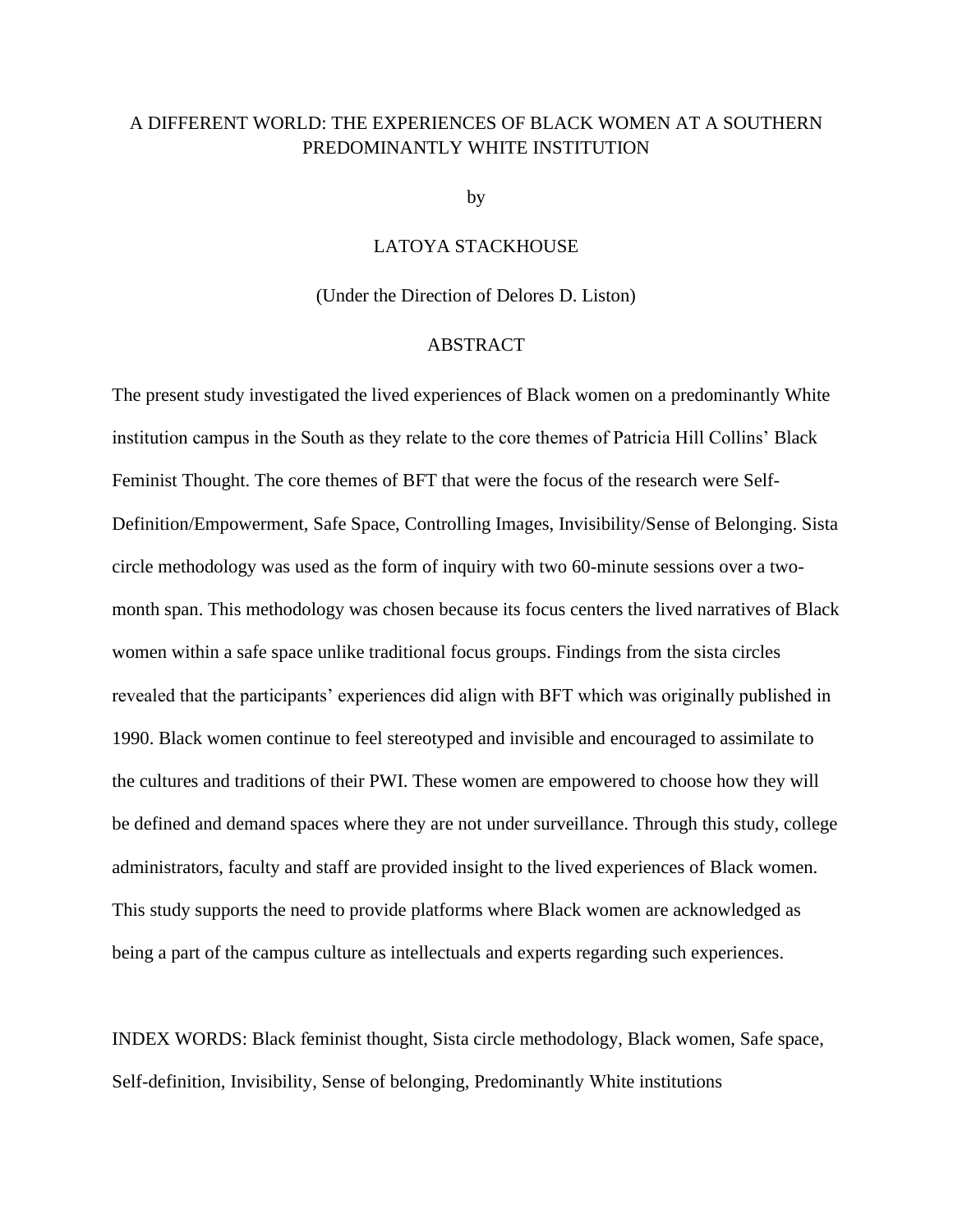### A DIFFERENT WORLD: THE EXPERIENCES OF BLACK WOMEN AT A SOUTHERN PREDOMINANTLY WHITE INSTITUTION

by

LATOYA STACKHOUSE B.S., Georgia Southern University, 2002 M.B.A., Georgia Southwestern State University, 2014 M. Ed., Georgia Southern University, 2016

A Dissertation Submitted to the Graduate Faculty of Georgia Southern University in Partial Fulfillment of the Requirements for the Degree

> DOCTOR OF EDUCATION COLLEGE OF EDUCATION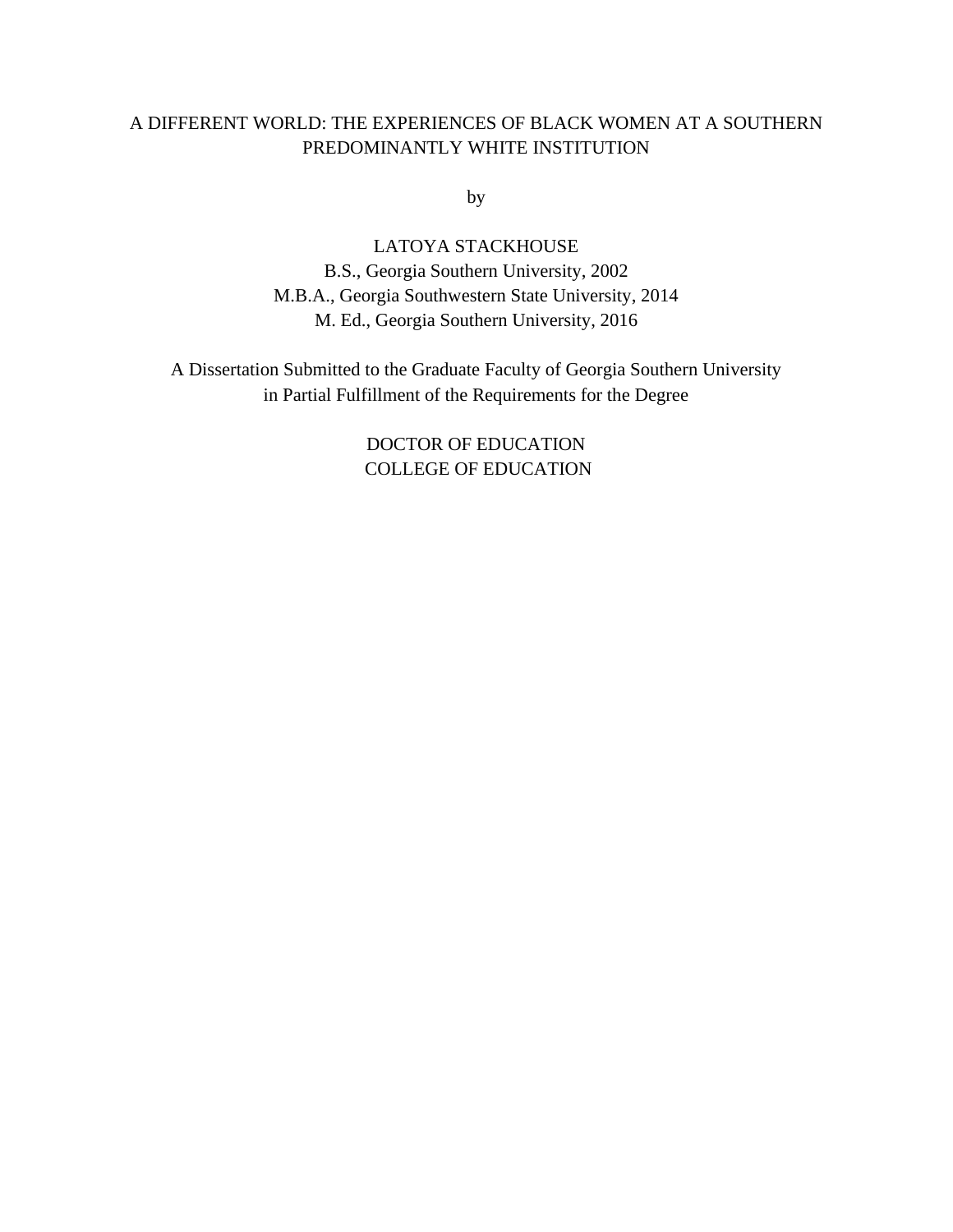© 2022

### LATOYA STACKHOUSE

## All Rights Reserved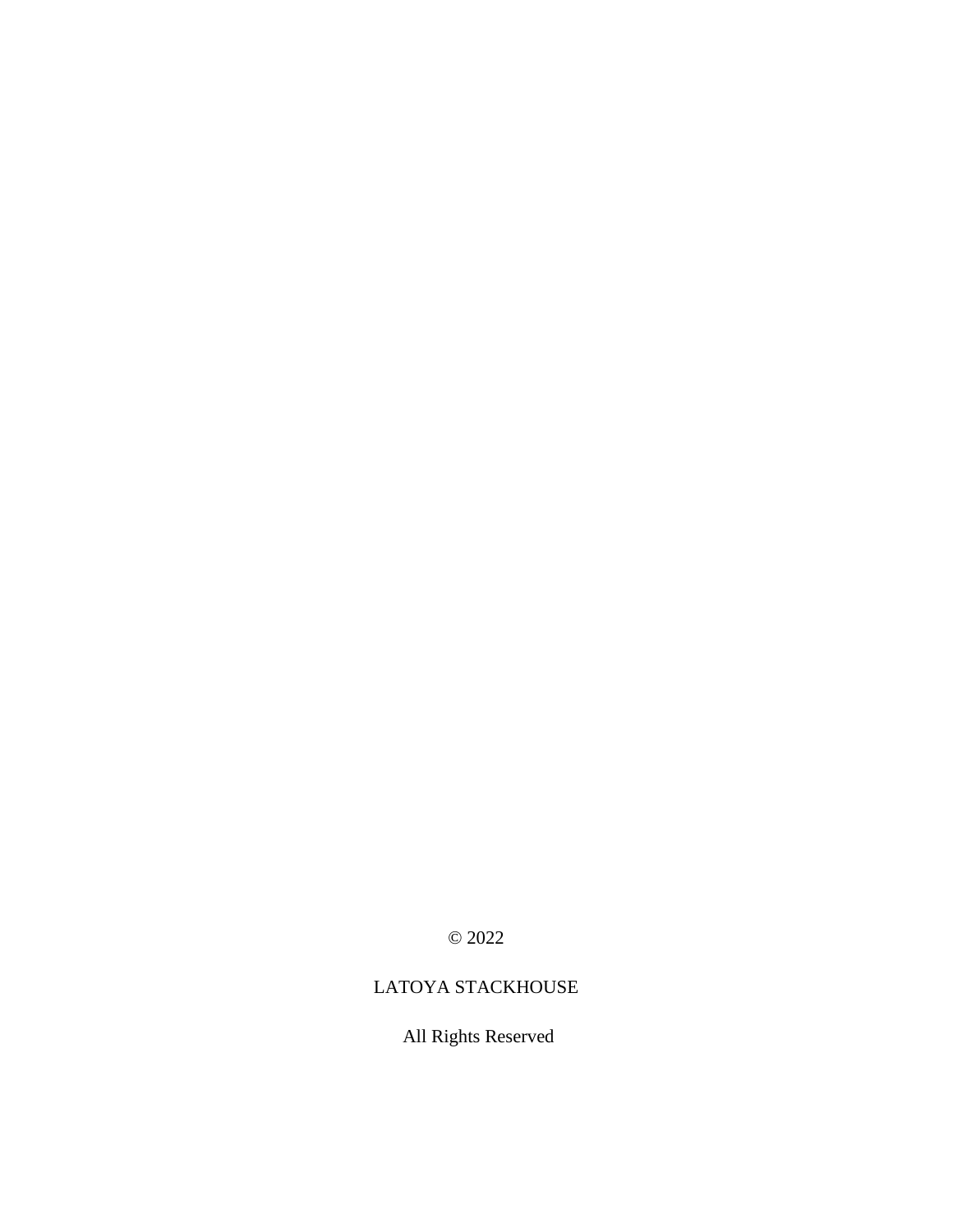### A DIFFERENT WORLD: THE EXPERIENCES OF BLACK WOMEN AT A SOUTHERN PREDOMINANTLY WHITE INSTITUTION

by

### LATOYA STACKHOUSE

Major Professor: Delores D. Liston<br>Committee: Peggy Shannon-Ba Peggy Shannon-Baker John Weaver Denise Taliaferro Baszile

Electronic Version Approved: May 2022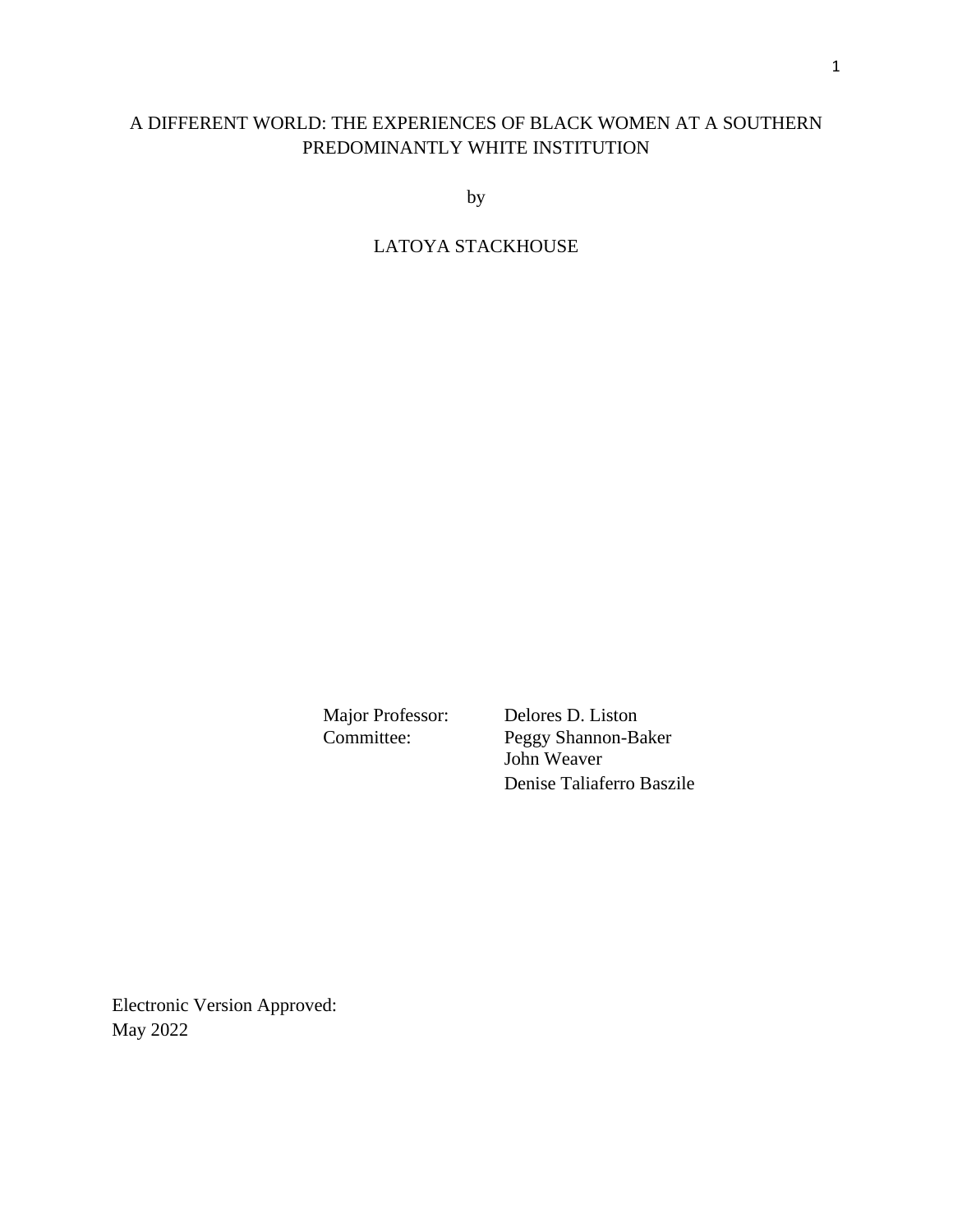#### DEDICATION

To the women who have made and molded me throughout the years, I dedicate this work to you.

To grandmother Gladys, I thank you for the wisdom you shared with me in my youth and the woman that you showed me that I could be. I thank for your standing in the gap to help my mom when she was trying to provide for us. I am thankful for the first sista circles that you exposed me to while shelling peas, cooking, doing housework or being in the beauty salons. You provided my foundation.

To grandmother Susye Mae, I am in awe of who you were to me each day. Your unconditional love and support of me never went unnoticed. I thank you for being a great example of a phenomenal Black women and exemplary educator. You knew who I was going to be before anyone else. You were my pillar.

To beloved angels, Carla and Melinda, you were my safe places where I always felt free to be me. You both began this journey with me and although you are no longer with me, I hold your words and our true friendship close to my heart. I miss you both like crazy!

To my mom, Shirley, thank you for being you! I am enamored by your perseverance in life and the woman you have worked to become. You did it! Your children are a reflection of you and the sacrifices you made for us. I love you endlessly! You are my rock!

To the aunts, cousins, friends and othermothers who have reared me and played a major role in my life. I thank God for you!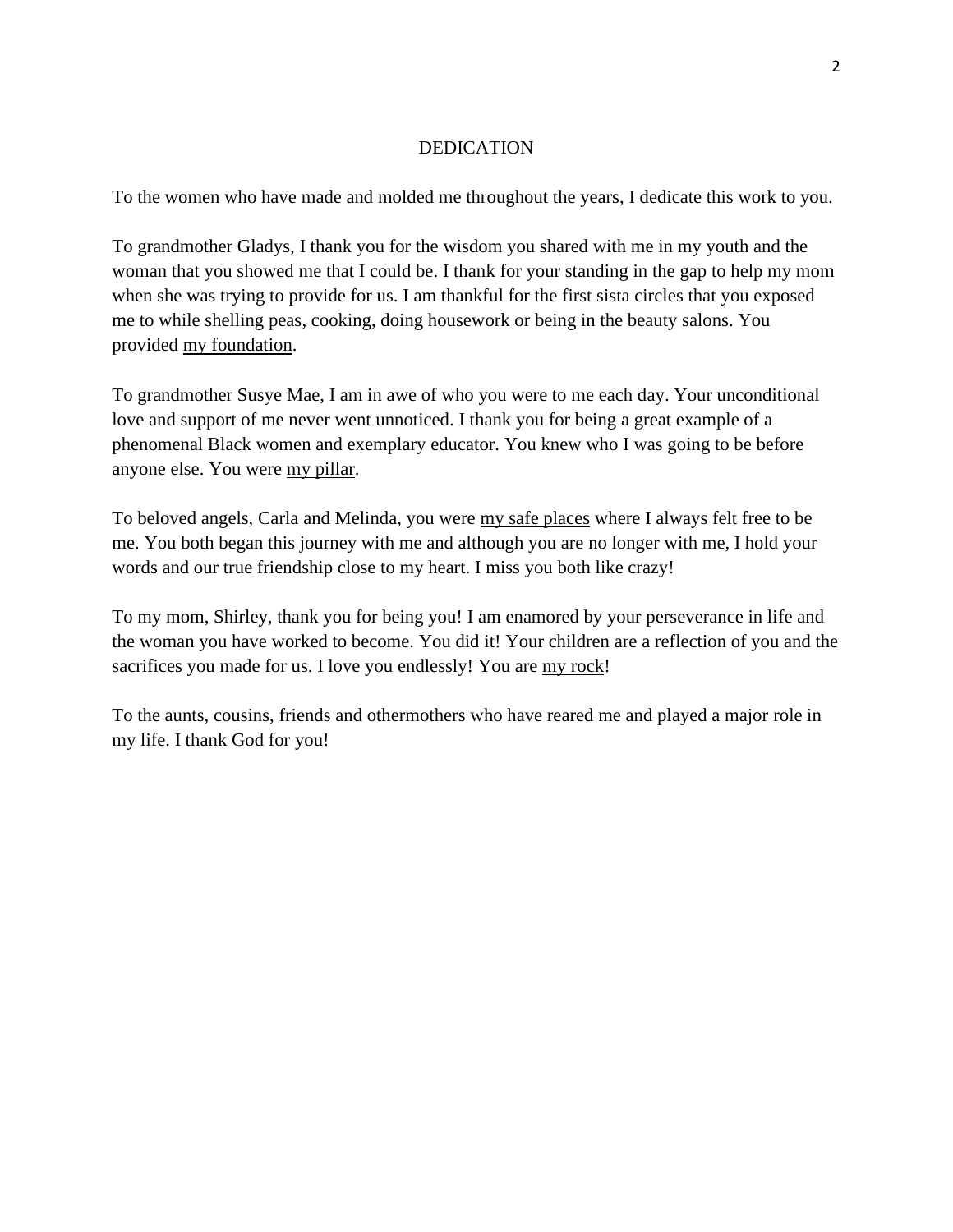#### ACKNOWLEDGMENTS

I would like to extend acknowledgments to my committee chair, Dr. Delores Liston. I chose you because from the beginning you pushed us to be greater. I recognized that need in my life and I thank you for guiding me throughout this process and helping me to grow in the field and in writing.

To my committee:

Dr. John Weaver, thank you for tapping into my creative side and encouraging me to thinking beyond the surface. Your excitement and knowledge of pop culture is truly a treasure.

Dr. Peggy Shannon-Baker, thank you for always being a sounding board and presenting us with opportunities to gather and share with one another. Our Second Sunday groups encouraged me through tough times, and I will always be appreciative for that.

Dr. Denise Tailaferro Baszile, thank you for being the sista that I needed to help me think through this work. I thank you for introducing me to so many great bodies of Black women literature (including you) who have influenced my life forever.

To my other Curriculum Studies professors, thank you for sharing your knowledge and guidance with me. There was not a course that was not a part of this completed work.

To my peer, especially the Never ABD group, thank you for being the support system that I needed throughout our coursework and beyond. We may not have gotten to this point together, but we will make it in due time!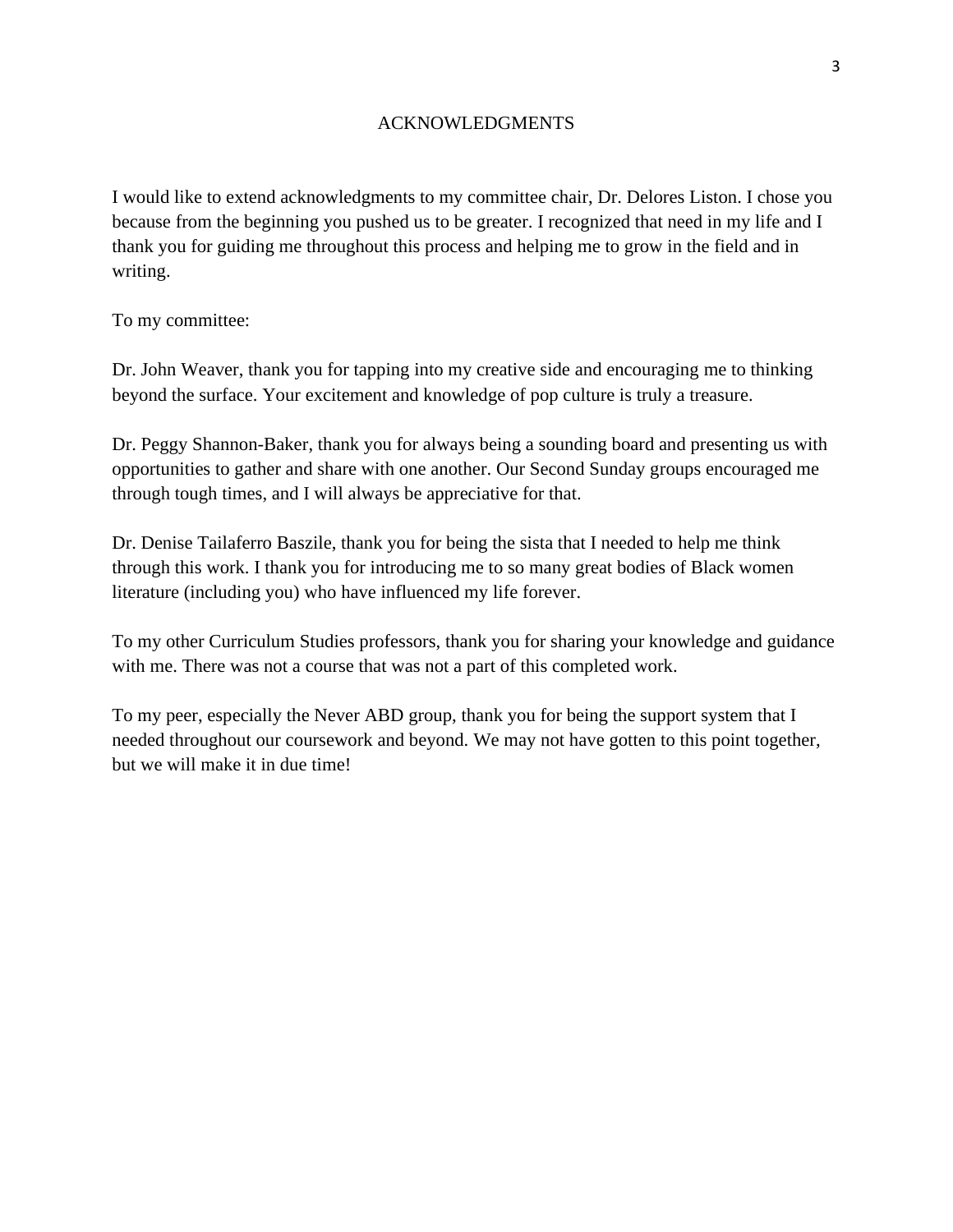### TABLE OF CONTENTS

Page

 $\overline{\mathbf{4}}$ 

| <b>CHAPTER</b>                                   |  |
|--------------------------------------------------|--|
|                                                  |  |
|                                                  |  |
|                                                  |  |
|                                                  |  |
|                                                  |  |
|                                                  |  |
|                                                  |  |
|                                                  |  |
|                                                  |  |
|                                                  |  |
|                                                  |  |
|                                                  |  |
|                                                  |  |
|                                                  |  |
|                                                  |  |
|                                                  |  |
|                                                  |  |
|                                                  |  |
|                                                  |  |
|                                                  |  |
|                                                  |  |
|                                                  |  |
|                                                  |  |
|                                                  |  |
|                                                  |  |
|                                                  |  |
|                                                  |  |
|                                                  |  |
|                                                  |  |
|                                                  |  |
|                                                  |  |
| 4 IT'S A DIFFERENT WORLD FROM WHERE WE COME FROM |  |
|                                                  |  |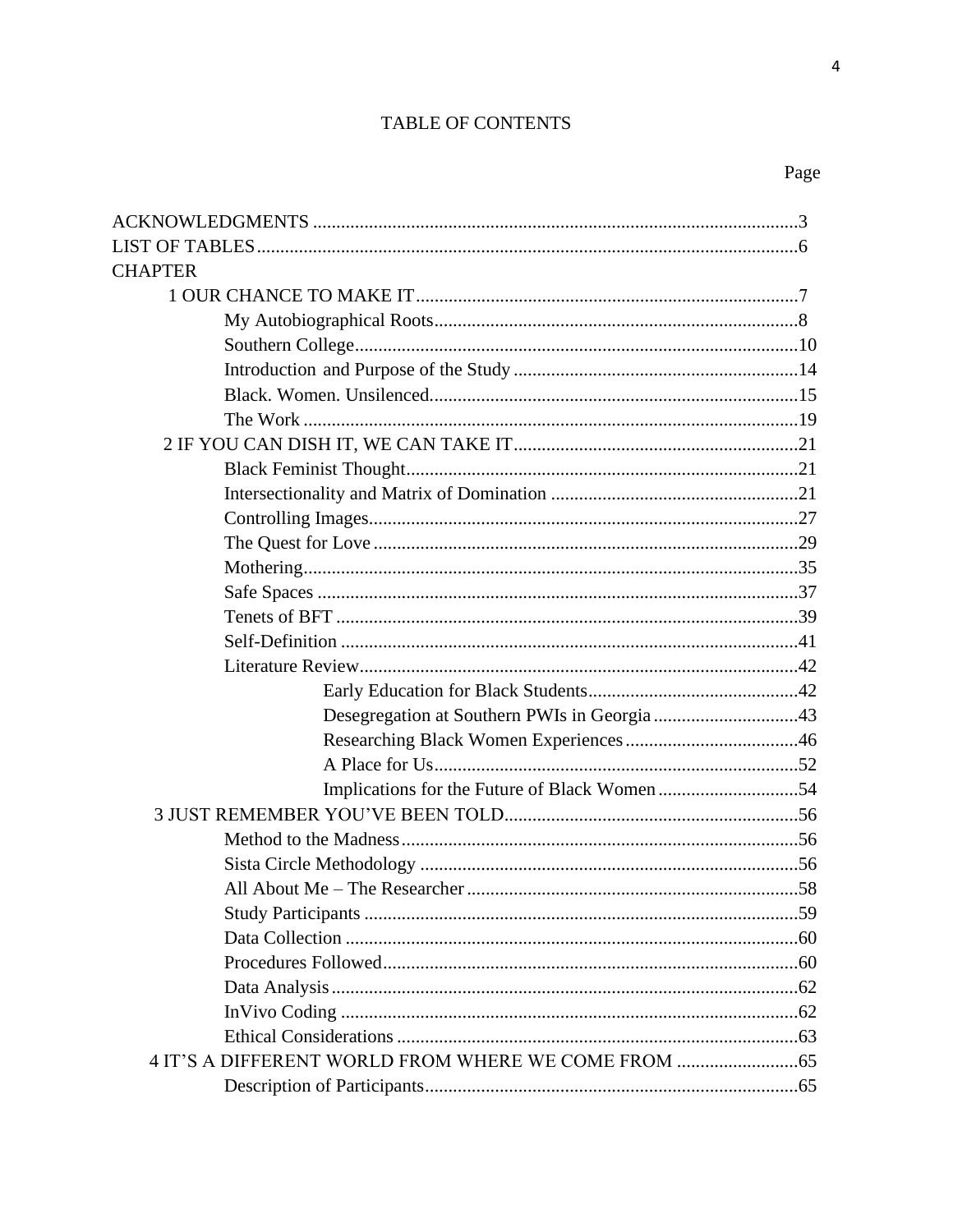| <b>APPENDICES</b> |  |
|-------------------|--|
|                   |  |
|                   |  |
|                   |  |
|                   |  |
|                   |  |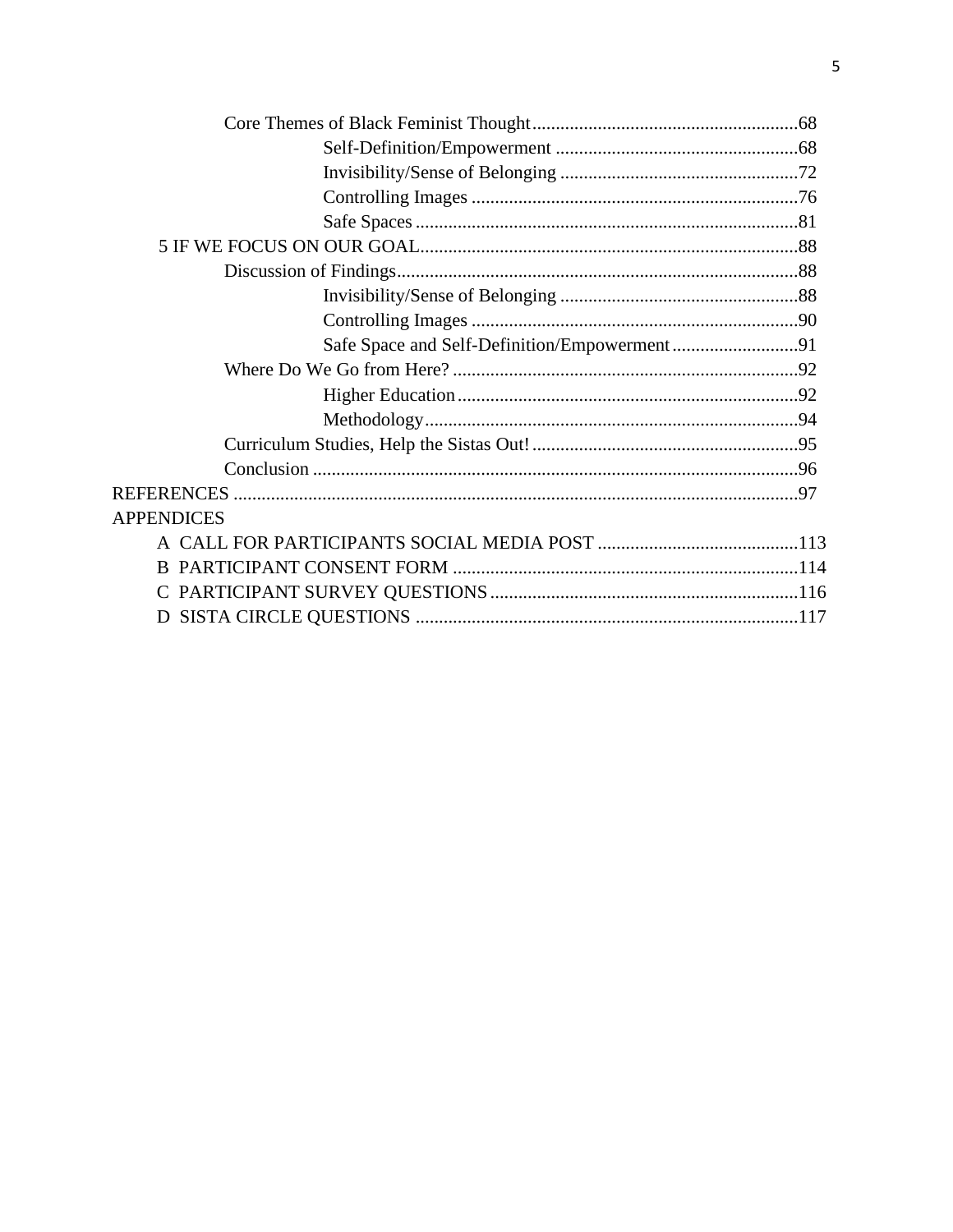### LIST OF TABLES

#### Page **Page**

|--|--|--|--|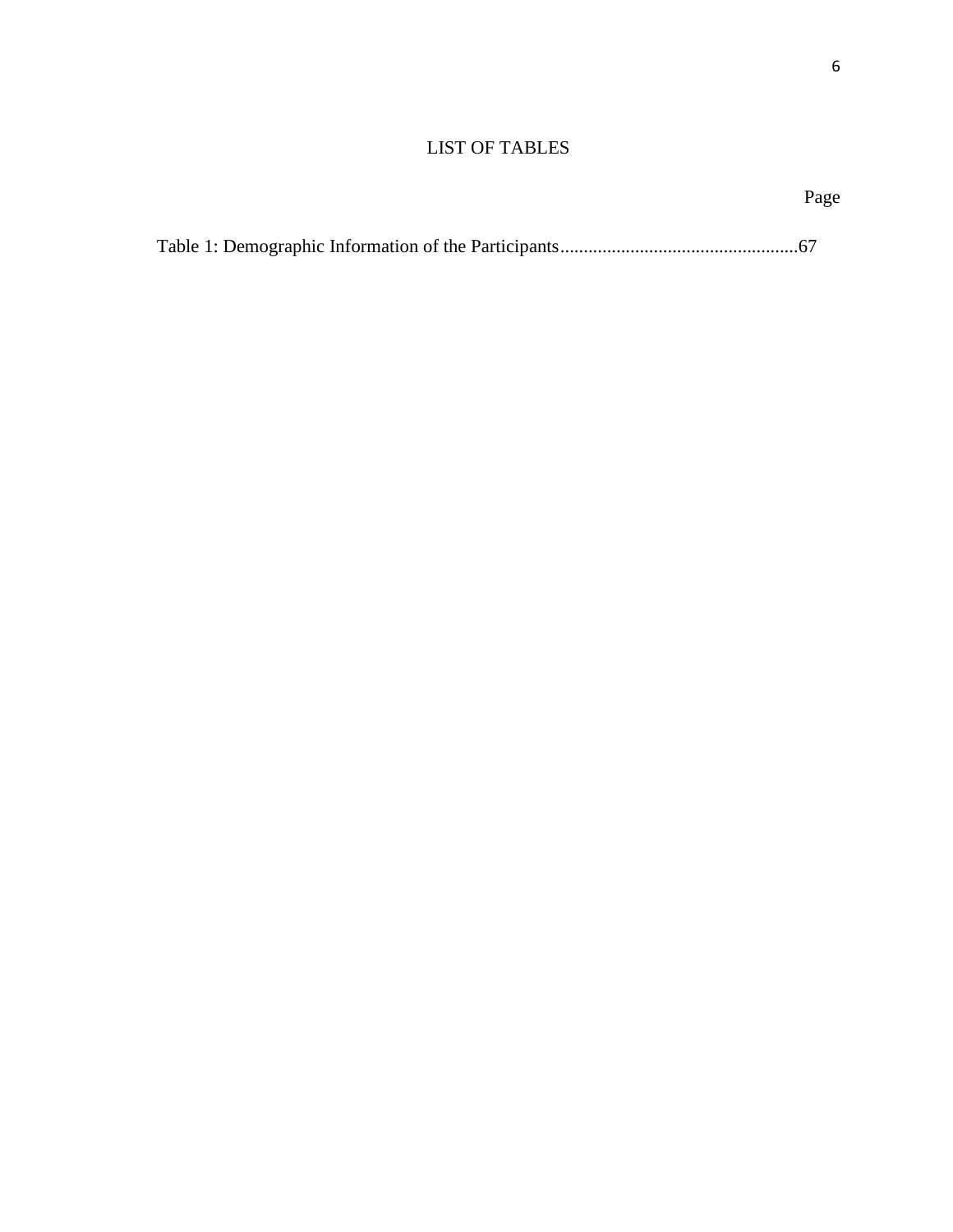#### CHAPTER 1

#### OUR CHANCE TO MAKE IT

#### My Autobiographical Roots

As a young girl growing up in a rural area of Georgia, I spent a lot of my time with my grandparents because my mother was a single parent for most of my childhood. Even when she was married, she continued to be the sole adult who was responsible for the family. Patricia Hill Collins (2000) points out:

African-American women's contributions to their families' well-being, such as keeping families together and teaching children survival skills, such scholarship suggests that Black women see the unpaid work that they do for their families more as a form of resistance to oppression than as an exploitation from Black men (p. 52).

I did not understand all the sacrifices that my mom made for us at the time, but she ensured that none of us would have to labor the way that she has in her lifetime. I am almost certain that this trait was handed down to her from her own mother.

My maternal grandmother had retired from industrial and domestic work by the time I was school-aged, so she spent much of her time around the house. When my brother and I were not outside playing, we were confined to the sofa and loveseat to watch her shows which were often soap operas, Westerns, and Black sitcoms. Initially, the selection of shows was not a good representation of the life that we knew in the countryside of our small town. The soap operas introduced me to the lifestyles of mainly wealthy White men whose women were the benefactors of their riches. There were few people who looked like me who were rich or born into money. The stories were sometimes so implausible that we found ourselves laughing at the absurdity.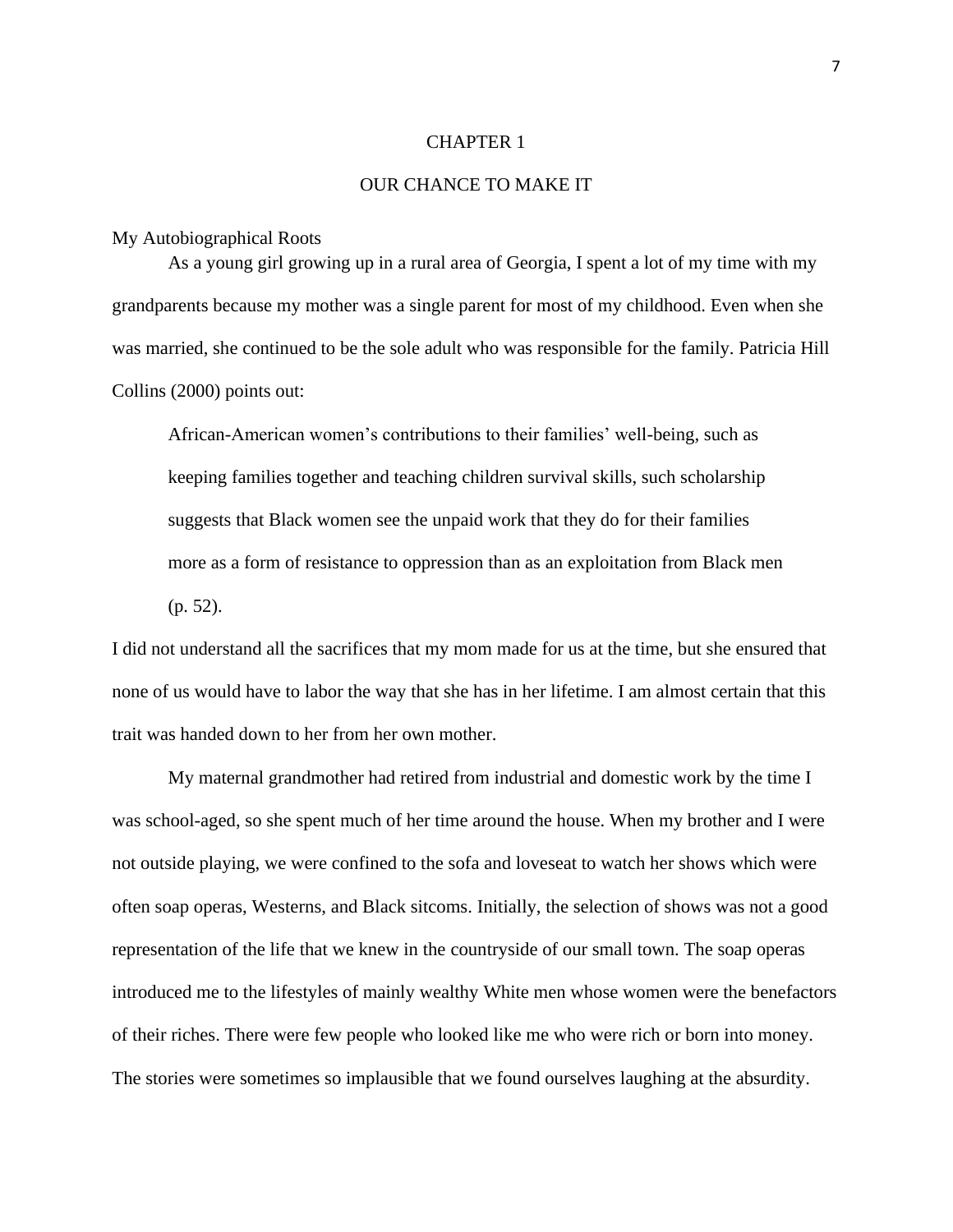Elayne Rapping (2009) offers in her essay "The Magical World of Daytime Soap Operas" that these soaps "offer a glimpse of a world in which the guilty may be redeemed" and to "laugh at the absurdity of this vision" exposes "the distance between our dreams and our reality" (p. 337). It was in this sense that I always felt grounded in who I was and the reality that affected our daily lives.

*A Different World* is the one television show that has the greatest impact on my life. It is because of this show that I knew that I was going to college, and high school was a simple formality. Although it is over 30 years old it "continues to be popular, even among current high school and college-age students who were born after the show ended" (Watson, 2016, p. 14). A totally unique show of its time, *A Different World* was centered on a fictitious Historically Black College and University (HBCU) named Hillman College. It was through the lens of Hillman that I learned of the diversity among my own ethnic group. Characters emerged from all backgrounds and tackled political, racial and social issues that continue to plague all college campuses. While I did not choose to attend an HBCU for my undergraduate experience, I did bring the information that I learned with me to college. It is not a coincidence that I chose to title this work using the show's title, and each chapter title features a line from its theme song. According to Jamal Watson (2016), "from the debut of *The Cosby Show* in 1984 until the end of *A Different World* in 1993, American higher education grew by 16.8 percent. During the same time period, HBCUs grew by 24.3 percent" (p. 14). Both of my younger brothers did attend Historically Black institutions while I made the choice to attend a PWI that had my intended major.

I learned very early that my life was much different than other Black girls in my hometown. My families were viewed as community leaders because of my grandparents' involvement in clergy and as educators. I found myself at odds with many Black girls, both my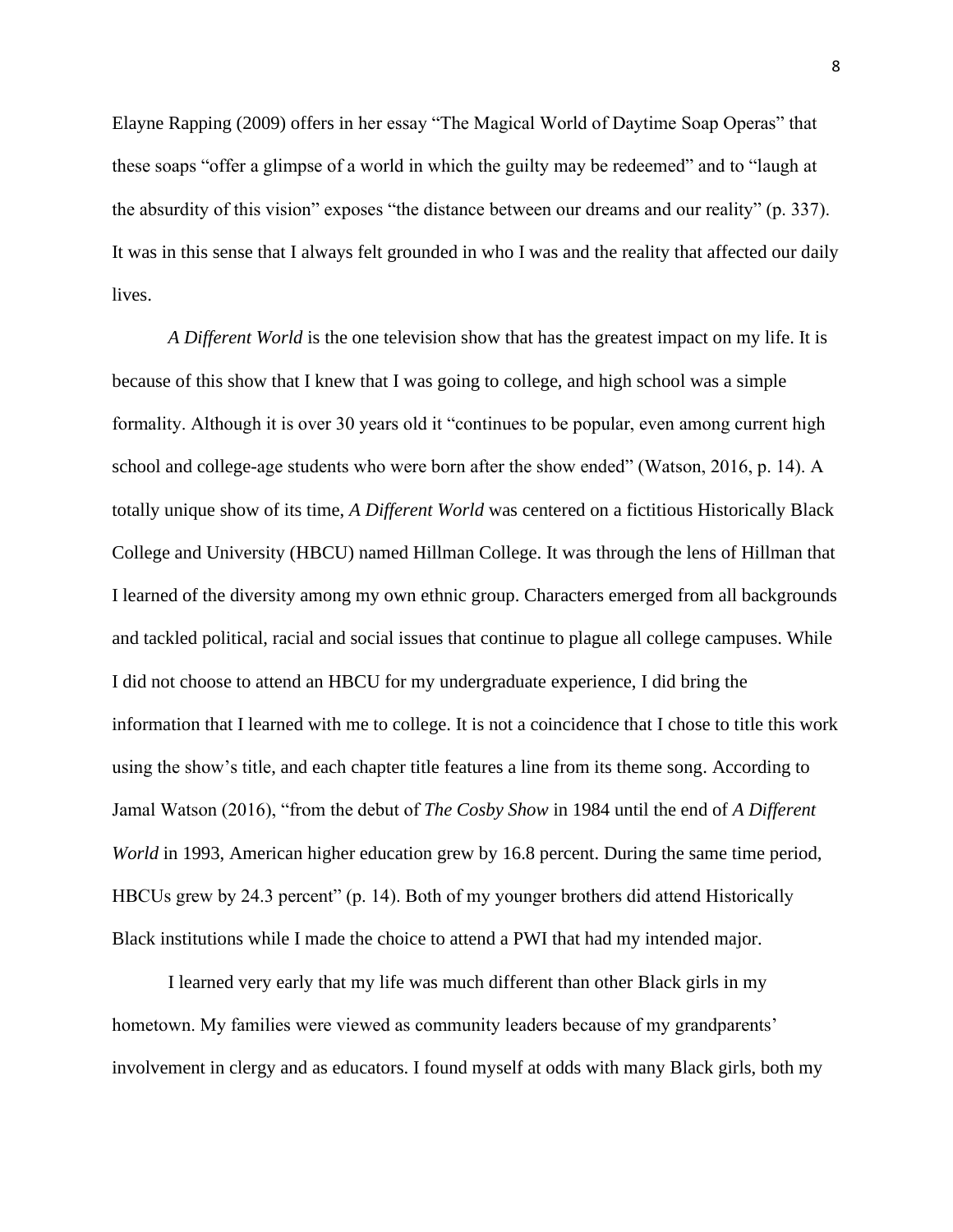age and high school age, as early as elementary school because they felt that I thought that I was "better than them." I did not know what they meant then, but as time passed, I had learned quickly how to defend myself. Morgan Jerkins (2018) writes Black girls fight to "maintain [our] space in an environment where [our] place [is] already at the margins. For what Black girl wants to be even more invisible than she thinks she already is" (p. 15). I watched groups of high school girls bully other girls every day. Most of the girls who were doing the bullying were popular for all the wrong reasons, and their victims were often popular, quiet or refused to yield to their selfproclaimed power. Unfortunately, I allowed my early experiences to affect how I would view *other* Black girls who were not like me. The Black girls who grew up in government housing or low-income neighborhoods are often labeled as ghetto and low-class. They did not conform to respectability politics<sup>1</sup> and I was ashamed of them. As I became more educated about the common struggles that we all face as Black women, I have dedicated my life to being an advocate for us all. In accordance with Jerkins (2009), I agree that:

...all of this takes place on the battleground of being born both Black and female. We cannot afford to believe that any part of ourselves gives us an edge over another. Ultimately, we are all fighting. I intend to fight for those on the inside who are just as victimized as I am. I cannot divorce either part of my identity, and I recognize now, as I excavate my most painful memories, that to try to do so would be to understate their impact on my psychology. (p. 23)

College afforded me the opportunity to examine the diversities that exist among all Black women. I was reminded of the lessons gleaned from the characters in *A Different World* who decided to love each other beyond their upbringing and socioeconomic status. While I began

<sup>&</sup>lt;sup>1</sup> "Respectability politics" describes a self-presentation strategy historically adopted by African-American women to reject White stereotypes by promoting morality while de-emphasizing sexuality (Pitcan, Marwick & Boyd, 2018).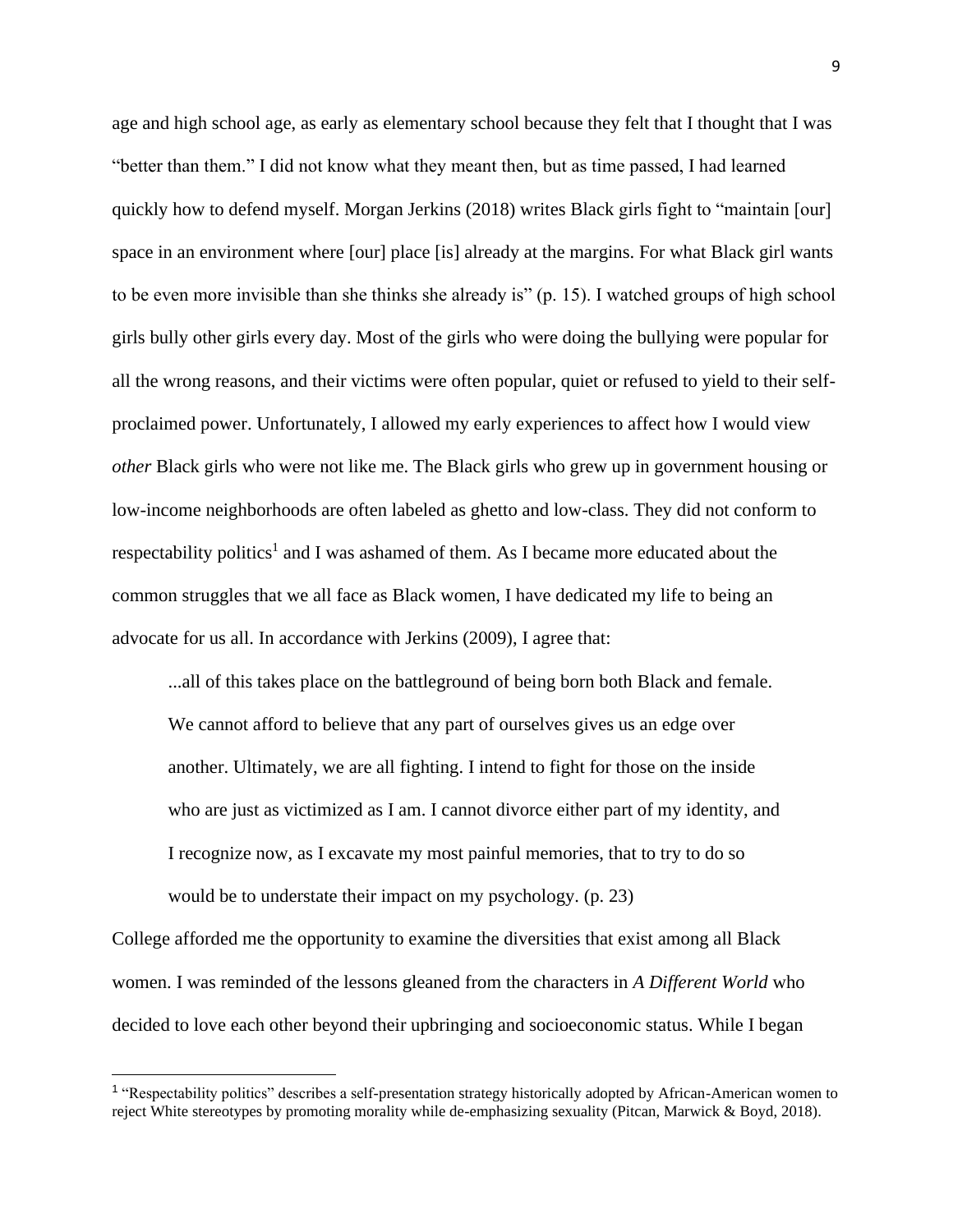college with my high school best friends, I created a sisterhood with Black women who I met in my residence hall. We became a support system for one another which turned into friendships that have continued throughout our adult lives of marriages, child births, divorces and other life events.

#### Southern College

The path that I took through education has been one with numerous twists and turns which include career moves that were both horizontal and vertical. Immediately after graduating from a four-year institution in Southeast Georgia, my first job offer was an extension of my internship at a HBCU in the South. I enjoyed my time there but discovered that professionally many of my colleagues would view me as an outsider because I did not attend an HBCU as an undergraduate. Here I was a Black woman who had faced some adversity in a male-dominated major for three years proving my place as both woman and Black, but I was not being accepted among *my own people* because I chose a PWI. A change in administration was the catalyst for my departure after four years of service. I took positions at a technical school then back at my alma mater before leaving postsecondary education for the K12 world. After my small stint in middle grades education, I returned to higher education at a predominantly Black institution<sup>2</sup> (PBI) back before taking on a different role at the HBCU I worked for during my first job. I decided to work directly with college students, so I took a job as an academic advisor which then led me to make the lateral move to become the General Education Academic Advisor and later a Director at a PWI in the South that will be referred to as Southern College for the purpose of this

<sup>&</sup>lt;sup>2</sup> Predominantly Black Institution is defined as an eligible institution (A) with not less than 1,000 undergraduate students; (B)at which not less than 50 percent of the undergraduate students enrolled at the eligible institution are low-income individuals or first-generation college students; and (C)at which not less than 50 percent of the undergraduate students are enrolled in an educational program leading to a bachelor's or associate's degree that the eligible institution is licensed to award by the State in which the eligible institution is located. (Cornell Law School Legal Information Institute, 20 US Code & 1059e (b) (6))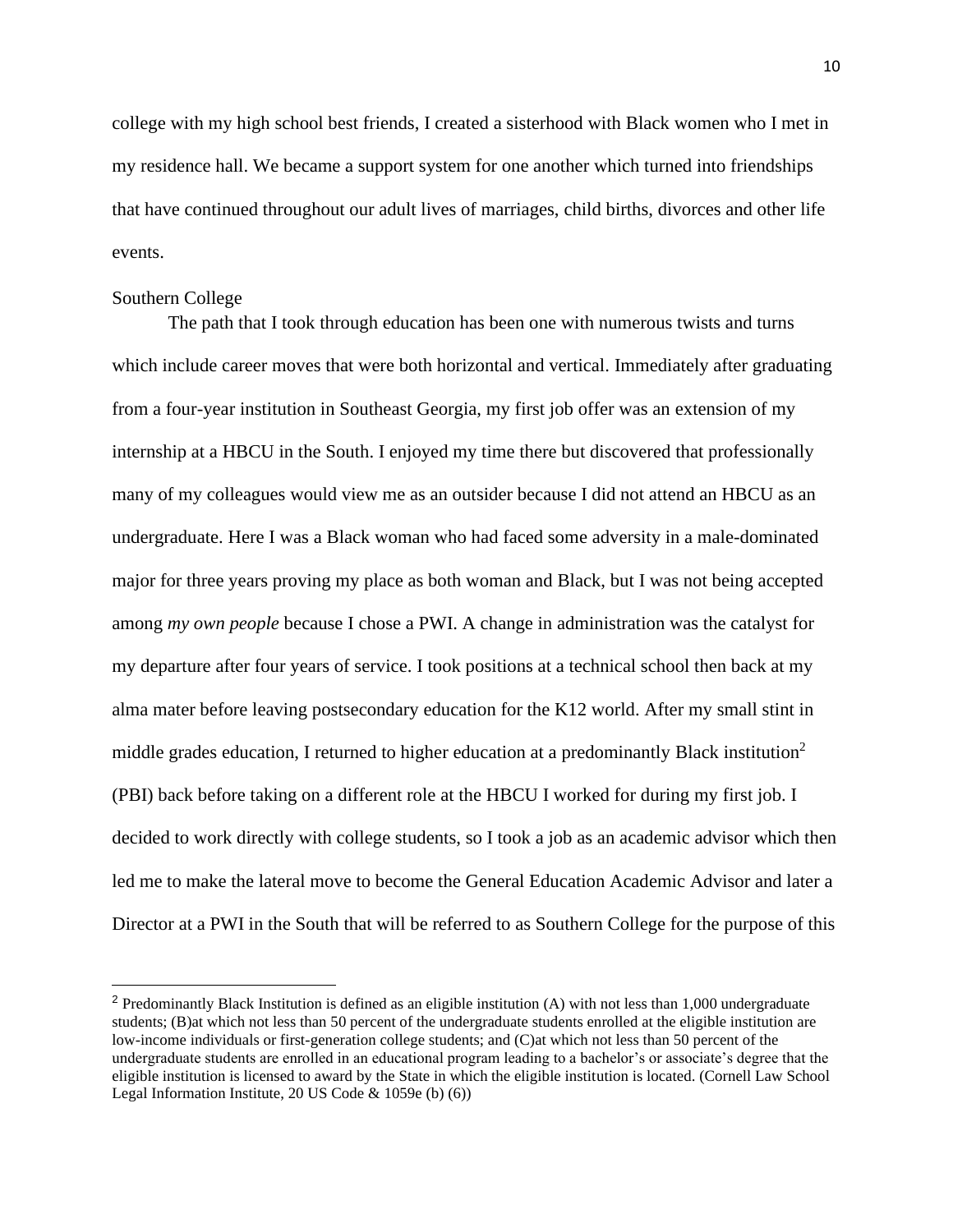dissertation study. I would quickly learn that the environment and surroundings of this institution was much different than other colleges. Collins (2000) affirms "as members of the subordinate group, Black women cannot afford to be fools of any type, for their devalued status denies them the protections that White skin, maleness, and wealth confer" (p. 192). Thinking of my own experience now as a middle manager in higher education, I understand that my work must be stellar in order to be respected when mediocre work will suffice for my counterparts who are White and/or men. There were days that I had to maintain civility and tact when I was raging inside. I simply responded in a way that will not validate the labels that are affixed to any Black woman with any amount of power.

In *Houdini's Box*, Alex Philips (2001) talks about myths and how they are "often about the inescapable, about the painful discovery of powerful constraints" and the stories of their "transgressions turn out to be a lesson for us all" (p.34). Many of the people who are employed at the university are alumni who many Higher Education programs and institutions discourage for so many reasons. Sadly, the university has been plagued by a consistent cycle of stagnation it has been in for many years which if not rectified will become one of the tragic "stories" that Philips speaks of in his text. Southern College has been constrained by its limited view of who they are becoming. As an institution whose population has traditionally consisted of former private high school students, the college now struggles with the influx of first-generation college students as well as an increasing number of Black female students. Significantly, the town in which the university is located, continues to operate in mostly segregated education with an overwhelming majority of Black students attending the public institution and the White students matriculating in the city's private high school. This trend is consistent with many of the surrounding counties as reminders of the privatization of schools after desegregation. In an effort in 1952 to avoid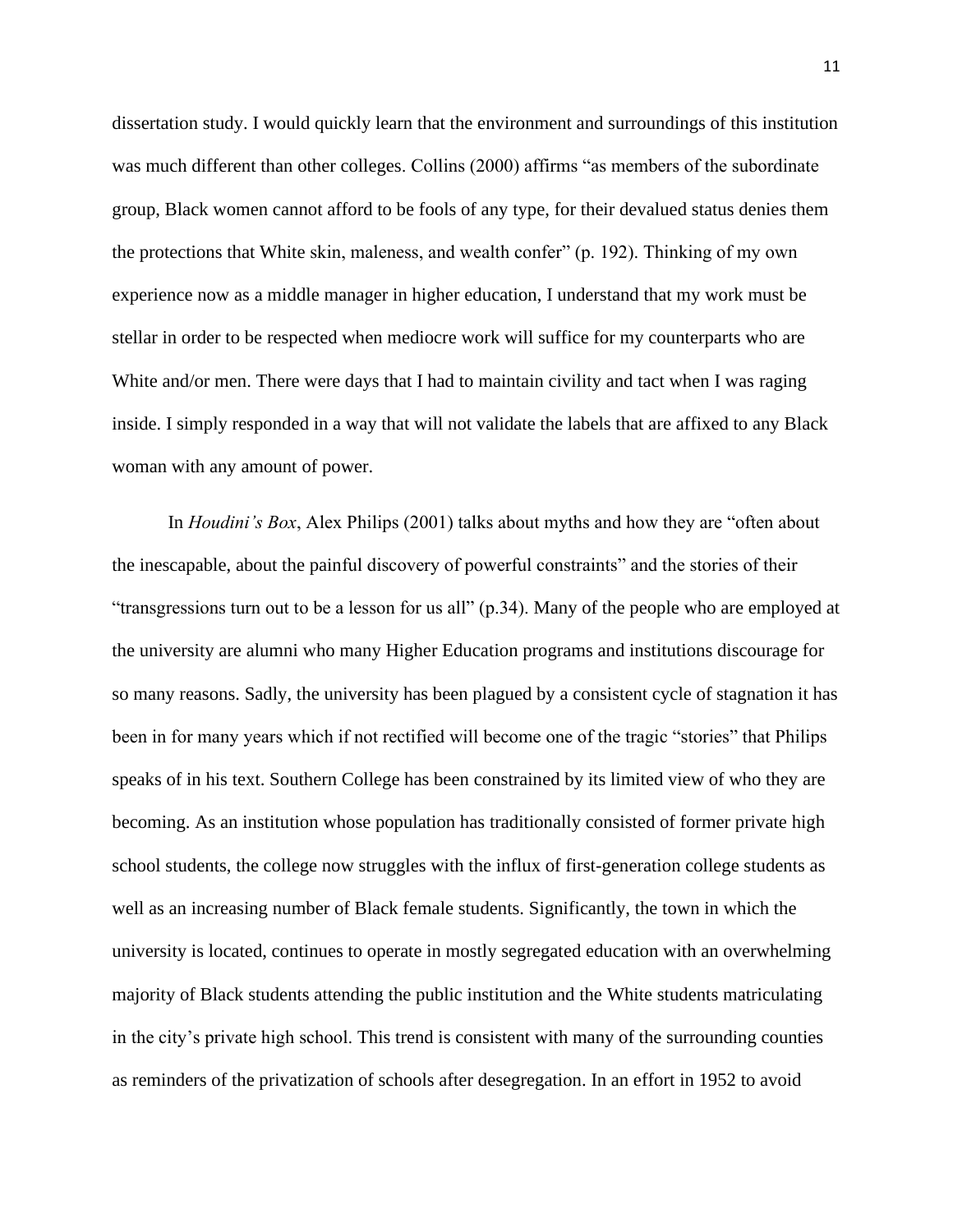desegregation, Georgia's then governor, Eugene Talmadge sought the idea of creating a private school system for White children fearing the outcome of *Brown v. Board of Education of Topeka* which declared school segregation unconstitutional (Roche, 1998, p. 21-22). Southern College has continued an enrollment decline over the past few years while the local technical college's population has grown consistently. Having new administrators who implement change to assist in the enrollment and retention issues has been a point of anger and frustration for the Southern College faithful. Phillips (2012) describes four types of frustration in his book, *Missing Out*: "the frustration of being deprived of something that has never existed; the frustration of being deprived of something one has never had (whether or not it exists); the frustration of being deprived of something one once had; and, finally, the frustration of being deprived of something one once had, but can't have again" (p. 20). When change is implemented and old policies and procedures are challenged, there is a great deal of frustration on all sides of the argument. I have learned that many people can become quite content with the status quo because it is easy, and work becomes a mindless task. Unfortunately, contentment is a place where creativity goes to die because no one is willing to explore the unfamiliar. Southern College and the town in which it is located have operated in the same antiquated manner where everyone and everything has their place. Students were viewed as commodities to be managed and not consumers who deserved a holistic education in all academic areas to better prepare them for life after college.

With the new administration comes challenges from the governing system's office to increase enrollment and the pressure has been felt in the Office of Admissions. Unfortunately, this office has traditionally been all-White recruiters and counselors, many of which are alumni as well as White fraternity and sorority members. Our President pushed for more diversity and added the Multicultural Recruiter position a couple of years ago, which has made some strides in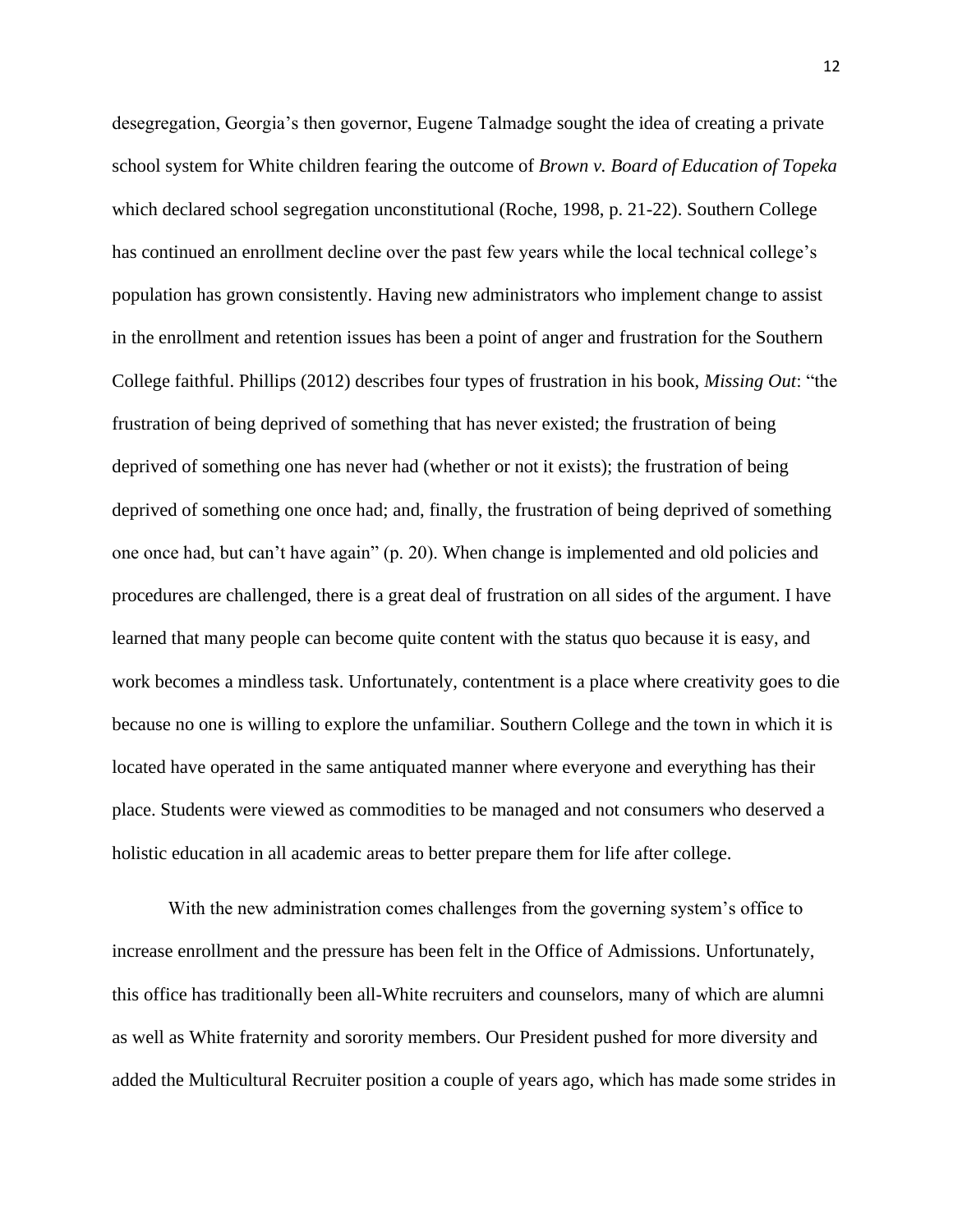attracting more Black women to the university. However, there has always been a core of alumni who have dominated the course of the university. This group has been determined to maintain the status quo regardless of the changes in the demographics of the student body. Many of these alumni grew up in or nearby the local area, so the values of these areas are deeply rooted in their traditions. Michael Eigen's (1996) explanation of the ego by Melanie Klein eloquently unpacks:

The ego is part of the growth process, and the ego activity adds to the dramatic alterations in progress. The ego helps shape the processes by which it is shaped. Still the ego is driven. Its fierce activity is tied to momentous changes it does not control...it develops along a timetable, with characteristic structural and dynamic shifts (p. 27).

In the same manner, the ego of the long-standing faculty and staff members when changes directed from the Presidents and his new VPs met changes with immediate pushback and the proverbial "we have always done it this way." I found it comical when the University System implemented the Momentum Year Initiative that the academic growth mindset was solely focused on the students. Ironically, the mindset of a student can be influenced by the faculty and staff that surrounds him or her. The fixed mindsets of faculty, staff and administrators have a profound effect on the experiences of our Black women students who are not considered in many of the tables that make decisions. Structural and institutionalized power assumes "men will tend to talk first, last, and most often; set the tone and the agenda of meetings; have a disproportionate effect on decisions; and be perceived as (and presume themselves to be) leaders in almost every context (internalized dominance)" (Sensoy and DiAngelo, 2017, p. 191). The face of college administration has been slowly changing over time in higher education, but Southern College is so far behind other colleges and has never had a Black woman at the table. This is important to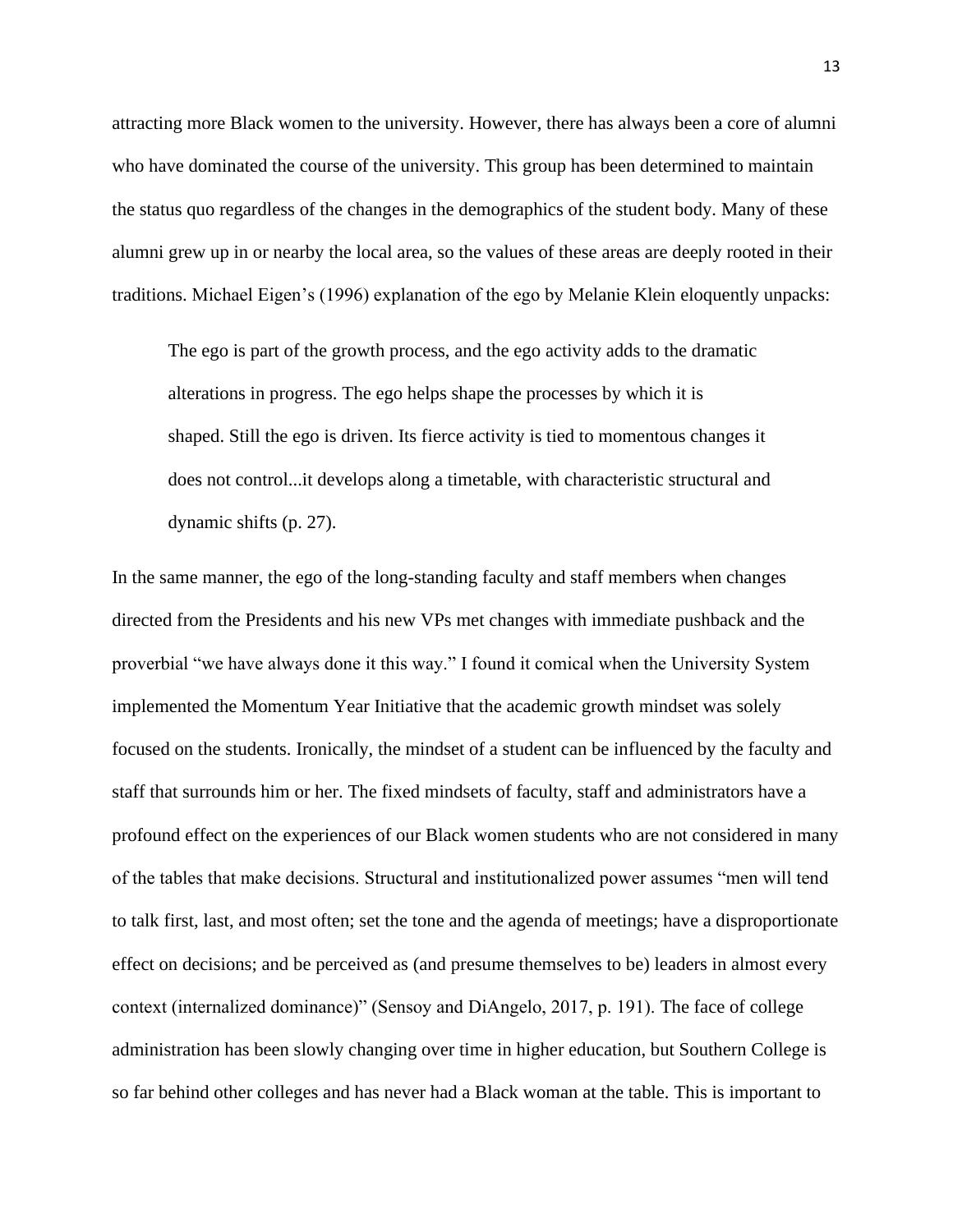note because the Black women are matriculating into the institution at a consistent rate of 18% of all fall enrollment groups and 28% of all women.<sup>3</sup> Yet, there is no one at the top thinking about their experiences and including those experiences in the conversation for the betterment of the group. How will their voices be heard and who will speak for them?

#### Introduction

I have watched *The Color Purple* more times than I can remember, but it was during my most recent viewing that one line from the movie that really resonated with me. During a turning point scene, Mister, played by Danny Glover, is upset that his wife is leaving him. So, he criticizes her since she is poor, Black, a woman, therefore, she is nothing at all. The intersection of all the characteristics of his wife puts her at a disadvantage in society. The fact that I am a Black woman from a rural area in the South creates intersections of my own which I must struggle against daily. My situation is not unique because there are many others who share the same characteristics. However, my story and the path that I had to take makes me and countless other Black women unique and missing voices in literature. In her essay, *The Race for Theory*, Barbara Christian (2000) writes:

I can only speak for myself. But what I write and how I write is done in order to save my own life. And I mean that literally. For me literature is a way of knowing that I am not hallucinating, that whatever I feel/know *is* (p. 21).

Speaking of my chosen research, I will listen to the voices of Black women who attend a Southern predominantly White institution (PWI) in Georgia. There is a significant gap in the literature that does not share the experiences of these Black women. It is necessary in strengthening the academy to enrich the lives of other Black women. Brittany Cooper (2017)

<sup>3</sup> Data retrieved from Institute of Education Sciences, National Center for Education Statistics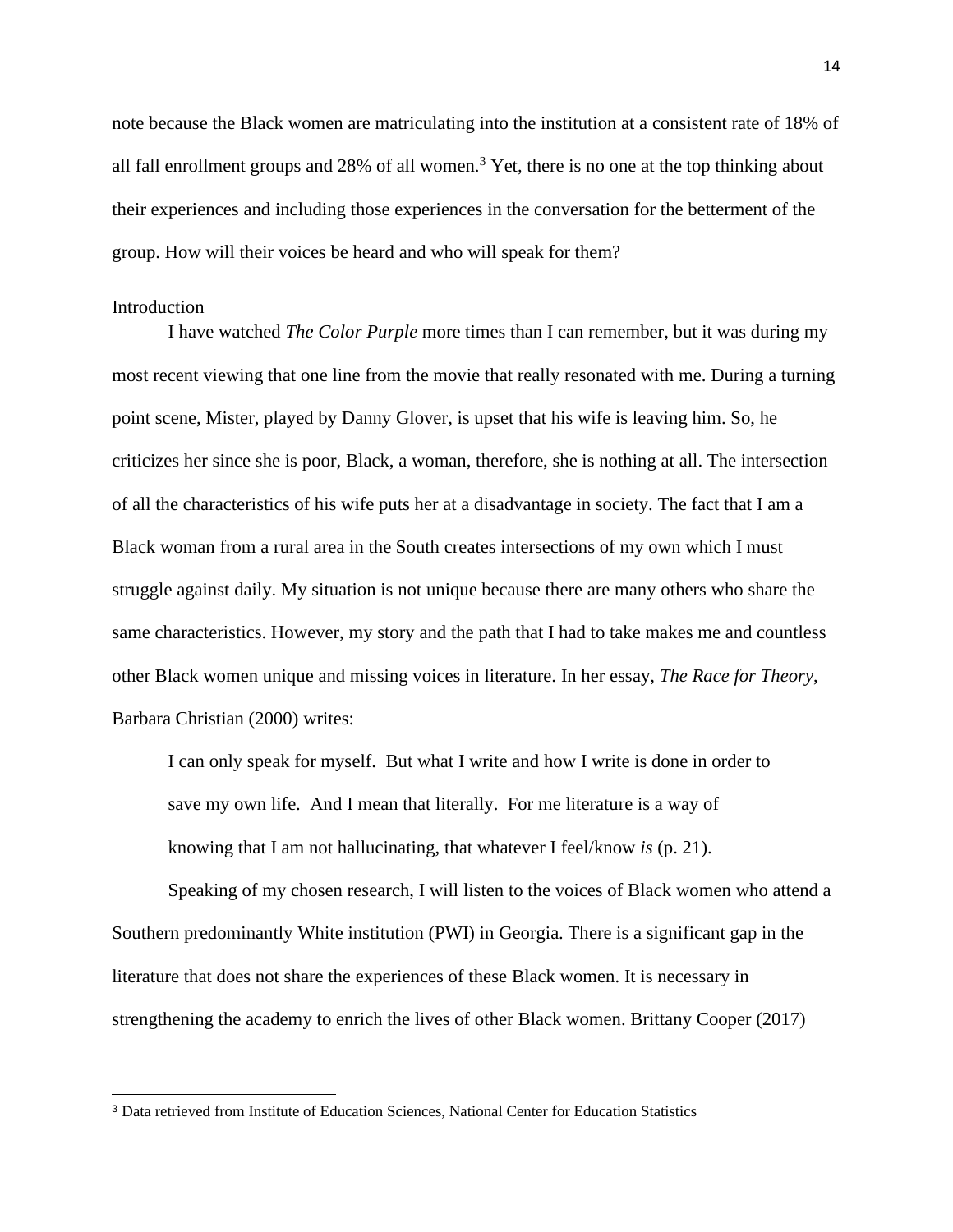warns "if we want to take Black women seriously as thinkers and knowledge producers, we must begin to look for their thinking in unexpected places" (p. 12). There are many layers to who we are and how we choose to make our decisions, including the decision of where we choose to attend college.

Upon conducting a literature review when taking an Inquiry and Developmental Education Practice course, I found several articles and books that focused on Black males in education from early childhood through higher education years. What I found to be astounding and quite upsetting was the experience of Black women being ignored. There was also a lack of literature that researched the Southern college experience in the educational setting. Both tend to become morphed into majority groups without understanding that Black women's experiences in higher education may be different than the other groups in their classrooms. Troy Duster (2000) in *Racing Research, Researching Race* speaks of how the conversion of political power and demography molds how researchers choose to engage, or not engage, in the art of inquiry (p. xi). My responsibility is to provide a platform to a group who is often muffled in educational spaces.

#### Black. Women. Unsilenced.

As Black women, we have the choice to take the route to attend a Historically Black College and University (HBCU) or a PWI. Black women who choose to sit in classrooms where they are the minority, often find their voices either being silenced or being invited to speak on various subject matters for their entire race. I was convinced of this as I began to research dissertation topics. I knew that I wanted to focus on the PWI-HBCU dynamic, but I was unsure of my approach. There was more literature on the topics of Black males but not much discussing the experiences of Black females. I found this both appalling and upsetting. It was as if we did not exist, or our voices and experiences did not matter. As we were given a list of feminist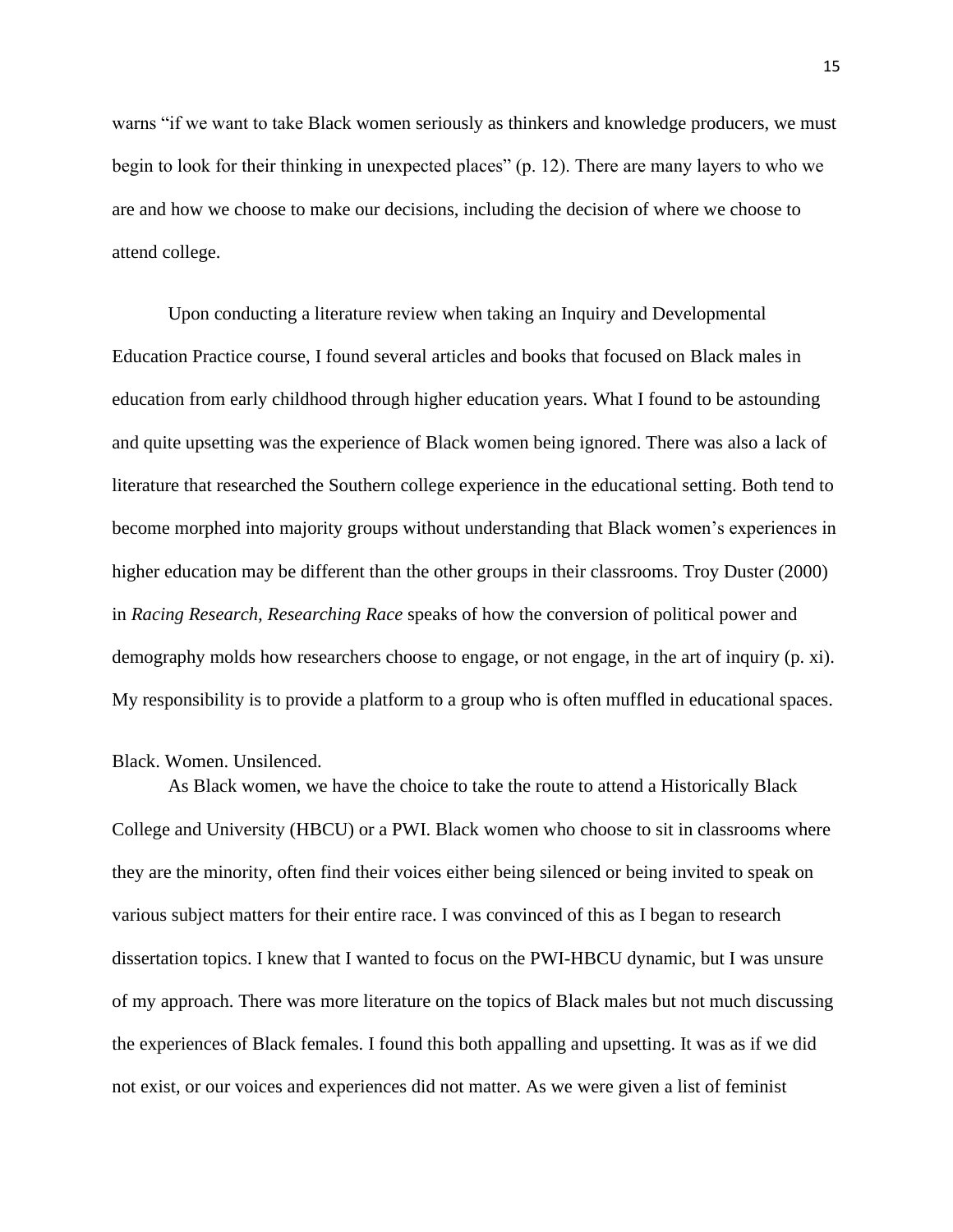literature to read, I focused on Black Feminist Thought (BFT) while looking into William Watkins' *Black Protest Thought* which was suggested in another course. I uncovered more information on BFT which led me to want to learn more. Being the first time during my program that the focus of what I was reading spoke rather accurately regarding the shared experiences of Black women, I was immediately drawn to the subject matter and wanted to learn more. While I enjoyed other readings in Curriculum Studies, the topic of Black women's experience has often been nestled under feminism and never really having a place that addresses the entirety of our experiences. Finding ways to express the Black women perspective emerged in historical text from the Combahee River Collective (1982) who stating:

...we are just not trying to fight oppression on one front or even two, but instead to address a whole range of oppressions. We do not have the racial, sexual, heterosexual or class privilege to rely upon, nor do we have even the minimal access to resources and power that groups who possess any one of these types of privilege have. (p. 18)

This is where the decision emerged to select Black Feminist Thought as my theoretical framework for my dissertation research. I knew that I could not merely focus on feminism. I know that my journey as a Black woman has been permeated with struggles that were compounded by my race as well. I have shared spaces with White women who claim to be feminist but do not have the capacity to understand that our struggles are distinct. One of the most compelling essays regarding feminism, *Black Women: Shaping Feminist Theory*, was penned by bell hooks. In this essay, hooks (2000) speaks of her experience with feminist groups in undergraduate studies at Stanford University: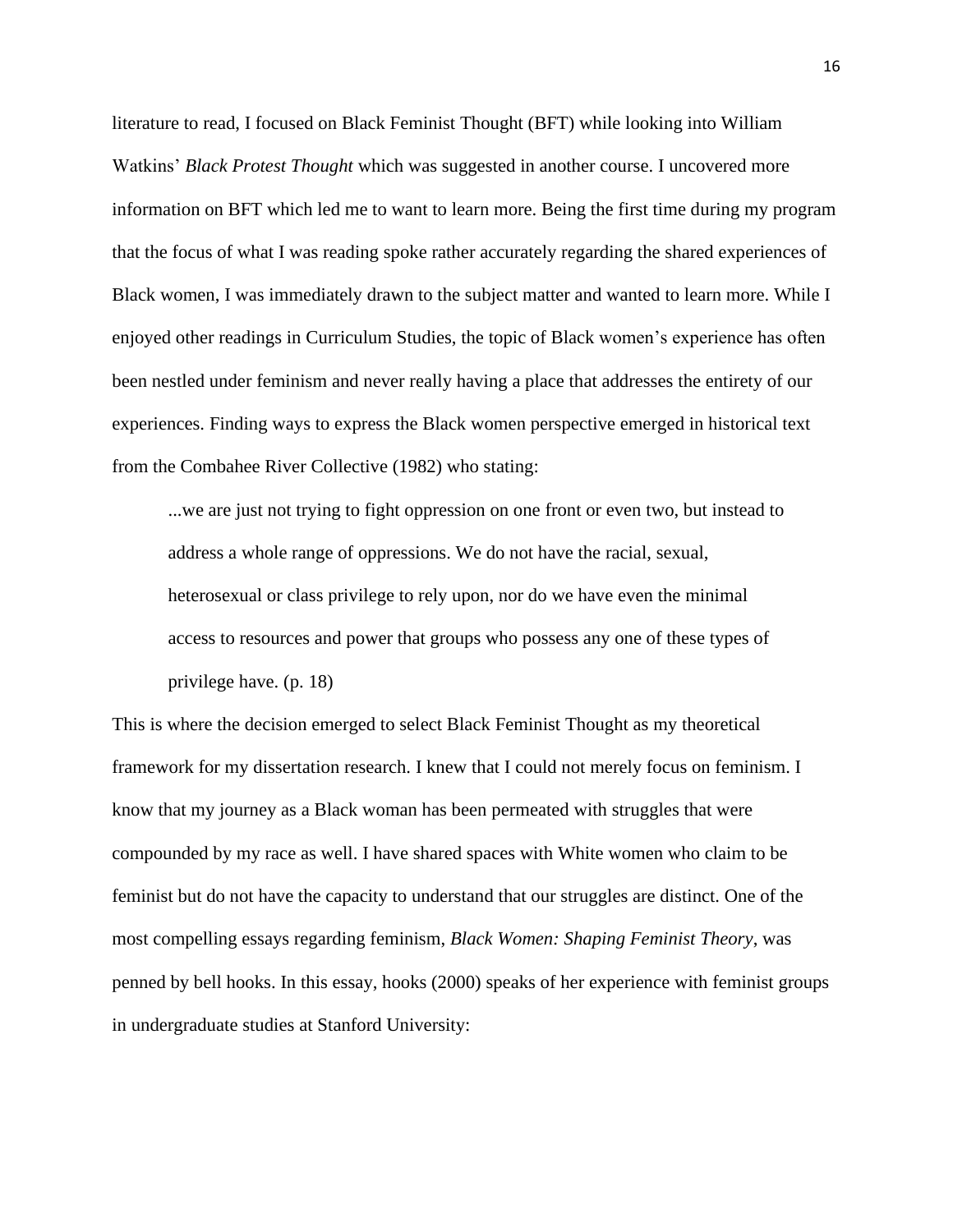Frequently, college-educated Black women (even those from poor and workingclass backgrounds) were dismissed as mere imitators. Our presence in movement activities did not count, as White women were convinced that "real" Blackness meant speaking the patois of poor Black people, being uneducated, streetwise, and a variety of other stereotypes (p. 141).

This quote from hooks came later in my reading, but it confirmed that I had made the right choice of theoretical framework. I faced adversity and scrutiny regarding my qualifications to be in positions and spaces. It was not expected for me, as a Black woman, to be promoted or recognized as an intellectual. The stereotype for who others presumed me to be was already established without my permission. As I collect the stories of these young women, my dissertation research seeks to explore the experiences of Black females who attend a Southern PWI. I chose this topic because I can recall how my undergraduate experience seemed to be unique to many of my other peers. While I did not immediately feel the residual effects of being a Black girl from a small town on a Southern White campus in a small town, I progressed through my undergraduate career as a Sport Management major which was dominated by White men and was quickly reminded of both my gender and race. I was expected to give my White and Black male counterparts a pass when they did not follow through on assigned tasks while I had to work twice as hard and outperform them in the classroom in order to be taken seriously in my major. I was both Vice President and President of the club for my major. The majority males were willing to vote the females into the positions because they did not want to have the responsibility; however, they did expect to be chosen for the major events without any labor or fulfilling prerequisites.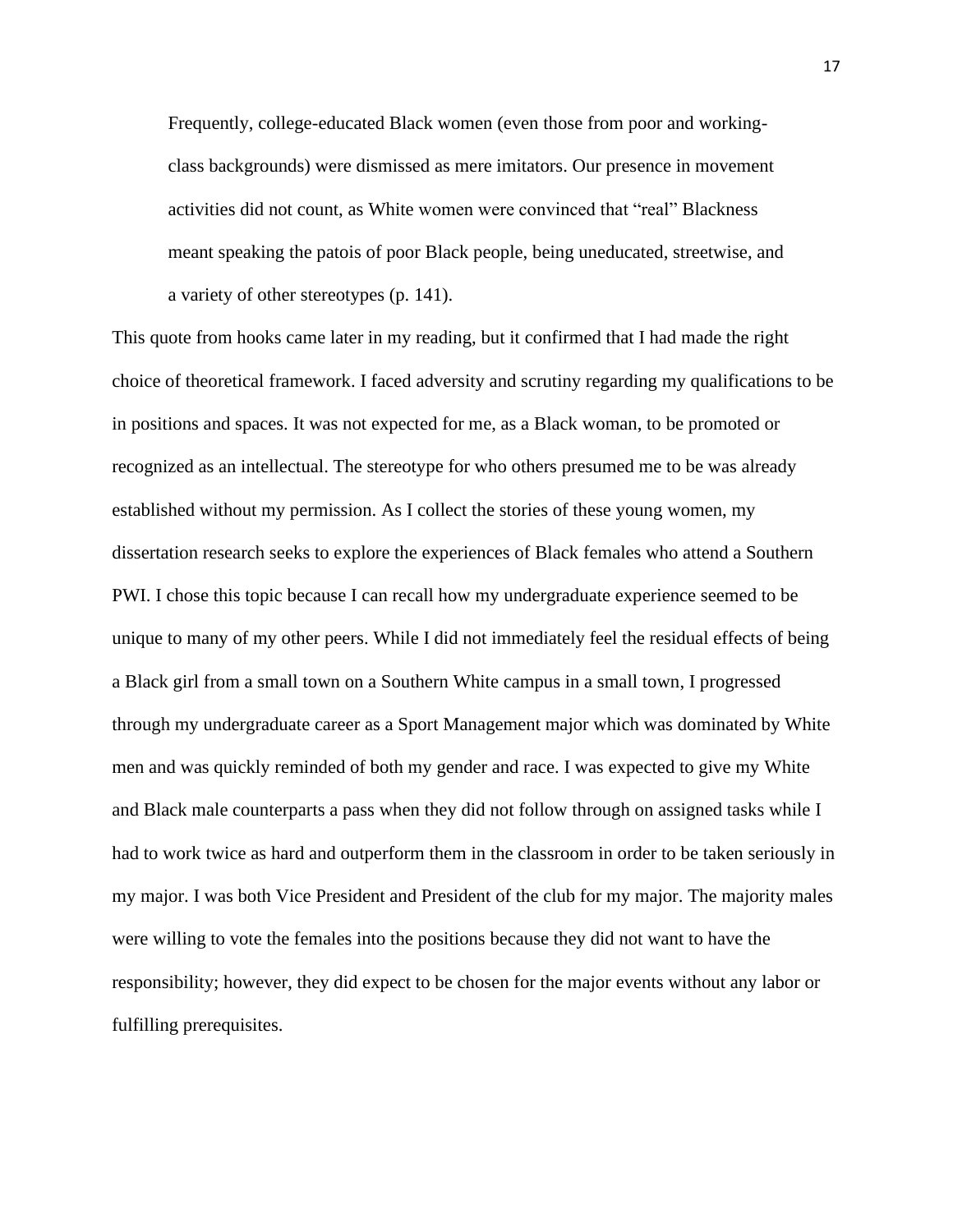Patricia Hill Collins (1990) depicts "U.S. Black women as a group [who] live in a different world from that of people who are not Black and female" (p. 27). Collins expressed this thought in Chapter Two of *Black Feminist Thought* which focused on the topic's distinguishing features. Her thoughts and work are the perfect theoretical framework for my dissertation. I would be remiss to research the experiences of Black women without framing those thoughts and opinions through a lens that only Black women can articulate: Black Feminist Thought. The intellectual prowess of the Black woman has continually progressed over the years despite the controlling images that have been depicted on television screens, in books and on social media. Controlling images are stereotypical images of Black women that are intentionally used to justify mistreatment, presumptions of inferiority and oppression. The media plays a major role in how Black women are viewed by the world. The overwhelming popularity of reality shows depicting Black women as controversial, promiscuous and belligerent captures public attention and becomes the talk of social media the next day. "The dominant ideology of the slave era fostered the creation of several interrelated, socially constructed controlling images of Black womanhood, each reflecting the dominant group's interests in maintaining Black women's subordination" (Collins, 1990, p. 79). We are becoming more educated and stepping into spaces that we were never privy to before this time. I use the tenets of BFT to help further educate the academy on our experiences using our own voices to answer my research question: How do the educational experiences of Black females at a Southern PWI connect to the core themes of Black Feminist Thought? Collins initially wrote *Black Feminist Thought: Knowledge, Consciousness and the Politics of Empowerment* in 1990 and released her second edition in 2009. Pinar, Reynolds, Slattery & Taubman (1995) note: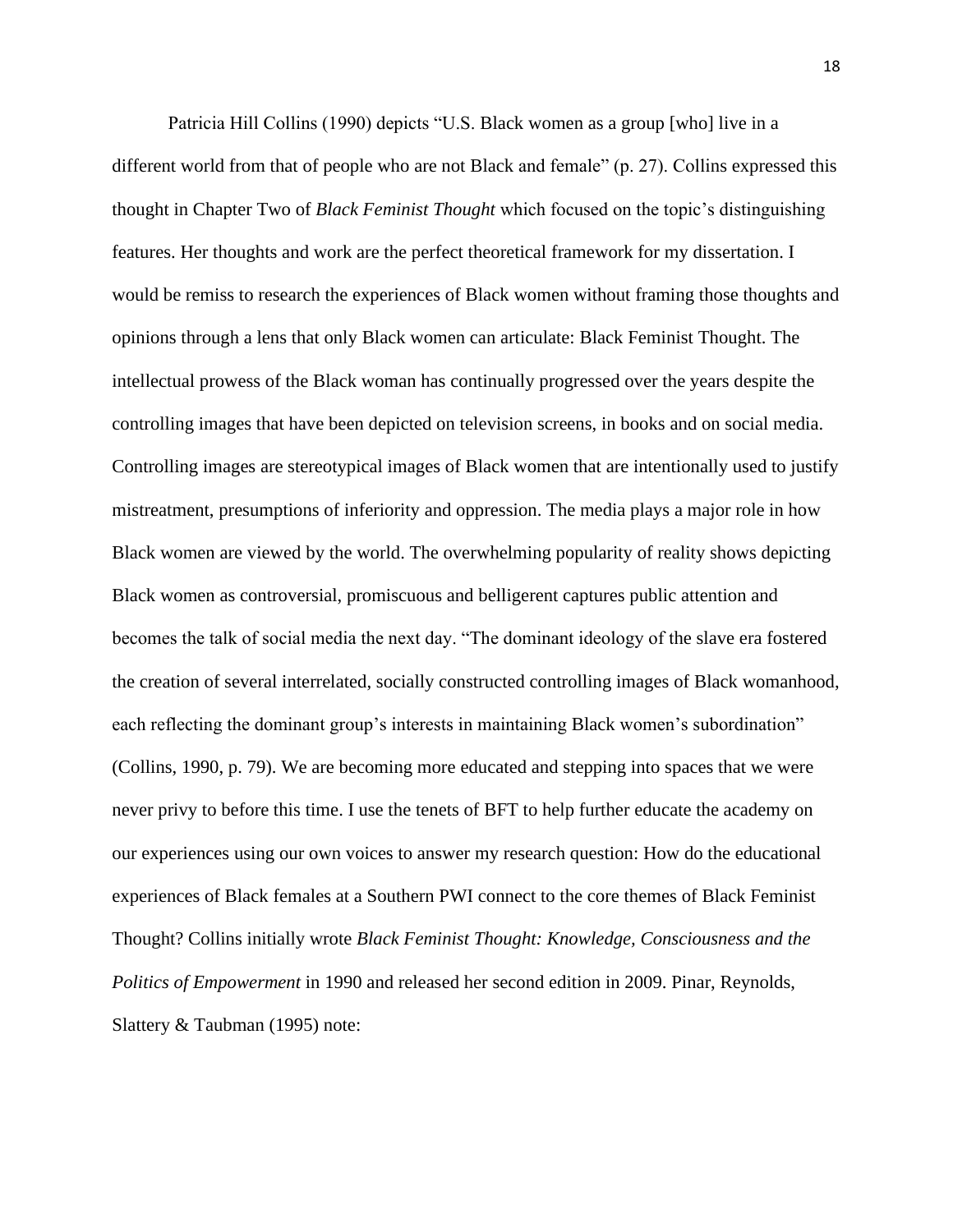Racial theory itself is gendered, although the fact has not always been fully acknowledged… [Collins] acknowledges that the survival of African-American Studies Departments on predominantly White campuses has required the elevation of the category of race over class and gender. (p. 340)

Collins' work extended beyond one department on PWI campuses to "raise crucial theoretical questions...across curriculum studies" (Pinar et al., 1995, p. 341). Even White male professors in Curriculum Studies cannot label Collins' work as "special interests" relevant only to a subset of Black women and must acknowledge her contributions.

My research adds to the body of literature centering the experiences of Black women in historically White institutions which is significant to education. I used sista circle methodology as my qualitative method. The dominant culture has practiced intentional establishment of the cultural norm that every other culture is expected to adhere to as a rule. Sista circle methodology amplifies the voices of Black women on the campuses of PWIs who often feel as if they are numbers, nonessential to and unheard by the institution. This form of inquiry provides Black women of Southern College the sacred space and opportunity to share their experiential knowledge which may be unique from most college students. The view of Black women exposes perspectives that are hidden from the privileged and dominant discourse. It is time that the academy and college administrators listen to what we have to say.

#### The Work

This work is vital not only to Southern College, but to all PWIs in the South who accept Black women into their institutions. The research performed in this study will provide a glimpse into the shared experiences of Black female college students which is unique and often overlooked. Since 2016-2019, the average number of Black women enrolled full-time was 293.4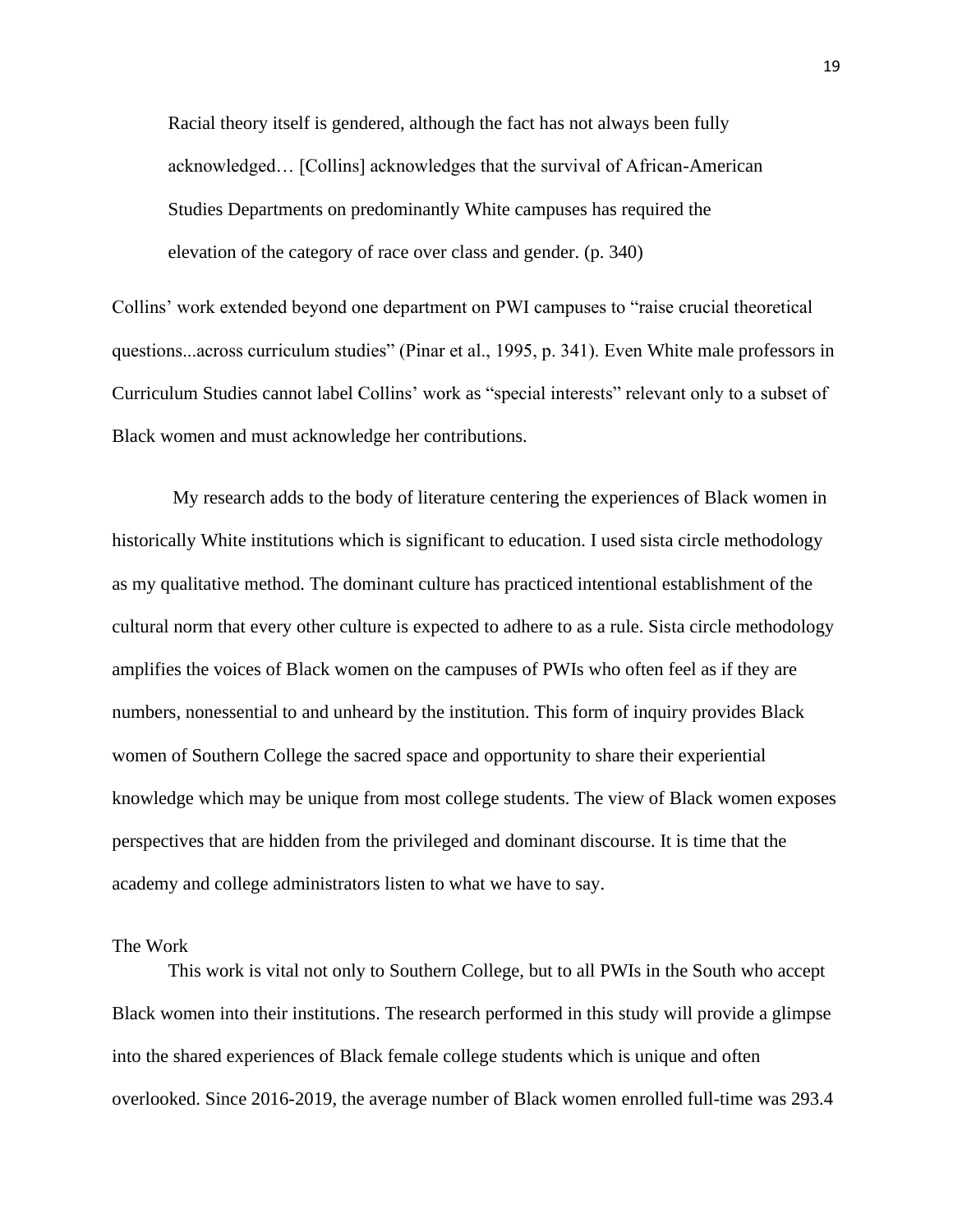which is close to 12% of the total undergraduate population. The educational experience of this group plays a major role in how and why Black women choose to pursue postsecondary options in select areas and colleges over others. We have the academic prowess to succeed at any level, but the obstacles that are placed in our paths makes our plight more difficult than is necessary. Black women deserve not only the opportunity to have a seat at the table but the power to project changes that eliminate hurdles and create better opportunities for the group.

In the chapters to follow, I begin Chapter 2 outlining my theoretical framework, Black Feminist Thought. This chapter gives you more insight on the core themes of my research and highlights literature that supports BFT. Chapter 3 introduces sista circle methodology as the form of inquiry that I used with my participants. I also speak more about myself as a researcher as well as walk you through how I recruited and gathered the data from my participants. Chapter 4 presents the results of my research and excerpts from the stories of the Black women participants. I interject some literature to connect their words with current Black Feminist writers. In the final chapter, I conduct a review of the findings of my study and its connection to BFT and other studies centering Black women and their experiences at PWIs. I also discuss my recommendations for future research along with suggestions to Curriculum Studies and how to bring Black women subjectivity to the forefront.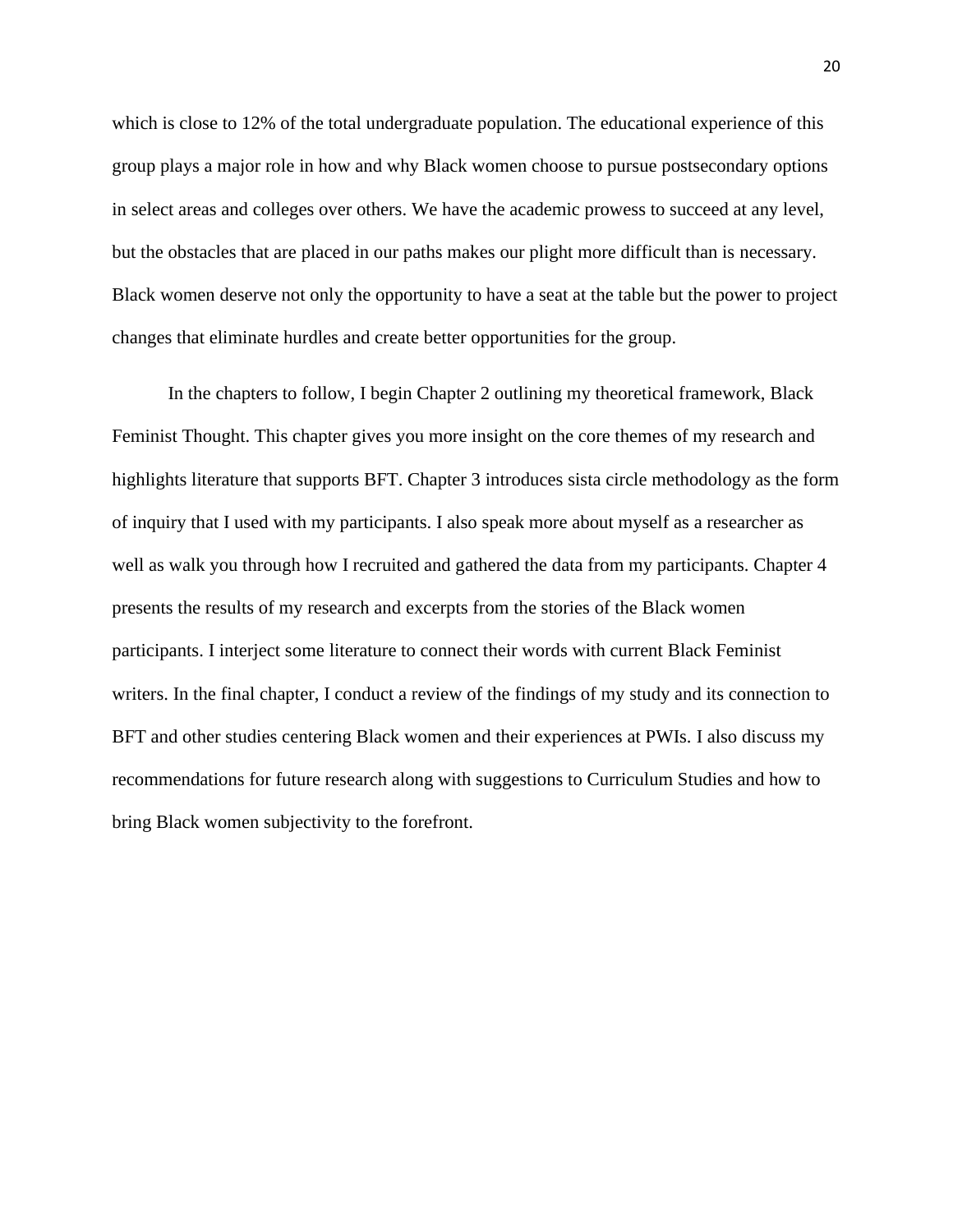#### CHAPTER 2

#### IF YOU DISH IT, WE CAN TAKE IT

No need to mention [Black women's] needs, hopes, dreams, or concerns. They have none, even if they do occasionally speak of themselves as real people with feelings. Their voices are too loud, too uneducated, or simply too aggressive. They are always angry about something, but their feelings aren't real, so they don't matter. Be sure to specify how reasonable you are in the face of their unreasonable behavior (Kendall, 2020, p. 86).

For people who are both of color and a woman, we are often ostracized and treated less than human as Mikki Kendall describes in the excerpt above. We recognize that we immediately become targets of ridicule, so we choose to say nothing in the process. The voices of the silenced have been ignored and muffled due to these derogatory labels that have been in place since being brought to this country. My research endeavors will center Patricia Hill Collins' Black Feminist Thought (BFT) as my theoretical framework. When reflecting upon why binaries exist, we must recognize that they were created to sort and classify. "Objectification is central to [the] process of oppositional difference. In binary thinking, one element is objectified as the Other, and is viewed as an object to be manipulated and controlled" (Collins, 1990, p. 78).

#### Intersectionality and Matrix of Domination

Nichole Guillory (2019) in *A Love Letter to Black Mother* describes:

There will always be gaps and misinterpretations about Black women's ways of knowing and being. There will be a tendency in our field – like every other field – toward theoretical framing that privileges Western, positivist thinking – even as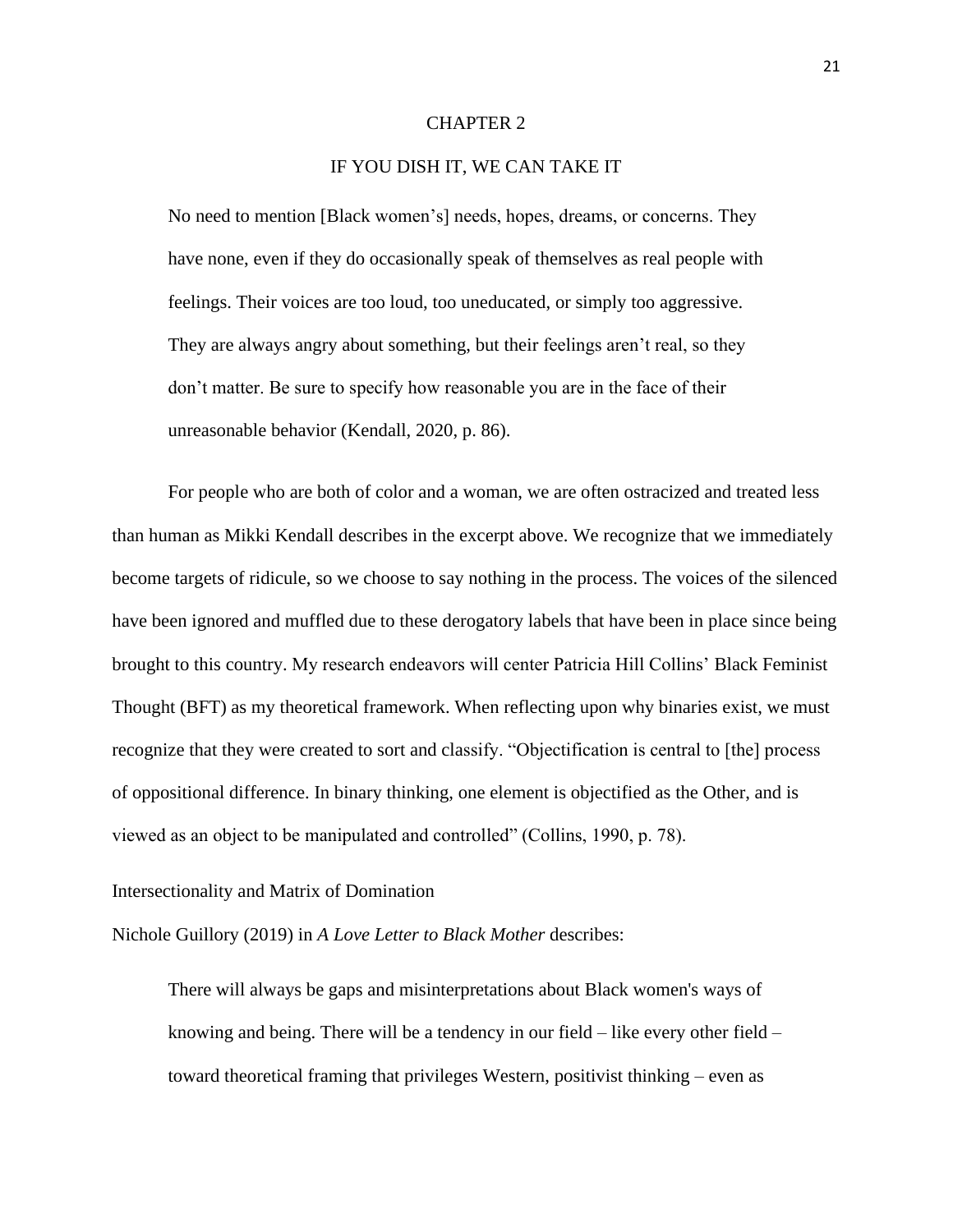the field critiques it. There will be a tendency to devalue the distinguishing features of our theorizing – story, experiential knowing, and doing – even though the field's discursive traditions have shifted. Our field has yet to acknowledge its foundations – historical and contemporary – in Black women's theorizing. (pp. 1- 2)

By choosing to explore the experiences of Black women at a Southern U.S. PWI, it is necessary to analyze intersectionality to address the subordinated discrimination because our Blackness cannot be separated from our womanhood (Collins & Bilge, 2016; Crenshaw, 1989). Intersectionality was first coined by Kimberly Crenshaw identifying the various intersecting identities of Black women focusing on the interconnectedness of race and gender during study within the legal system. How we approach education, and our understanding of that reality is determined at this intersection. Many scholars choose to concentrate on intersections of social identities and fail to connect the intersections to everyday identity specific experience with the structures of oppression which is how my study contributes to the field (Harris & Patton, 2019). Barbara Tomlinson (2019) further explicates:

Their *either/or* rather than *both/and* perspectives have long served to legitimate the domination of men over women, rich over poor, White over nonWhite, straight over not straight. Training in the disciplines instructs people *not to see* the social subordinations that they can witness every day with their own eyes, if those eyes are open. (p. 176)

We must challenge fields like Curriculum Studies to take a deeper, more intentional look at frameworks like BFT to account for Black women's viewpoints. Colleges and universities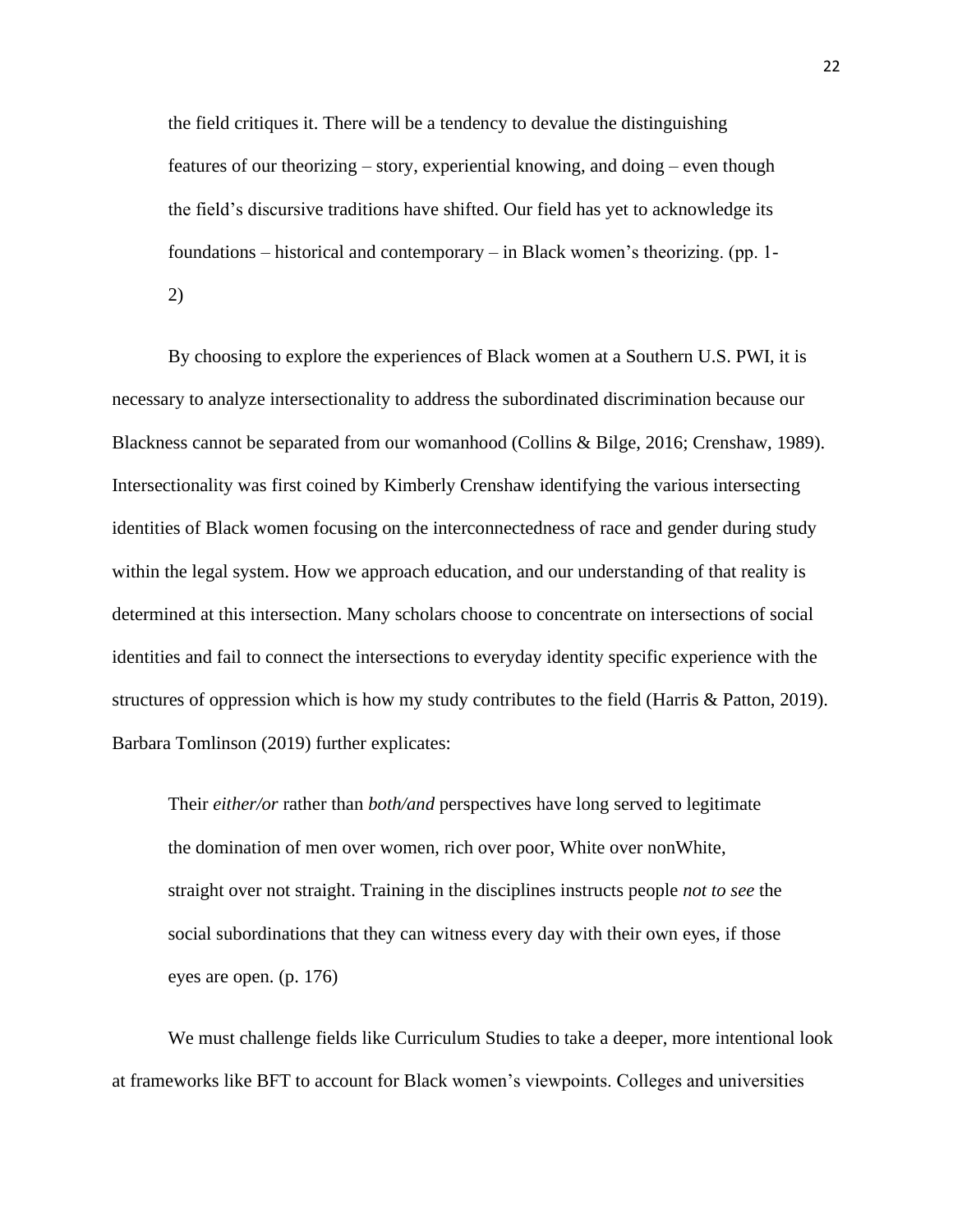have made haphazard attempts to commandeer Black women's experiences within a homogeneous group thinking that a few campus diversity initiatives would suffice in aiding the group (Phelps-Ward, Allen & Howard, 2017; Collins and Bilge, 2016). The "powerblind intersectionality" explored by Tomlinson exposes the need for scholars to criticize the academy's lack of research that dismisses lived experiences of Black women and the challenges we face in these spaces. (p.175). Higher education institutions must recognize that Black women strive for fair and equal treatment both inside and outside of the classroom.

Collins'(1990) matrix of domination further supports intersectionality as it "describes the social organization in which intersecting oppressions originate, develop, and are contained...through schools, housing, employment, government and other social institutions" (p. 246). The American higher education system was, like almost every other U.S. institution, created by rich, White men for rich, White men. Even after desegregation, many PWIs continued business as usual thinking that all other races, ethnicities and women would adapt to the structure that was in place. This is a form of colorblindness that acts as if "the social construct of race has no actual consequences" and should be overlooked (Saad, 2020, p. 79). Because many more students now have access to higher education, colleges and universities are challenged with the demand for fairness and equity to address the varying experiences of this new population. Collins (1990) points out:

Placing U.S. Black women's experiences in the center of analysis without privileging those experiences shows how intersectional paradigms can be especially important for rethinking the particular matrix of domination that characterizes U.S. society. (p.246)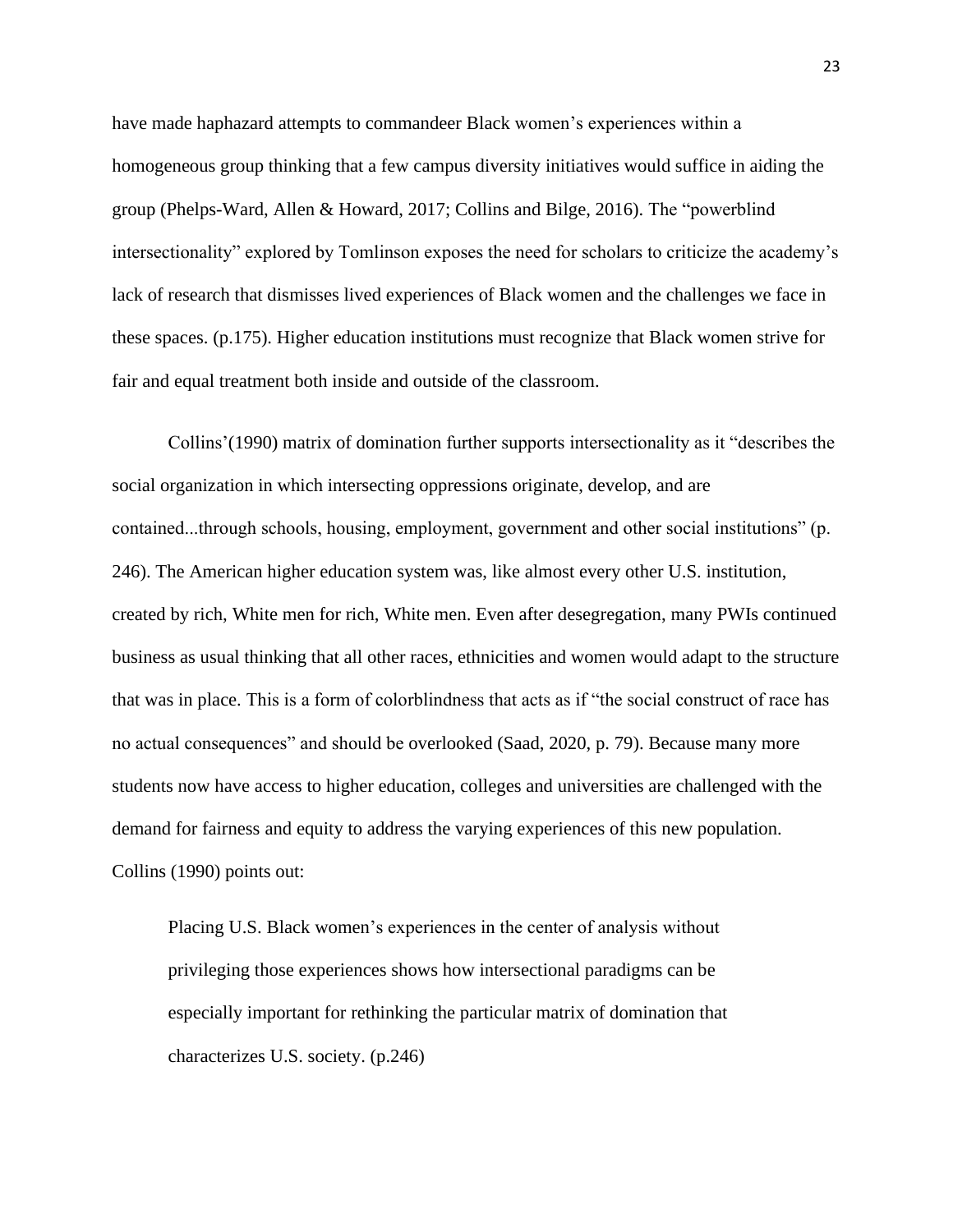The intersectional experiences of Black women must be woven into the fabric of higher education and not merely filed under campus diversity initiatives. For years, Black women have paid tuition to gain a well-rounded education only to receive mostly unequal academic content that continues to ignore our existence across most content areas.

At Southern College, the certificate program for Women, Gender and Sexuality Studies features a curriculum that does not have a single course focusing on Black women or other women of color. Furthermore, the history courses hold two courses about Black experience. There is one African American literature course which only appears in the course catalog and has not been on the schedule and one course in teaching in a multicultural setting for Education majors. "Beyond the numerical conversation, little is known about how Black [women] access college, what shapes their college choice, which experiences, and opportunities contribute to their retention (or attrition), and the costs associated with their survival and capacity to thrive in college" (Croom & Patton, 2017, p. 3). Missing from Black women's college experience are the issues and subject matters that help to develop us holistically and prepare us for life after college. At Southern College, invisibility is prevalent within the professional spaces as Black women sit in rooms as the minority amid small talk riddled with implicit bias, whiteness and microaggressions. Implicit bias is defined by the Kirwan Institute (2021) as "the attitudes or stereotypes that affect our understanding, actions, and decisions in an unconscious manner" (para. 1). Whiteness is an idea which legally dates to the Jim Crow era (Crenshaw, Harris, HoSang & Lipsitz, 2019, p. 31). Races were socially constructed to distinguish Whites from all other races specifically Blacks. Robin Diangelo (2018) interjects "race is an evolving social idea that was created to legitimize racial inequality and protect White advantage" (p. 17). It was not until the late 1600s that the term "White" first appeared in colonial law (p. 17). Along with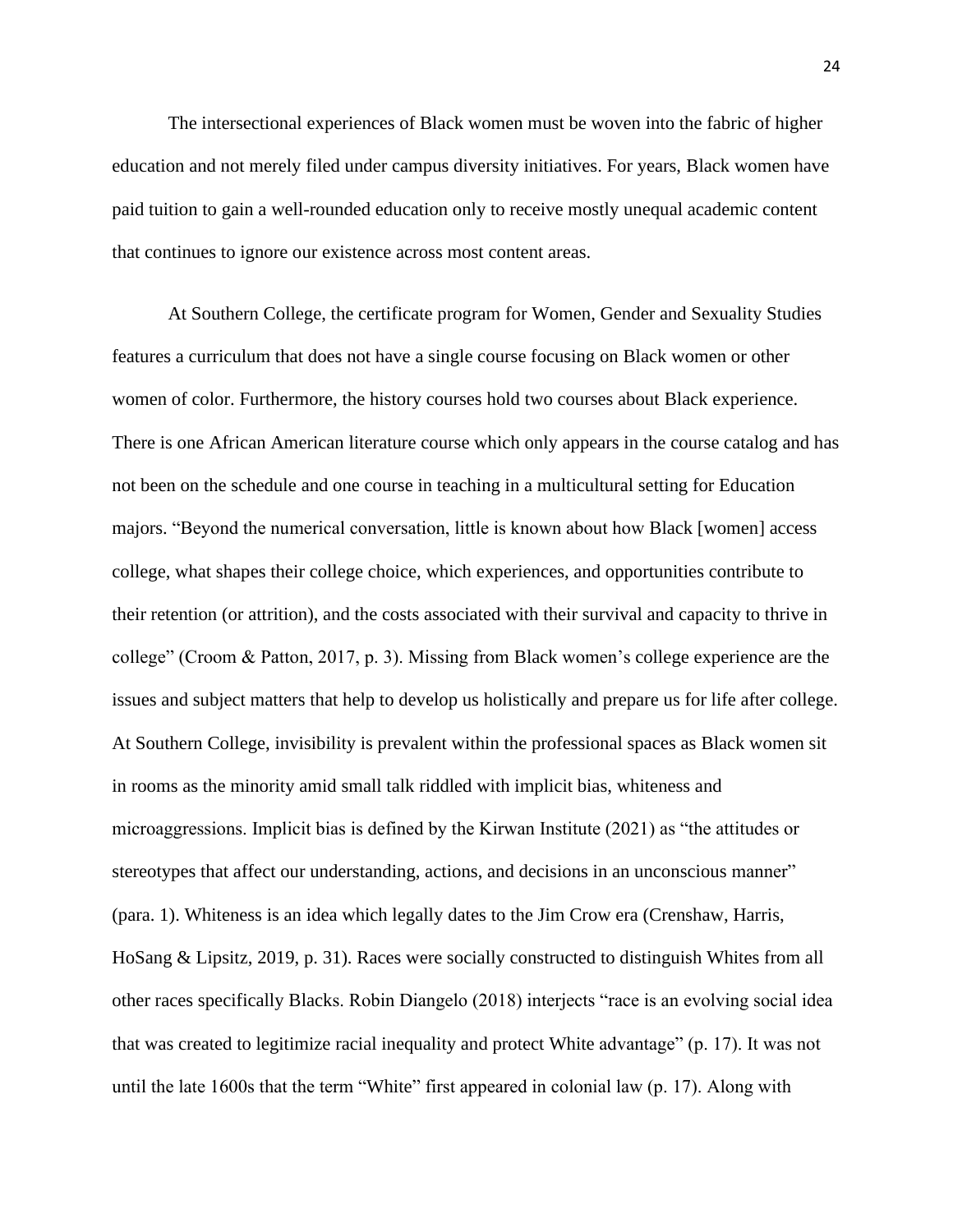African slaves, White indentured servants performed the back-breaking labor on U.S. plantation fields. These indentured servants were "outcasts of society" were recruited throughout Europe involuntarily, 'spirited' 4 here by unscrupulous recruiters" (Takaki, 2008, p. 53). Most of these White slaves were of Irish descent. "The Irish filled the unskilled labor jobs, those with the least security, requiring the least skill, and paying the lowest wages" (Nasaw, 1979, p. 67). The Irish worked alongside the Africans and shared in the abuse and exploitation of labor. White indentured servants came with the "hope of bettering their condition" by serving a limited time and later becoming freemen with land to begin their new lives (Takaki, 1979, pp. 57-58). Whiteness, as defined by Sensoy and DiAngelo (2017), is the "academic term used to capture the all-encompassing dimensions of White privilege, dominance, and assumed superiority in society. These dimensions include ideological, institutional, social, cultural, historical, political, and interpersonal" (p.229). Not having to think about one's race is a privilege often neglected by Whites because other marginalized groups do have to contend with the color of their skin daily. In an excerpt from Michael Kimmel (2013) in *Angry White Men*, he suggests:

It may be hard for White men to realize that, irrespective of other factors, we have been running with the wind at our backs all these years and that what we think of as "fairness" to us has been built on the backs of others, who don't harbor such illusions as "meritocracy" and "fairness" who have known since birth that the system is stacked against them (p. xiii).

<sup>&</sup>lt;sup>4</sup> The "spirits," an Englishman reported, "take up all the idle, lazie, simple people they can entice, such as have professed idleness, and will rather beg than work." A "spirit" was a person who took men, women and children and [sold] them on a ship to Virginia (Takaki, 1979, p. 53).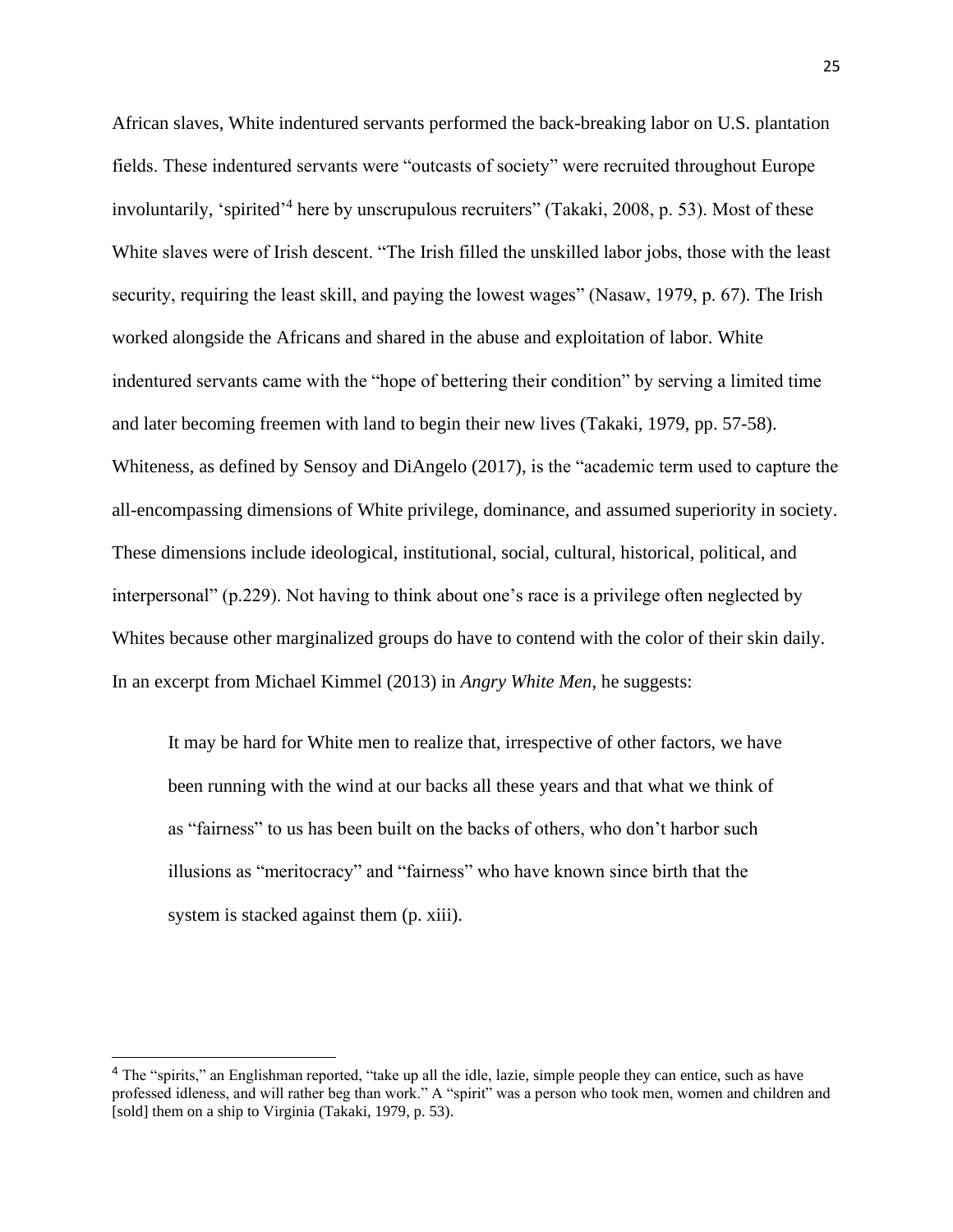Whiteness is truly a blinding experience when White people fail to recognize that there is no equity among the defined and purposely designed races. Connected to Whiteness is the "deep framing" of White men and their perceptions of Black women that is often "embedded with knowledge and information about Black women (and other groups) created substantially by influential European men over the last several centuries" (Slatton, 2013, p. 2). Deep framing as described by Brittany Slatton (2013) is our "deeply embedded world view...[which] guides how we think, emote, and process situations" (p. 2). Derald Wing Sue (2010) defines microaggressions as "everyday verbal, nonverbal, and environmental slights, snubs, or insults, whether intentional or unintentional, which communicate hostile, derogatory, or negative messages to target persons based solely upon their marginalized group membership" (para. 2). The "academic transactions" of the master narratives "leave Black women and girls feeling inadequate and expendable, or otherwise invisible" (Haynes, Stewart, & Allen, 2016, p. 381). Solórzano and Yosso (2009) interjects that master narratives severely underscore the academic achievements of students of color (p. 134) as these narratives "essentializes and wipes out the complexities and richness of a group's cultural life" (Montecinos, 1995, p. 293). Southern College Black women must be empowered through narrating their own story through personalized experiences making who they are and their true feelings visible without the White washing.

Despite the obstacles, Black women have increased in degree attainment (NECS, 2016) and Kaba (2004) indicated that native-born Black American women influence the increased numbers of females enrolling in higher education institutions and attaining degrees at higher levels than Black men. Because of the progress of Black women, he claims they should be considered the new model minority replacing Asian Americans. Beverly Tatum (1997) writes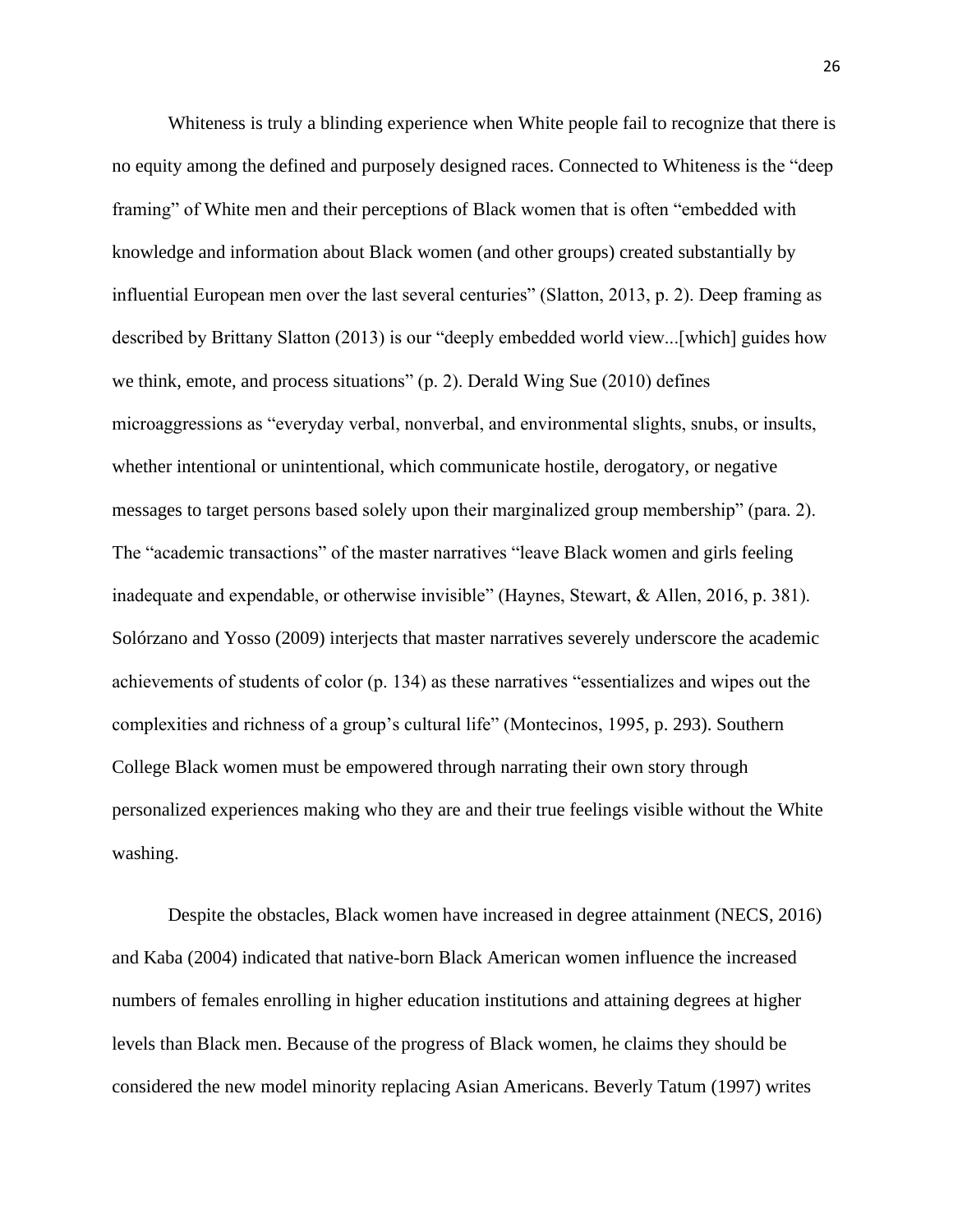about the myth of the model minority in relation to Asian Americans as she breaks down each Asian ethic group to breakdown the varying performance levels. Tatum concludes that the myth "[pits] Asian Americans against other groups targeted by racism" (p. 282) questioning why other groups cannot rise to their level of achievement. While I consider Kaba's point ambitious, I would argue that we, as Black women, continue to evolve and we would not want our abilities limited in any way. There is so much more work to be done as we continue to earn approximately 10 and 15 percent less baccalaureate degrees than White men and women, respectively. Sensoy and DiAngelo (2016) note three key tenets of intersectionality that would support Kaba's argument:

(1) Social inequality includes multiple categories for complete clarification;

- (2) Privilege and oppression may coexist depending on specific circumstances: and
- (3) The intention of intersectionality is to encourage unity among diverse groups. (p. 177)

Degree-attaining Black women do possess a privilege of being highly educated, however, this same group is overlooked and faces discrimination in areas that would catapult them and their families to greater economic and social freedom. When examining earnings by race, Asian men and women earn more than their counterparts and Blacks only earn 69 percent of the earnings of Asian women (U.S. Bureau of Labor Statistics, 2019). When Black women's salaries are compared to Black men, women make 92 percent of the earnings of the men despite the increase in educational attainment.

#### Controlling Images

 When reviewing literature covered at PWIs and works that are labeled as American classics, White writers dominate the category with a few Black men and even fewer Black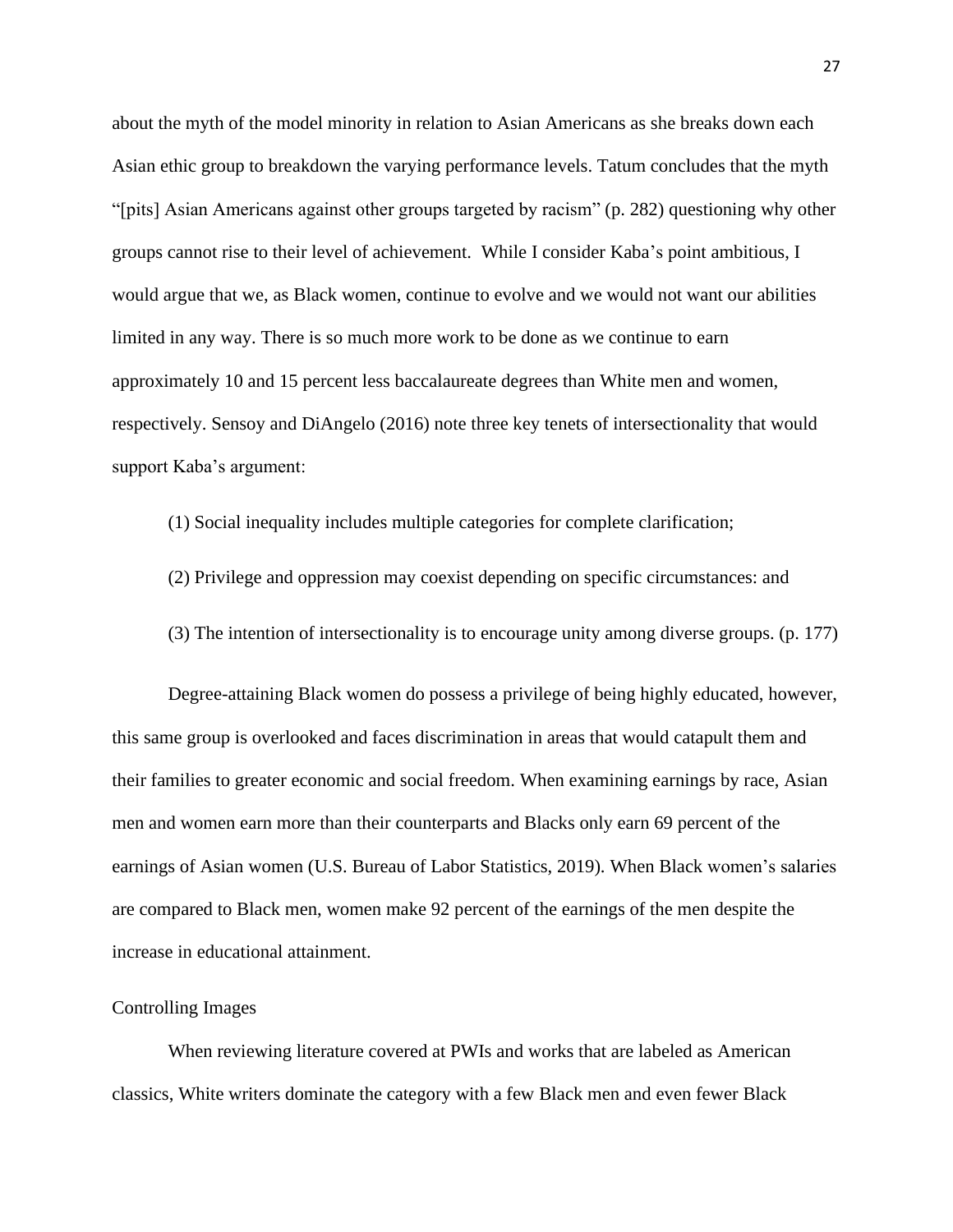women. When Black women are not the authors, we are unable to control the narrative often being depicted in negative stereotypes which BFT labels controlling images. The images are created to "make racism, sexism, poverty, and other forms of social injustice appear to be natural, normal, and inevitable parts of everyday life" (Collins, 1990, p. 77). Black feminist thought assists in providing the rationalization regarding the motivation and empowerment of Black women over the past decades when it comes to image, education and activism. Phelps-Ward, Allen and Howard (2018) notes "within higher education, Black women – whether faculty, administrators, or students – must constantly prove their value to the larger academic community in terms of their intelligence, worth, and scholarship" (p. 53). Who Black women are as people is always in question because of controlling images which relates to W.E.B. DuBois's double-consciousness. The experience of double-consciousness divides the psyche of Black people making it difficult to align the Black and American identities because of lived experiences. Controlling images that are depicted of Black women have only created myths about who we are and what we stand for: mammies, matriarchs, welfare mothers, "Black lady," and the "hoochie." In the spirit of W.E.B. DuBois's double consciousness, Black women have traditionally made the decision to try to fit in and be accepted. Loryn Hairston (2017) writes:

The double consciousness that a Black woman deals with can take a huge toll on her mental health. Constantly looking at herself through the eyes of another to fit into a category of what is deemed acceptable, but then trying to embody her carefree spirit without stereotypical labels being plastered on to her. Being marginalized in public because of race and gender takes a toll onto the emotional well being of a person. It can lead to self-doubt or even self-hate. Black women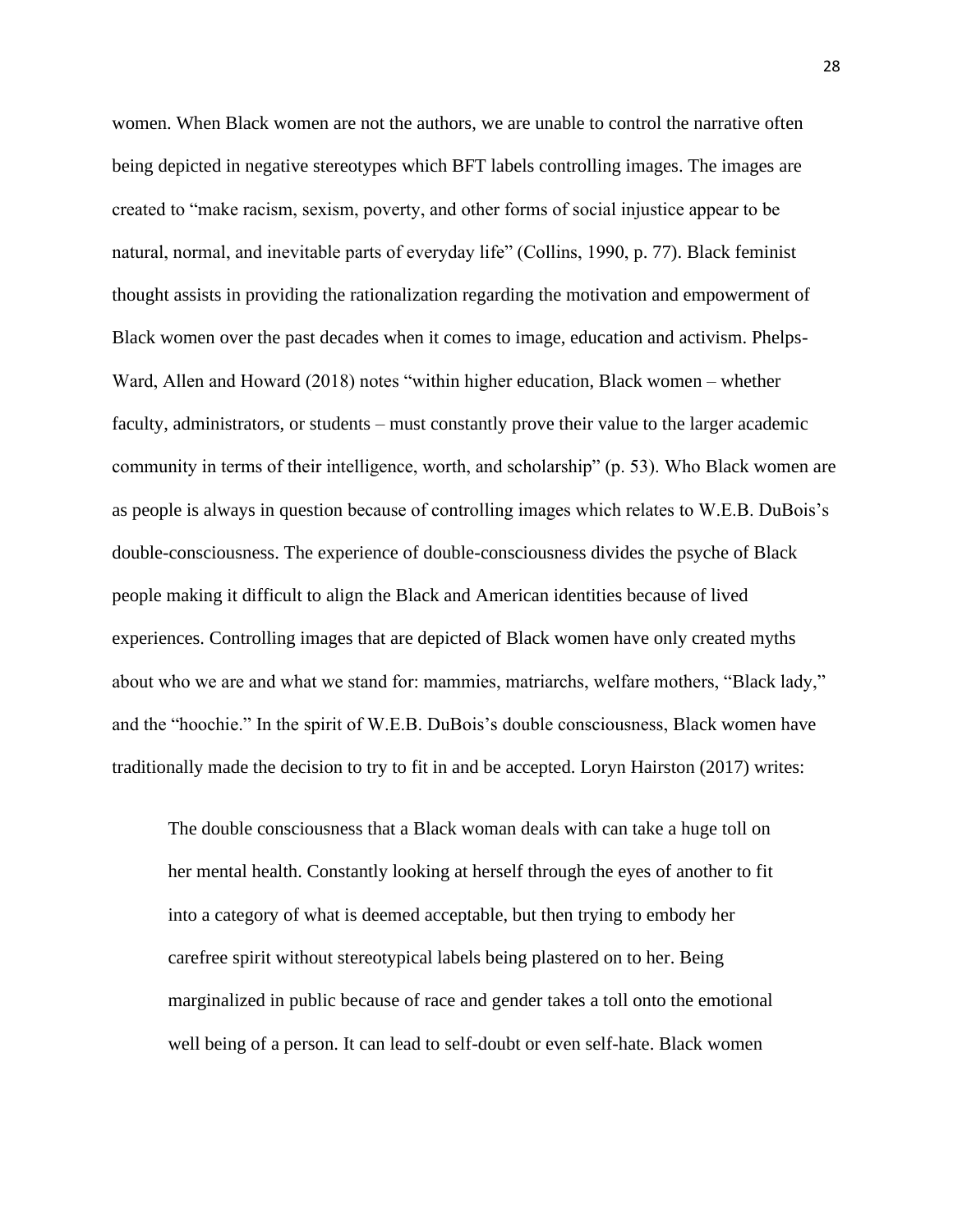constantly have to wonder if they are good enough and even question what they [are] doing wrong. (Paragraph 4)

As bell hooks (1995) points out the "devaluation of Black womanhood is central to the maintenance of White supremacist capitalist patriarchy" (p. 78). Establishing a platform for Black women to share their experiences is essential to BFT. The duality of the Black women's plight is our race and gender cannot be treated as separate parts of us, because it is the intersection of both which makes our understanding of life distinct and aids in the awareness of the complexity of the world, the people and the human experience (Collins & Bilge, 2016, p. 25). In the movement, Black female intellectuals have learned that we must resist the controlling images that are projected to devalue our identities. Self-definition allows us to change the narrative and paint a more honest and factual picture of who we truly are as Black women.

#### The Quest for Love

 Culture encourages Black men to love their mothers and be wary of other women (Boylorn, 2017a). In higher education institutions, Black women may face a lack of support, total abandonment and exclusionary practices from Black men. A controlling image in BFT that Collins deconstructs is the "Black lady," a middle-class professional woman, whose image may not appear to be as derogatory as the others. She is highly educated and much more accomplished but can be viewed as the modern-day Mammy because of her hardworking nature. Brittney Cooper (2017b) outlines four ways that patriarchy has undermined the educated Black woman's ability to building loving relationships with men:

1. Makes men see women with more education as competition rather than good partners;

29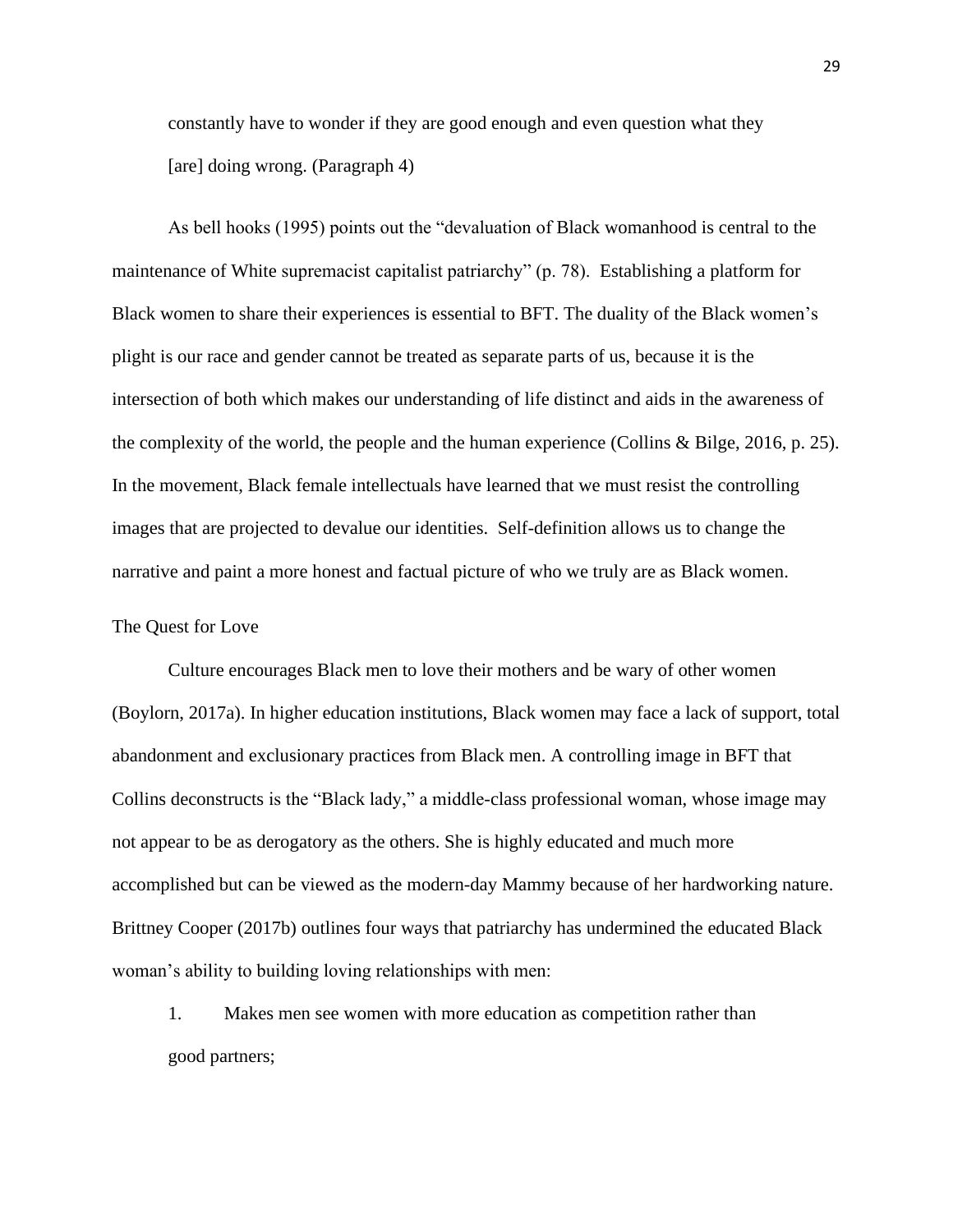2. Conditions men to use emotional extortion and passive aggressive behaviors which may include withholding affection or praise (Cooper, 2017c);

3. Justifies straight men in domesticating smart women by measuring success by their ability to create traditional families; finally

4. Allows Black men not to interrogate these relational preferences but rather to see them as natural and innate. (pp. 194-195)

Even when the Black lady is winning in her career or is at the top of her class, her ability to attain love relationships may come into question by outsiders who feel she is overachieving and too academically or career focused. In Media/Cultural Studies, Felicia Henderson composes an essay discussing movies, television shows and advertisements that all depict Black women as desperate and alone. For Henderson (2009), two new stereotypes emerged: (1) the intelligence of the Black woman will leave her single, and (2) she will then be an anomaly according to patriarchal standards (p. 376). Many times, we are disowned and devalued by Black men and even other Black women when we try to challenge outdated traditions within the culture. For Black women who choose degree attainment, the challenge is even greater within the Black community as we continue to provoke "traditional role ideology, creating cultural anxiety about proper performances of masculinity and femininity" (Cooper, 2017a, p. 125). Especially in the South, choosing the path to college comes with the guilt of leaving family and friends along with jealousy and pressures from those same loved ones. During my tenure working with the Upward Bound program in my hometown, I witnessed parents who were adamantly opposed to their daughter's attending college. For some, it was fear that the daughter would not return home or forget their roots. Boyfriends wanted to keep their girlfriends close for fear of losing them to men in college. "Because they so routinely compete with men and are successful at it, they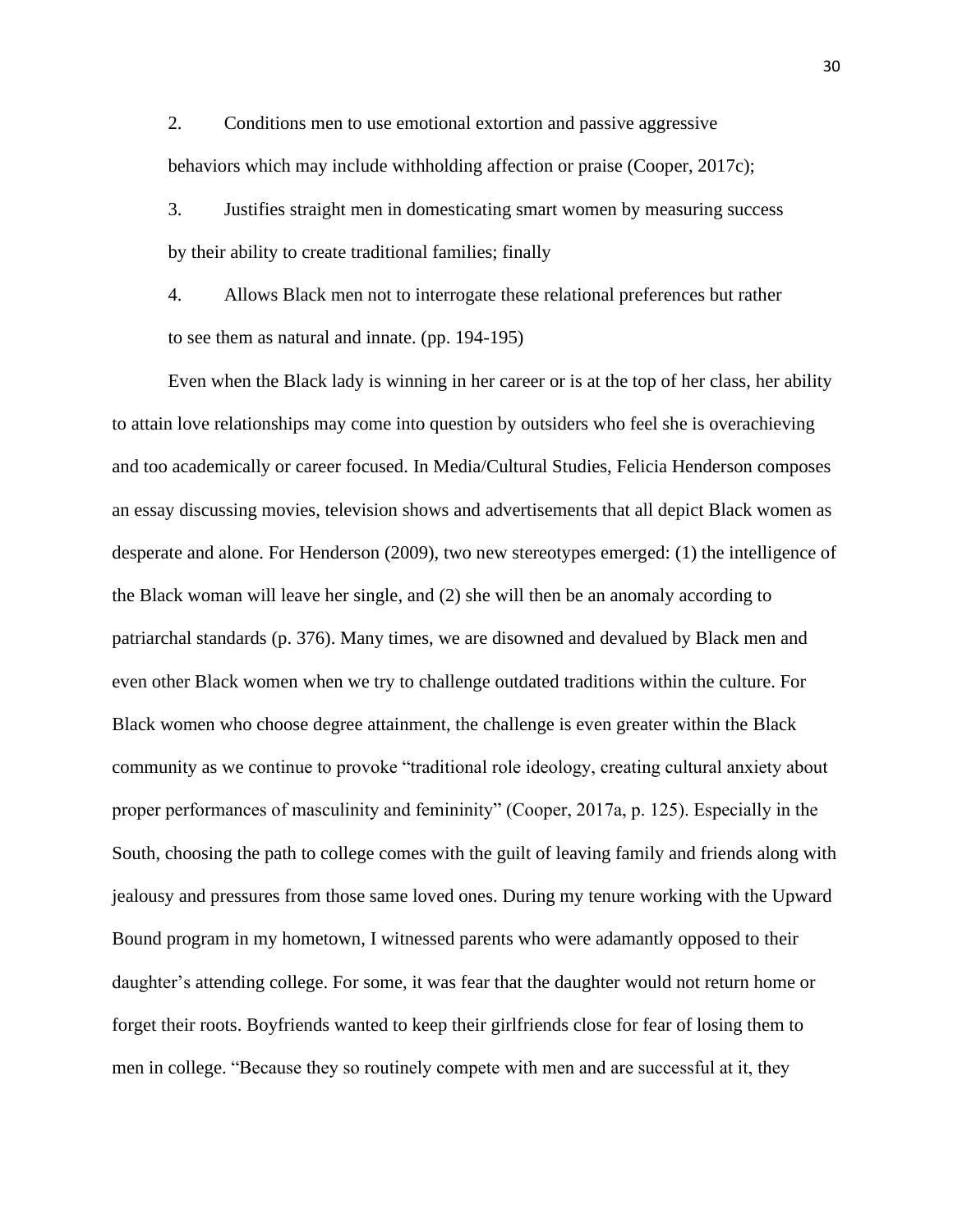become less feminine. Highly educated Black ladies are deemed to be too assertive—that's why they cannot get men to marry them" (Collins, 1990, p. 89). As Boylorn (2017b) points out no one has sympathy for Black women who are heterosexual, professional and educated who choose to remain single in the "dwindling dating economy" (p. 199). The archaic thought process of Black men who are threatened by assertive Black women especially in the same household leaves Black women wondering if it is even worth pursuing love relationships (Collins, 1990).

College years often expose Black love relationships as we see our men choose White women and women of other ethnicities as mates. During my own time as an undergraduate, I met Black men who blatantly ignored Black women. As a Sport Management major, I did maintain friendly relationships with many of them as they viewed me as the "cool" Black girl who was more of their classmate or friend. There were also some Black men who dated White women publicly but slept with Black women privately. "Heterosexual Black women become competitors, most searching for the elusive Black male, with many resenting the White women who naively claim them" (Collins, 1990, p. 175). These men have already determined that pursuing relationships with Black women is not worth the drama. I can recall having a conversation with a couple of Black boys who were in the process of applying to colleges. They were very vocal about their histories with Black girls during their secondary education, and the way many of these young women were "ghetto" and "loud" most of the time. The Black girls also did not find these young men attractive or potential boyfriend material because the men selfidentified as being into alternative forms of entertainment rather than culturally dominant music, television or video games. This group of Black men felt accepted by White women with whom they had commonalities.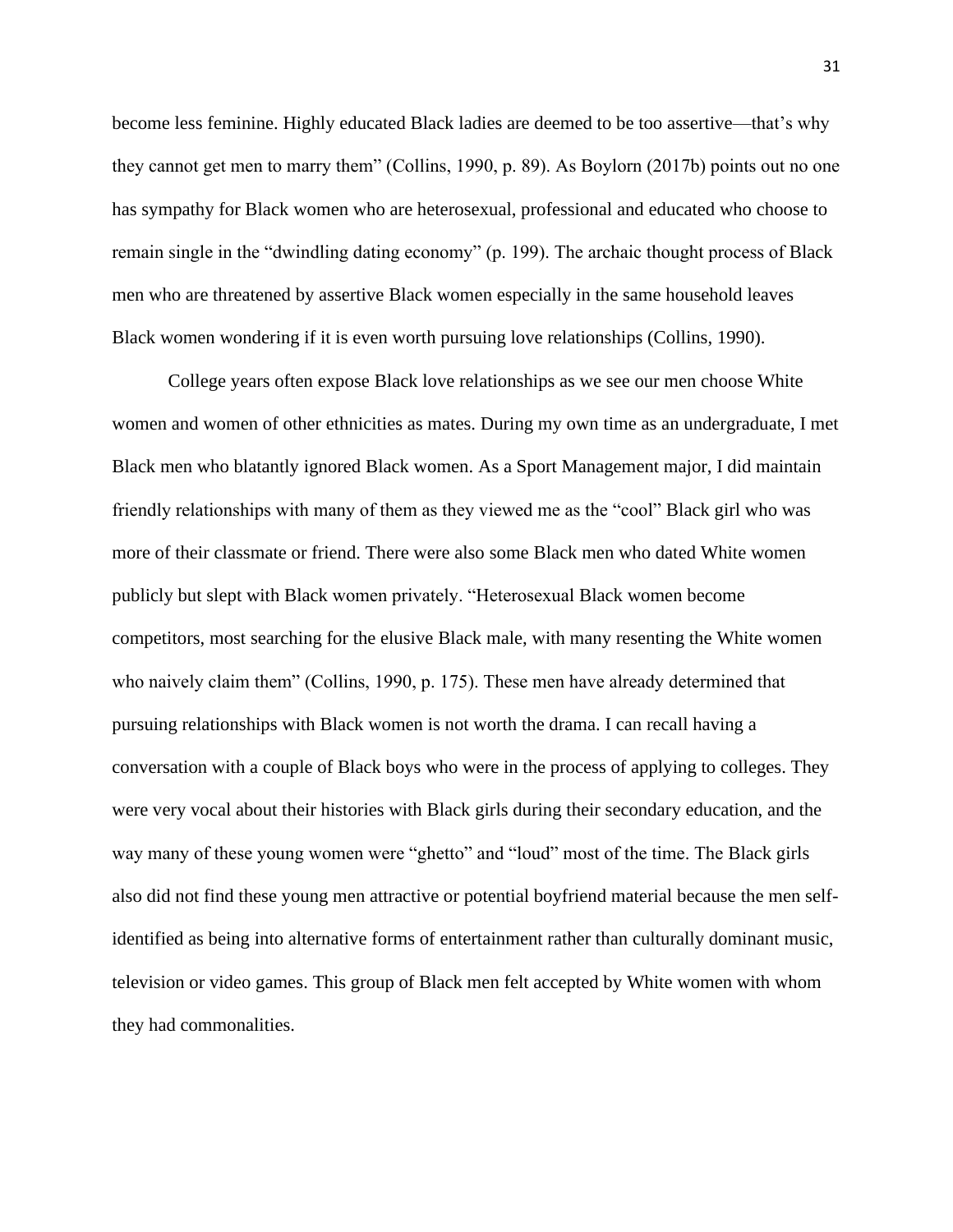In heterosexual relationships, Black men dating outside of the race is more acceptable within the Black community than when Black women date outside of the race. However, if we choose to seek love interests outside of our race, we are criticized and considered a traitor to our race. Because of the history of sexual violence inflicted upon Black women by White men, Black women may be accused of "losing our Black identity" as an effort perpetuate the double-standard and allow Black men to control his own love relationships regardless of race (Collins, 1990, p. 176). I recall being asked by a Black man if I had dated White men to which I responded in the affirmative. His immediate response was one of anger and shame *for* me. He questioned how I could allow such an offense when White men had abused us [Black women] for such a long time. It was his manipulation that was truly the abuser. Often, Black women choose White men out of pure curiosity or because we crave attention. Mikki Kendall (2020) confessed:

When I was a teenager with the worst taste in White boys, I dated the kind of men who would say things like "You're pretty for a Black girl," and I'd chalk it up to ignorance instead of malice. Backhanded compliments were still better than no compliments in my mind. I was a fool. A fool with low self-esteem, but still a fool. (p. 100)

We are supposed to remain faithful to Black men even when he may not reciprocate that same dedication. Who is the fool? After all, it is the Black woman's own fault that she has overachieved and now there is not a man who will view her as a suitable mate because she is strong and has it all. Morgan Jenkins (2018) explains the difference between how Black and White women face conflict. She details that Black women's resolve is more direct and, in many cases, violent as our strength and way of protection was through physical force. Jenkins acknowledges "White girls weren't expected to be strong; they didn't need to be" because "they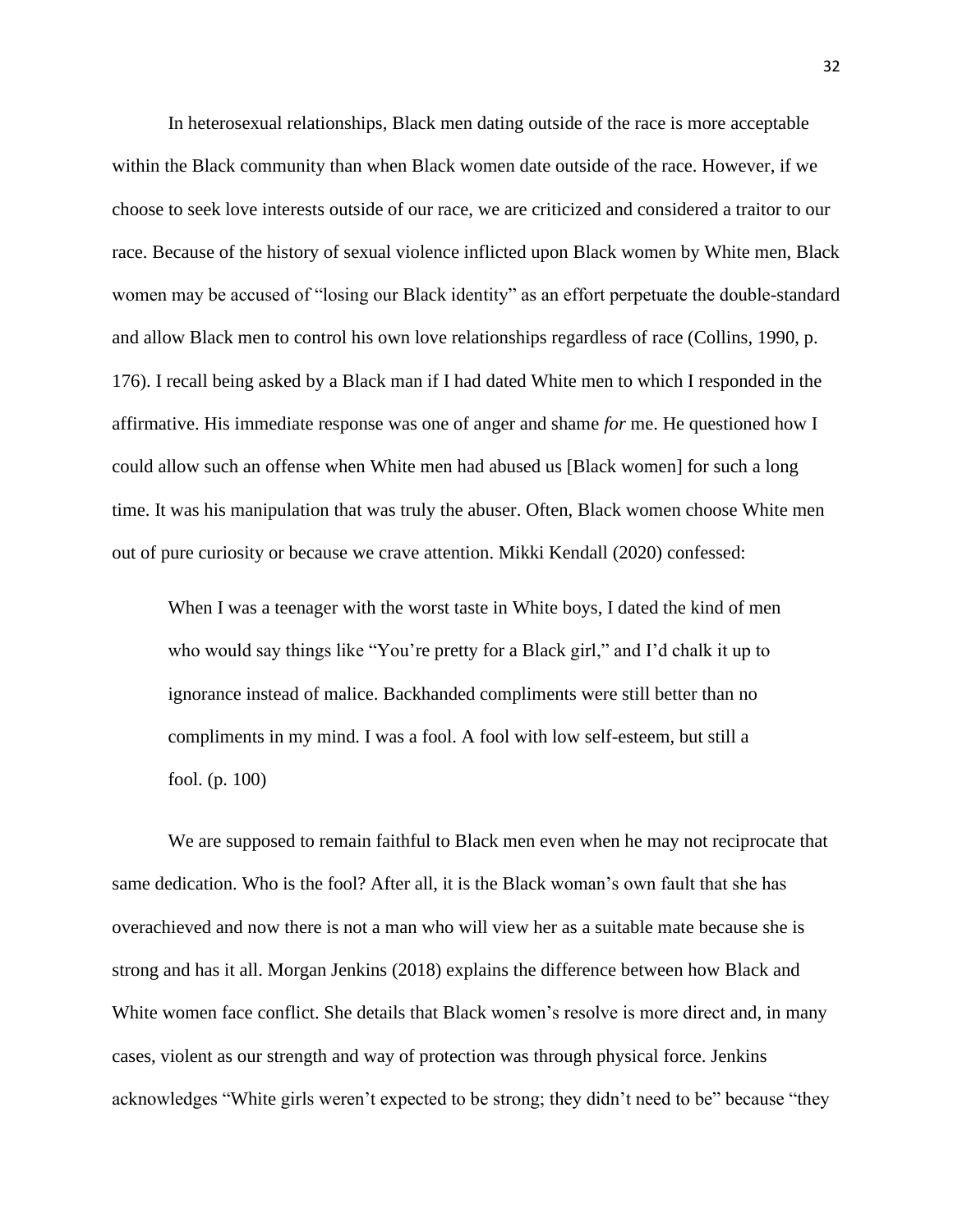were already supported, cared for and coddled enough" (p. 5). The White patriarchal system is designed to hold the White woman in the highest regard as a lady and the commercialized standard of beauty, which is upheld by White men, White women, Black men and sadly, Black women (Collins, 1990, p. 98). The Black woman is not so. She has curves in all the wrong places, her lips are just a bit too full, and her hair grows wiry from her scalp. Her differences make her seem stranger and even stronger than other women, so undoubtedly, she has the capacity to work like a *mule*. <sup>5</sup> The Black family structure during the mid-twentieth century as Black men's wages were below the earnings of White, so Black women sought work outside of the home to support their families (Christopher-Byrd, 2019, p.183). Finding domestic and clerical work for Black women was more consistent than industrial jobs for Black men (Collins, 1990, p. 67-68). In the historical essay, *Is the Black Male Castrated?*, Bond and Peery (1970) wrote:

For the duration of their lives, many Black women must bear the burden of male frustration and rage through physical abuse, desertions, rejection of their femininity and general appearance. Having a job provides relief for her stomach but not for her soul, for a Black woman's successful coping with the economic problem (and we might throw in the education problem) enhances her rejection by Black men, or else invites acceptance in the form of exploitation. (p. 146)

While this article is quite dated, it remains relevant today. There is so much more to us than the education we receive and the careers we choose. "Black women need to be engaged holistically as complex people with comparable needs and desires, as [we] have the right to live

<sup>&</sup>lt;sup>5</sup> In Their Eyes Were Watching God (1937), Zora Neale Hurston states that "Black women are the mules of the world"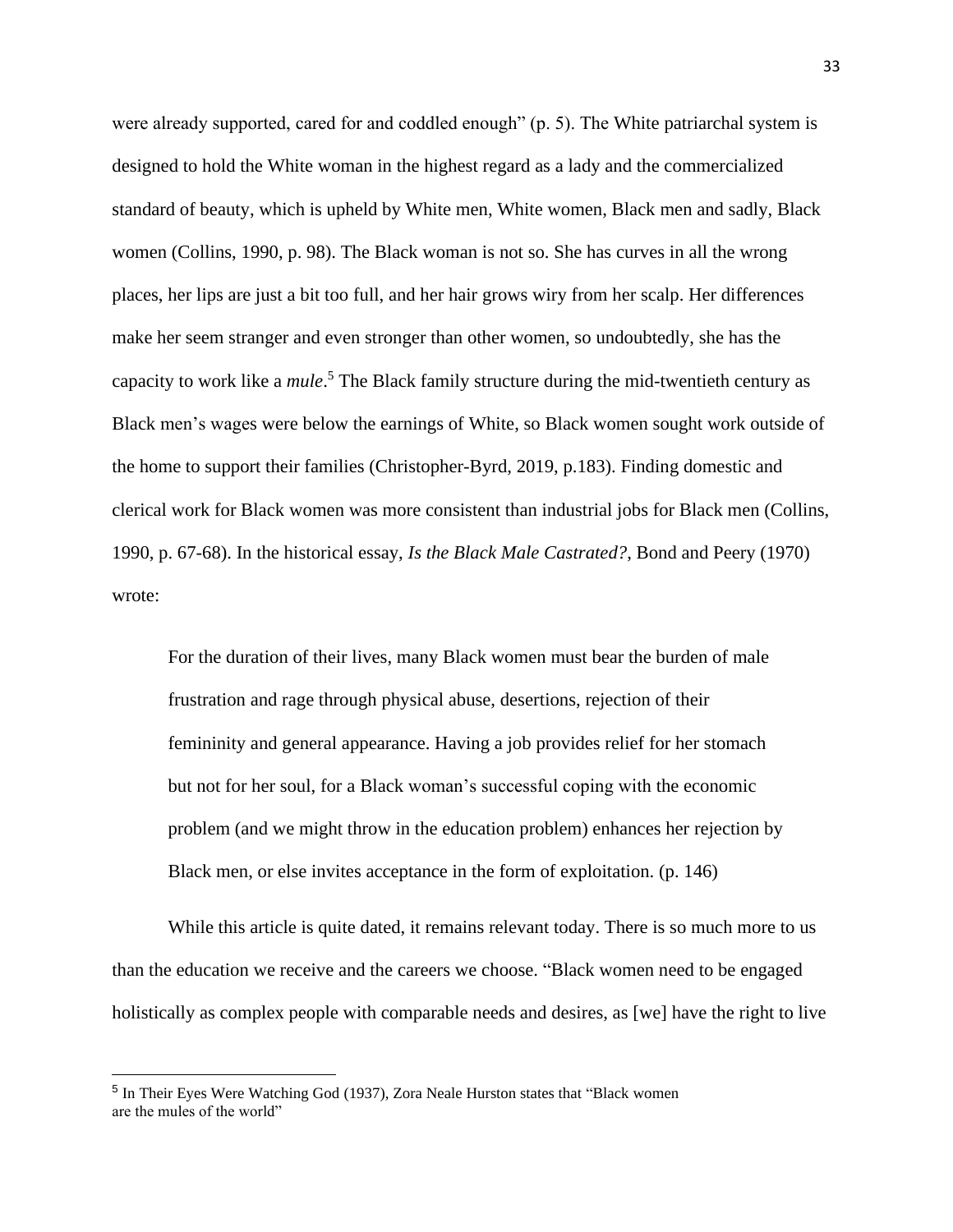in a society that does not judge [us] based on archaic systems of control and domination" (Christopher-Byrd, 2019, p. 199). No, I do not think that Black women want to give up on Black men, but we do demand that they accept us as equals and support us in our endeavors to be successful in our professional lives. Alternatively, there are some Black men who take full advantage of the Black woman's vulnerability and desire for companionship. Ntozake Shange's (1989) choreopoem *For Colored Girls* features a woman who had given her affections to man only to be betrayed by him. The woman, referred to as the "lady in green," makes the claim "somebody almost walked off wid alla my stuff" because she was on the brink of allowing a man to steal her identity and her love (pp. 49-51). Like the lady in green, many Black women empathize with her story and the abuse and violence from the hands of a lover.

Black women also do not want to be ridiculed or labeled because of our mutual admiration and love for each other. I have been accused of having a lesbian relationship with my best friend, and lies like this have been attached to other women as well. This is another way to survey our bodies and disrupt the bond between us. Collins (1990) notes beyond being labeled as Other, it is the "threat of being labeled a lesbian [that] can have a chilling effect on Black women's ideas and on our relationships with one another" (p. 181). Upon separation from my ex-husband, members of his family immediately attacked my relationship with my best friend of thirty years. I attribute part of this claim as a defense or even justification for a failed marriage on my ex-husband's part to protect his reputation. After all, many people questioned our marriage and why someone like me would choose to be with someone like him. Although I knew that I was not a lesbian, it made me look at myself and my friendships with other women differently for the first time in my life. Would I allow this to have a lasting effect on my relationships with other women like it had my mother? The same thing happened to my mom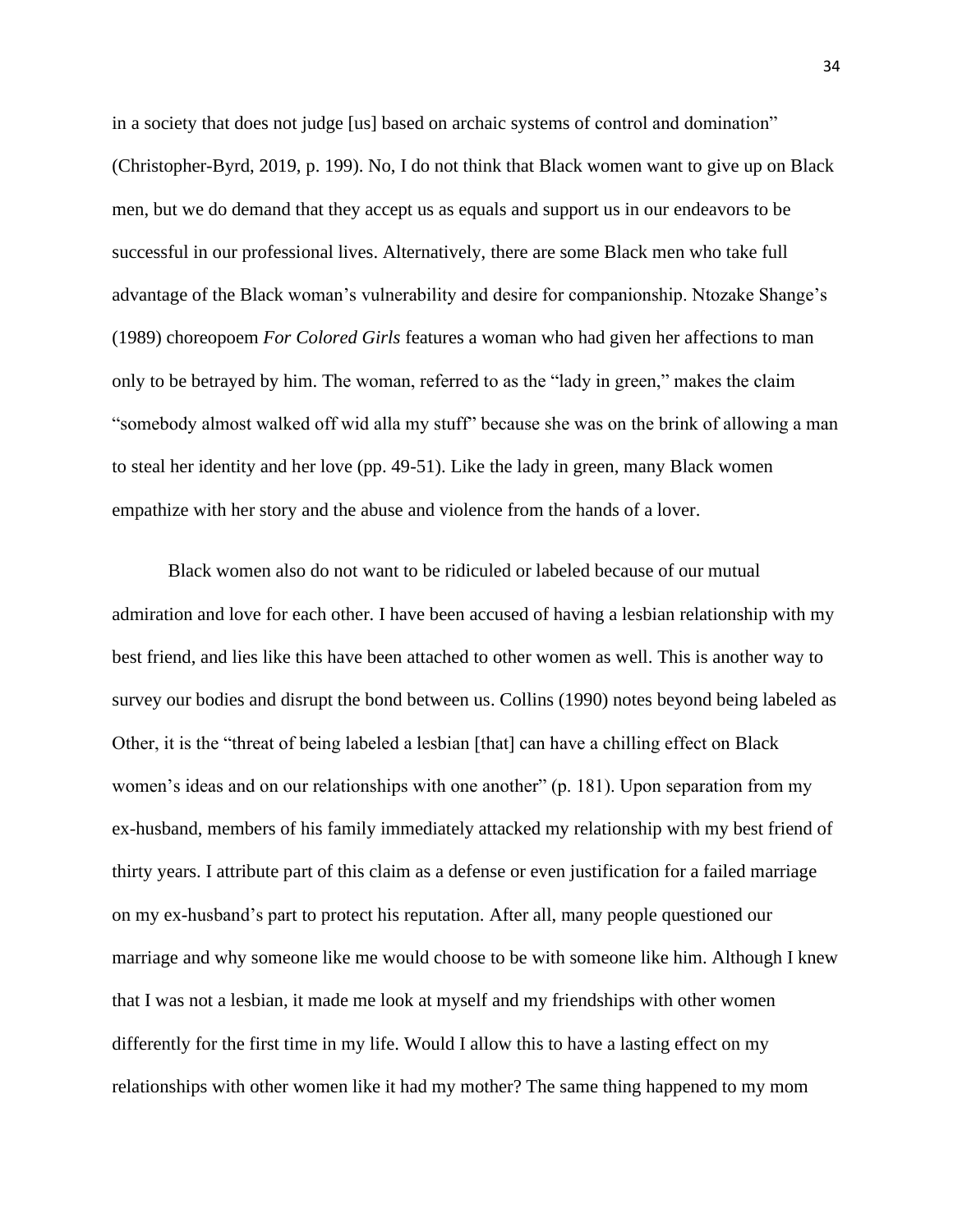when she would befriend other women. My dad would become extremely jealous and refer to her new companions as "bitches" or some other derogatory term. His next step would be to categorize her as a lesbian, because he knew that would be the final blow for my mother to end her new friendships. It did not occur to me that I have never known my mom to have a best girlfriend. She spends much of her time alone. Some Black men use the lesbian label to try to control their women and maintain their dependence on them. This was the case with my father. However, my ex-husband and his family were trying to build his character (and ego) while hoping to destroy mine. Embracing our love for one another would encourage a Black feminist praxis that would counter "invisibility, otherness and [the] stigma" of how Black women's bodies are produced and re-produced (Hammonds, 1997, pp.181-182; Collins, 1990, p. 182). The Black women of Southern College must contend with love relationship challenges throughout their tenure. Whether they are in a committed relationship or single, it is a challenge that affects them personally and becomes a part of their experience.

#### Mothering

Black women have had to "play the game" for such a long time to survive in the United States that it has become a tradition that has been passed down for generations. Mothers and grandmothers teach their daughters and granddaughters how to maneuver within society for survival. I recall a scene from the movie, "The Help," where Minny's oldest daughter has to quit school to begin working as a housemaid. Minny provides instructions on how to protect herself and ensure that she does not cause any trouble. Domestic help was not to be seen or heard in the White household, especially by the head of the household. These Black women gain intimate insight into the everyday lives of White people and the imperfection of White supremacist ideology, created and circulated by the elite (Collins, 1998, p. 7). Minny was passing knowledge down to her daughter for survival and provision. Collins (1990) reaffirms: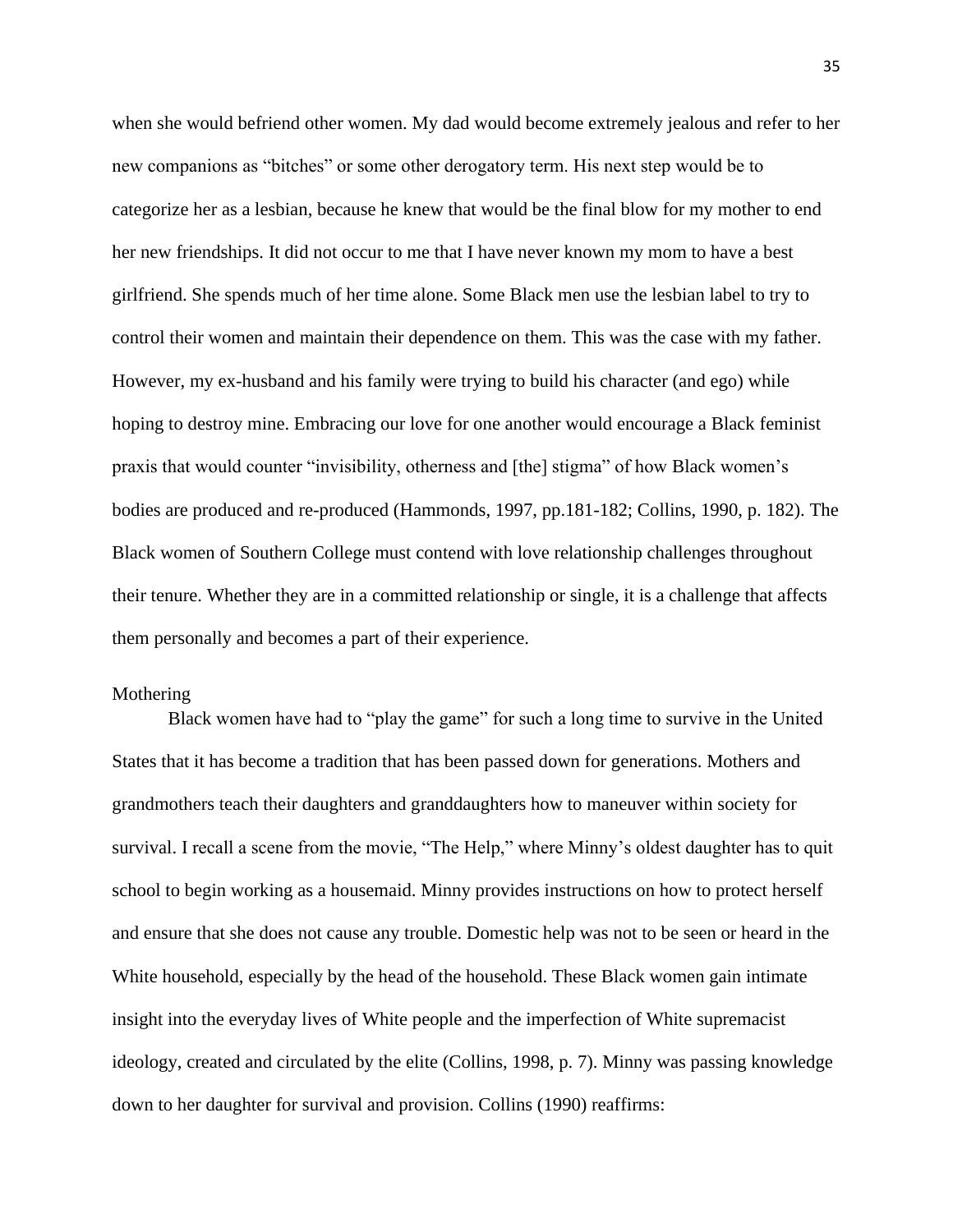Motherhood can serve as a site where Black women express and learn the power of self-definition, the importance of valuing and respecting ourselves. The necessity of self-reliance and independence, and a belief in Black women's empowerment. (p. 191)

Black women begin the education process that serves as a survival guide for our lives. We are taught by our matriarchs to expect to work, become educated and continue to build our community (Collins, 1990; Ladner 1972 & Joseph; 1981). Historically, the daughters were encouraged to attend school to start a professional career while the sons would leave school for a blue-collar job to help support the family (Giddings, 1984, p. 329).

In agreement with Anna Julia Cooper (1892), "the world needs to hear [our] voice" which has been stifled for far too long (p. 56). This is the beginning of self-empowerment that is an essential part of BFT and sets the tone for how Black women choose to pursue career options and educational goals. I had one grandmother who was college educated and the other had an elementary education, but both supported me and wanted me to be more than they had ever been. My mother was very independent and worked hard to provide for my siblings and me. Her quietness and discouraging moods were almost always linked to monetary issues and lack of support from my father or stepfather. Thankfully, she surrounded me with women who loved me and were willing to step in and assist my mom in caring for me. I recall a list of women in my family and friends of the family who would babysit me in my youth and gave me womanly advice as I grew older. Small rural communities have the advantage of allowing lessening the burden of single mothers by including aunts, grandmothers and other women in the upbringing of young men and women (Collins, 1990; Dougherty, 1978). Oftentimes for Black women it is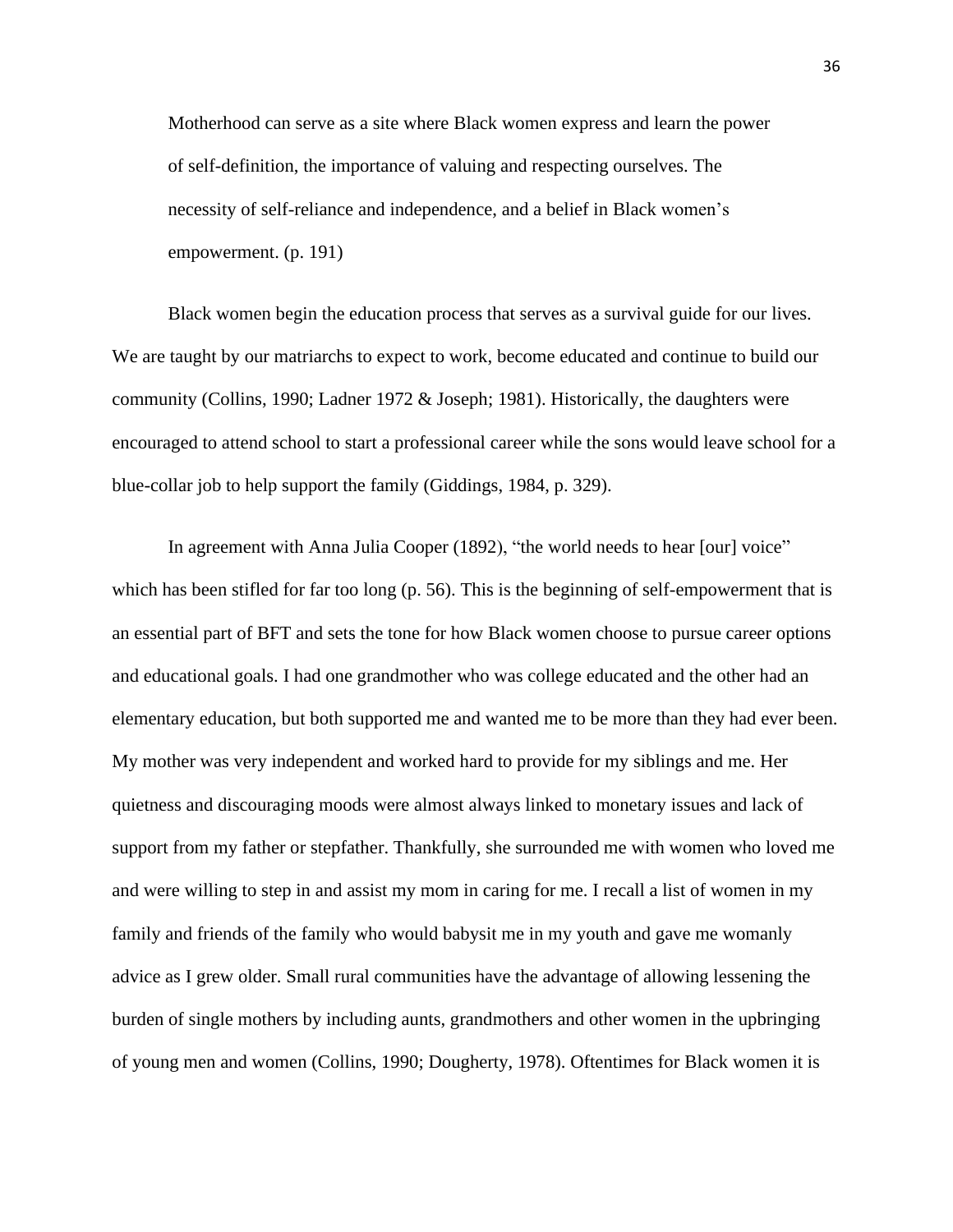the village of othermothers who help raise us. The inner circle of Black women supporting one another allows mothers the independence to work while knowing their children are safe.

## Safe Places

While we have created coping mechanisms, it seems that we continue to search for those safe places where we belong free from surveillance strategies used to "signal and control" Black women in White public and private spaces (Collins, 1998). Sadly, Black women are not always safe within Black communities where we encounter sexist, racist and elitist ideologies. Safe spaces among Black women are sacred and become vulnerable when those spaces are shared outside of the group. Within this space, Black women control the narrative to foster selfempowerment but run the risk of being labeled as separatists and questioned regarding the need to separate ourselves from Black men and White feminism. We continue negotiating our lives by "reconcil[ing] the contradictions separating our own internally defined images of self as African-American women with our objectification as the Other" (Collins, 1990, p. 110).

"Black Girl Magic" has been a movement over the past decade to promote and empower Black women and girls, and it is treated as if it is a new thing. Nina Simone was singing about "putting spells on you" beginning in 1964. Magic has been defined as "extraordinary power" and "influence" stemming from a "supernatural source." This magic makes Black feminism much more enchanting than any other topic. I do not say this because I am Black and a woman, but BFT gives voice to a collective who are often understudied and overly criticized. The focus of my study is Black women who attend Southern PWIs in the United States. Black Feminist Thought speaks exclusively of Black women's experiences as it relates to the world around them in a nation that she helped build but was never invited to its grand opening because her role was not to be seen or heard. By attending college that is not a Historically Black College and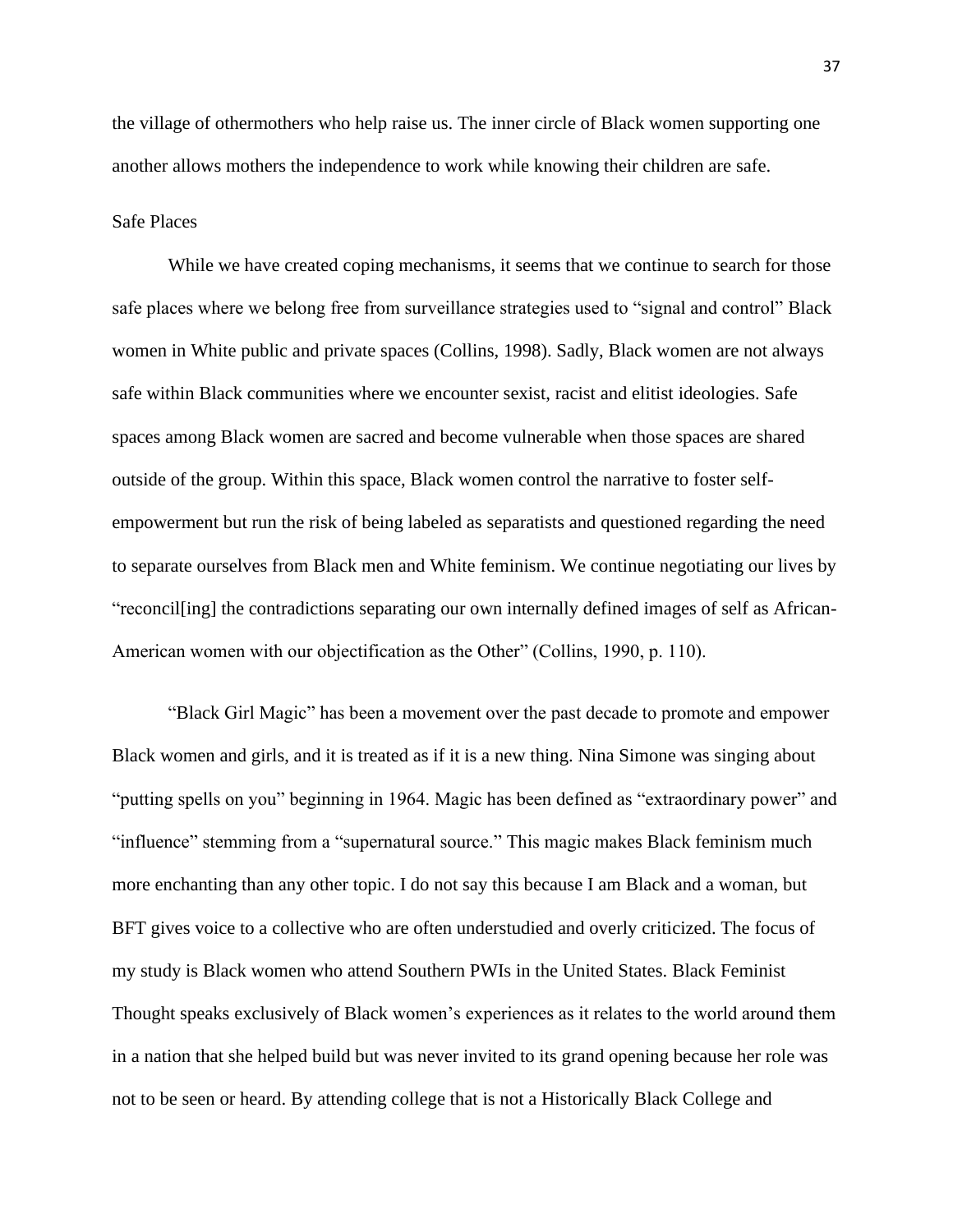University (HBCU), Black women step into vulnerable spaces that open ourselves up to being criticized and discounted as human beings. I reflect upon bell hooks' (2000) story regarding how she was treated during her doctoral program when she criticized the course reading list in a graduate class on feminist theory which lacked Black women writers:

When I criticized this oversight, White women directed an anger and hostility at me that was so intense I found it difficult to attend the class. When I suggested that the purpose of this collective anger was to create an atmosphere in which it would be psychologically unbearable for me to speak in class discussions or even attend class. I was told that they were not angry. I was the one who was angry. (p. 142)

Since hooks was outnumbered, she was at the mercy of the preconceived notions of her peers who preferred that she too was not seen or heard. Desegregation merely allowed Black women to have a seat in the room, but it did not protect us from microaggressions, invisibility, and implicit biases brought on by peers, faculty, staff and administrators. When we bring light to this very fact, our accusations are redirected back at us creating the "angry, Black woman" persona. While some may turn a blind eye and try to convince the populous that racism no longer exists, Collins (1990) reminds us of the "effects of institutionalized racism remain visible and palpable" for African American women, considering "we encounter racism in everyday situations in workplaces, stores, schools, housing, and daily social interactions" (p. 26). There is a tendency when a Black woman expresses how an action has affected her that her words become distorted as overly emotional or over exaggerated. As we sit in the midst of Black people and allies demanding social justice, there is repeatedly a narrative shift that attempts to derogate the efforts towards equality. This effort is magnified when it comes to Black women as we are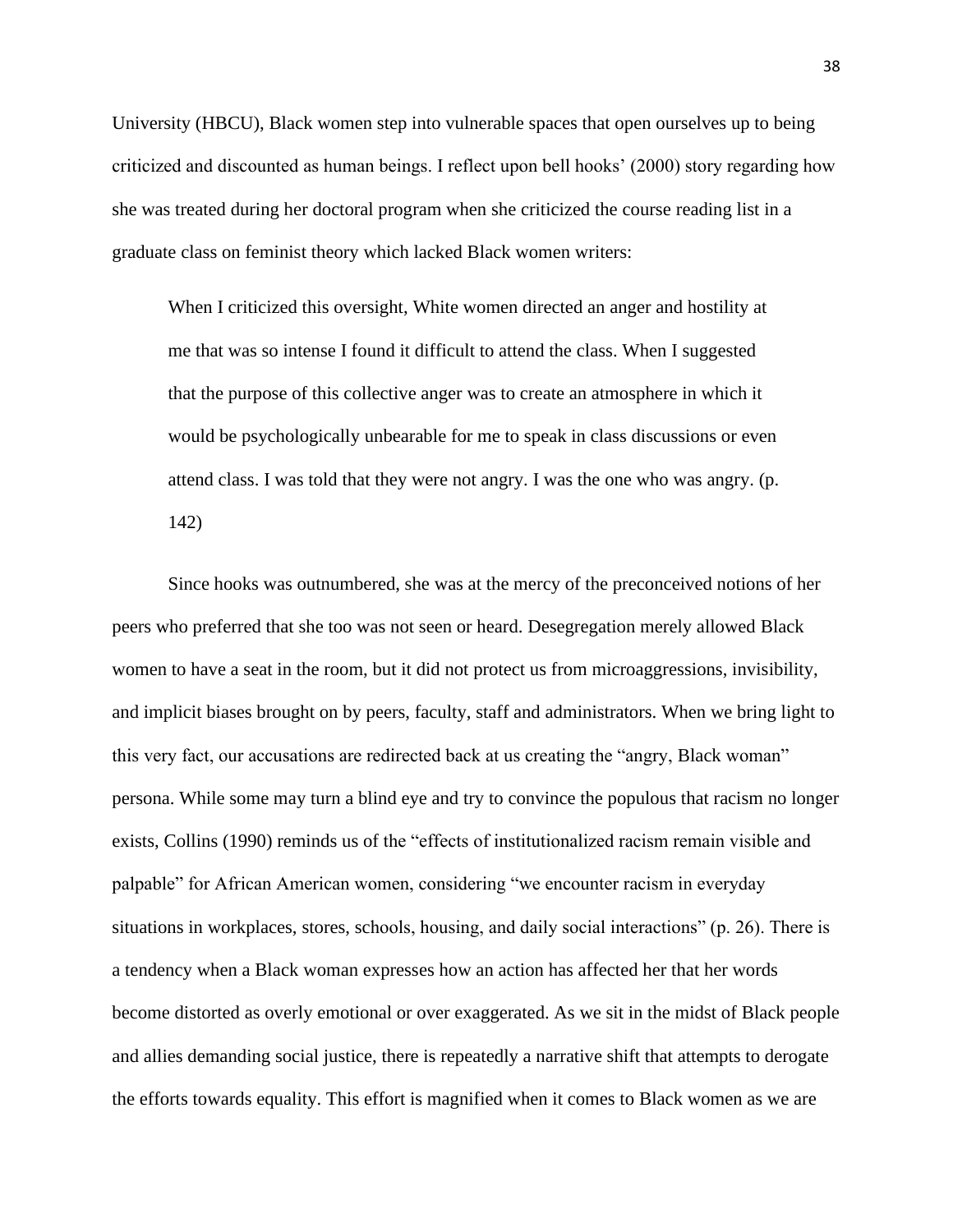being targeted as angry, nasty, monsters and on occasion bitches. In *Fighting Words*, Collins (1998) describes her second-grade classroom and the programmed behavior of the Black students in the course "silenced by classroom practices that rewarded their obedience and punished their curiosity" (p. x). This is precisely why it would be a discredit to my fellow Black women to not include the entirety of our shared experiences which are unique to us and us only. After many years of being brainwashed into thinking being a strong Black woman was a rally cry, I have since determined that it has made us the target of continuing the narrative of being "the mule of the world." The Strong Black Woman myth has made White women comfortable with abusing us because we can take it, or we can wait to be equal to them because they need it more (Kendall, 2020). This Black girl strength never stops, so we as Black women continue to perpetuate a narrative that is incapacitating our emotions. We must get to a point where it becomes the norm to cry, be angry or hurt and be okay without having to always be strong (Boylorn, 2017c).

## Tenets of BFT

Collins (1990) states that fighting injustice along with "analyzing and creating imaginative responses to injustice characterize the core of Black feminist thought" (p. 15). It is not enough to point out the many prejudices that Black women face but also build a body of literature that supports and educates others on the lived experience through the intersections of being Black and a woman. Kristie Dotson (2015) defines four epistemological tenets of Collins 'Black feminist thought focusing on (1) and (4) as "knowledge possession" and (2) and (3) as "knowledge production" (pp. 2325-2326):

1. A criterion on meaning, which takes lived experience and 'practical images' as important for grounding and making knowledge claims;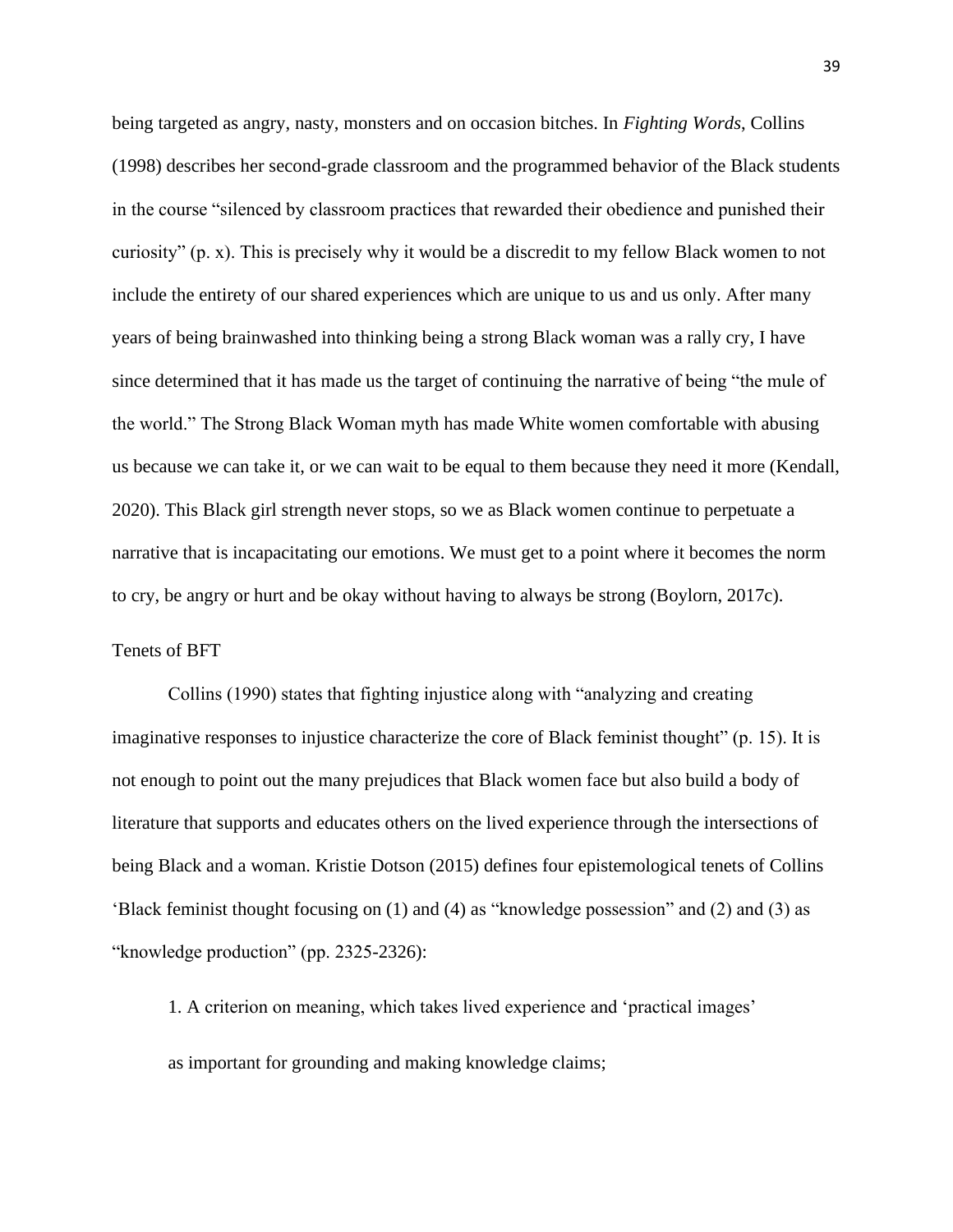2. A criterion for assessment, which refers to vetting knowledge through dialogue with and among one's community/communities;

3. A criteria for members of one's community/communities, which articulates forms of competence required for members of a given community of knowers; and

4. A criterion on knower adequacy, which stipulates that those making claims to knowledge need to also have moral or ethical connections to those claims (Dotson, 2015, p. 2325).

The women in this study possess knowledge regarding their experiences. It is also through this study that both their knowledge and my own is being produced. The strength of this framework is one of the core themes Collins outlines: the power of self-definition. Self-definition functions as an effective navigation tool that will guide my research because it centers all the other themes of the framework. As I studied each theme, the common thread among them all was the power of Black women to determine how Black women would be defined by society. "Rearticulating the standpoint of African-American women through Black feminist thought is much more difficult since one cannot use the same techniques to study the knowledge of the dominated as one uses to study the knowledge of the powerful" (Collins, 2000, p.187). A supporting element of this framework is the empowerment that it gives Black women and any Black woman who matriculates into an institution of higher learning.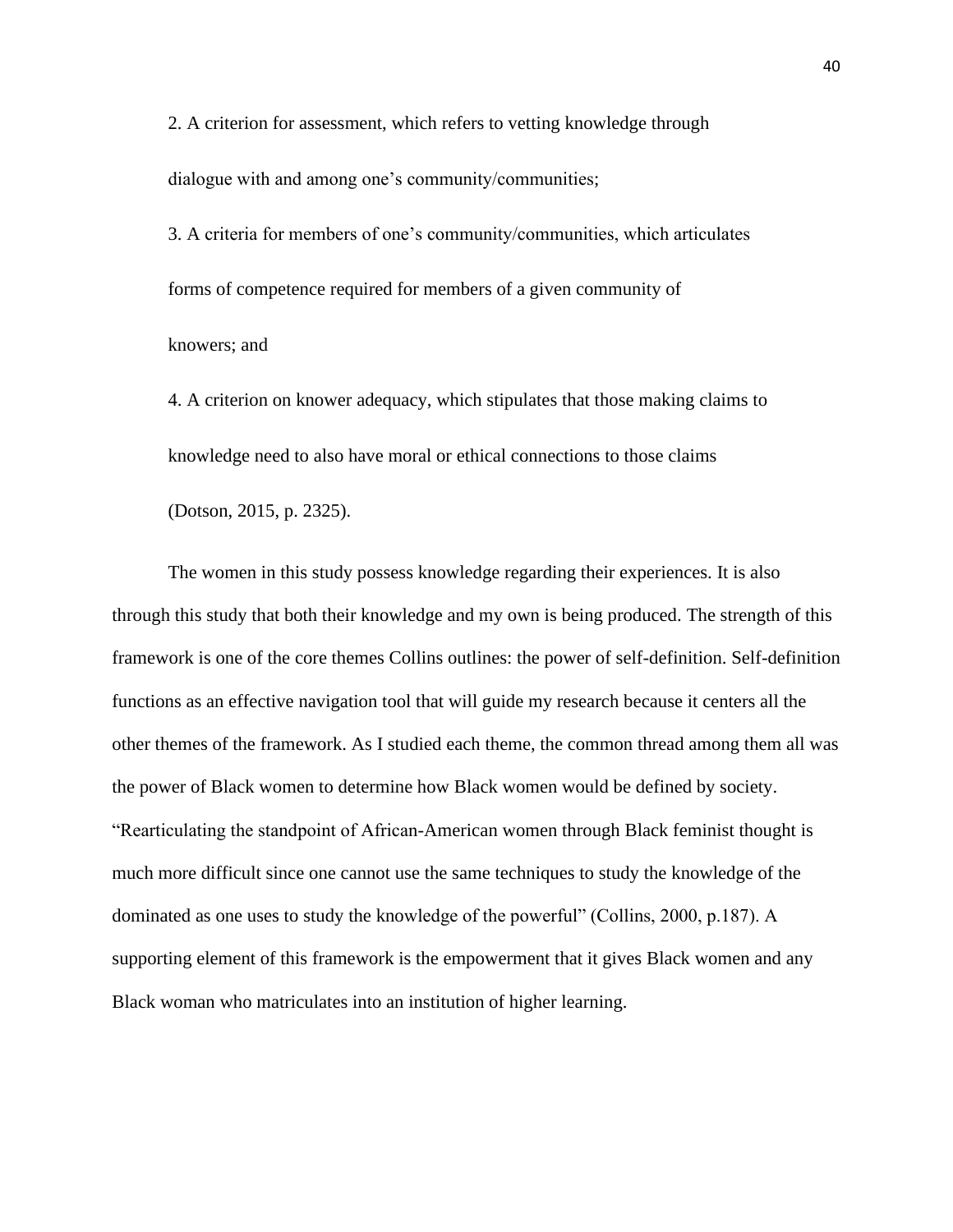The false realities of the lives of Black women have been played out in the media causing us to "[insist] on our right to define our own reality, establish our own identities, and name our history" (Collins, 1990, p. 79). The young Black women who attend Southern College exist and their stories deserve to be heard in their own words. Barbara Christian (2000) adds her own critique of new philosophers:

But in their attempt to change the orientation of Western scholarship, they, as usual, concentrated on themselves and were not in the slightest interested in the worlds they had ignored or controlled. Again I was supposed to know *them*, while they were not at all interested in knowing *me* (p. 16).

My research would contribute to the body of literature that seeks to give the Black women's perspective at Southern College purely from the Black women who attend the institution. Self-definition supports the narrative aspect of my research continuing to open the worlds that have historically been "ignored and controlled" by the dominant population, even if it is merely a small crevice. In *Sister Outsider*, Audre Lorde (1984) supported the idea of Black women "com[ing] together to examine our sources of strength and support, and to recognize our common social, cultural, emotional and political interests…which can contribute to the power of the Black community as a whole" (p. 46). In so many Black families, the roles of the women do not resemble those of the ideological White patriarchal family. Crenshaw (2000) details "Black women are somehow exempt from patriarchal norms" (p. 222) as they have always worked outside of the home which creates an intersection of cultural norms that are contrary to the White experience. Black women play an integral part in influencing the trajectory of the family unit through activism.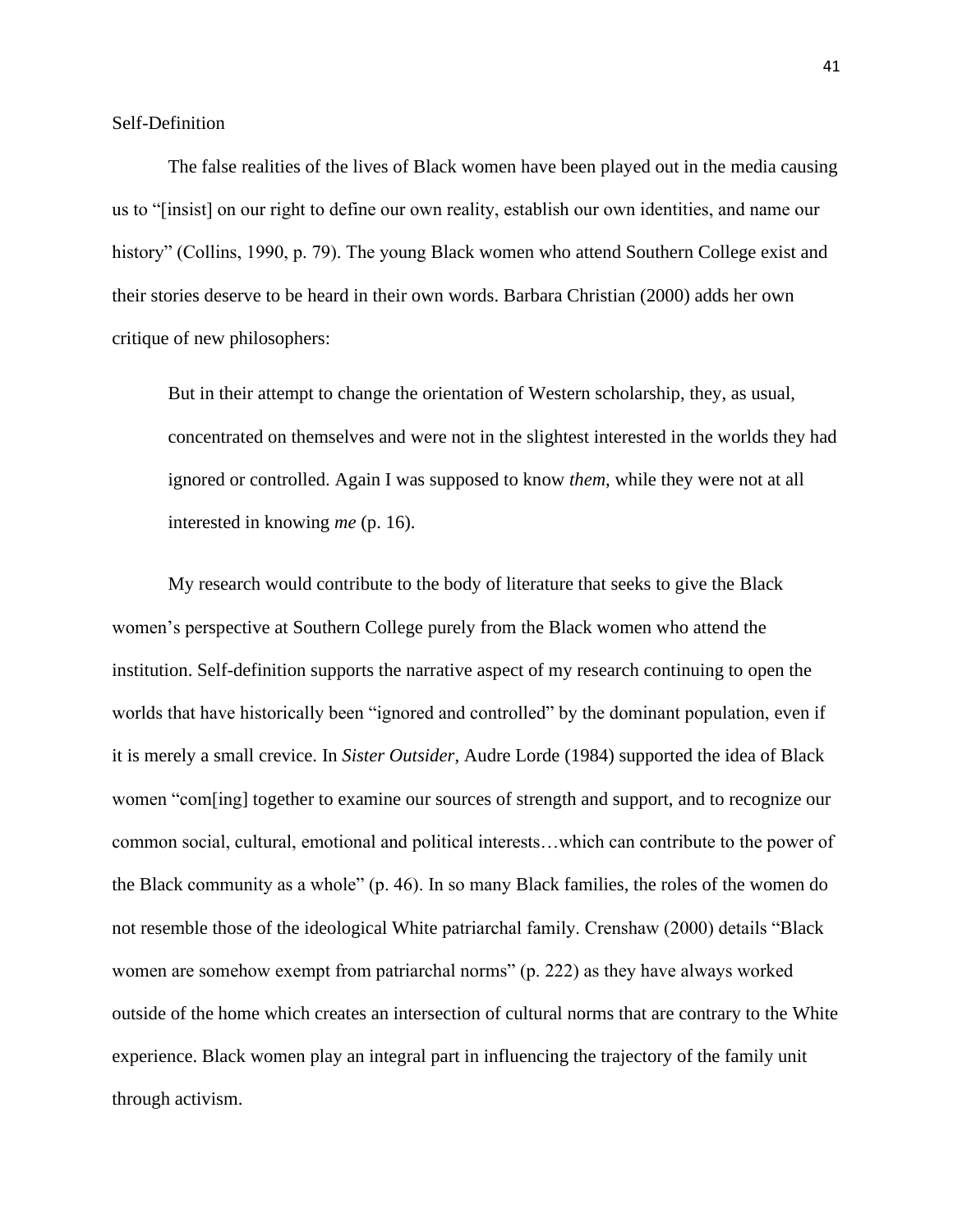## Literature Review Early Education for Black Students

The education system for Blacks in the Southern portion of the United States has and continues to be plagued with obstacles and barriers making it difficult for Black students to be successful. William H Baldwin, a trustee of the Hampton-Tuskegee, was convinced that Blacks should be disciplined in "manual labor and the boundaries of their natural environment" and was opposed to Black higher education (Anderson, 1988, p. 247). William Watkins (2001) notes "accommodationism dictated that Blacks accept the world the way it was...Race relations would gradually change" if Blacks would know their place and practice behaviors that were acceptable in society (p. 23). As James Anderson (1988) points out Baldwin's philosophy aligned with the South's racial caste system which was on the opposing side "providing [Black women and men] with the knowledge and experiences that created a wide, if not unlimited, range of social and economic possibilities" (p. 248). Wiate and Crocco (2004) asserts after emancipation "Jim Crow ensured that the social caste system of the South would continue. For Blacks, education was the key to overcome such a system" (p. 574). In many cases, Black Georgians advocated for "educational equity and empowerment" by pooling resources to create independent educational associations, build their own schools, and hire and train their own teachers (Rucker & Jubilee, 2007, p. 153). Rucker and Jubliee (2007) details Booker T. Washington had aligned with the Hampton experiment and northern philanthropists encouraged Blacks to "[start] a new life of freedom at the bottom instead of at the top of society" (p. 152). On the opposition, "W.E.B. DuBois and Anna Julia Cooper who favored the establishment of college preparatory secondary schools and liberal arts colleges" (p. 152). With Black higher education institutions being the only options, Black men and women entered private liberal arts colleges that were poorly funded by the federal government. These institutions included sixteen land-grant institutions and seven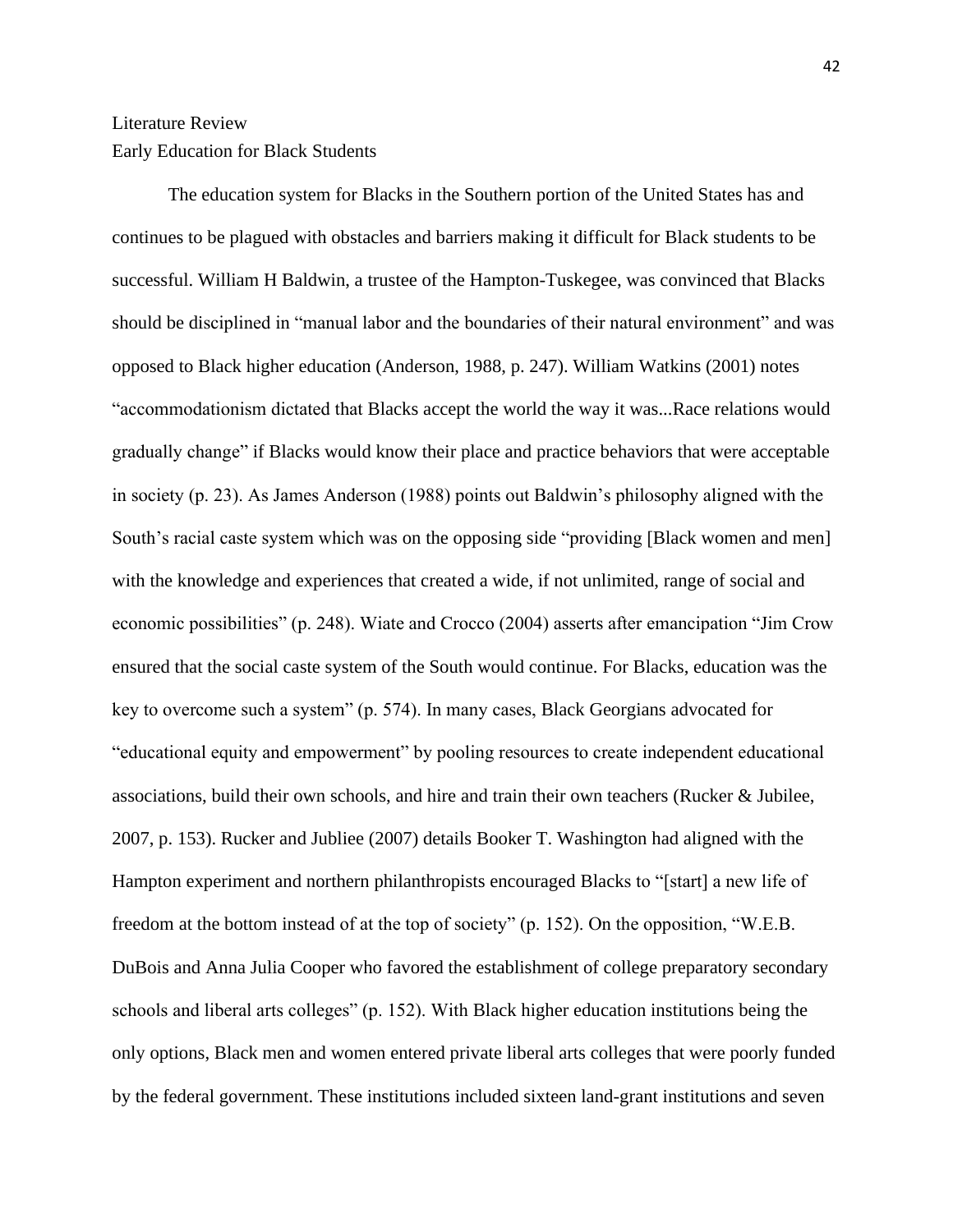state-controlled Black colleges which were colleges or normal schools in name only. Black colleges began producing more Black teachers which allowed the number of schools and Black access to education to grow (Waite & Crocco, p. 578). Blacks were able to attend private Black colleges as well as the state Black colleges, so the question if integration was necessary became a debate. W.E.B. DuBois and Horace Mann Bond specified the understanding of the "damage of inferior separate schools, but were not against separation if the Black schools received funding equal to the White schools" (Kharem & Hayes, 2005, p. 81). On the matter of separate schools, DuBois (1935) responded "the Negro needs neither segregated schools nor mixed school [but] what he [sic] needs is Education" (p. 335). Bond (1935) added the need to focus "our attitude toward our existing social and economic system, and be consistent with it" (p. 327).

Early higher education for Black people created great debate among the Black community. While Black people wanted an education, we did not want our education to be Whitewashed, both figuratively and literally, by the process of integration. Black colleges were the mecca of Black education and a place that we could call our own. So, the age-old adage of "if it ain't broke, don't fix it" entered the mind of many concerning the topic of integration. In the South, desegregation was up for debate which produced strong opinions on both sides of the argument.

## Desegregation at Southern PWIs in Georgia

The Sibley Commission of Georgia was framed as an open platform in each of the ten congressional districts to ascertain the input of the citizens of Georgia on what should be done regarding the Brown v. Board of Education decision. The platforms were not as open as described with the crowds being majority White and overwhelmingly against school integration. The commission would present two options for the witnesses: (1) "allow for a change in massive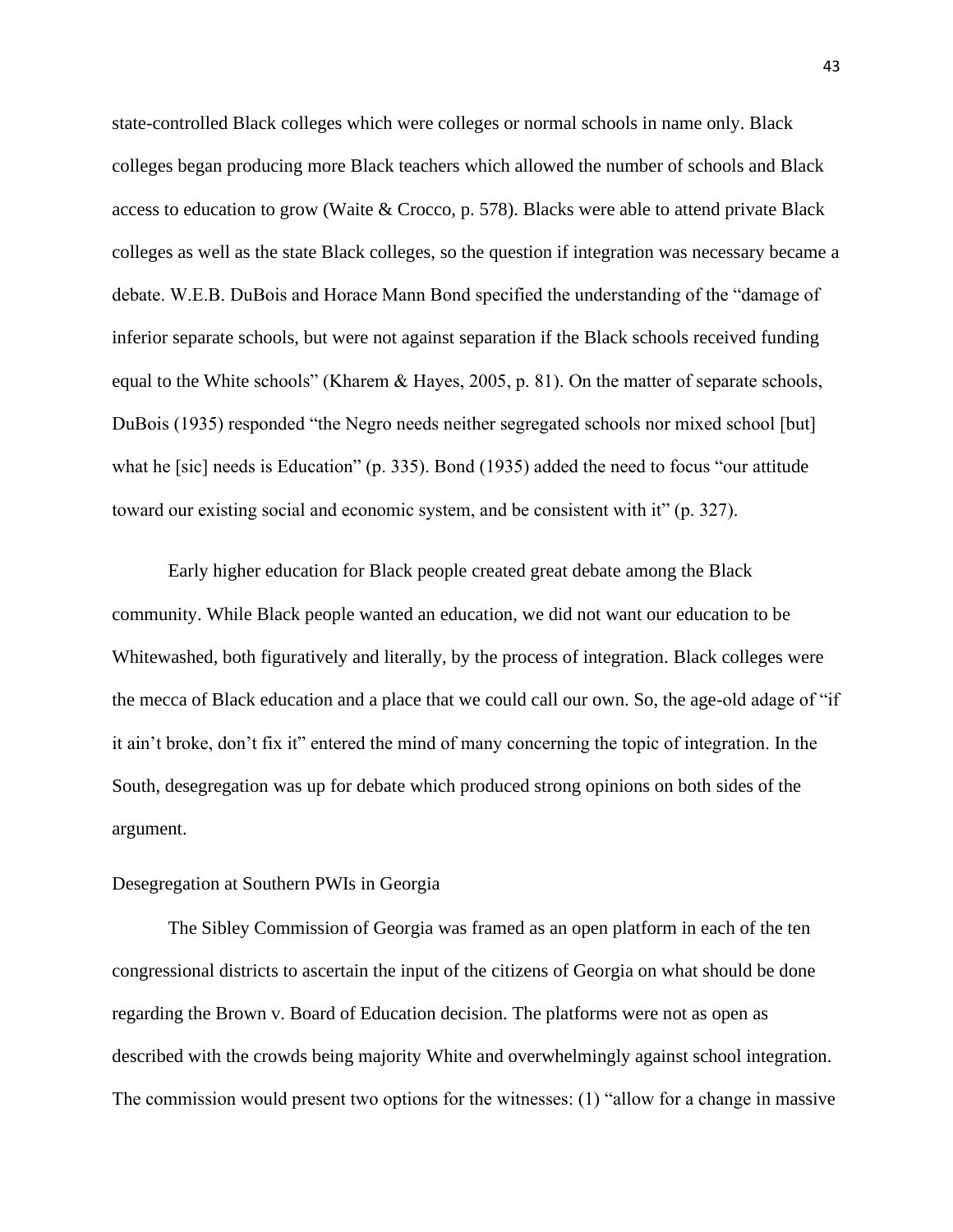resistance law that would permit small amounts of desegregation and preserve public education;" or (2) "maintain segregation through defiance and private schools" (Roche, 1998, p. viv). The very first hearing was held in the rural Southwestern areas of the state, since "the Black Belt would offer the commission its greatest challenge in presenting an alternative to absolute segregation" (Roche, 1998, p. 99). John Sibley began the meeting by leading with "universal facts" that "everyone preferred public schools [and] everyone preferred segregated schools" (Roche, 1998, p. 100). The Americus hearing resulted in many of the witnesses both Black and White choosing to support massive resistance. One witness, Father Finian Riley, raised a point of contention with the public hearings:

I think we all must remember—I am sure you are all aware of it—that there is one factor in all public testimony that we have to consider, and that is the factor of intimidation. Whether we like it or not, it is a fact. We all recognize it, I am sure. That for someone to speak out publicly for any type of integration, is to invite recriminations, social, economic, and even physical. (Roche, 1998, p. 103)

The thoughts and ideas of the people who were present at this hearing has had a lingering effect upon the town in which the college is located. After desegregation, a private school was formed in the city which also included two public schools remaining segregated. When the public schools were consolidated and underfunded by the local system, the White students relocated to the local private school regardless of their families' socioeconomic status. Debates like the one took place throughout Georgia pushing the same agenda and yielding the similar results. Many of these small Georgia towns continue educating its students in the same manner today.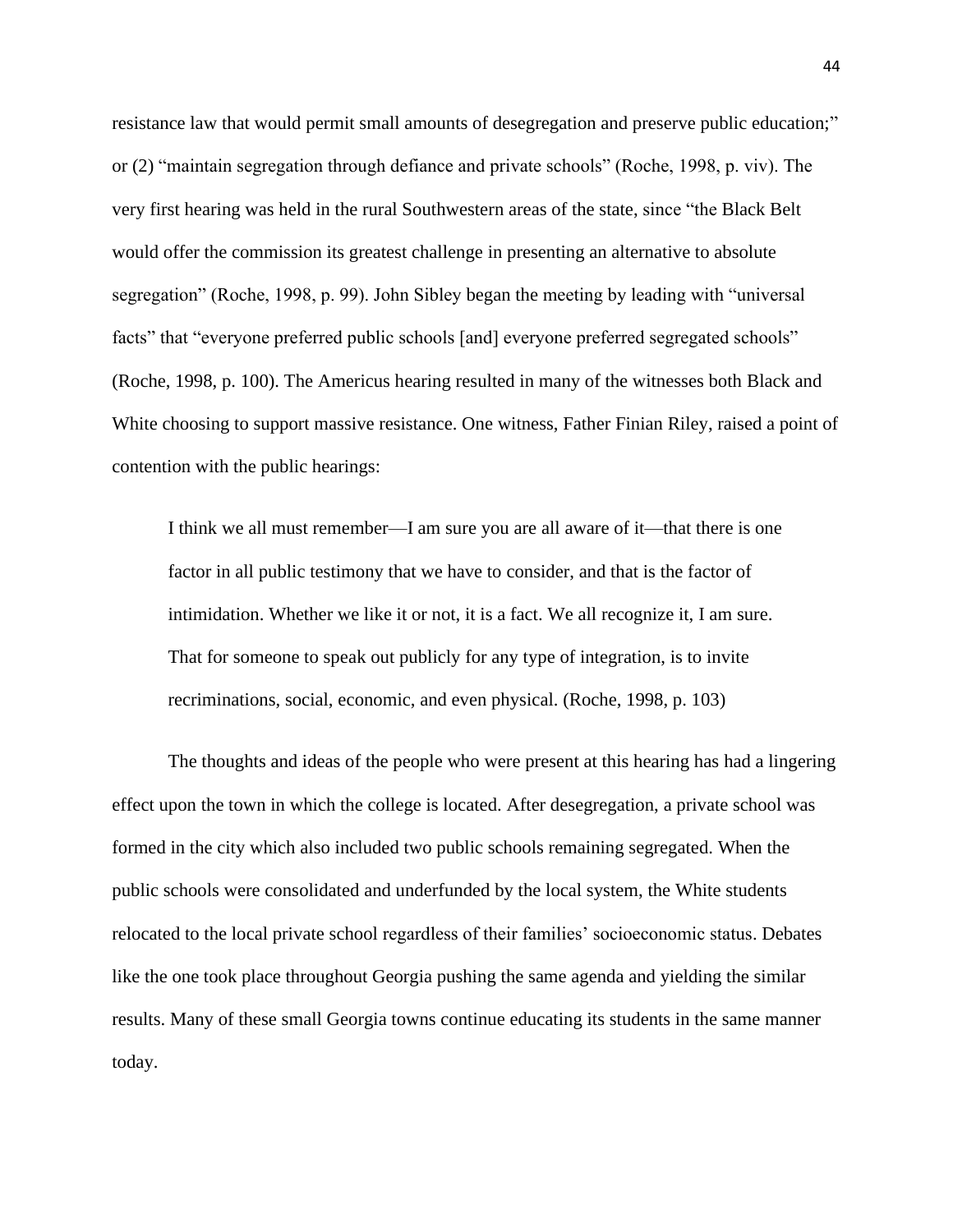The desegregation process has a lingering effect on how Black students would be treated and mistreated upon entering a PWI campus. While there is not much literature on the first Black students to desegregate Southern College, one historical publication notes the names of two Black women. History books barely mention their names, but as specified by Wheeler et al. (2018):

...there has been surprisingly little examination of what changed throughout the South as campus after campus of formerly non-Black schools accepted Black students and went through the process of integration. The accounts that do exist are mostly focused on clashes between segregationists and integrationists rather than the less dramatic yet far more common and influential changes in student experiences and campus cultures as hundreds of colleges and universities became racially integrated for the first time. (p. 341)

Wheeler and the other authors explored the experiences of the first Black students to desegregate a Northeast PWI in Georgia. The accounts parallel many of the occurrences at Southern College during the time. The Title III liberal arts grant of the Higher Education Act of 1965 allowed both the Northeast PWI and Southern College to expand the campus through new buildings and program offerings once enrolled Black students. Extracted from a March 1959 issue of Southern College's student newspaper, a freshman student is quoted:

Integration is upon us...It will save future generations much confusion and possibly violence if we accept it and adjust ourselves accordingly. The sooner we do, the better off we, and the nation as a whole, will be. (Tietjen, 2005, p. 75)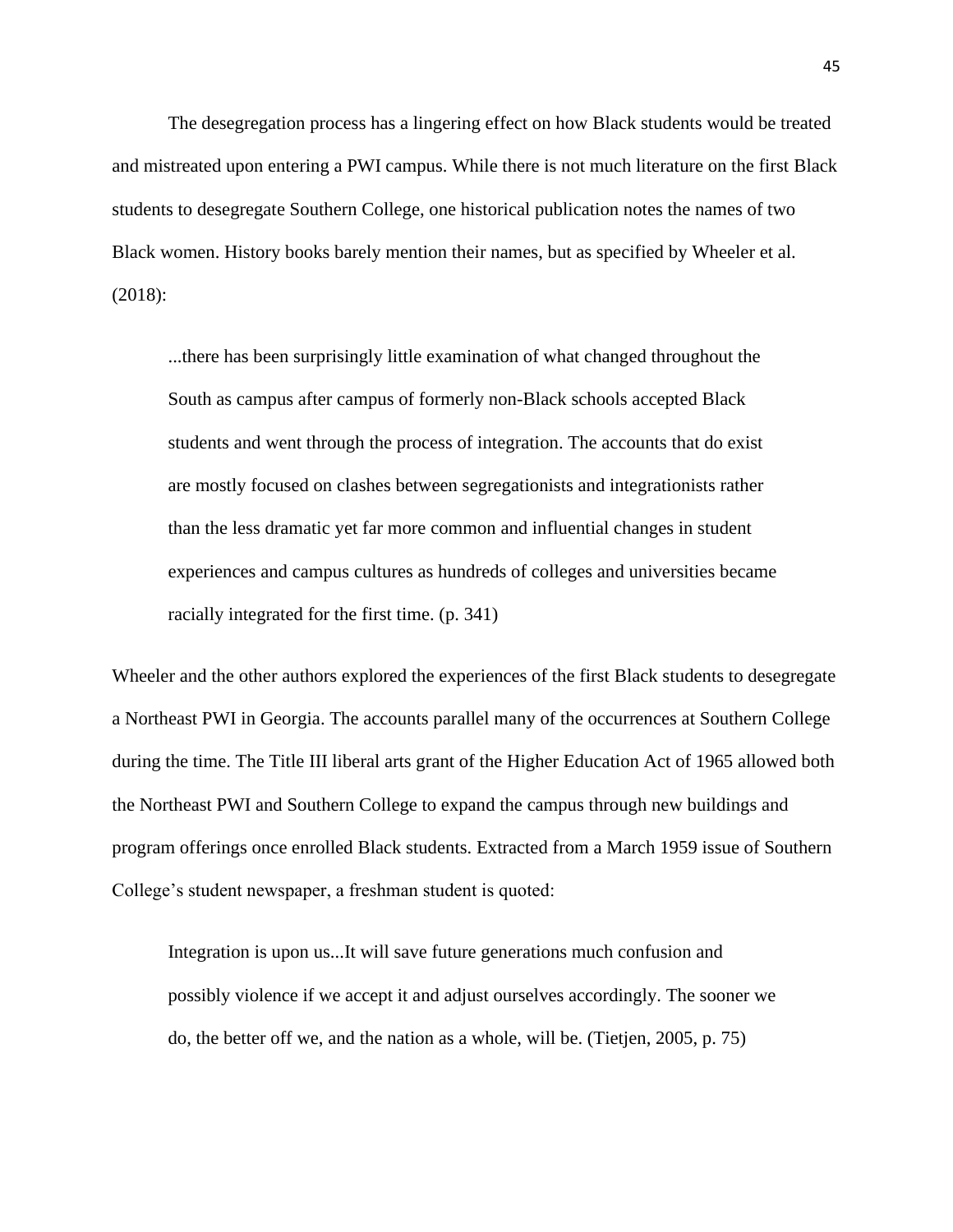Although the publication was in 1959, Southern College was not desegregated until 1966. In that same year, the college campus expanded with \$15 million of new construction which included a health center, a new President's home, a student center, a men's dormitory, two women's dormitories, and a field house. The teacher's education program was approved, and the nursing program underwent an expansion to a two-year associate degree program. The recruitment, acceptance, and enrollment of Northeast PWI's first Black student was linked to the approval of the federal grants the institution received towards its own campus expansion.

## Researching Black Women Experiences

In recent years, there have been research and programs that target the matriculation, retention, and graduation of Black men from higher education institutions creating a "state of emergency" while continuing in the "scholarly neglect of Black women" (Patton, Crenshaw, Haynes & Watson, 2016, p. 194). The needs of Black women are often overshadowed by the patriarchy demanding that men's issues be more dominant than women's (Phelps-Ward, Allen & Howard, 2018). Lori Patton (2016) asserts "between 1991-2012, a 22-year span, only 48 articles were published on the experiences of Black college women in juried higher education related, psychology, and behavioral sciences publications" (p. 194). A recent Galileo search of "Black women undergraduates" yielded less than 300 results, when narrowed to scholarly articles, the result was 48. Rachelle Winkle-Wagner (2015) adds:

Important insights are lacking regarding how African American women's experiences in higher education may be uniquely racialized and gendered, due to the vast majority of the studies specific to African American college students grouping both sexes together. This lack of focus on the experiences of Black women could hinder the efficacy of institutional policies geared towards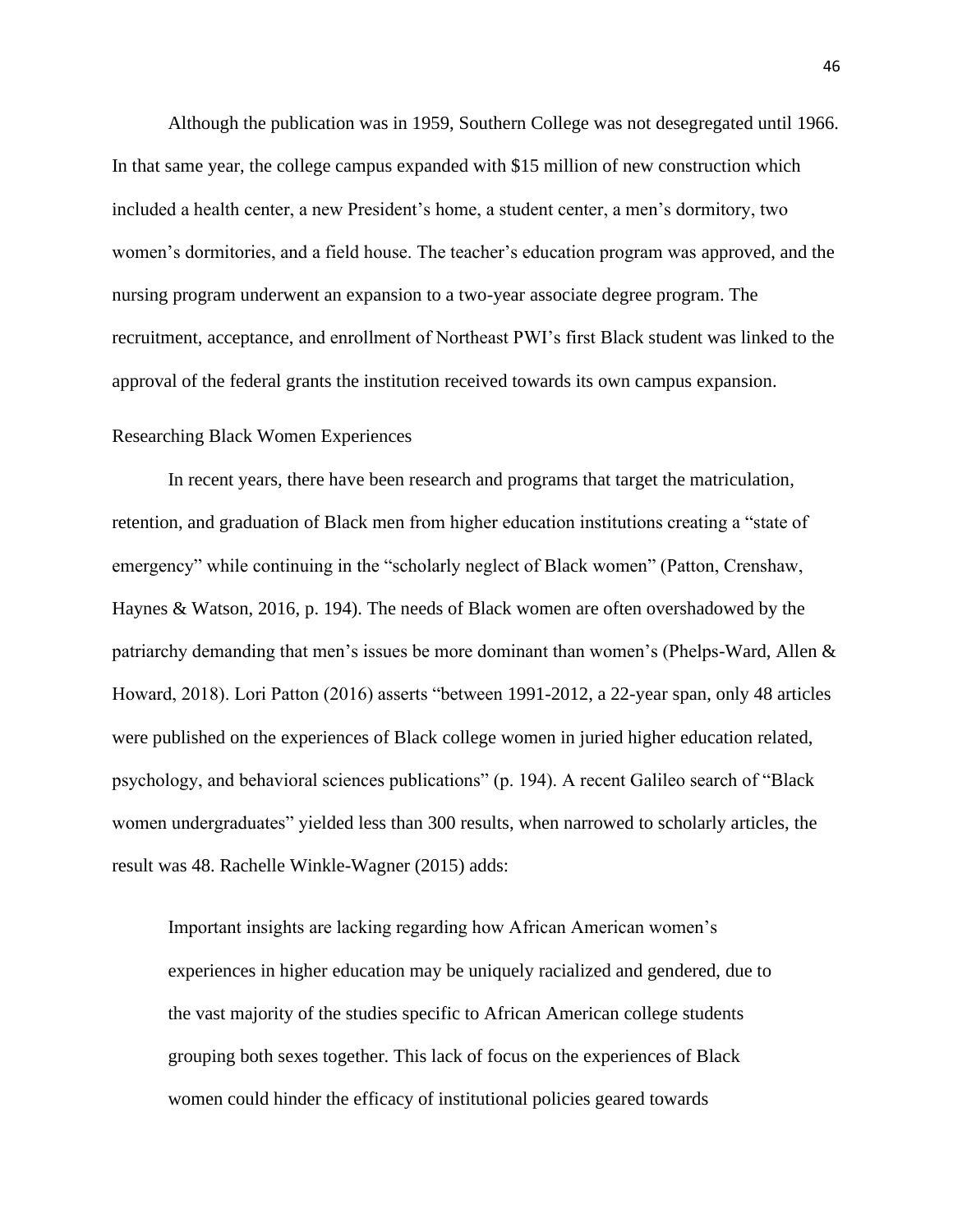maximizing academic performance, reducing attrition and enhancing college experiences for these students. (p. 172)

In a 1989 article, which remains relevant to the subject matter, Harriet McCombs interjected that if given the creative freedom to generate experience-driven theories and approaches to the arts and sciences, Black women would significantly impact social ideology and social structure (p. 135).

Two studies conducted that explored the experiences of Black women on PWI campuses, the findings yielded interesting yet correlated results. Study 1: Hannon, Woodside, Pollard and Roman (2016) concluded that the data analysis produces five themes: (1) multiple worlds; (2) belonging; (3) expectations; (4) awareness of surroundings; and (5) coping. Study 2: Alaina Neal-Jackson found that the Black women in her study encountered gendered racial stereotyping in collaborative academic spaces. Both studies are situated on a PWI campus with the first study located in the Southeastern portion of the U.S. near the Appalachian Mountains and the second study at a prestigious, U.S. top-ranking university. Both of these studies resulted in the Black women feeling as if they have to live in two different worlds or contending with double consciousness, a concept introduced by W.E.B. DuBois in 1903, more than a century ago. Participants felt the need to "interact with the majority culture in order to get to more knowledge and things" but also wanted to share and connect with other Black students (Hannon, Woodside, Pollard & Roman, 2016, p. 659). In the Neal-Jackson (2020) study, the Black women felt that they were "automatically assigned a slew of distinct, but related, negative images that reinforce one another" (p. 322). In both studies, participants self-imposed responses in an attempt to change their White peers' and sometimes faculty's perceptions of Black women. In study one, the "expectations included working harder, proving others wrong, achieving more success than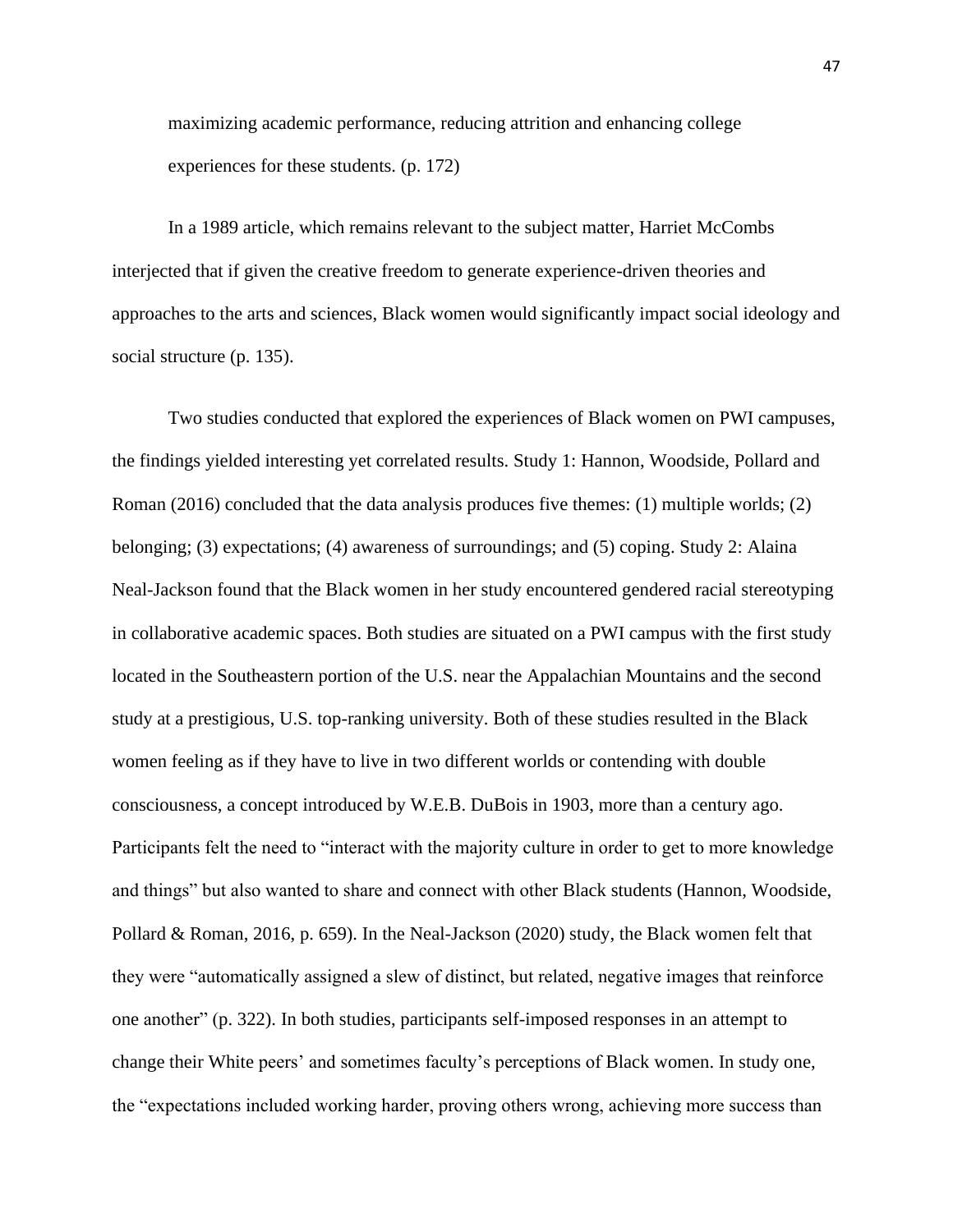others, and overcoming negative external expectations by making a good impression" (Hannon, Woodside, Pollard & Roman, 2016, p. 660). The Black women in the second study used "implicit peer education" as a tool to "correct stereotypical assumptions by providing a counterexample to the behavior the stereotype describes" which may be viewed counterintuitive and conforming to the master narrative (Neal-Jackson, 2020, p. 326). The use of "explicit peer education" was more direct in verbal communication and educated White peers on their problematic assumptions (p. 326). The Black women who participated were keenly aware that they were always being surveyed amid being ignored and discounted as scholars. Additionally, a study conducted by Williams and Nichols (2012) appends two forms of microaggressions: (1) "microinsults, or subtle remarks that demonstrate racial insensitivity"; and (2) "microinvalidations, which alienate, exclude, or nullify a person of color's experiences" (p. 76). Like the Black women in the aforementioned studies, both classmates and faculty felt that the women were not intelligent and were receiving preferential treatment. One of the participants recalled:

In most of my classes, actually in all of my classes I am the only African American and I have this one anatomy of physiology class [and] sometimes like the teacher or some of the students are like 'do you understand, do you get it?' I'm like 'yeah I understand, I get it.' It's just like they feel like just because I'm the only African American person in the class that I don't understand or I don't comprehend it as well as they do. (Williams & Nichols, 2012, p. 84)

This type of microinsult may be shared by the Black women who find themselves in the more challenging courses at Southern College. The women in the Williams & Nichols project did not experience microinvalidations as often as microinsults. However, microinvalidations did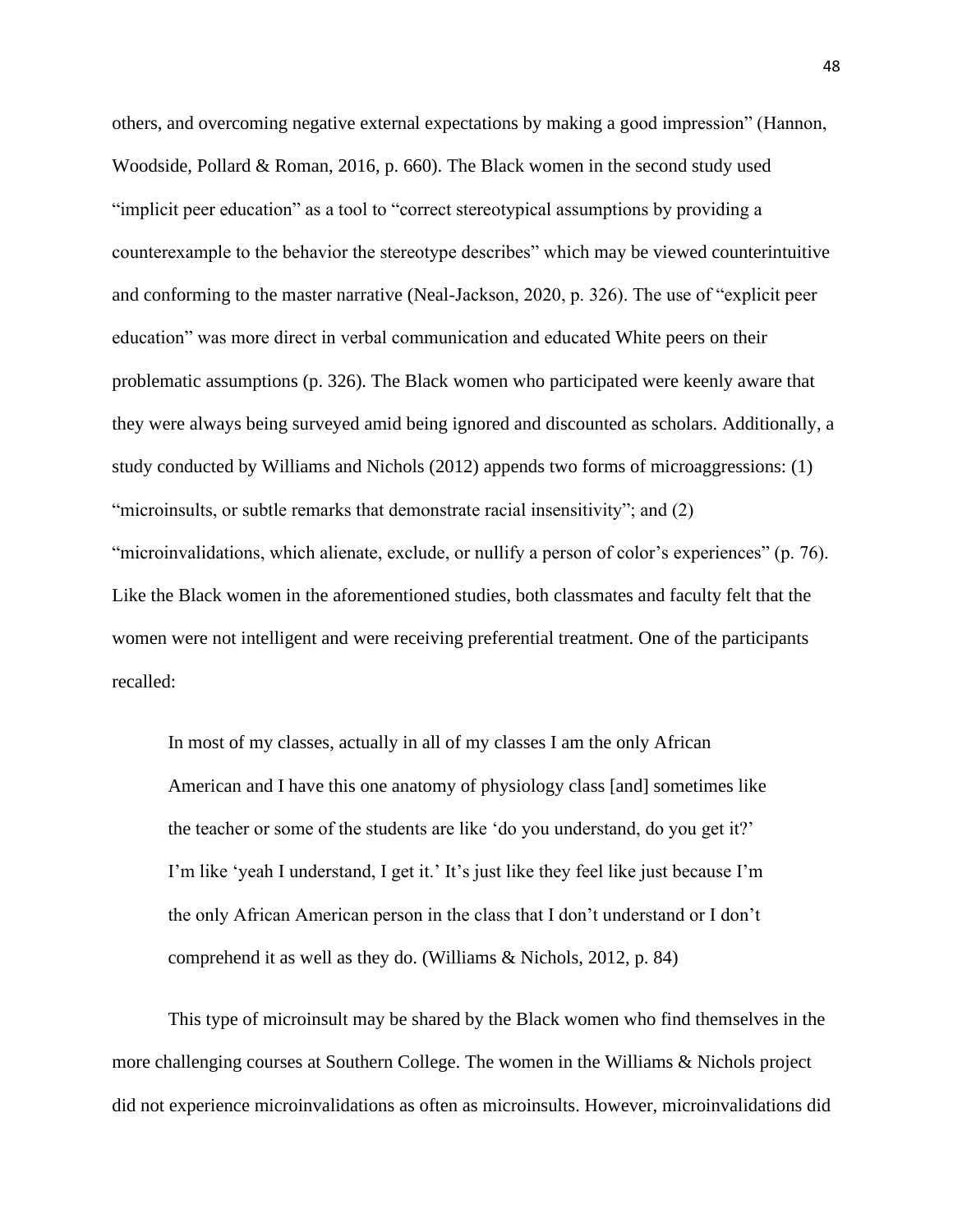exist and may be significant to the present study. The Neal-Jackson study also included faculty and administrators asking them to address stereotypes within the classroom and other academic spaces creating an equitable learning environment for all students (p. 328). Being the minority and having to educate others is exhausting and often stressful, but it is necessary and may be empowering to those who feel they are effectively educating their peers.

Haynes, Stewart and Allen (2016) conducted a study which focused on their own past classroom experiences using Franklin's Invisibility Syndrome Paradigm (2009). These Black women were exposed to a learning environment in their first year of a Ph.D. program encouraging them to "identify and deconstruct educational norms" forcing them to seek solace in one another (p. 380). The research yielded three findings: (1) a loss of dignity in grade school; (2) high school invalidation; and (3) invisibility in college. Evette Allen presents the "White, Black girl" label following the master narrative and ensuring the toleration of Black women who assimilate to "having a quiet demeanor, being well behaved, and earning good grades with the characteristics of White womanhood" (Haynes, Stewart & Allen, 2016, p. 385). The "White, Black girl" label is a technique parallel to "implicit peer education" used by Black women in the Neal-Jackson study discussed earlier. "Black girls are socialized early to ascribe to a subordinate status in schools [where] master narratives institute clearly defined lines'' (Haynes, Stewart, & Allen, 2016, p. 382). Sarah Stewart initially recognized academic inferiority through microaggressions from her teachers in high school. Being an outsider internationally (Jamaician) and racially, she was reminded "to stay in her place" which "promoted feelings of unworthiness and helplessness" (Franklin & Boyd-Franklin, 2000, p. 36). The third finding focusing on invisibility in college highlights the silence on Black women in the college classroom when the instructor perpetuates the master narrative and Black women fall victim to "universal sameness"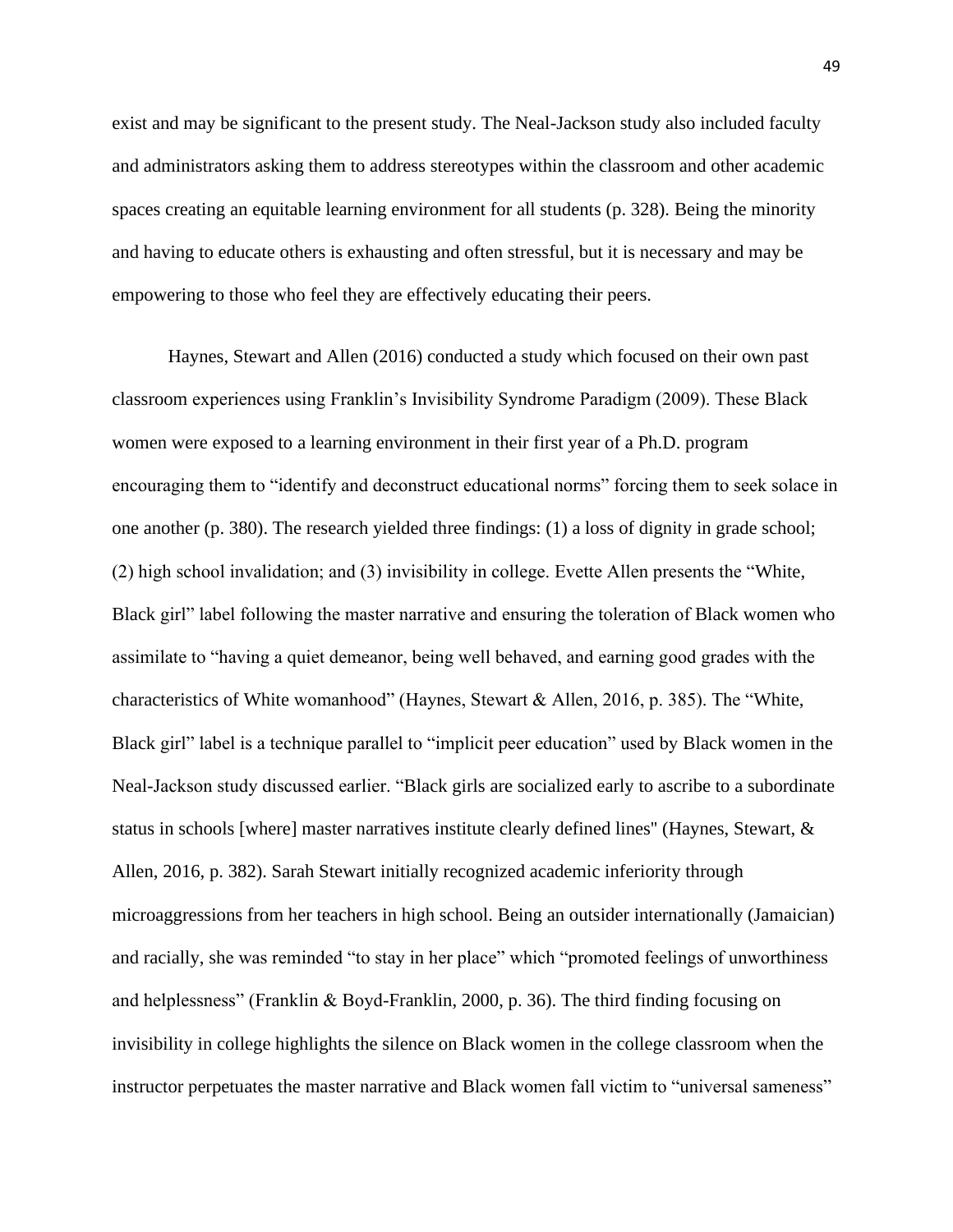(Haynes, Stewart, & Allen, 2016, p. 387). This "universal sisterhood," as defined by Chandra Mohanty (1989), "assumes a commonality of gender experience across race and national lines" (p. 180). Assuming that all women are the same erases us as individuals. Layla Saad (2020) defines "tone policing" as a "tactic used by those who have privilege to silence those who do not by focusing on the tone of what is being said rather than the actual content" (p. 46). When Black women feel the weight of tone policing especially within the learning institution, they may practice avoidance from dealing with White fragility or choose to instead express their feelings about racism. "When you control the tone of how BIPOC [Black, Indigenous and People of Color] are supposed to talk about their lived experiences with racism and the existing world, you are reinforcing the White supremacist ideology that knows White best" (Saad, 2020, p. 50). A separate study involving Black women doctoral students presented similar themes aligning with the previous studies being seen as the lone representative or the small minority in a White classroom setting. Robinson, Esquibel and Rich (2013) discussed the "Strong Black Woman" (SBW) which resulted in self-empowerment for three of the four participants. The Strong Black Women Archetype emerged during the Civil Rights movement and the Black Power period to project positive images of Black women after being objectified as mammies and Jezebels. While SBW was meant to empower, its effects have created negative repercussions as the "titanic strength does violence to the spirits of Black women" as a requirement for survival (Harris-Lacewell, 2001, p. 24). The Black women in the study embraced their "positive selfidentifications of resiliency and strength" contrary to the one participant who viewed SBW as a "source of pain… [wanting] others to judge her as she saw herself: fragile, shy, quiet, uncertain, and self-discovering" (p. 66). The researchers did emphasize the participant's upbringing in a White, middle-class area which may have greatly influenced her response and possible White,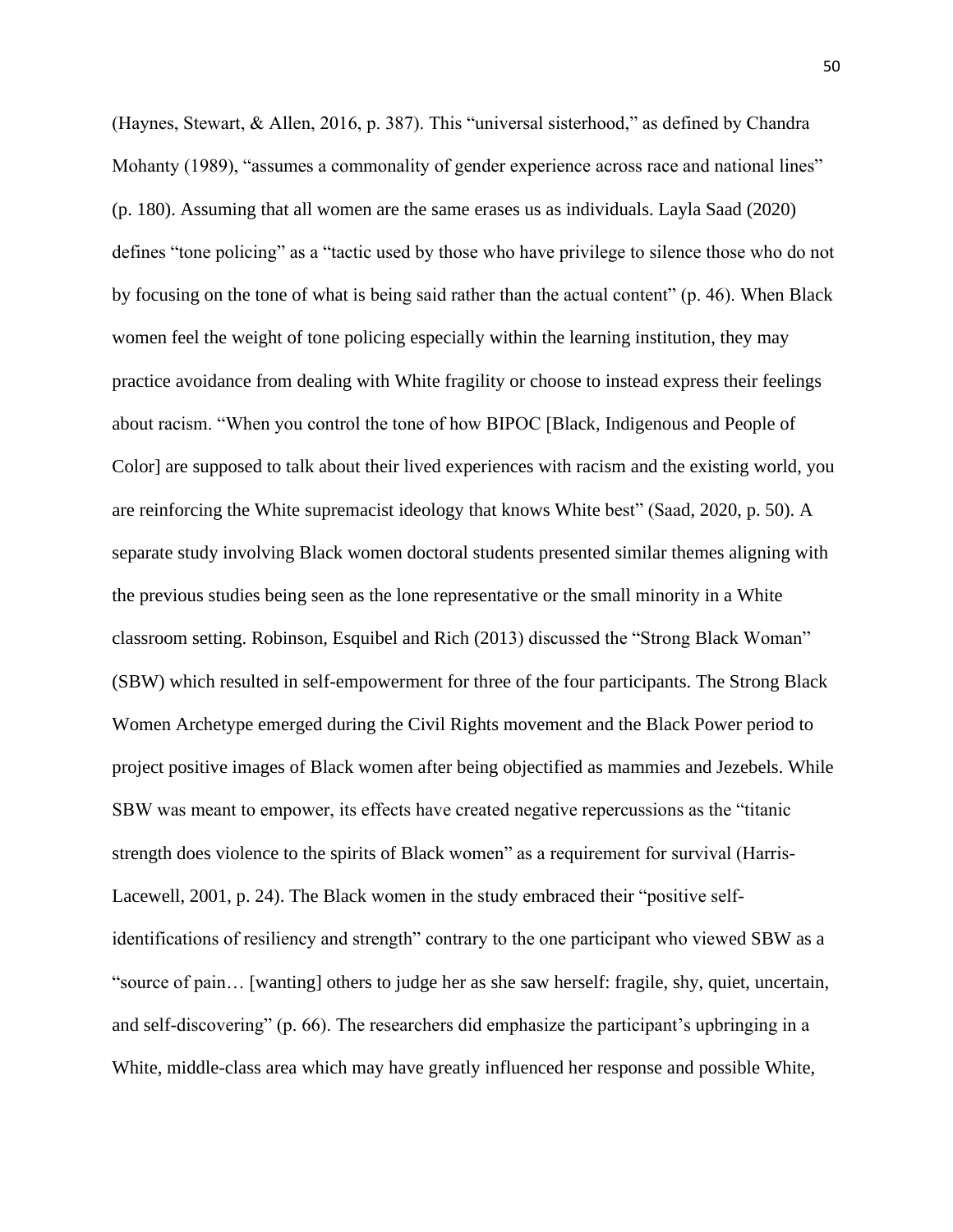Black girl label. Tamara Beauboeuf-Lafontant (2009) aligns with the negative aspects of the SBW persona citing "being strong" obliges Black women to exhibit a ready endurance to a life constructed against the "backdrop of obstacles, unfairness, and, tellingly, a lack of assistance from others" (p. 71). Beauboeuf-Lafontant (2009) continues:

The use of strength imposes a definition of who Black women are, or at least who they should aspire to be in order to gain acceptance from others and secure a foothold in the social world. Psychologically intrusive, the discourse of strength renders the material and relational aspects of oppression into realities Black women should endure rather than injustices worthy of their outrage and challenge. (pp. 107-108)

SBW as a solidarity struggle becomes the staple characteristic of Black women in the Black community and society as a whole. Some Black women do not align with the SBW image because they see it as a forced title that leaves many of us with war wounds from which we may never recover.

Researchers also conducted studies focusing on the experiences of Black women in Science, Technology, Engineering and Mathematics (STEM) related fields. Emily Blosser (2020) explored Black women undergraduate engineering students, while Charleston et al. (2014) centered their inquiry on Black women computer science undergraduate and graduate majors. Both studies revealed feelings of isolation and self-identity challenges. Both groups of participants recognized the isolation navigating the academic space "not only as a woman, but as a Black woman" which parallels the isolation they experienced in everyday life (Blosser, 2020. p. 60; Charleston et al., 2014, p. 172). The Charleston et al. study further expands upon the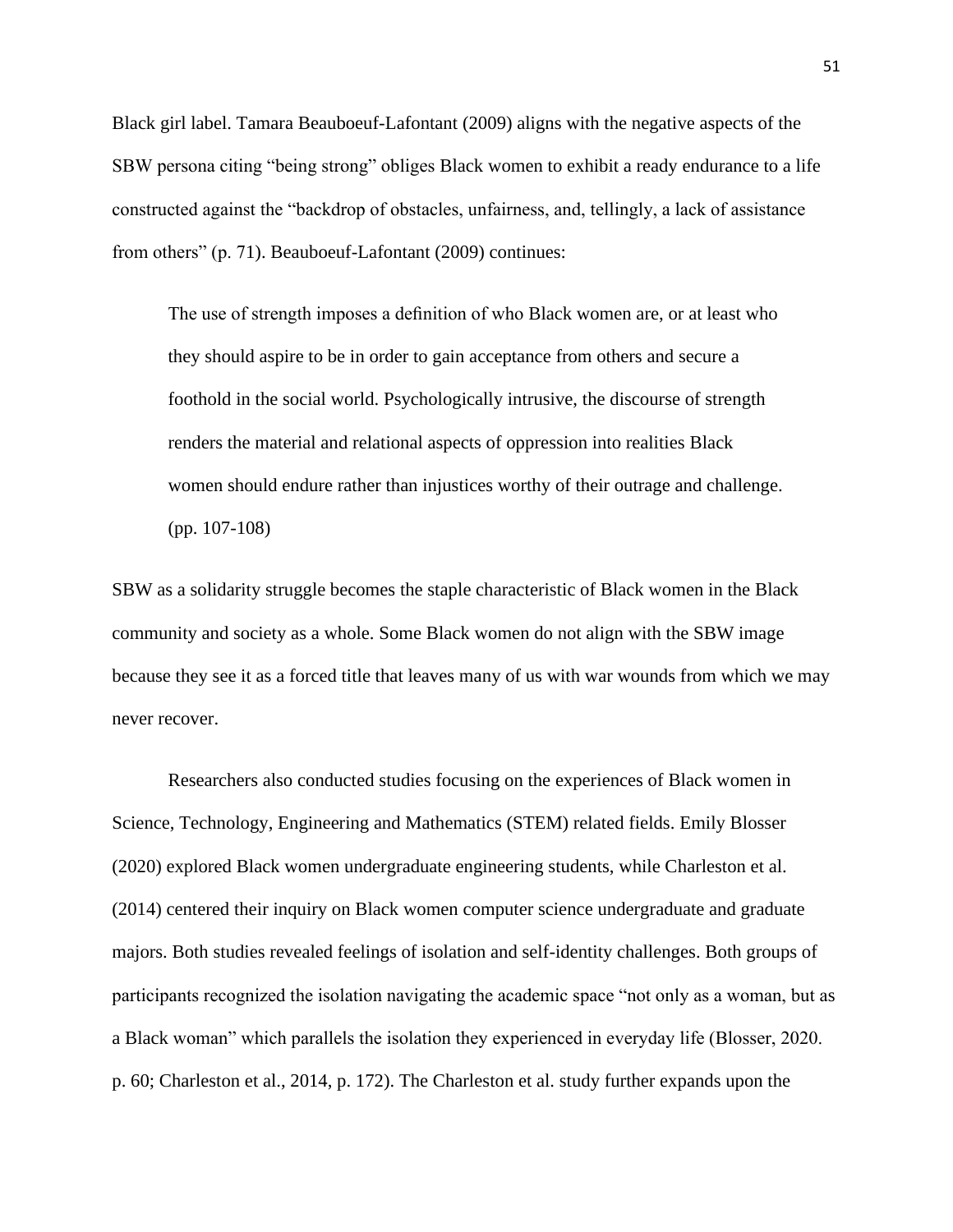participants' feelings of abandonment from Black males who preferred connection with the White males in the programs. Patton and Ward (2016) contests "Black, heterosexual men are the benefactors of what [Theodore] Johnson (2013) describes as, "Black male privilege" offering points that may be challenged yet valid making gender-blind intersectionality a reality for Black people (p. 341). Gender-blind intersectionality occurs when "heterosexual men represent an identifiable category whose maleness is seldom articulated in an intersectional manner" (p. 340). "[Black] men enjoy more privilege than women, and Black less than Whites, Black men consider themselves men first because it affords privilege" (Johnson, 2013, as cited in Patton & Ward, 2016, p. 341). Participants in both studies were keenly aware of the constant surveillance they were receiving within the classrooms. Much of the attention was unwanted and often associated with negative stereotypes causing their peers and instructors to question their intellect. One of the participants in the engineering program expressed her apprehensions regarding the negative stereotype that Black people were bad at math and women were bad at engineering (Blosser, 2020, p. 61). In one case, the participant's intelligence was challenged when a "White male classmate who was assigned as her partner questioned her academic competence" (Charleston et al., 2014, p. 171). Black women in these studies are navigating spaces that have been intended for White males. Even in social gatherings for networking purposes, Black women may elect to opt-out of these opportunities due to unrecognized White privilege displayed when choosing an all-White bar or other spaces that are not welcoming to people of color and women.

### A Place for Us

In a recent issue of Essence Magazine, Tracey Michea'l Lewis-Giggetts (2021) educates:

Our love for each other shows up at the kitchen table, when we hold the hand of our homegirl who's grieving a loss so heavy that relief can only be found in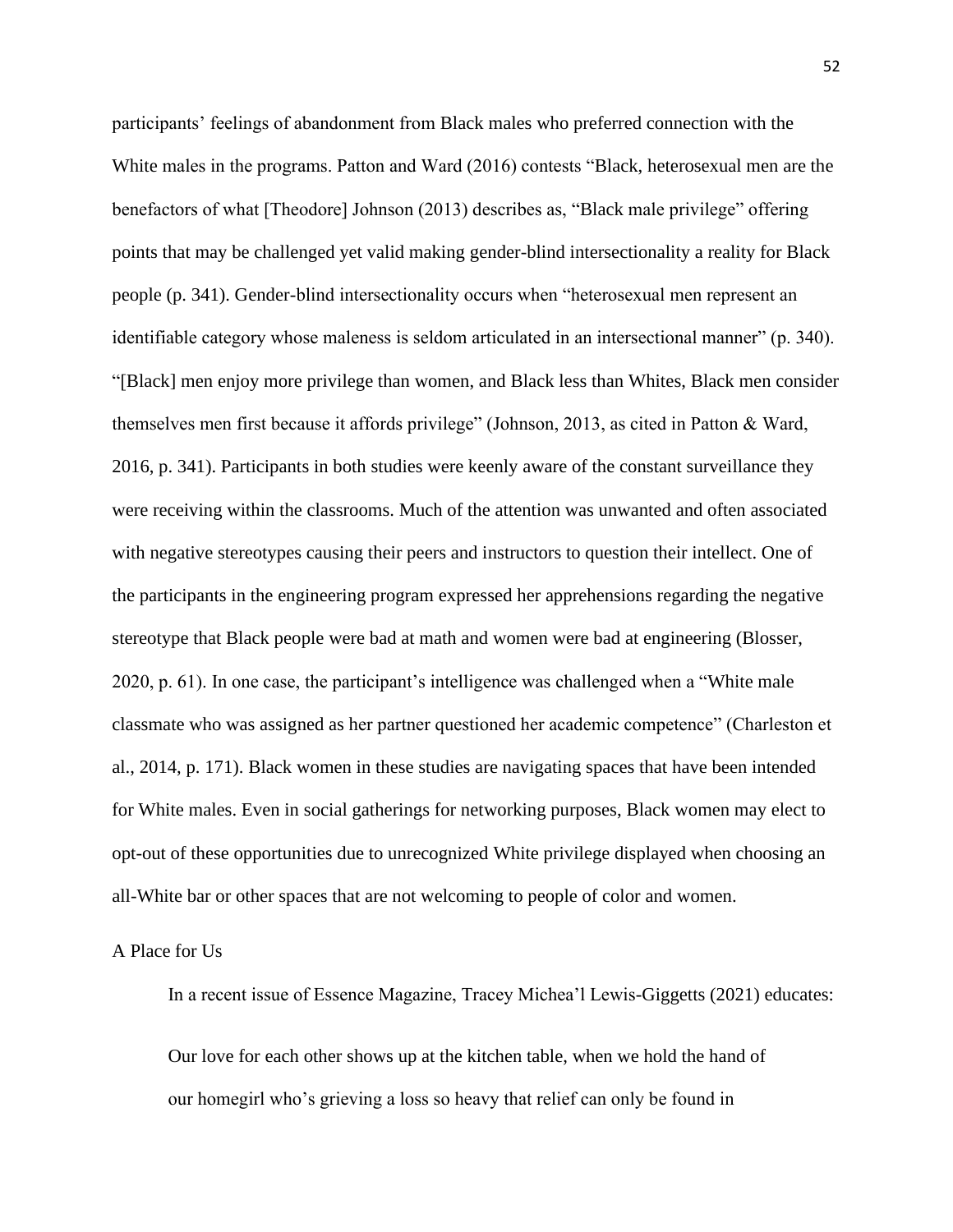shared tears and a slice of 7Up cake. It shows up in the fatty part of the fingertips digging into tense scalps at the salon that feels like home. (p. 83)

The Hannon et al. study implicated the practice of providing safe spaces to Black women to gather and freely express "culturally based truths without fear of marginalization" (Goins, 2011, p. 531). Safe spaces combat the feelings of isolation and feelings of being the only one and it also creates a space to reclaim our words that are "stolen and often misused or misapplied [because] we know the depth of our vocabulary when used among ourselves" (Brown, 2018, p. 82). Mohanty (1989) provided support for these spaces which produce differences in the academy "[resists] incorporation and appropriation by providing a space for historically silenced people to construct knowledge" (p. 184). Black women and their friendships are spaces necessary to affirm "sense of self and nurture their spirit in an environment that often contradicts their experiences in the world" (Goins, 2011, p. 532). In an article by Tiffany Pennamon (2019), she records Rasheeda Walker's comments:

To have counter-spaces is valuable because the representation of Black women in academic circles permits them to focus less on the challenges they have to overcome to be heard, and instead, allows them to focus on important scholarship that advances their communities. (pp. 23-24)

These spaces create a comfort familiar to Black women beginning as early as childhood into adulthood. Safe spaces aid in the creation of "linguistic and communicative change that affirms individual and group-level identities" (Davis, 2019, p. 28). bell hooks (1989) explained in the presence of the dominant culture, "the exploited develop various styles of relating, talking one way to one other, talking another way to those who have the power to oppress and dominate" (p.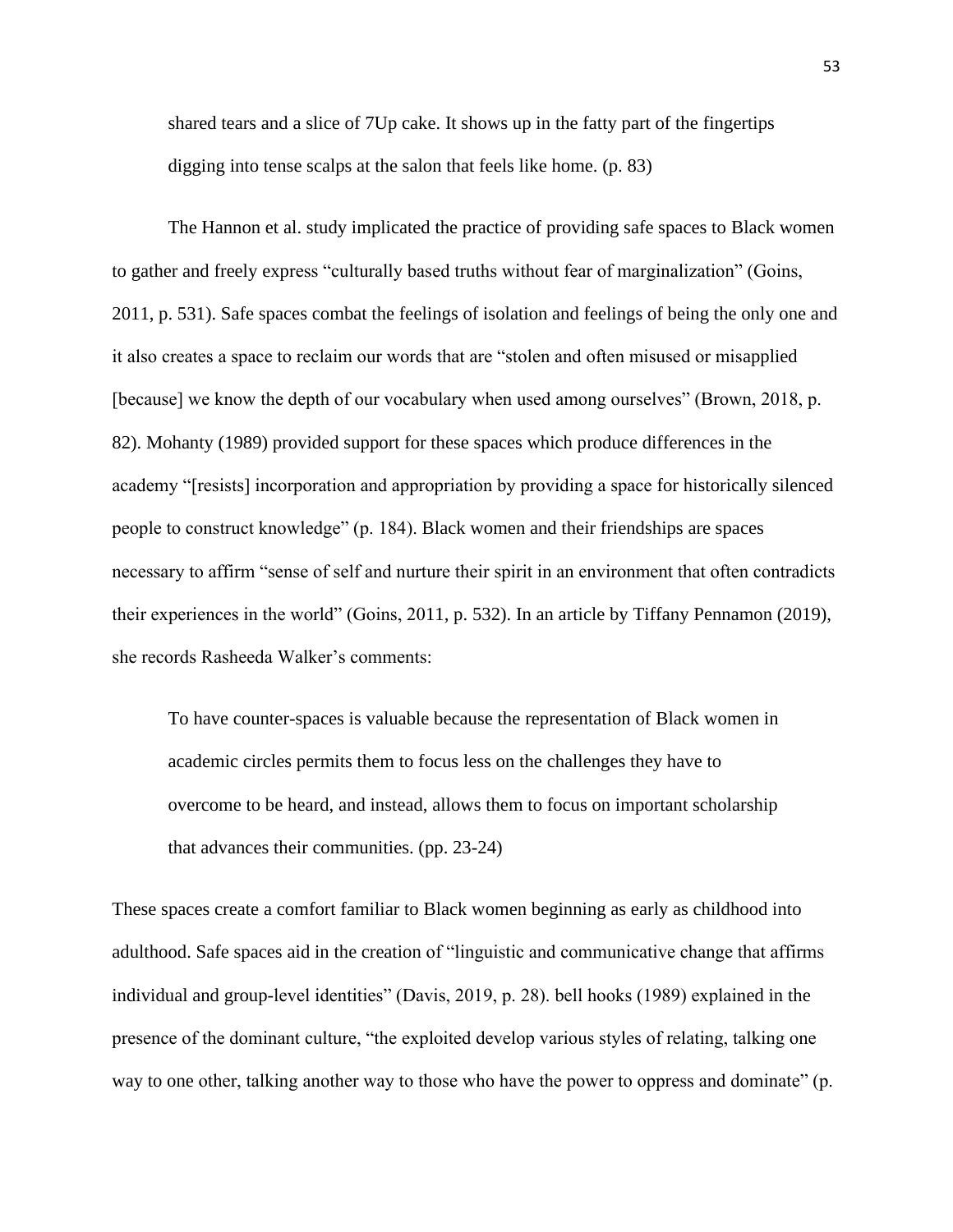15). Some people would refer to hook's explanation as code-switching. Black women use codeswitching as a linguistic tool to negotiate both worlds, our own and the one we must navigate through words, phrases and colloquial expressions.

In a study conducted by Marnel Goins, female friendships were explored as the researcher observed an organic conversation between Black women. Goins suggested four primary subjects of the conversation: finances, language, appearance and race. The subject of finances centered around spending and saving as well as splurging on luxury items. The researcher noted "colloquialisms are significant to these females because they are used in their safe space, away from oppressive areas, and thus, preserve their identities and culture" (Goins, 2011, p. 539). When the women talked about appearance, there was both a positive and negative aspect of their comments but in a malicious manner. Goins pointed out the discussion of race was not the focus of the group and was only mentioned briefly because "they had a common and understated understanding" (p. 541).

## Implications for the Future of Black Women

Black women's experiences take on various forms which have a profound impact on education. Amy Jacques Garvey's Black nationalism sparked a movement for Black women to educate themselves at every social class level which "demonstrate[d] the significance of self, change and empowerment for Black women" (Collins, 1990, p. 231). I would like to synthesize Garvey's movement to Stacey Abrams' call to action during the 2020 Presidential election which mobilized many women to the voting polls. Black women turned out in large numbers in support for change in America especially after the mistreatment and voter suppression issues of the 2018 Georgia gubernatorial race between Abrams and Brian Kemp. Our participation in the process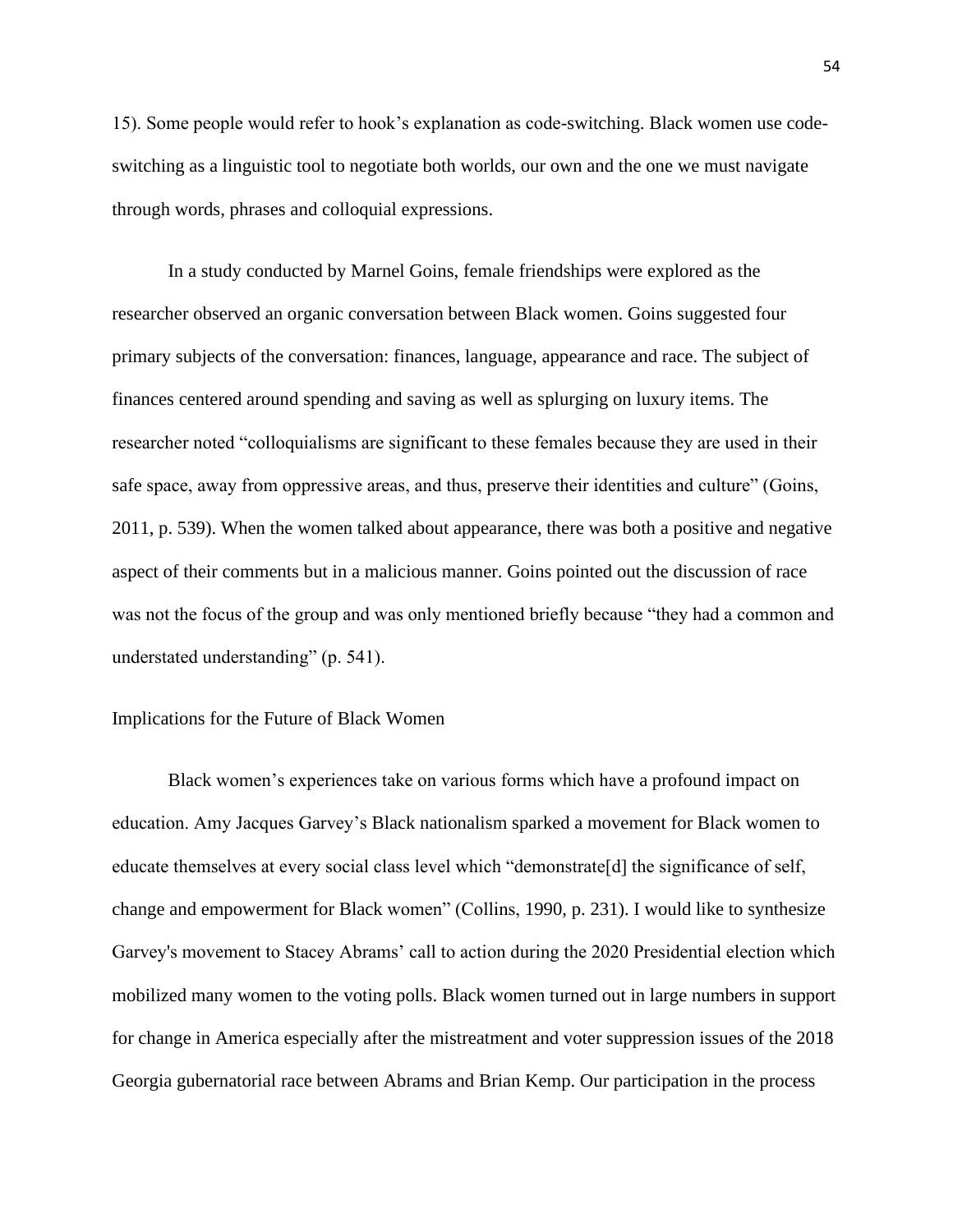has never been in question, but our voice at the table is what we desired most. Kendall (2020) interjects "the harm-reducing votes of marginalized people will never be enough to outweigh the stupidity of White people who vote for racism at their own expense" (p. 183). However, November 2020 encouraged me as a Black woman to not only see the mobilization of my "sistas" but to also have hope in finally having an Asian/Black woman, Kamala Harris, as the Vice-President of the United States. Black women's leadership in organizations greatly influences power structures, organizational settings, and empowering the people who work within them (Collins, 1990). With a new outlook on social justice activism, the political process and empowerment, bringing the thoughts and opinions of Black women at Southern College would positively impact the campus and experience of all students.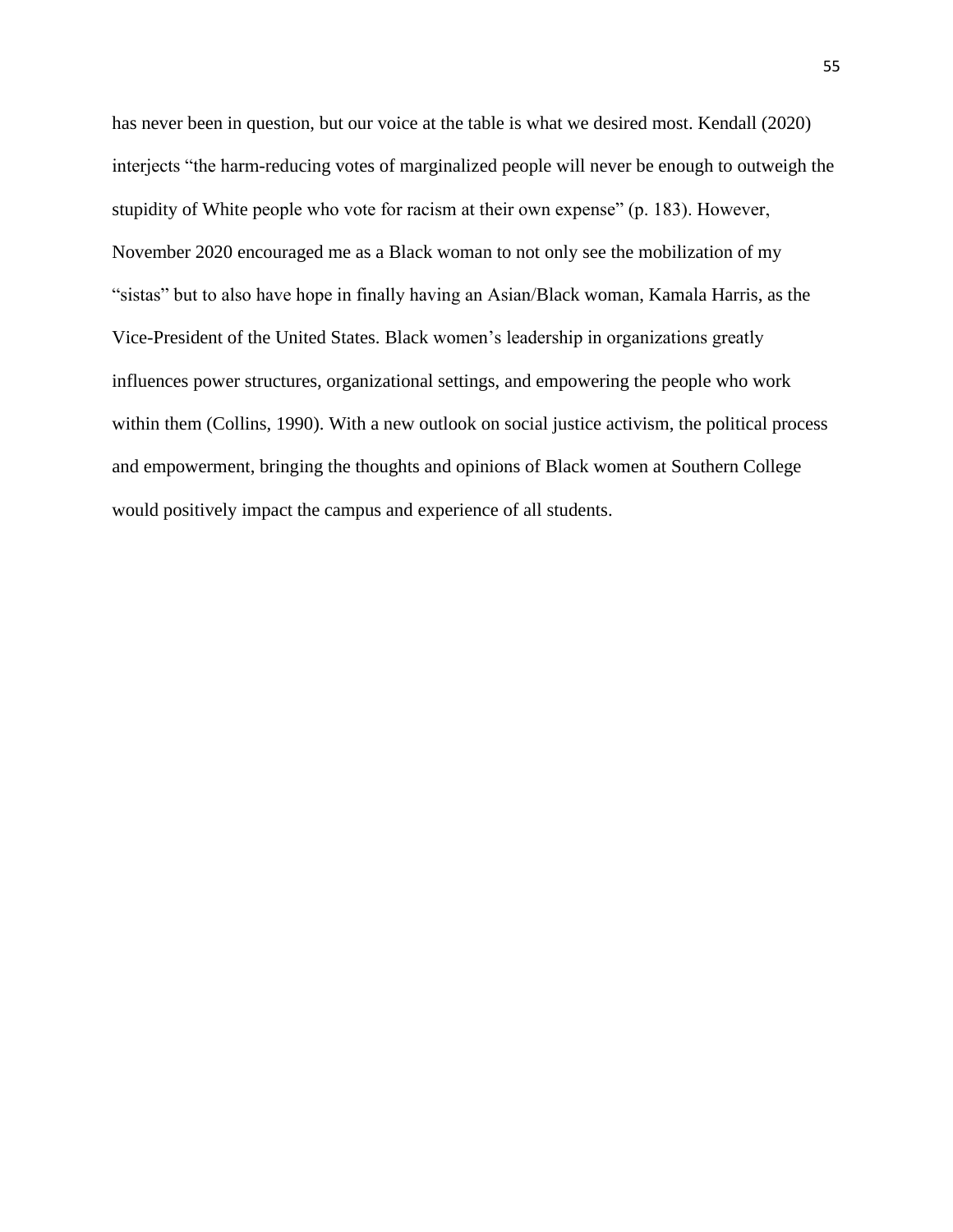#### CHAPTER 3

## JUST REMEMBER YOU'VE BEEN TOLD

For the purpose of my research, I introduce a qualitative study and support group using sista circle methodology. This approach is both culturally relevant and gender specific in providing shared experiences of the Black women who attend Southern College and how they navigate educational spaces and how it connects to the core themes of BFT. The applicability of the sista circle methodology is outlined in this chapter following the research plan: methodology, my positionality, circle sistas (participants), data collection, procedure, data analysis, and ethical considerations.

Research Question Reiterated The intention of my study is to answer the following research question:

How do the educational experiences of Black females at a Southern predominantly White institution connect to the core themes of Black Feminist Thought?

## Method to the Madness

When considering investigating experiences, the qualitative approach was the best method to research natural social life. By listening to and recording original accounts from the Black women at Southern College, it challenges the status quo of how Black women are viewed by others and their sense of belonging on the campus. Qualitative study provides "insights to ways of living practices, contexts, relationships, and human impacts so that people better understand ourselves and others" (Weaver-Hightower, 2018, p. 1).

#### Sista Circle Methodology

Neal-Barnett et al. (2011) overviews the history of sista circles dating back 150 years to the Black club movement. Because of the varying definitions of sista circles, I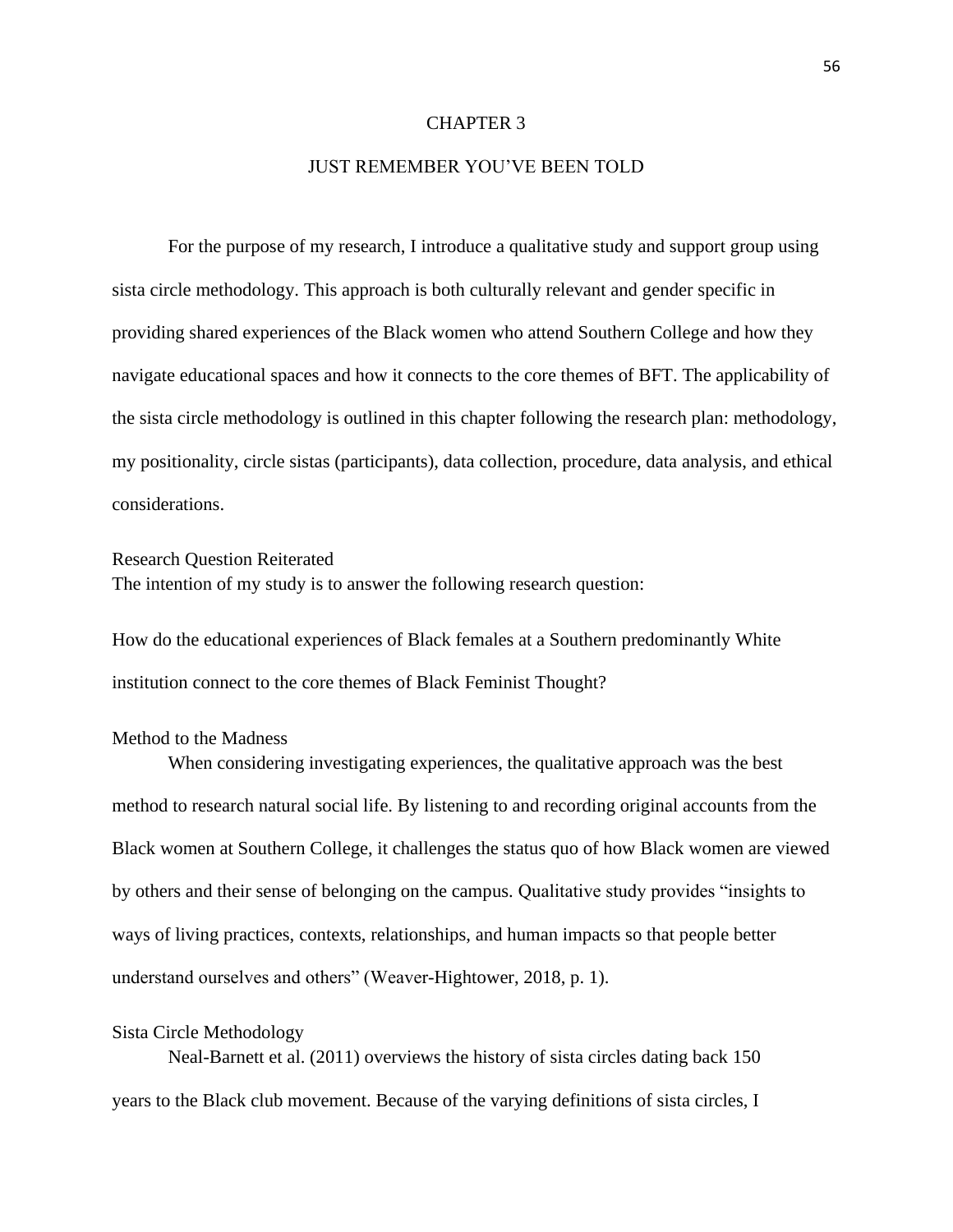would venture to say that the tradition might have been labeled during the movement, but the tradition of Black women gathering, and sharing has long been a part of our culture. The exchange of knowledge happens in familial spaces, sacred places like the church and social organizations. "Sister circles are support groups that draw upon the strength and courage found in African American women's friendship networks" (Neal-Barnett et al., 2011, p. 214). Porter and Dean (2015) and Winkle-Wagner (2009) have used sista circles in studies of Black women on PWI campuses to help them explore their campus experiences as a group.

Latoya Johnson's dissertation focused on creating and implementing sista circle methodology beyond focus groups due to its ability to support and empower Black women. Her methodology challenges subjectivity and the fact Black women are "incapable of producing reliable knowledge claims" that elitist groups produce (Harding, 2015, p. 32). Johnson (2015) identifies three distinguishing features of her method:

- (1) Communication Dynamics the unique verbal communication among Black women through the use of code-switching, non-verbal cues and finishing one another's thoughts;
- (2) Centrality of Empowerment "regards Black women's experiences and wealth of knowledge as power" (p. 48); and
- (3) Researcher as Participant to assist in building upon BFT, the researcher participates in the circle to both share and obtain knowledge as a way of giving back and a source of empowerment.

Marvette Lacy (2018) describes the nature of this form of methodology "challenge[s] what is considered legitimate and rigorous" in traditional forms of inquiry by recognizing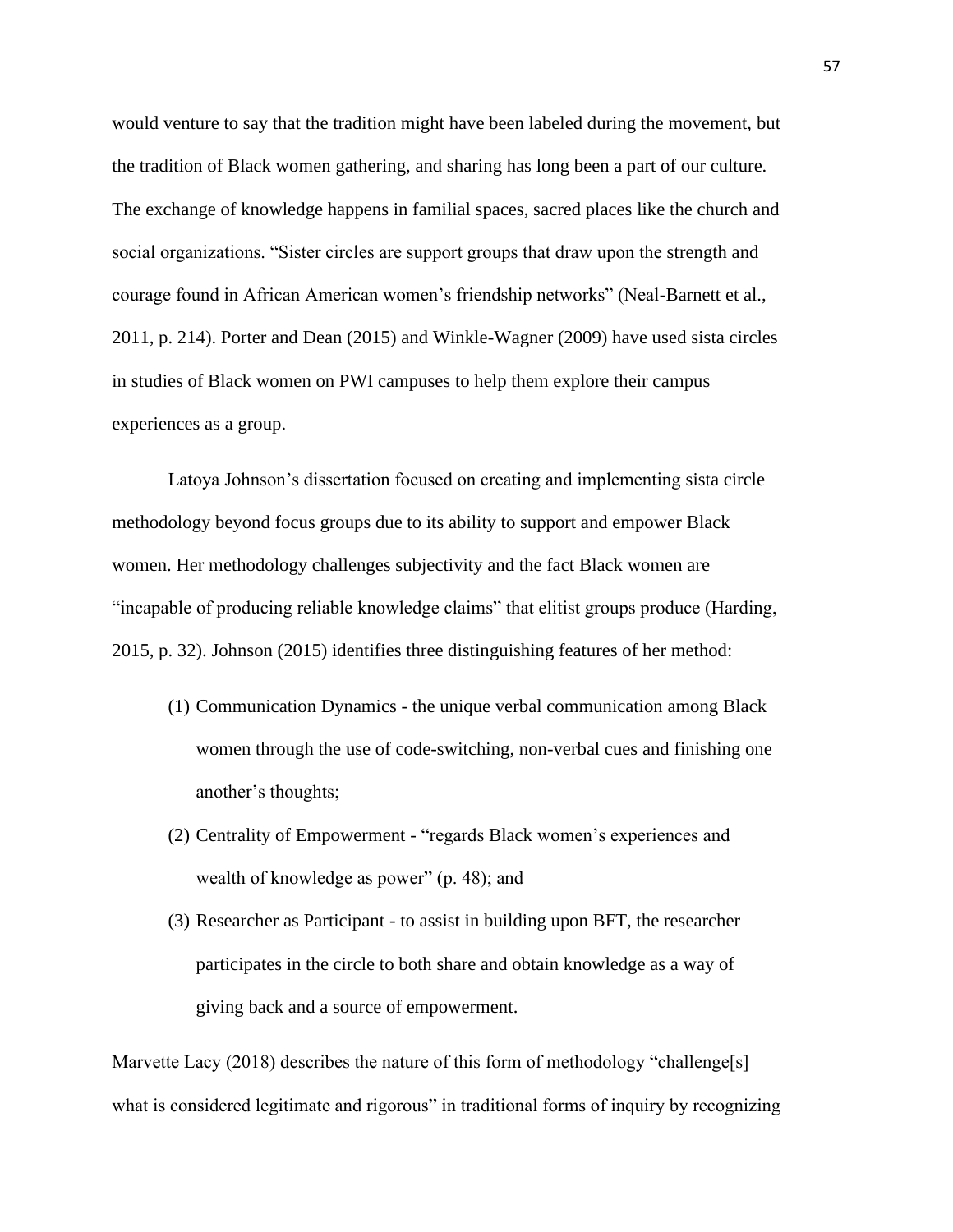and removing power dynamics (Reactions section, para. 1). My intent was for the Black women who were selected to participate in this study to feel safe from the surveillance of the dominant group and open about their own realities. Joan Collier (2017) used sista circle methodology with Black women in doctoral programs during her study and discovered her participants:

- (1) Experienced sista circles were organic spaces where they could connect with other similarly situated Black women;
- (2) Be affirmed in their experiences;
- (3) Be vulnerable in their discussions related to their experiences in doctoral studies; and
- (4) Learn more about how other similarly situated Black women experience doctoral programs (p. 68).

While the level of education in Collier's study varies from my research, the hope is that both participants and I are reflective in the process of learning from one another.

## All About ME – The Researcher

I have been in education for 19 years with 16 of those years being in higher education. I hold a Bachelor of Science degree in Sport Management and master's degrees in Business Administration and Higher Education. I am a Black woman who attended a Southern PWI within the same state as Southern College. My experiences as a student and eight-year career as higher education professional within PWIs have provided me with a unique interest in this study.

Sista circles were introduced to me at an early age by my grandmothers. I followed them around as they visited with other women in the family and girlfriends. While I did not know it at the time, this is where I learned that there is a place where women can gather to talk, share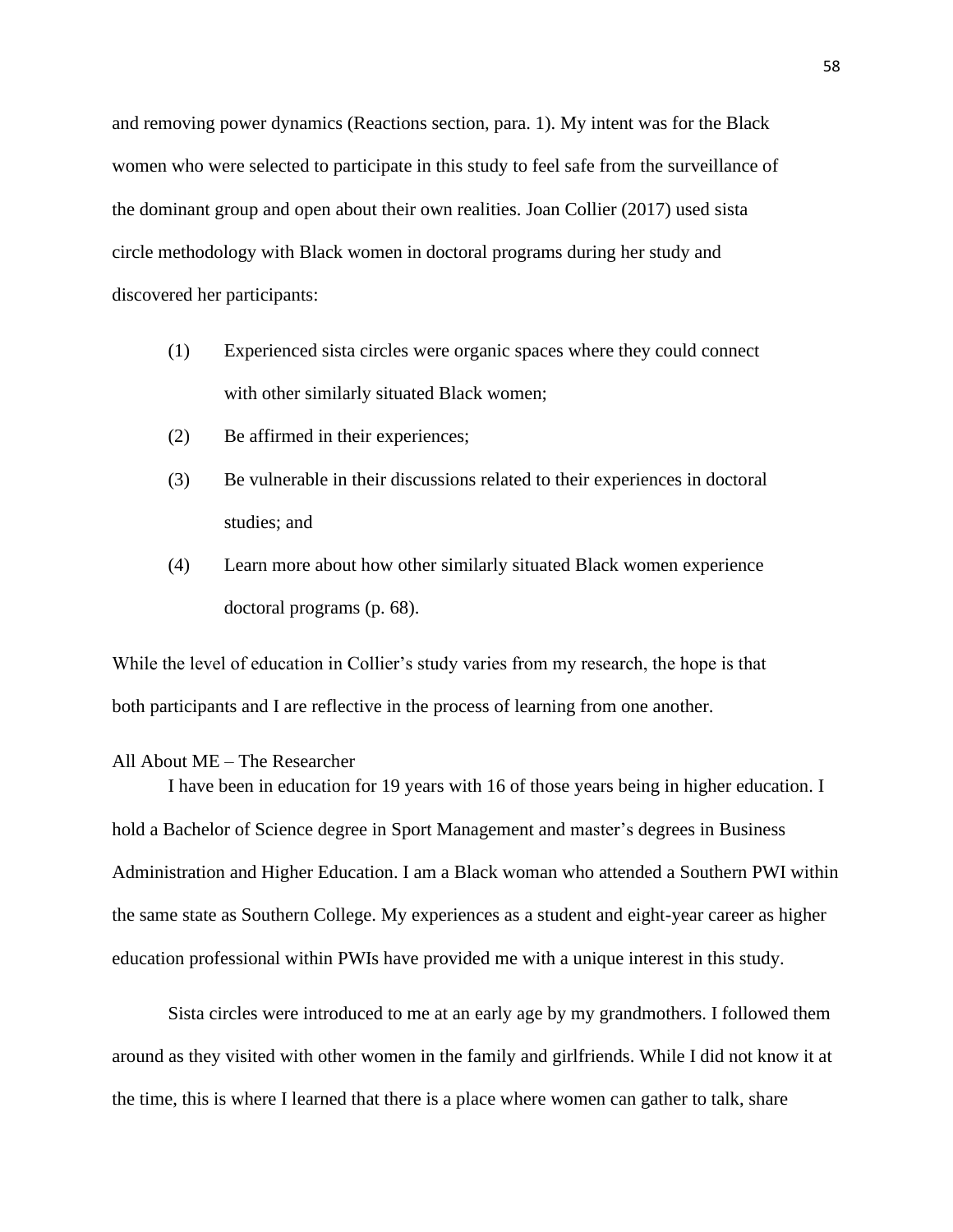experiences and nuggets of wisdom. A place that was just for us. There were times that those places included preparing meals, shelling peas or a friendly card game, but it was my special place with them and to other women in our lives.

During the sista circles in this study, my role as a participant was important to the effectiveness of the conversation. I knew all five participants and had worked with four of the five women extensively since they entered Southern College. The sista circles allowed me to gain more insight into who they were as women and scholars at the institution. I presented the women with question prompts and the women would begin to contribute their stories. There were times when the participants would need clarity regarding prompts, and I would begin with my own answers. At other times, their stories brought various memories to mind, and I openly shared them. All of the women have expressed their appreciation of the study and most of them have been constantly checking on me and the progression of this research.

### Study Participants

Participants in the study were Black women students who are full-time sophomore- to senior-level in classification at Southern College. These women were solicited for participation through social media (i.e., Instagram and Facebook) and word of mouth. The majors of these students varied as well as their socioeconomic statuses and geographic origins. All participants spent the majority 75% of their lifetime in the United States and graduated from a U.S. high school. By narrowing the focus to this population, it will allow me to compare the high school demographics and how it may frame the experiences of the participants and their expectations of attending a PWI. Friendship groups were encouraged to participate as part of the study included group interviews and observations. However, there was only one close friend group while others had both formal and informal relationships.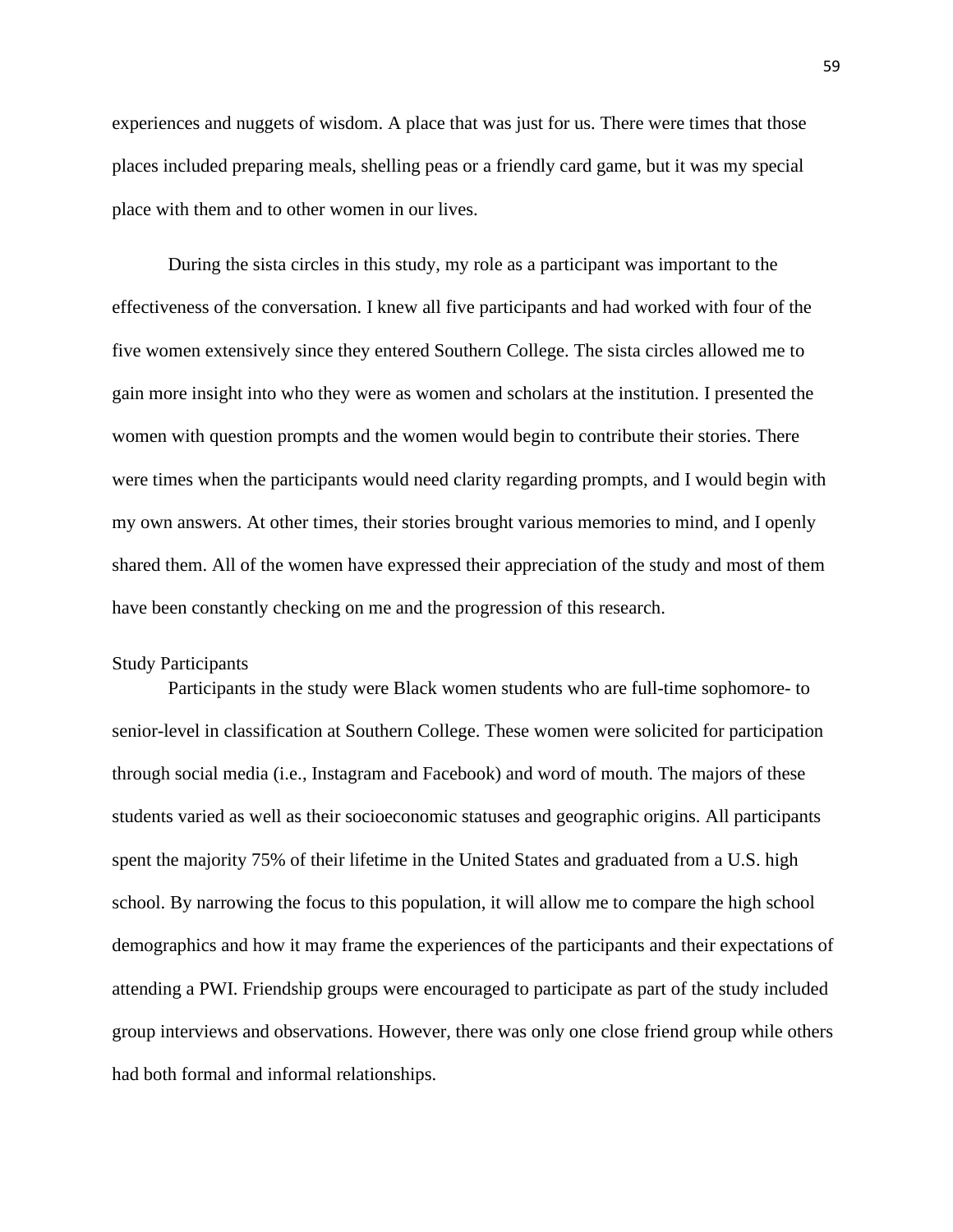I anticipated 15-20 participants but received interest from five women. Both circles were conducted in November and December which was at the end of the term. I feel that the time of the semester was a deterrent for many Black women which was around the holidays and finals. I had several women reach out with interest, but they did not have the time to dedicate to participation. This study utilized two sista circles via Zoom. The initial thought was there would be many Black women in the participating. After the response, I was content with the response from women who showed genuine interest.

## Data Collection

To assist in the selection process, the women were given a questionnaire to gather demographic and background information. This questionnaire included questions regarding the following: contact information, hometown, classification, racial identity, gender identity, sexual orientation, high school information, major, residential/commuter status, and post-graduation aspirations. This document served as a preliminary interview with pointed questions that will inform the research process of the participants' mindset towards the University and their own self view. An informed consent form was provided and required of all selected participants. During the sista circle, I acted as moderator and participant with open-ended questions that encouraged participation and responses. Questions were categorized as: icebreaker and opening questions, empowerment, the institution, and support. There were impromptu questions throughout the process as the conversation progressed. All interviews were recorded and transcribed through a professional source.

## Procedures Followed

For this study, institutional Review Board (IRB) approval was obtained from Georgia Southern University. Once approved, I began to seek participants through social media outlets, Instagram, and Facebook, by posting a flyer outlining the study and its intended purpose. The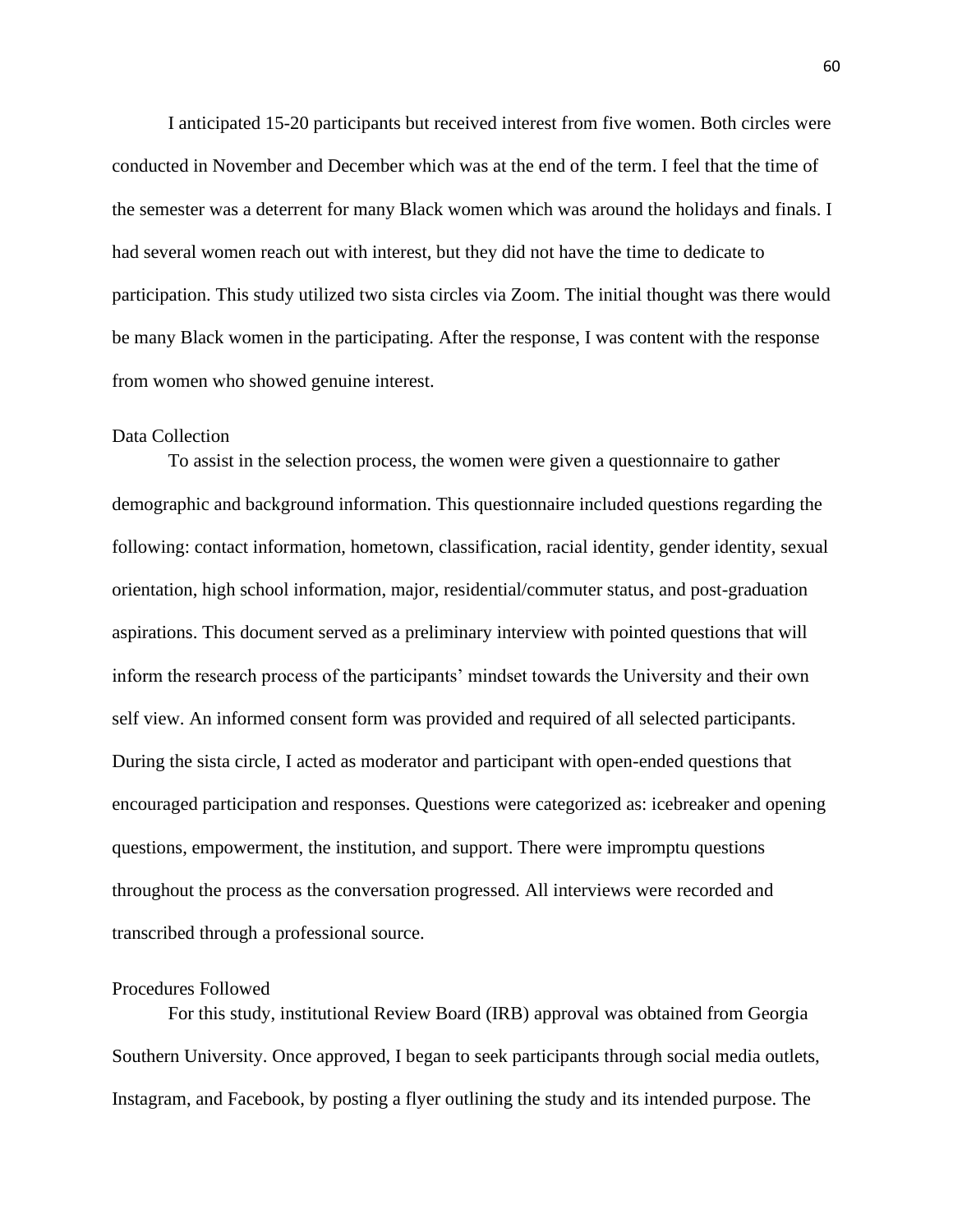flyer was shared by followers and friends. Respondents were screened to ensure that selection criteria were met. The researcher narrowed down the respondent list and selected participants for the study. Once selected, participants were contacted via email to notify them of their selection and a Doodle poll was solicited to select the dates and times of the interviews. Some participants were contacted separately for available times for interviews because they did not respond to the poll. Interviews took place virtually using Zoom over a span of two months, November and December. While it was an online environment, I tried to create an intimate setting and each circle was 60 minutes in length. The sista circles were recorded through Zoom.

During the process, conversations formed organically and deviated from the original question or expand upon it. I encouraged participants to speak freely as this methodology combats the silencing of marginalized voices. As mentioned by Johnson (2015), "the major goal of sista circles is to gain an understanding of a specific issue, topic, or phenomena impacting Black women from the perspective of Black women themselves" (p. 45). Black women will be centered as the experts. After the interviews were transcribed, they were sent back to participants for review. Each participant received a copy of the sista circle interview. Participants were given the option to exclude content or add a reflection after review. None of the women elected to have content removed or elected to add a reflection.

Birks, Chapman, and Francis (2008) state the importance of the "interplay" of the relationship between the researcher and data as it reflects the "breadth and depth of human experience" (p. 69). To minimize potential bias during the process, I maintained notes to log memos. This process of reflexivity allowed me to examine myself and my relationship to the research project. Memo writing also helped me remember details that may be important to the study. This process was also one of the ways to increase trustworthiness.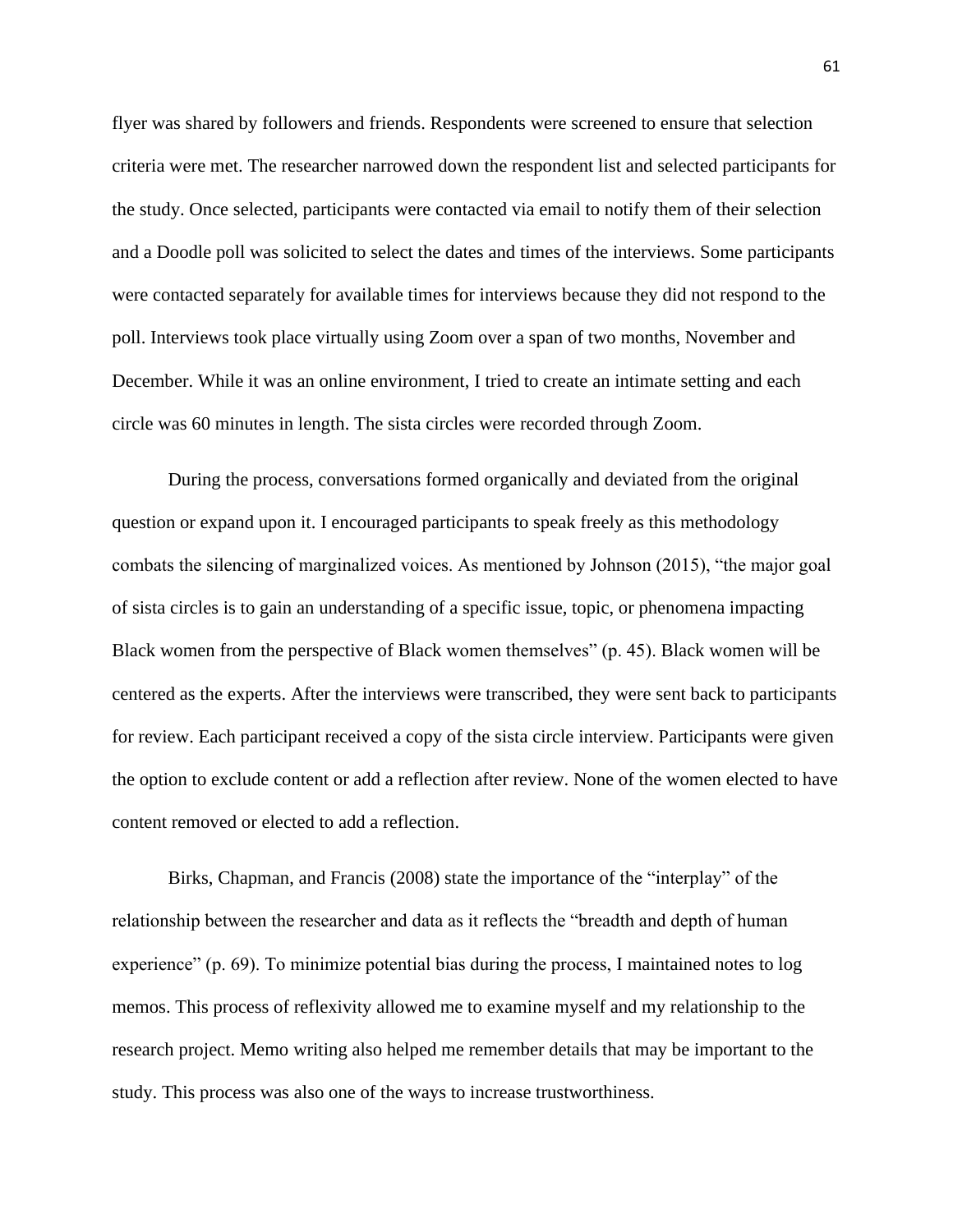### Data Analysis

The process of coding utilized during this process were both manually and using computer assisted software. Coding recognizes patterns and later allows me to classify and reorganize data. I recognize that my lens and filters may have an impact on the codes that were determined in the process. Saldaña, Leavy and Beretvas ((2011) adds that while coding assists in classification, the "analytic memo further articulates your deductive, inductive, and abductive thinking processes on what things may mean" (p. 98). This further supports the use of memo writing to continue during analysis. As outlined by Michael Bamberg (2004):

...we are fully interested in the inconsistencies, contradictions, and ambiguities that arise as our interviewees try to find ways to mitigate the interactive trouble of being misconstrued. Rather than seeing these inconsistencies and equivocations as an analytic nuisance, they are exactly what are most interesting. They offer a way into examining how interviewees are bringing off and managing their identity claims. (p. 365)

The focus of the coding was to identify the connections of the Black women's experiences at Southern College to the core themes of Black Feminist Thought: Self-Definition/Empowerment, Safe Space, Controlling Images, Invisibility/Sense of Belonging.

## InVivo Coding

The coding method considered was In Vivo coding which focuses on the actual words used by the participants. Saldaña (2013) emphasizes "folk and indigenous terms are participantgenerated words from members of a particular culture, subculture, or microculture" (p. 91). In Vivo coding produces rich themes and categories which will amplify the Black women participants' voices over the master narratives. Focusing on how the language is used and the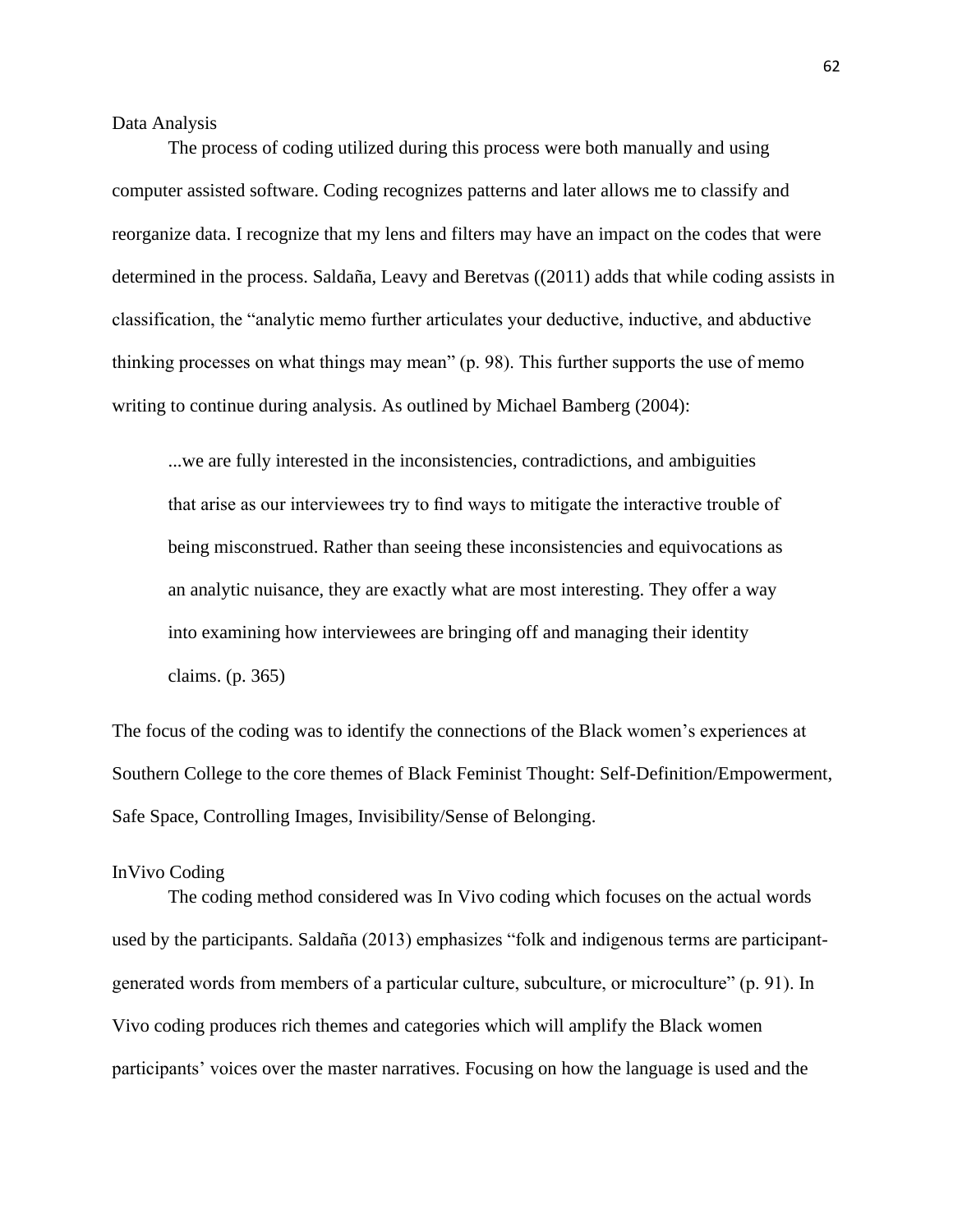social interaction of the group will be the strength of this method. I used their language and match their statements to the core themes of BFT. Initially, I used an online coding method initially but quickly determined that it was not for me. I printed the transcripts and used colorful annotating pens to find codes throughout of each sista circle. I picked a color for each of the core themes and identified the language and matched it to the code. This method worked best for me as I determined that it was better to have the physical copies and have the space to annotate when needed. Memo writing was used during this coding process to help reduce the number of codes and strengthen the analysis process. Member checking was utilized to validate the meanings of words and phrases when the participants were allowed to view the transcription and audio from both sista circles. Both verbal and non-verbal cues were included in the data collection process. Often the ladies would nod in approval when a participant was telling a story that related to them. As I told my own stories, I noticed the shock on their faces through raised eyebrows.

## Ethical Considerations

This study was conducted amid a global pandemic. To ensure the safety of each participant, I made the decision to meet via Zoom and not face-to-face. I followed protocol to ensure that participants communicated with me through my personal email address through my program. If participants emailed me at my professional email address, I redirected them. I also asked each participant to scan their informed consent to my personal email address as well. When participants completed the survey, I asked them to email me their pseudonym that would be used throughout the process. I explained to them why the pseudonym was being used and asked them to use them throughout the sista circles. During the sista circles, some participants did make the mistake of saying their own name, but I corrected that in the transcript to protect their identity. At the beginning of the each sista circle, I reiterated that participants could withdraw at any time. This statement was also a part of the informed consent document.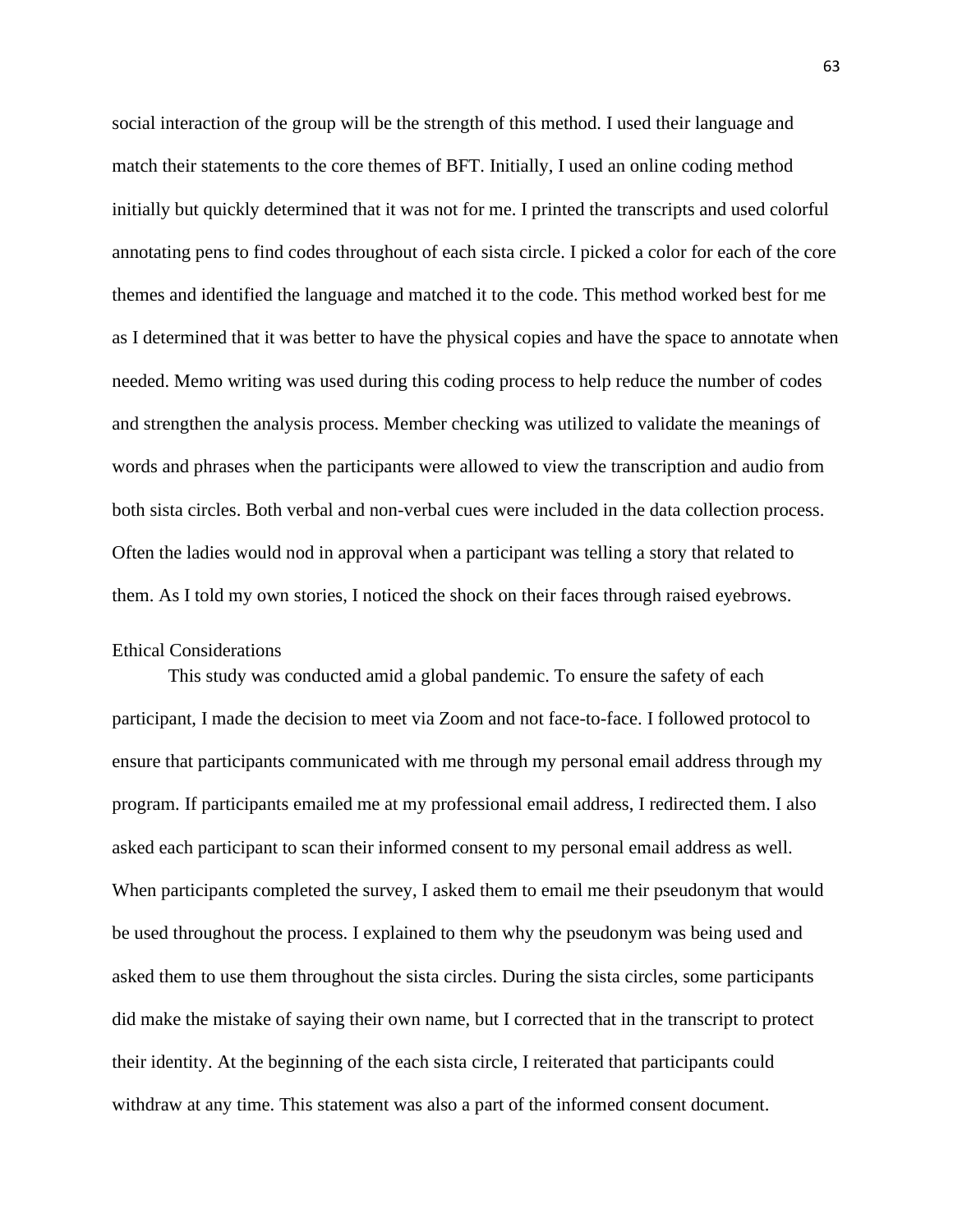Summary

I have outlined my research method that was applied to answer the research question which included methodology, participants, data collection, procedure, data analysis, and ethical considerations. Sista circle methodology connected the educational experiences of Black females at a Southern predominantly White institution to the core themes of Black Feminist Thought. My next chapter provides the results of the study, proves that the methodology was followed and offers a platform for these women to tell their story in their own ways.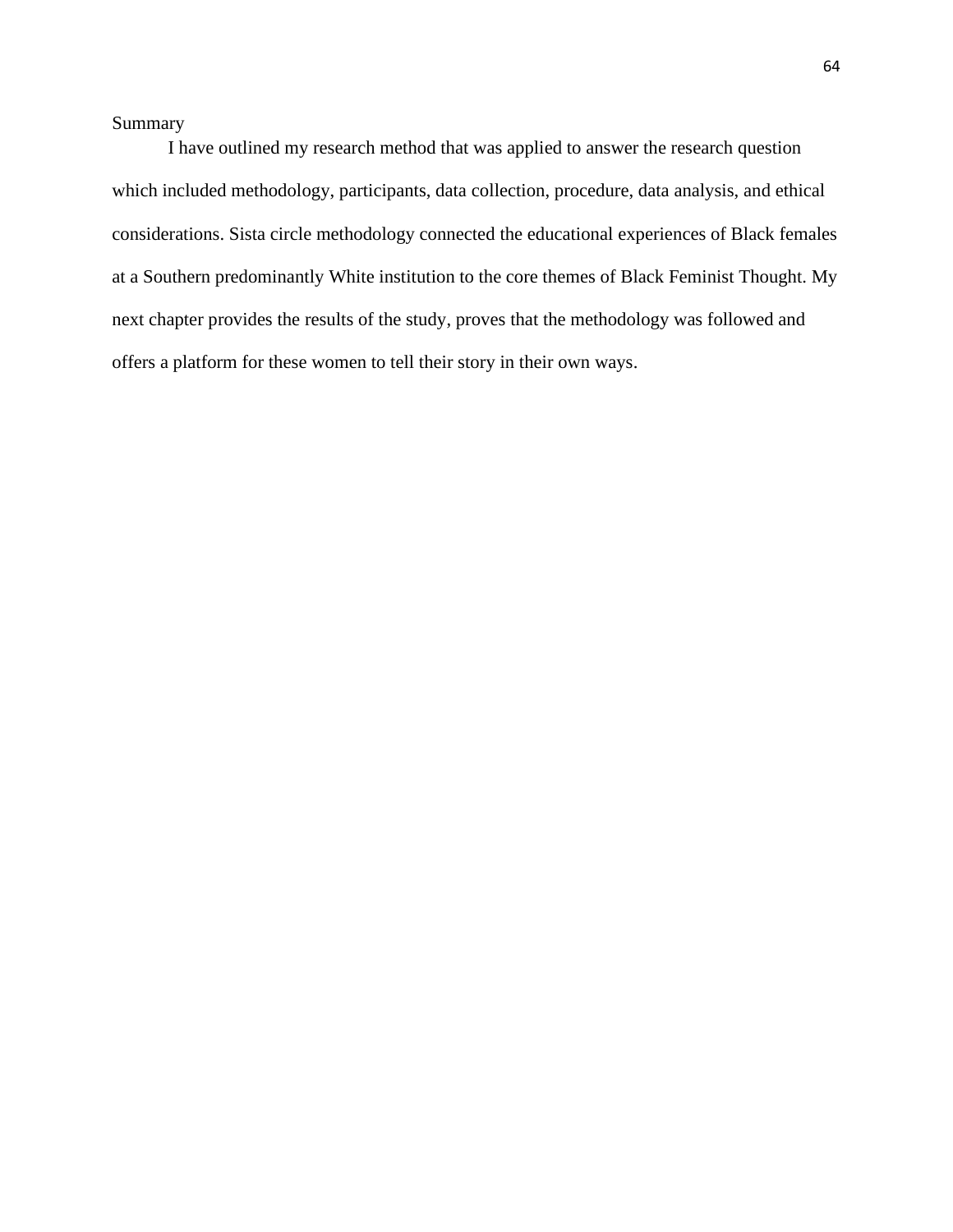#### CHAPTER 4

## IT'S A DIFFERENT WORLD FROM WHERE WE COME FROM

This chapter presents the findings of the sista circle methodology study conducted to answer the research question: How do the educational experiences of Black females at a Southern predominantly White institution connect to the core themes of Black Feminist Thought?

This chapter includes the narratives that reflect the experiences of Black women undergraduates at Southern College. To further understand the context of the sista circle methodology, I provided select stories from the participants that best support my findings which will use the actual voices and words of the participants. There were two sista circles that were conducted through Zoom to keep the participants and researcher safe. Each time, all participants were in a private space alone which were mainly their rooms on-campus. As the researcher, I joined the call from my own home.

## Description of Participants

There were five participants who met the criteria established to participate in the study: (1) identifies as a woman; (2) identifies as Black or African-American; (3) must be enrolled at Southern college at the level of sophomore, junior or senior; and (4) are willing to participate in two 60 minute sista circles and complete a short questionnaire. All five signed and returned the informed consent forms. The demographics collected for the questionnaire of each participant is detailed further in the chapter. The questionnaire consisted of questions that would affirm their identity as a Black woman as well as their classification. There were also questions that would provide more information regarding their background and their thoughts about attending college in general.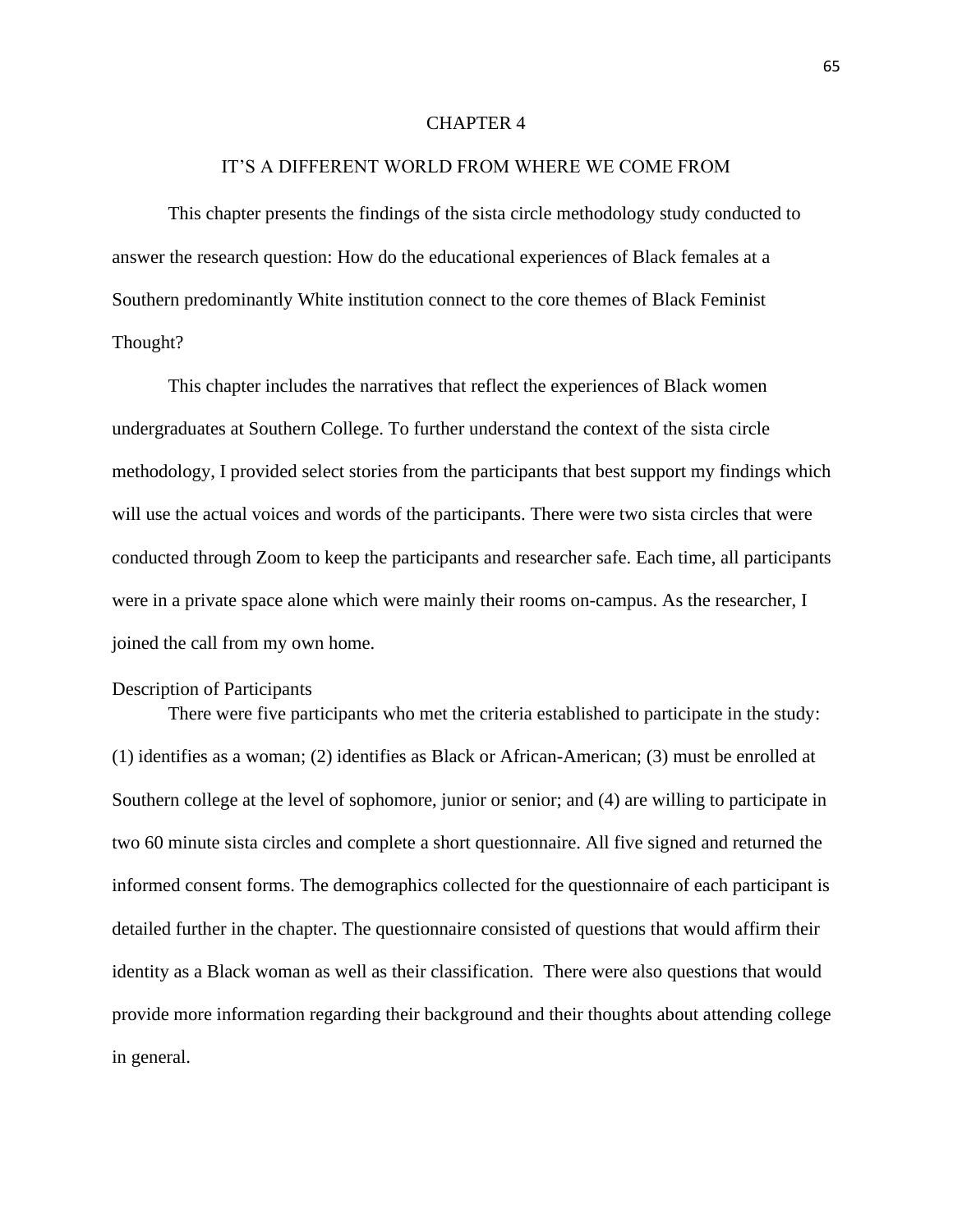The following section will present individual demographic information for all five Black women participants of the sista circles. Self-selected pseudonyms were used to protect the identity of my participants. Table 1 displays the classification, major, residency status, and the residential status of the participant. Other information provided in the questionnaire was disclosed within the type of area the participant grew up in, the racial make-up of their high schools, individual's reason for choosing to participate in this study and their family dynamics and upbringing.

| Participant<br>(Pseudonym) | <b>Classification</b> | Major          | <b>Residency</b><br><b>Status</b> | Residential/Co<br>mmuter |
|----------------------------|-----------------------|----------------|-----------------------------------|--------------------------|
| Anna                       | Sophomore             | Long Term Care | In-State                          | Residential              |
|                            |                       | Management     |                                   |                          |
| Shirley                    | Senior                | Psychology     | In-State                          | Residential              |
| Nova Love                  | Senior                | Human          | Out-of-State                      | Residential              |
|                            |                       | Resource       |                                   |                          |
|                            |                       | Management     |                                   |                          |
| Nia                        | Junior                | <b>Nursing</b> | In-State                          | Residential              |
| Rose                       | Senior                | <b>Nursing</b> | In-State                          | Residential              |

Table 1: Demographic Information of the Participants

### Anna

Anna grew up in a suburban area and went to majority Black high school. She was interested in being a part of this study because coming to Southern College was a culture shock to her. Anna expressed that she was "pass around" during her parent's divorce and was raised by her grandmothers until her parents could get situated. After that time, she moved in with her dad and stepmom. She is very close to her stepmom.

Shirley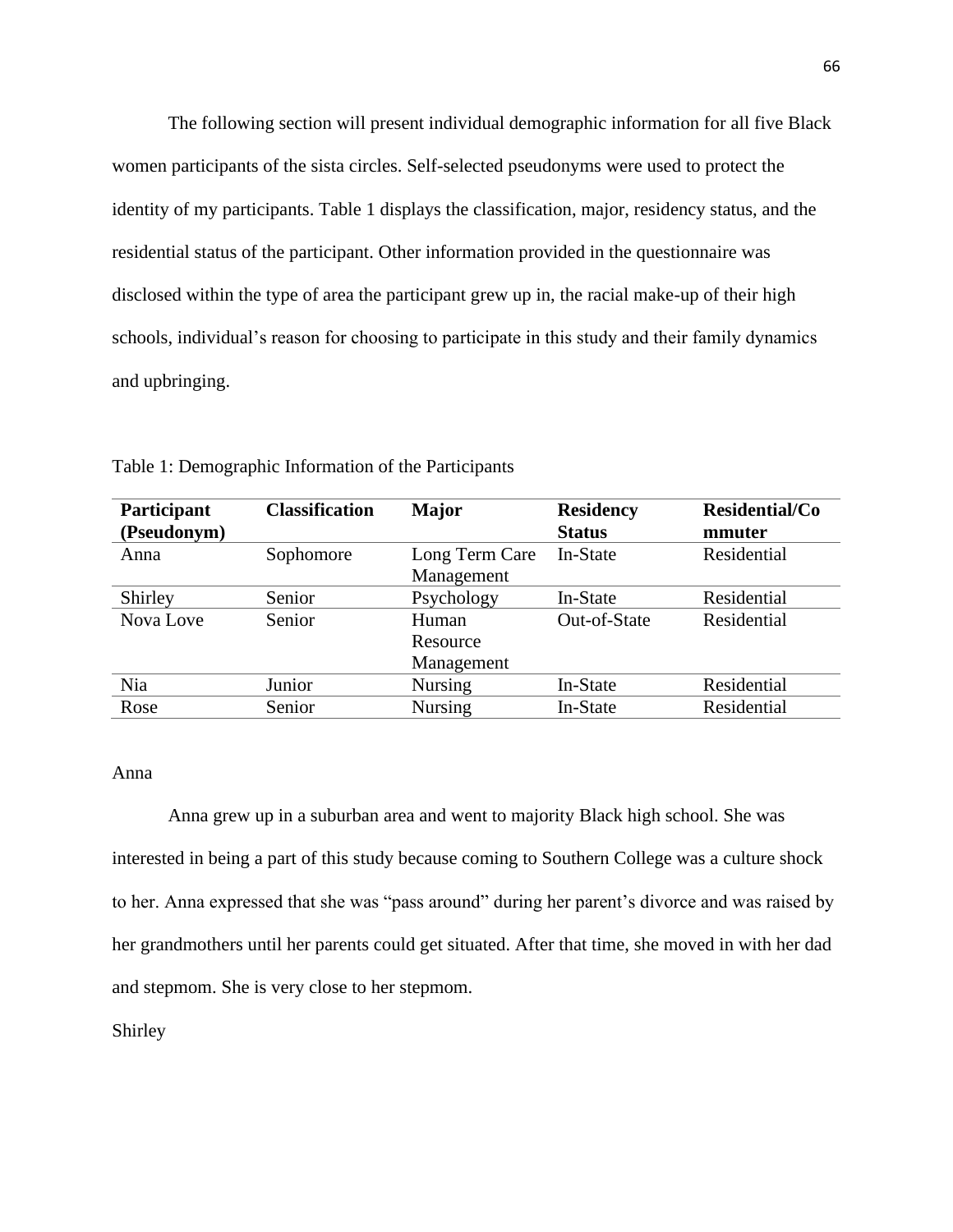Shirley went to a majority White school after moving to the United States at the age of nine from the Caribbean. She is a first-generation college student who feels that her high school experience somewhat influenced her decision to attend college. Shirley's interest in participating in this study was to understand whether she had become desensitized to race and gain the perspective of other Black women. She was raised by both parents in separate households early in life. Upon moving to the U.S., Shirley experienced living with her grandmother. Nova Love

# Nova Love is the only out-of-state participant in the group who transferred to the institution after attending an HBCU. She grew up in a majority Black area. Nova wanted to gather different points of view from other Black women as well. Nova was mainly raised by her mother and grandmothers alongside 26 cousins who were like siblings to her.

## Nia

Nia attended a majority White high school and was interested in the study because she had found it difficult to find her group at Southern College. She felt the sista circles would assist her in finding others like her who may have different perspectives. Nia was raised along with her sister for most of life by her single mother. At an early age, she was sent to the Caribbean to live with her grandmother while her parents went through a divorce and returned later to live with her mom. She maintains that her family is very close.

#### Rose

Rose is the only participant from a metropolitan area where she attended a majority Black high school. Her interest in the study derived from her initial lack of interactions with people from other races before enrolling in Southern College. She wanted the opportunity to compare her own experiences to the other women in the group. Rose was raised in a two-parent household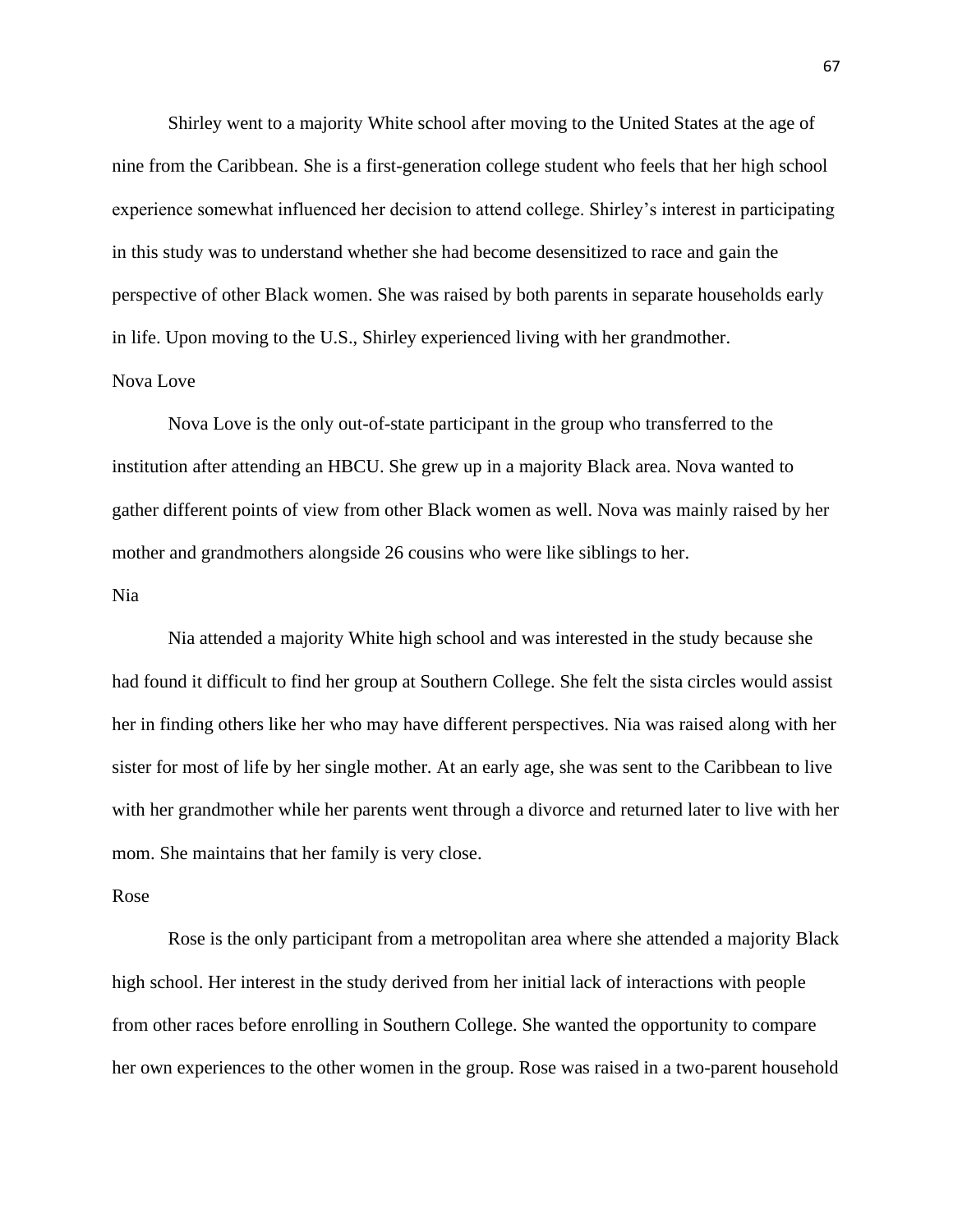who never married. She does not have relationships with any extended family and is close to her father and sister.

#### Core Themes of Black Feminist Thought

I utilized the core themes of Collins' Black Feminist Thought to find codes within the actual words of the participants: Self-Definition/Empowerment, Safe Space, Controlling Images, Invisibility/Sense of Belonging. These themes were identified in Chapter Two of this research. Self-Definition/Empowerment

# Throughout the group, each of the women spoke of their own definition of themselves that seemed to have grown as they have matriculated through college. In their own ways, they have come into a new world and have learned to embrace who they are as Black women. Some spoke about their growth as an academic and competing within the classroom setting. Nova Love explains being questioned about where she chose to sit in the classroom. The women would reciprocate their thoughts and experiences on the topic often by saying that they wanted to "piggyback" on one another's comments. It was as if they were igniting each other's thoughts and they had to chime in with their own stories. Although we were virtually meeting, the ladies were respectful of one another to wait for their moment to speak. Often, we were all eager to speak and simply smiled when we all reached for the unmute button simultaneously. Khristi Adams (2020) shares her belief on the importance of Black girls feeling connected to Black culture. "In a society that often antagonizes the existence of Black girls, connection and solidarity are what they need to feel whole" (Adams, 2020, p. 130).

Nova Love: "...you sit in class, it's like, why you sitting close to us and shouldn't you be over there with the rest of them. And it's like, it feels awkward. And I hate to say that, but it's like, now I have to prove y'all wrong, 'cause I'm just as smart as the rest of y'all in here. And that's why I'm here."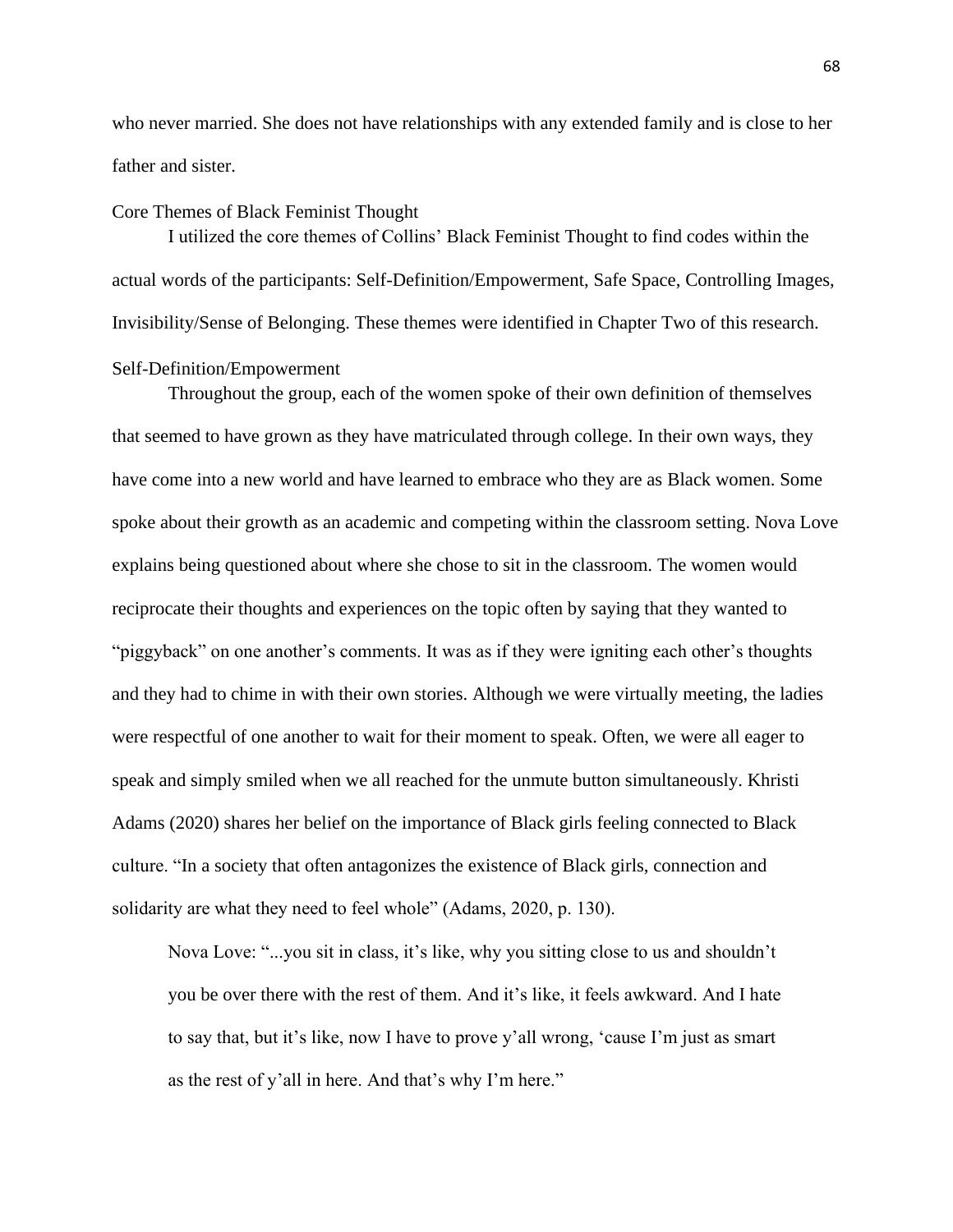As a fourth-year nursing student, Rose has encountered adversities but counts them as "stepping stones" that will help her in the future. She came to Southern College to learn to work with people of different demographics than her own.

Rose: "...my Black womanhood is constantly, I want to say changing, but like, I'm like kind of learning and growing to what it really means…I'm becoming more aware of, um, not only how I view myself but how others view me, which I guess kind of changes how I view myself."

Rose's response aligns with BFT how Black women's view of their own self-definition evolves as methods of oppressions change (Collins, 1990). As Rose finishes her degree at Southern College, joins the workforce and is more economically and socially responsible, her experiences as a Black woman and self-definition will continue to change as well. While these changes may appear insignificant to women generally, BFT and other oppositional knowledges highlights the profound impact that these changes have on Black women (Collins, 1990). I listened to these young women speak about their definition and I noted how much my own definition has matured over the years. Relationships, jobs, economic status and the experiences that I have faced places me in a different mindset where I am at a place of wanting to mentor and assist other Black women.

Me: "…because I'm a bit older and will be a year older tomorrow, um, I wouldn't define myself as someone who doesn't necessarily have to be the strong Black woman all the time.

I feel that that archetype is very toxic. I also feel that I would describe myself as someone whose ambition is not determined by my gender identity or my racial identity. I would also say that, but I'm also as a Black woman [who knows] that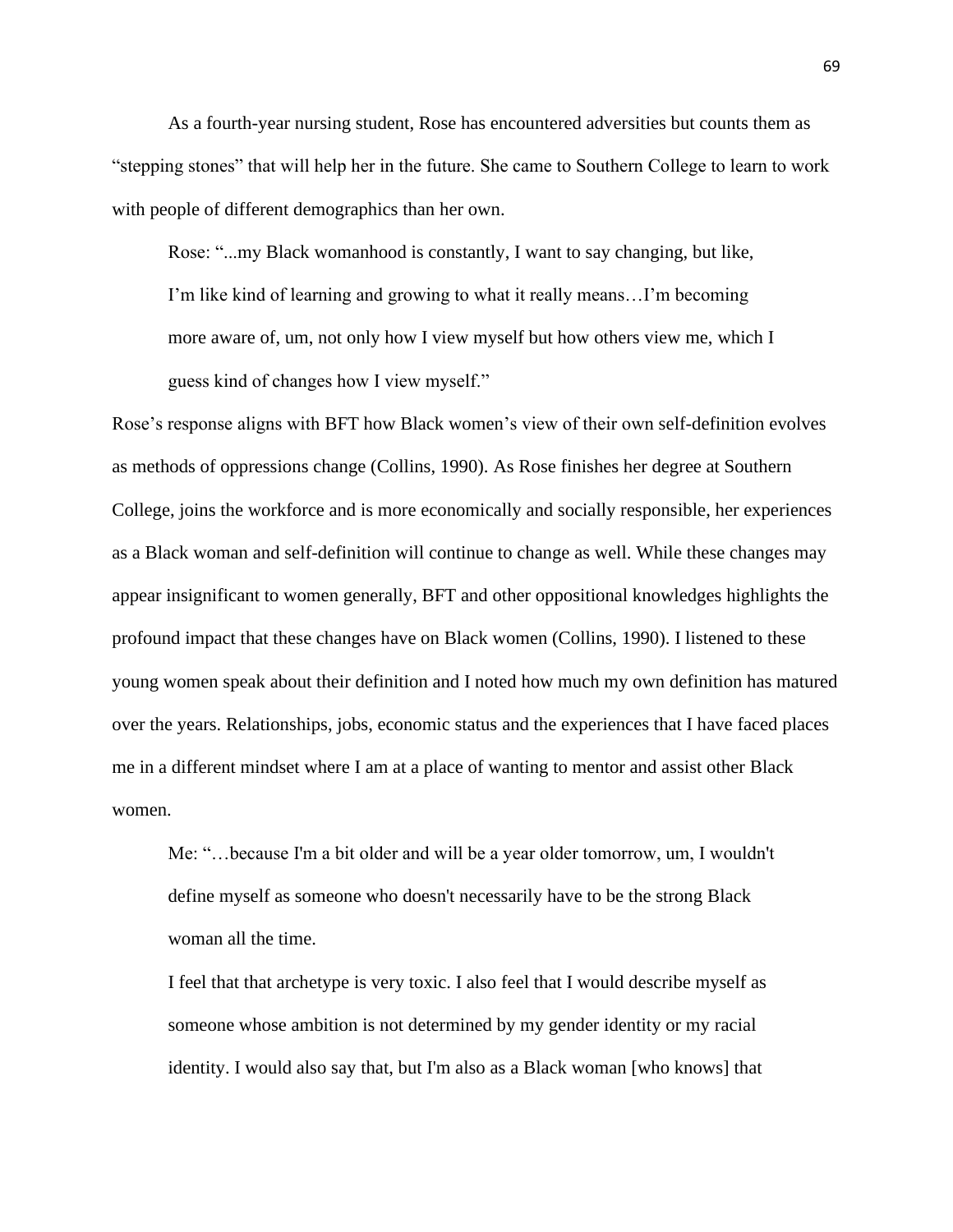there are spaces that I will enter, and I'll be the first one like me to enter those spaces.

And I feel like responsible to bring other Black women along so that it can stop being the first or the second. And it becomes so ingrained in the culture that nobody looks at the fact that I'm Black and, or a woman."

At this juncture in my life and research, I realize that this type of setting is unique to the participants as it is an official space without the daily surveillance of being othered on a college campus. I express my opinions about the SBW archetype as a part of my own story and a reclamation of the times that I needed to feel vulnerable but did not have the space. Karla Scott (2021) echoes my sentiments as she encourages Black women to "seriously reconsider the mandate for strength and admit it is time for Black women to love ourselves more" (p. 485). I do not disregard my strength, but I am instead rechanneling that strength into ways that allow me to take care of my mental and physical health. Like Scott, Cooper (2018), and so many others who profess Black feminism, I have learned that "in the battle of with White women over racism and with Black men over sexism, I can never go wrong in picking myself" (p. 67).

Shirley's response was a bit different from the other women, since she felt as though neither her Blackness nor womaness played a factor in her life until coming to Southern College. Shirley: "I would say from how I was brought up, um, me being Black or a

woman was not highlighted a lot…but I don't remember it being a very big thing until I got here and saw the differences…"

Shirley also comments on how she views her own intersectionality: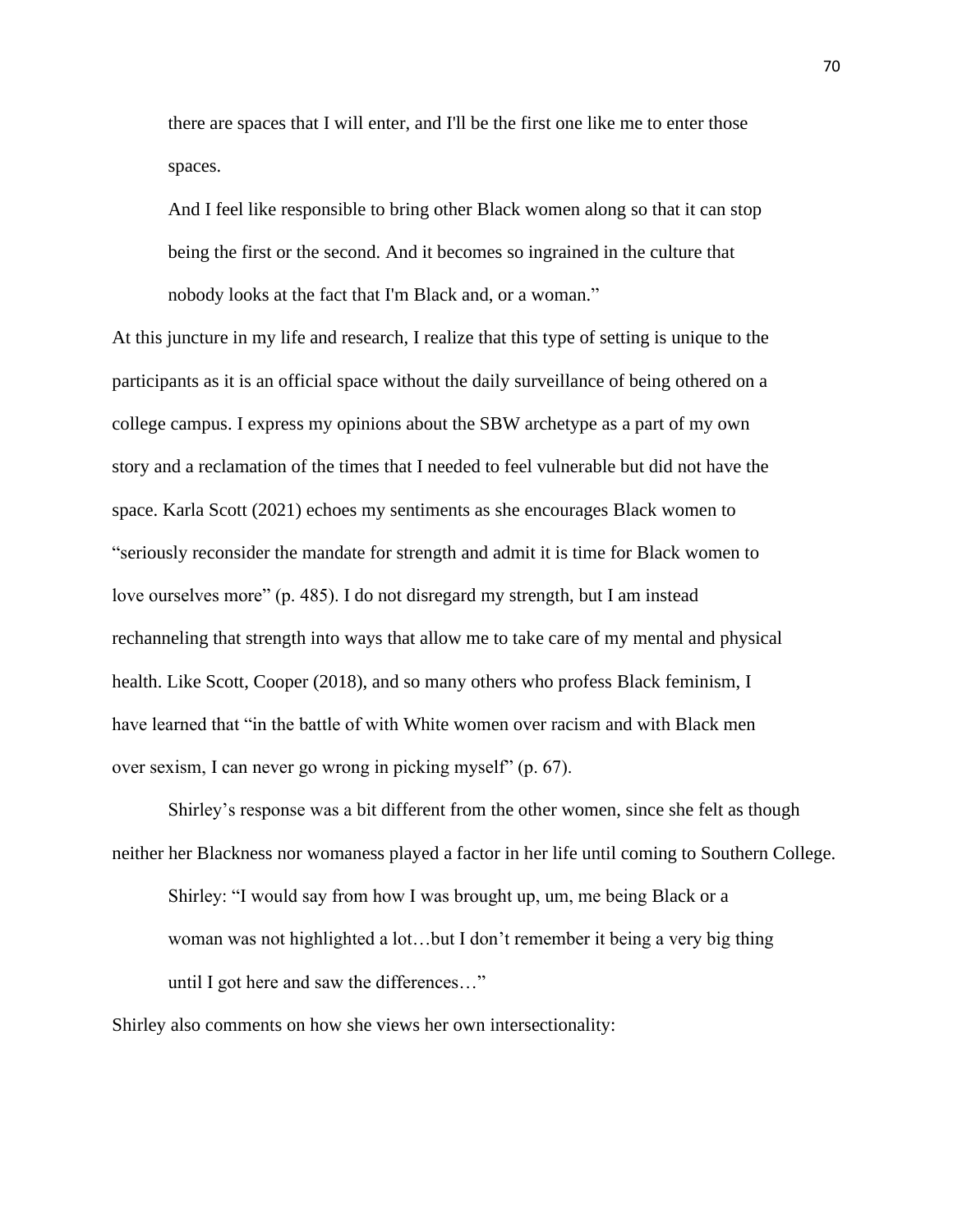Shirley: "I say that my mindset has changed to realize that I'm versatile, that I am not fitting the status quo of, you know, what a woman should do and what a Black woman should do or what a Black person should do, but that I am in every which way, unique and different. And I can flow in any way that is going to bring success and bring light shine to somebody else…I am an inspiration…I have things to offer this world that goes beyond just the identity of what everyone else may see, but that as I grow I'm kind of like an onion unraveling pieces and parts of me that may disconnect from the status quo and the stereotyping that's been brought off so easily, um, in our society. "

Perhaps, it was Shirley's upbringing in another country and then attending a high school that was majority White that attributed to her view as a Black woman. Shirley defines her Black womanhood in "her own terms" activates her ability to criticize epistemologies that try to define Black women in an ideal manner (Collins, 1990, p. 292). She is adding her own knowledge which is her personal form of empowerment.

The conversation began to shift as the women shared how they channeled their differences to create their own definitions of a Black woman. Black women continue to struggle at maintaining a delicate balance of maintaining the right amount of Blackness in a majority-White atmosphere (Adams, 2020). The rules by which other groups play does not apply to our own experiences (Rankine, 2014; Collins, 1990). Nia talked about her own struggles with her quirky ways that may not be relatable to some, but she now accepts it as a part of her identity.

Nia: "...if I do this and that's, like, too Black, then I realized after a while, like really, we have nothing to prove like anybody else we are all different. And that's the point…if we're all the same, then there's nothing unique…So I feel like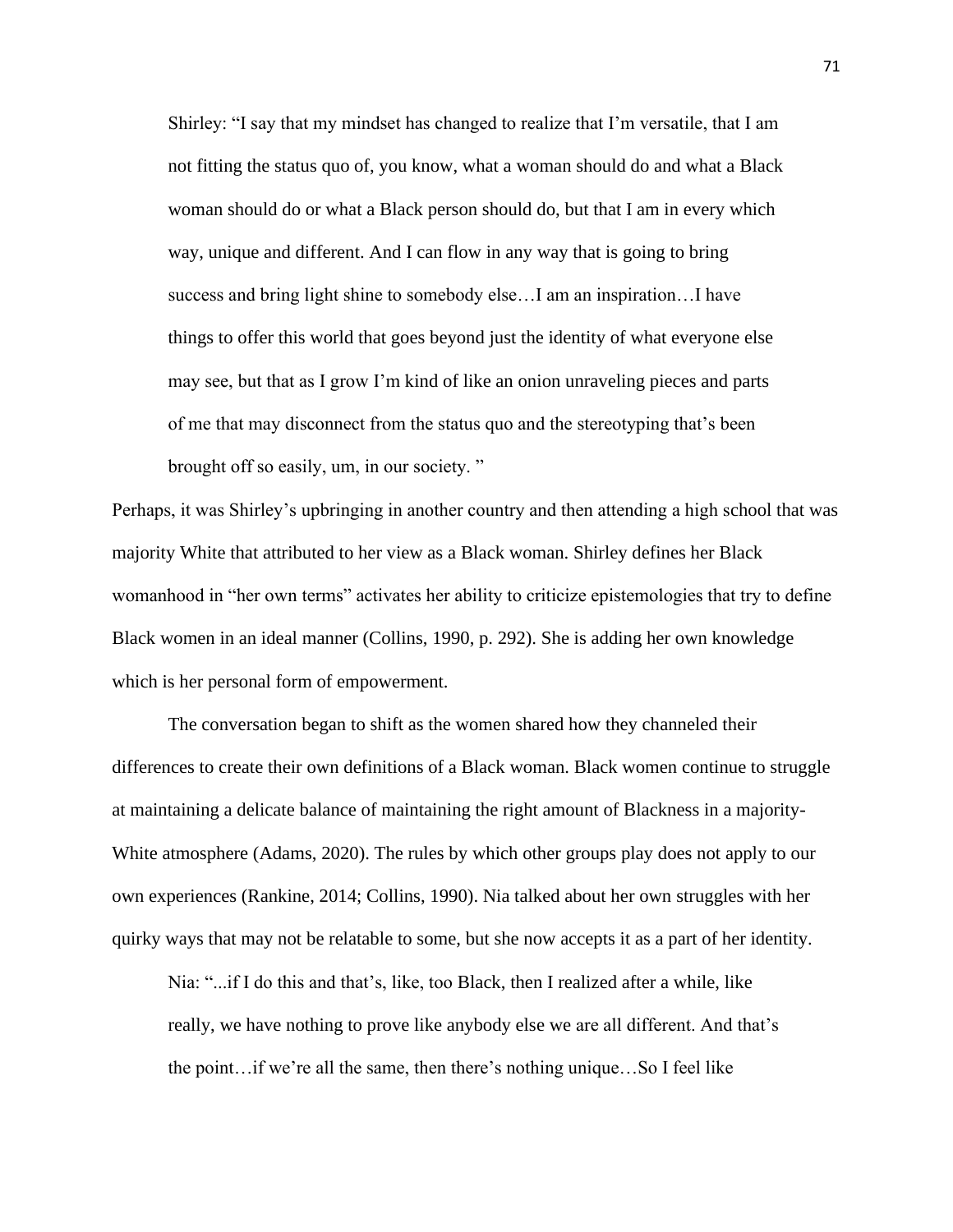having differences or being that weird person, like, that's what sets you apart because at that point, you're being true to yourself and you know you're being who you are...I want to be like, you know, let me just be me."

By using verbal and non-verbal communication strategies, they reinforce the notion that "culturally imposed images hold little truth and can set the conditions for their resilience" (Davis, 2018, p. 305). These strategies may range from assimilation with other racial groups to separation from one's own racial group. Nia's words were echoed by the other women in the group who choose to affix their own self-definition as Black. The consensus of the group was the joy of their differences while simultaneously celebrating their oneness as Black women.

# Invisibility/Sense of Belonging

During the first sista circle, the women shared their thoughts and feelings on how they are viewed on campus. The consensus was not being seen and valued as a scholar mainly in the classroom setting. In one of my opening questions, I asked the group to share how they felt being a Black woman on a PWI campus. Nova Love led the discussion expressing that she "felt out of place" and had thoughts that she did not belong. Rose echoed her sentiments by adding the metaphor that she was the "elephant in the room." She also added that in the classroom "things are catered to the White people on campus." As a nursing student, Rose is very much in the minority when looking at the racial makeup of the program. Many Black women have a connectedness of their sense of belonging before coming to college through strong circles of women in their lives. These groups (i.e., friends, family, church groups) affirm their identities and help to provide the lens which are used to navigate higher education (Porter and Byrd, 2021). Nia then added another perspective to the conversation.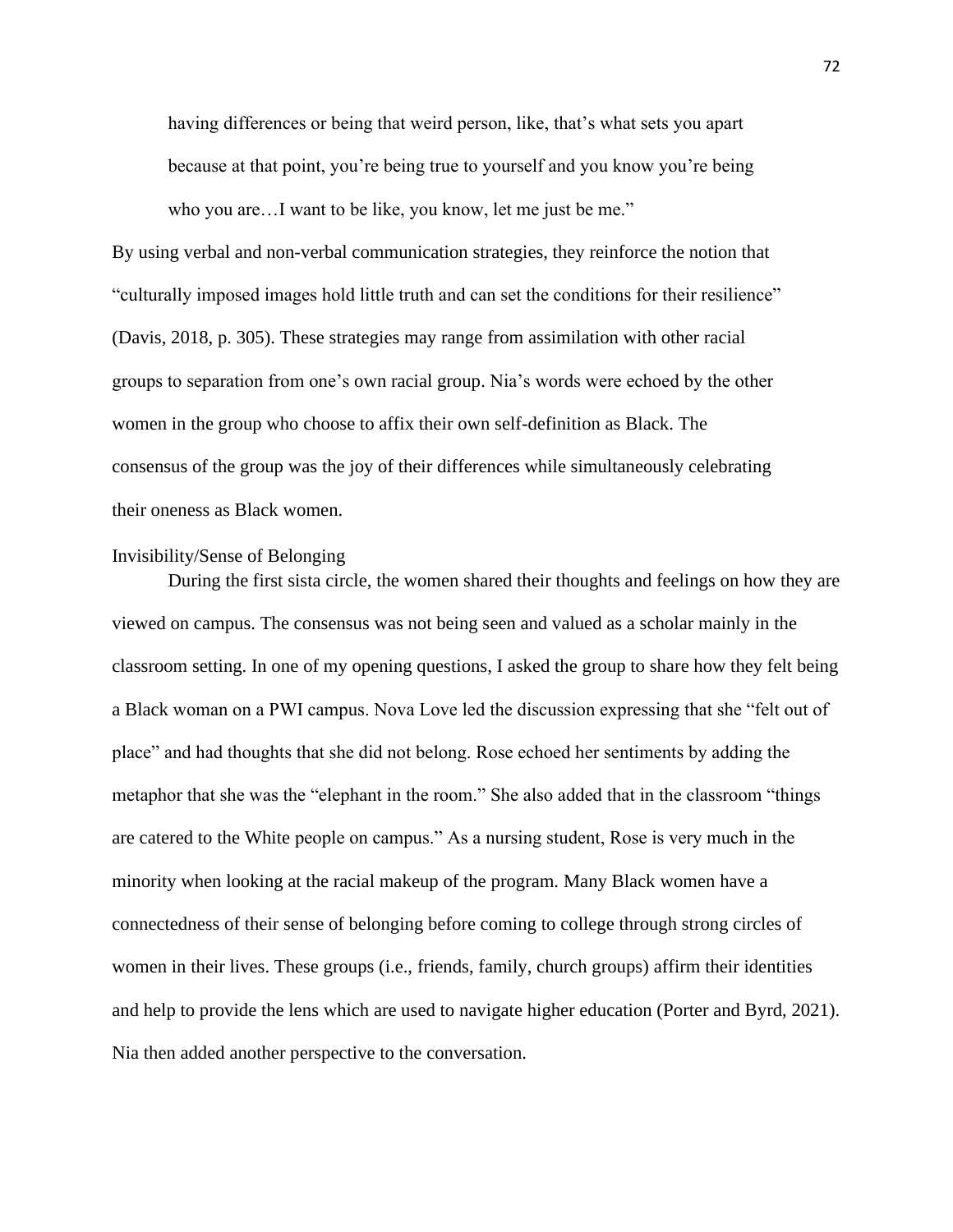Nia: "Cause I feel like they're already expected to do great stuff. Like they're kind of counting out the Black people. So, like, when it came to, like, a test or something. We'll have to do better…like that's why my skin was like working against me sometimes."

Nia's statement was a powerful one as she cannot change the color of her skin, yet she feels that it is a deterrent for her. "White students and faculty frequently underestimate the power and presence of the overt and covert manifestations of racism on campus" (Tatum, 1997, p. 168). Nia finds herself pressured to outperform or stay on pace with her White peers. Monique Morris (2016) observes:

"What can (and should) be developed and nurtured in the educational setting, but almost never is, is a deeper awareness of the numerous social factors—related to race, gender, sexuality, disability status, or other identities—that have the power

to trigger Black girls and shape their interactions with people in schools." (p. 86). It is clear from Nia's statement that she has not been affirmed in her existence at Southern College. She represents a smaller segment of Black women, and there may be others outside of this group who share her frustrations. Anna points out that she makes her clothing decisions based on her trying to fit into the campus culture. The surveillance of Black girls clothing begins in early education and follows us through puberty as our bodies begins to form the curves of a woman. Morris (2016) explicates dress codes as being sexist and biases toward young Black women that marginalizes them. Within places like the Black church, modesty may be encouraged as a mechanism for survival that "displaces unwanted attention from eyes that reduce them to their sexual function (Pierce, 2021, p.24). As these women have matriculated into Southern College, they have brought with them aspects of school dress codes and church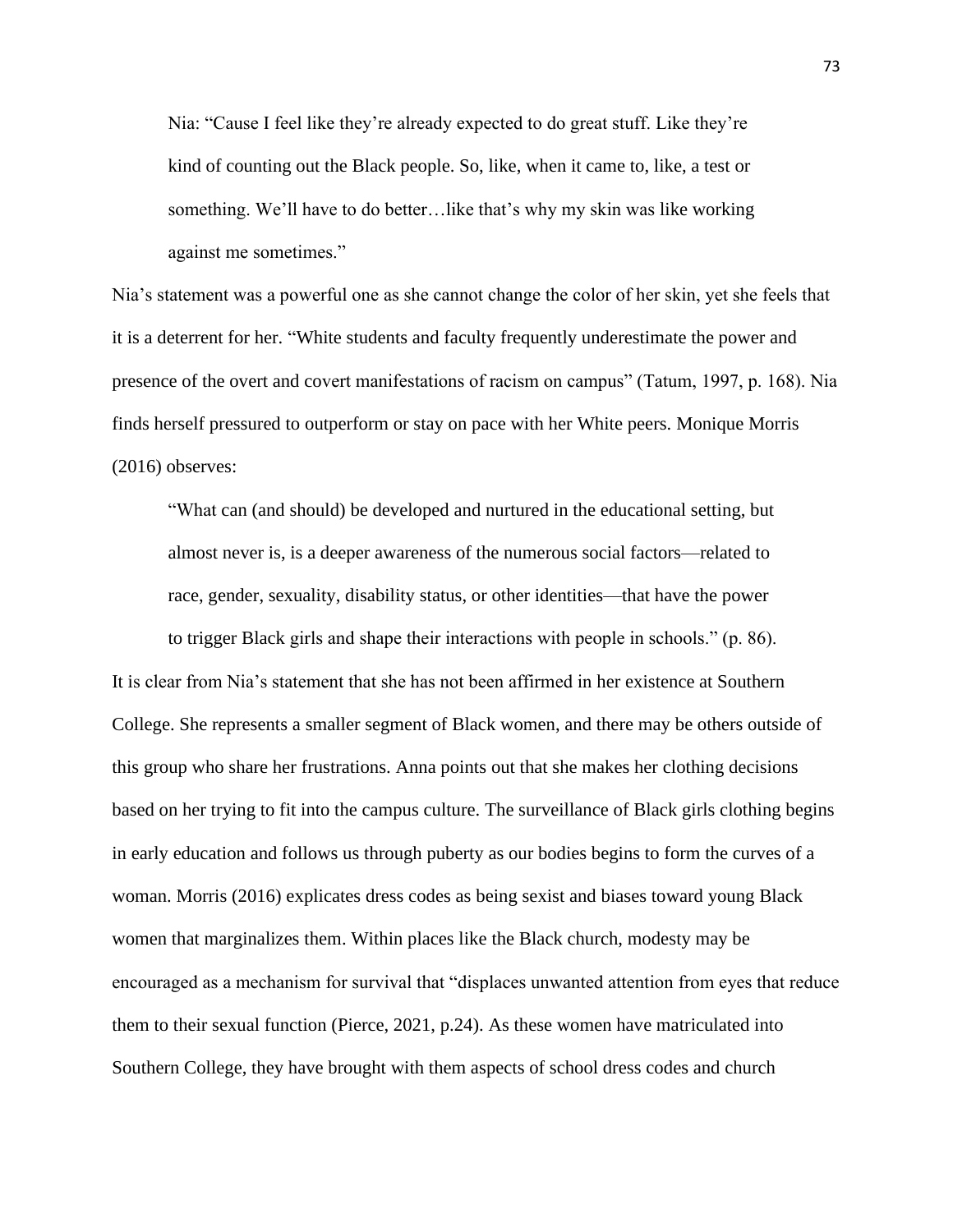shaming that makes them a bit paranoid on campus. Shirley adds "it feels as though the measuring stick is different…when it comes to measuring us and our standards." The topic of assimilation was raised by Rose in response to Shirley.

Rose: "You made such a great point. I often feel like I have to put on a show just to, like, assimilate to my classmates or fellow other White people on campus. You know, change my voice or how I act, how I normally do things."

Shirley: "There's this mistrust of our own race because there is a reason why you feel as though you can't communicate even if it's just a simple, hey. It's the stone-cold looks. It's the walking past. Like, who are you to come to me?

As the conversation continued, Nova Love expressed her feelings about being judged when she speaks. The other participants were attentive to her story and responding in agreement by nodding their heads in the affirmative.

Nova Love: "Because if it's not the way I talk…I'm sorry I can't pronounce certain words correctly. This is just how I say it…Now, I have to think about what I'm going to say and how to say it correctly without them judging me." Shirley: "I can definitely relate so much with the speech, the, the way our vernacular is supposed to be. It just, it gets me sometimes because, um, I was brought up in multiple different cultures because, you know, background being Jamaican and then also, you know, coming here at such a young age. So, I have a mixture of both and I speak very broken English.

So, growing up because my mom knew how White people were, because my mom knew how, you know, things can be going to a predominantly White institution. She always pushed onto me. Hey, speak like this. And when I got here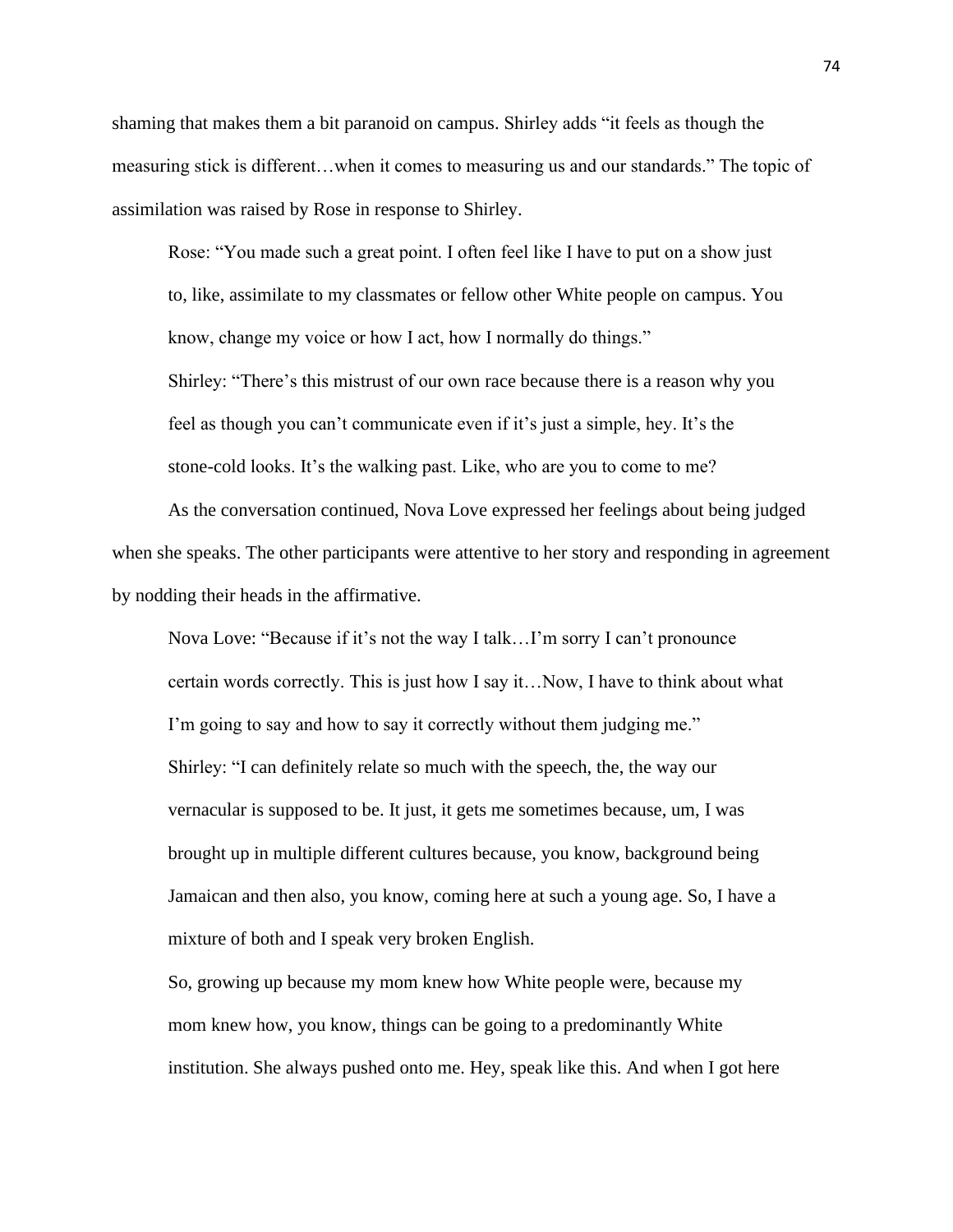before anyone knew my background, it was an assumption of, oh, you know, you know, you sound White or you sound, you know, way too proper to be from Jamaica. So, it really got to me because I can't truly speak, like how I normally speak or be as comfortable as I want to. I feel like I'm stiff and stuck up sometimes as well."

Shardé Davis (2018) emphasized communication strategies that Black women exercise resistance to the "historical (mis)perceptions" surrounding their way of speaking and mannerisms (p. 305). Some women in her study practiced confident speaking as a way of proving their belonging in the same manner as Nova Love. Davis (2018) relates this practice in classrooms to the SBW archetype as students affirm their presence "where racial diversity [is] lacking and their racial "inferiority" [is] salient" (p. 305). When she recalled her experiences, she spoke with great passion about being judge and her aim to "prove them wrong". Shirley's reaction had been instilled in her home, yet she felt as if she was masquerading her true personality. I chimed in with my own account at Southern College during a speaking engagement for a prestigious event:

Me: "I was speaking on behalf of all staff members. And so, I sat down, you know, anytime we're going to be put in the spotlight, we want to make sure that we are represented well.

I did my research. I wrote out my speech. I had other people read it and I think it was a very good speech... At the end of the day, one of my colleagues came up to me and said, "That was a great speech. Did you write it yourself? And I was kind of taken aback because that told me a lot of things, and this is what makes it more intriguing. Because even though my experience wasn't experienced as an undergraduate, that little bit of microaggression is probably something that our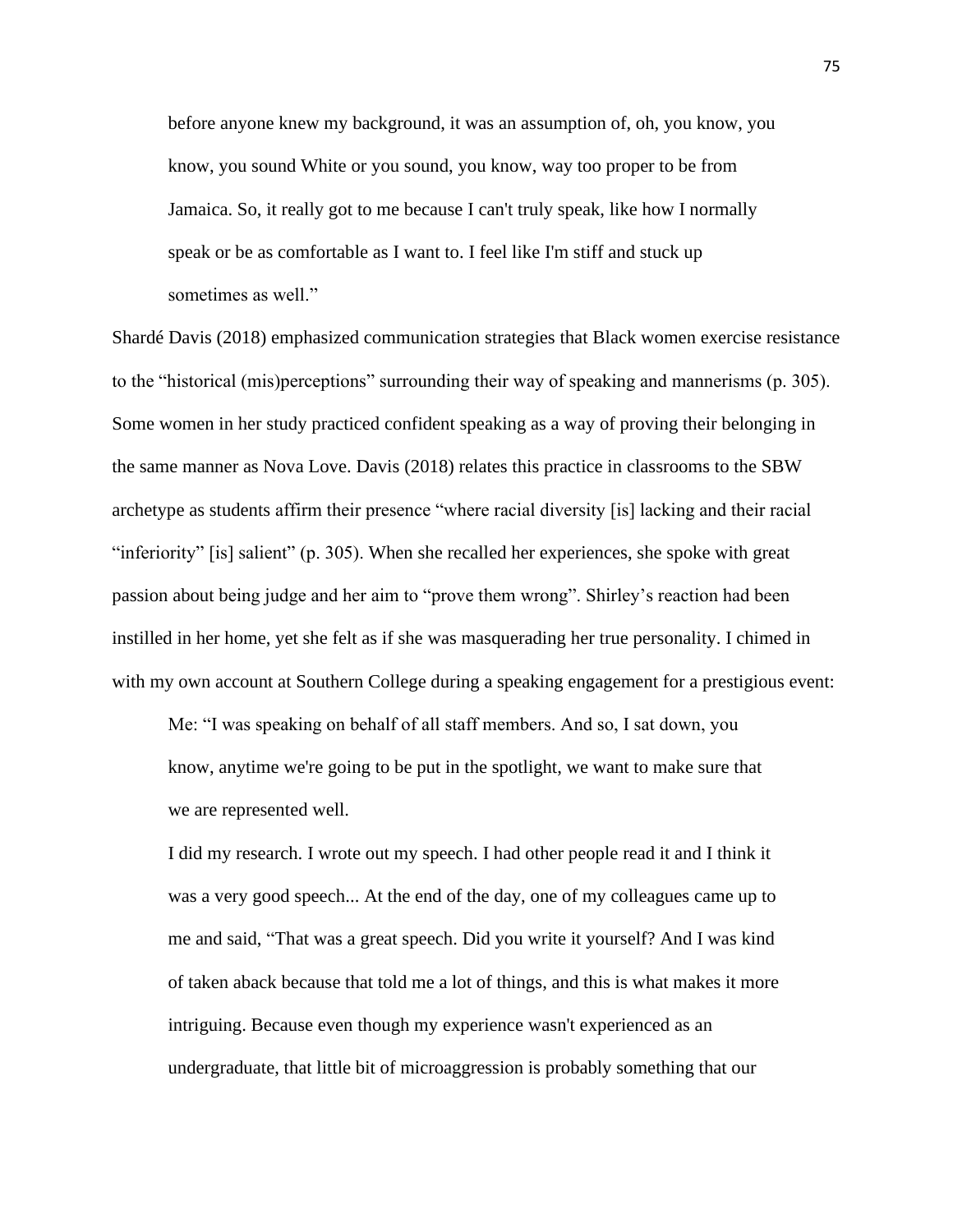students are experiencing within the classroom. Where if we do perform well, or if we speak in a certain way, then we're being viewed differently because of stereotypical things."

The looks on the faces of the women was priceless as they could not believe the audacity of the words that had been uttered to me. I noted that perhaps Black women students may feel that as an administrator that I would not or should not have to deal with such microaggressions. Austin Brown (2018) described "being the first Black woman authority figure in a White person's world can be…intense" (p. 85). Although we have the same amount or even more degrees than our White colleagues, Black men, and other groups, we are often not viewed as intellectuals and our advanced degrees does not automatically grant is equity (hooks, 1989). Yet, we persevere seeking to negotiate educational spaces that have not fully accepted us in the fullness of who we are or seek to temper our Blackness. The women in this study are deserving of reassurance that they can belong at Southern College and are free to be themselves without judgement.

## Controlling Images

Nova Love's words regarding the scrutiny of her speech catapulted my findings into the deeper topic of controlling images. As the ladies continued to share their experiences, there was a lot of interplay between controlling images and their sense of belonging. Many of the stories shared had undertones of surveillance that has been present on campus. One of the clear controlling images is the depiction of Black women as ghetto. Stemming from the ladies' conversation about speech, Nova Love shares her thoughts on the topic.

Nova Love: "I am not going to be labeled as ghetto. Yeah, I came from there, but I'm way smarter than what you think. And so, that is, like, the one thing I feel like they definitely target me about because it's the way I speak."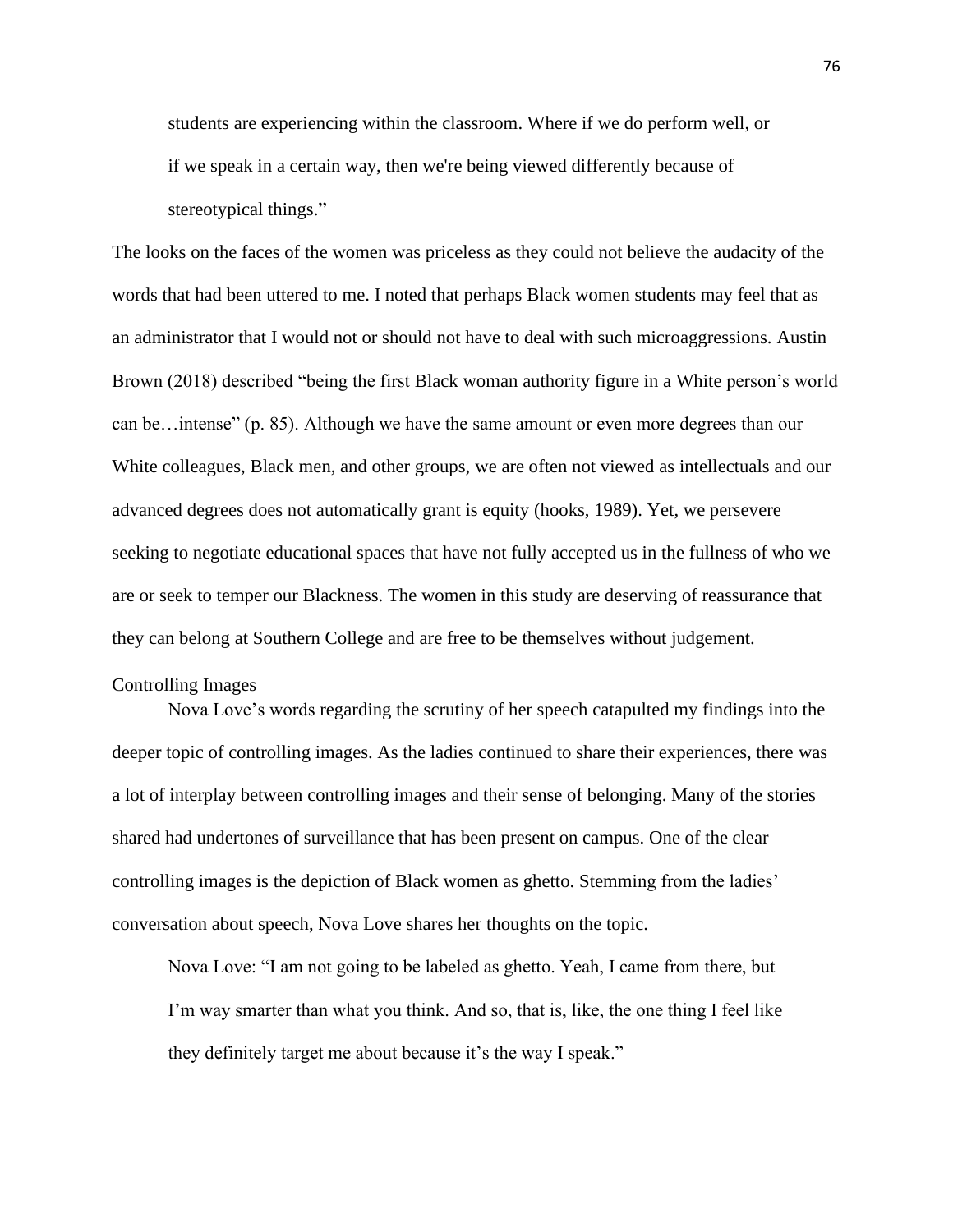Some of the ladies expressed the disappointment of not being able to truly be themselves. They feel pressured to assimilate to the culture to avoid the labels. bell hooks (1989) focused on the topic of assimilation as being detrimental to the mental health of Black women because "at its very core it is dehumanizing" (p. 67).

Rose: "I just feel so fake all of the time, especially when I started the nursing program, like, I felt fake coming home to my room every day. I was just like, dang, I just feel like I'm putting on a show every single day just to kind of make it…I can at least have at least a working relationship and not come out as too ghetto or, you know, too Black or whatever in class."

Anna brought the idea to the group that there were two types of Black women on the campus: one that assimilates to White culture and mainly associates with White women and the other group that is more accepting of Black culture and accepted by Black women. The other women agreed and added to the subject.

Anna: "So, my experience with this group [the latter group] ...they've been accepting and I can have conversations with them and just like, stop and talk about hair and stuff like that. Just normal stuff that I like to engage in." Rose: "When I see, um, like, somebody come out and they are wearing a certain attire and everything…other White people look at them, but I'm used to it 'cause I'm like that's how people dress…"

Having other Black women who can relate your feelings and celebrate you as a Black woman is a special kind of affirmation that we need. "But so much of what it meant to be a Black girl among White girls, was to be a spectator and coconspirator in their construction of me as the other, as not quite like them" (Cooper, 2018, p. 50). The women were carving out the differences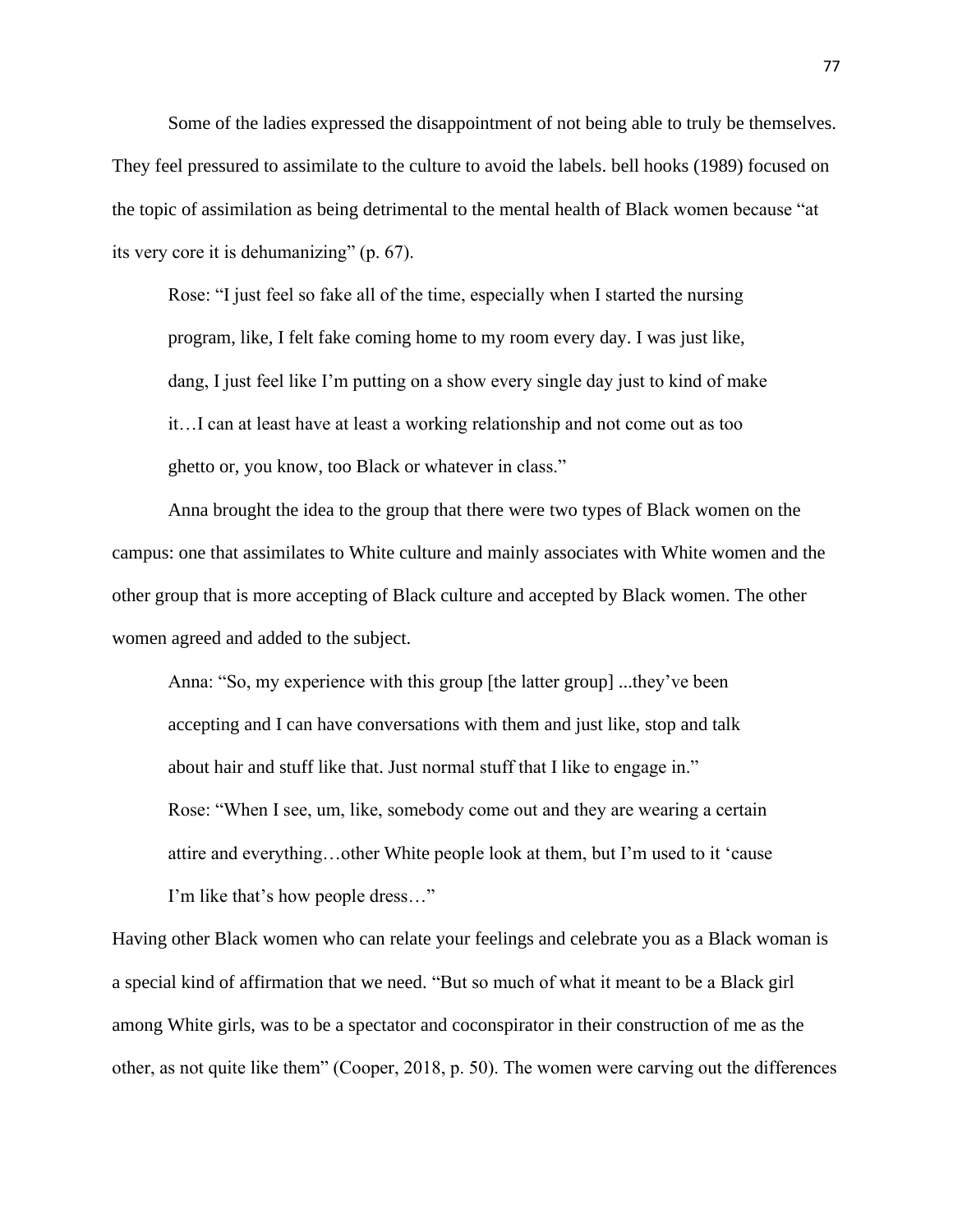they felt in being othered on a campus that made them feel constrained in their appearance and communication styles. The participants all had stories to share on the topic. However, Nia added that when some Black girls gather, the group may "naturally talk loud" but be seen as ghetto. She feels that the view is different for White women,

Nia: "But, like, if a group of White girls are doing the same thing that we're doing, it's just like, oh, they're just having fun…some Black women don't really feel like doing certain things in public or even talking to others because they feel like they're going to get that ridicule or they're going to get that backlash of you're ghetto because you are doing this…So I feel like having a divide in cultural differences between two kinds does put a strain on how we can portray ourselves in a public eye."

In a study conducted by Roxanne Donovan (2011), she investigated the difference in the stereotypes between Black and White women by surveying 162 majority White students (67%). Her results yielded when emotions are paired with sensitivity, intelligence and educated, White women were view favorably as caring while Black women were viewed negatively as loud and tough. The unfavorable traits posed Black women as "hostile, domineering" in nature that appears "out of control and threatening" (p. 35). Tying back to Black women being seen as trying to castrate Black men and taking their place mentioned earlier, we are often penalized for being assertive and it is then characterized as unfeminine (Collins, 1990). On the contrary, many Black women feel that being "loud" or displaying an attitude is a defense mechanism. Having human emotions are not considered when we are under attack. Instead, we should be able to handle it in a "docile, diffident and selfless manner" (Bond et at., 2021, p. 301).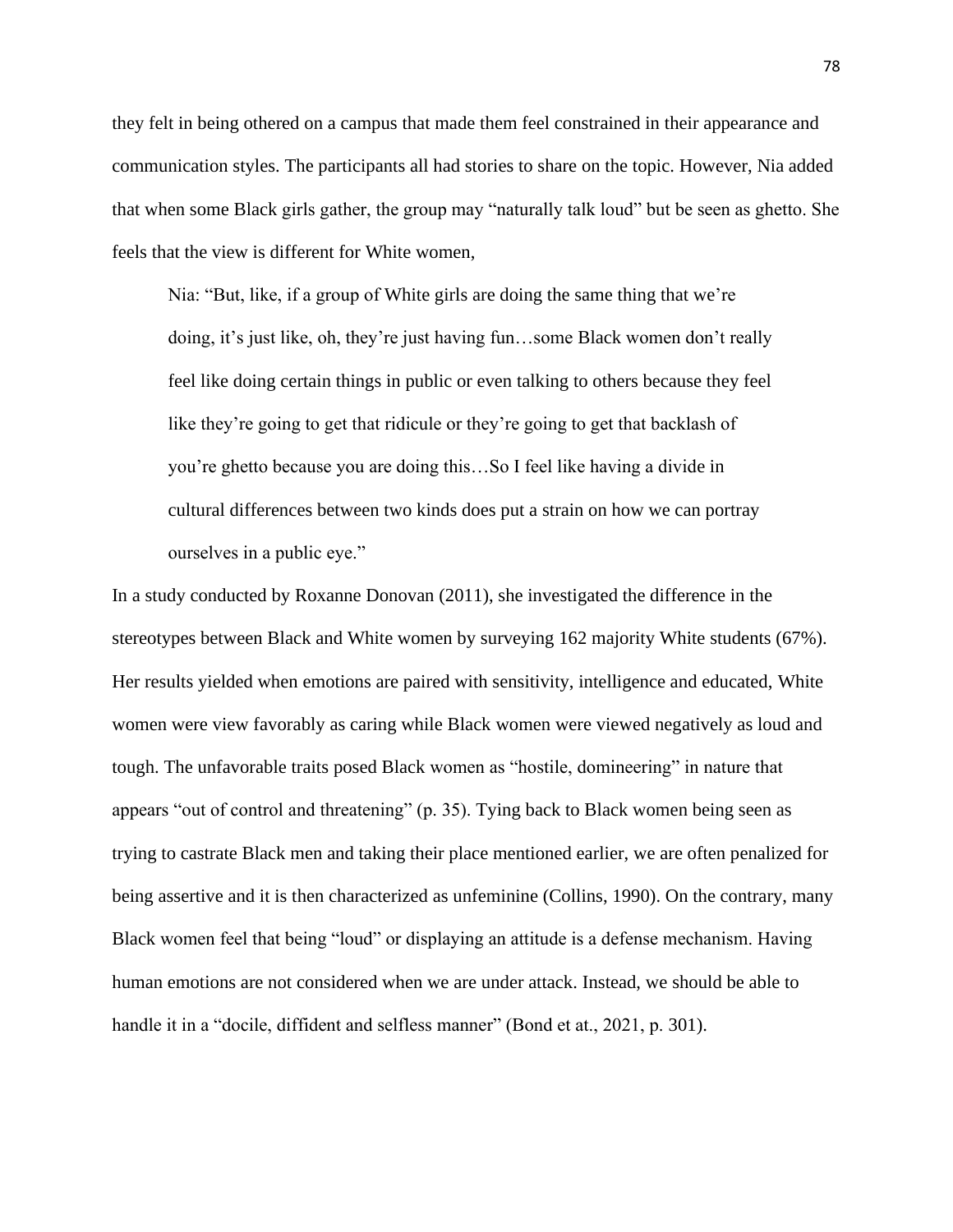Some of the ladies continued to talk about the influences that made them more aware of how they should portray themselves as Black women. The patriarchal pressures of what a woman should do and how a lady should dress has been in heated debate as mentioned by Anna. Actress Mo'Nique expressed her concerns regarding the attire Black women were choosing to wear in public. She posed two questions on her Instagram video questioning our pride and presentation in public. Mo'Nique's comments received immediate backlash from Black women who felt as if she was placating to White patriarchal assumptions about beauty. I interjected an impromptu question asking the ladies if it was our job as Black women to police other Black women or empower them? The topic began with Rose explaining to the group her mom's expectations for her.

Rose: "...they're going to think you're ghetto if you come out here with your bonnet on not looking right…Don't be like those White girls wearing a big ole tshirt and some shorts to class…you better look presentable everytime you walk out of your room."

Rose went on to contrast the difference between the way White women and Black women prepare their hair for the day.

Rose: "And from the outside looking in, White women, they just have to wake up and go and they are good. And then I'm stressing every single day how my hair is going to look before this 8AM class so it won't be looking crazy. It may set me back. I got to stay up late at night making sure it looks right beforehand…so it kinda makes me think, well, I don't really blame, sis, for putting on a bonnet." Shirley: "I don't think it would be wise to tell everyone to be in one standard because that takes away from individual, like, how everyone is personality wise."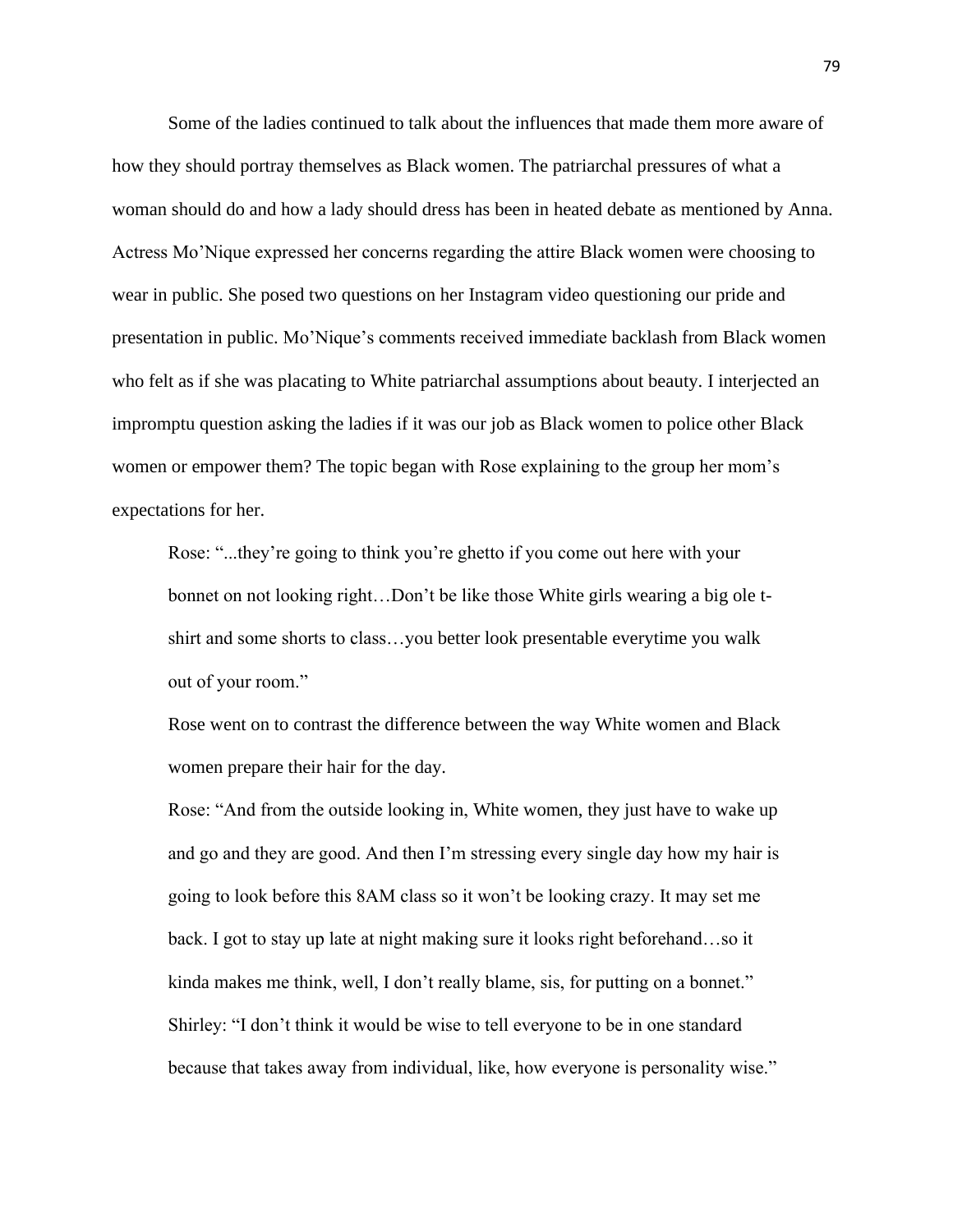Rose's comparison of Black and White women affirms that the "measuring stick" that Shirley mentioned is different. Like in Rose's case, Black mothers try to prepare their daughters for a world that is not willing to accept them holistically. This is another form of silencing as we are expected to not only behave as White women stereotype but base our appearance upon them also. For some Black women live in a world where we have been both "spectator and coconspirator" of White women's construction of us (Cooper, 2018, p. 50). However, the women in this study view themselves as individuals who have the right to define themselves. The conversation shifted in defense of the more casual attire in public as Shirley pointed out that people do slip up and we all have moments of downtime. She moved to make a significant statement.

Shirley: "But the best thing for us to do to build each other up is to not take those small moments where we messed up and embank on them and make them big. But encourage each other and grow with each other and be like, you know, I know it's hard and just keep pushing or compliment them on something else…Just build each other up in a way that you can find because we never know when someone is going through…Empower each other whenever we see someone in a lower state, yeah, be a blessing."

The women agreed with some sharing stories about times when they were not looking their best in public. They empathized with the women who Mo'Nique had scolded imploring that we be more understanding of one another. In this moment, I felt the need to examine myself as I have judged other Black women in this manner. This was an internal though that I noted but chose not to share with the group. I was proud to see that these Black queens had chosen love and not judgement. Instead of being held captive to patriarchal perceptions of what a woman should be,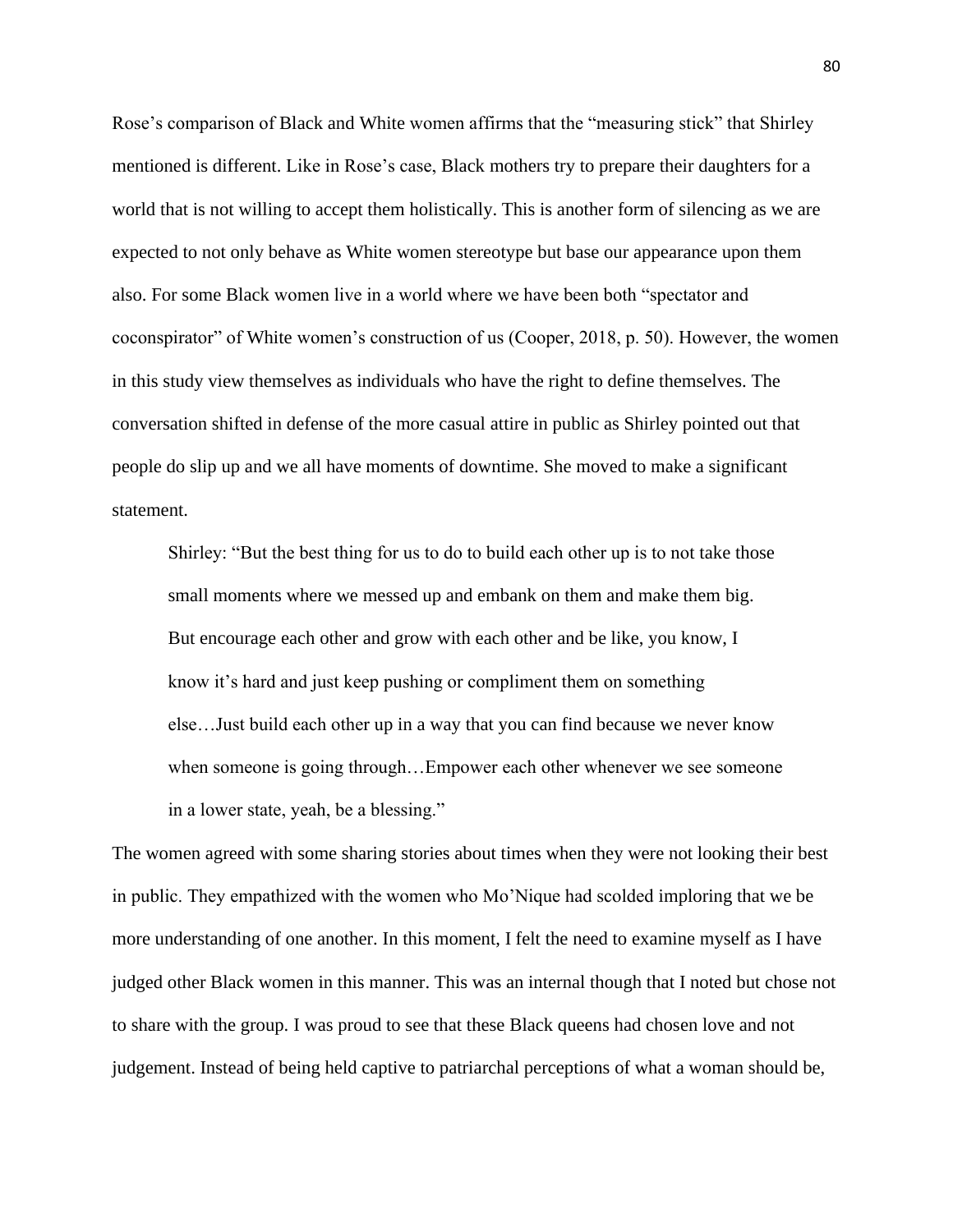this conversation further supports the need for Black women to define themselves. The Black women who participated in these sista circles seem to acknowledge their need to empower and support one another, but they lacked the space.

#### Safe Spaces

Shirley: "There's something in the air that makes it impossible for us to just intermingle, regardless of what group you feel more connected with. Just to be able to connect with each other across the line. So, it's hard to find a support group because no one really wants to cross that border."

As we think about place, Southern Black women have incomparable nature that infects our interactions with one another that may have negative connotations. In an interview, Bria Lauren, a visual artist, emphasizes the impact of the Black home that can be a source of intergenerational trauma and healing. Lauren expresses our mistrust with one another with our emotions as a survival technique (Davis, 2021). During the first sista circle, Shirley made the comment above regarding the inability to sometimes connect with one another, and it signaled to me that this topic needed exploring deeper.

I dedicated time within the second sista circle to inquire about each participant's safe spaces on campus. I also decided to explore their support groups that they have established throughout their time at Southern College. Each of the women recognized their room on campus as their safe space, but each had a different interpretation of who they felt created a safe space of support for them. Anna talked about the group of friends who began their college journey with her but had since departed for various reasons.

Anna: "And those people who were cheering me on, they weren't there anymore. And it's kinda hard to find other outlets of support here because it feels like, I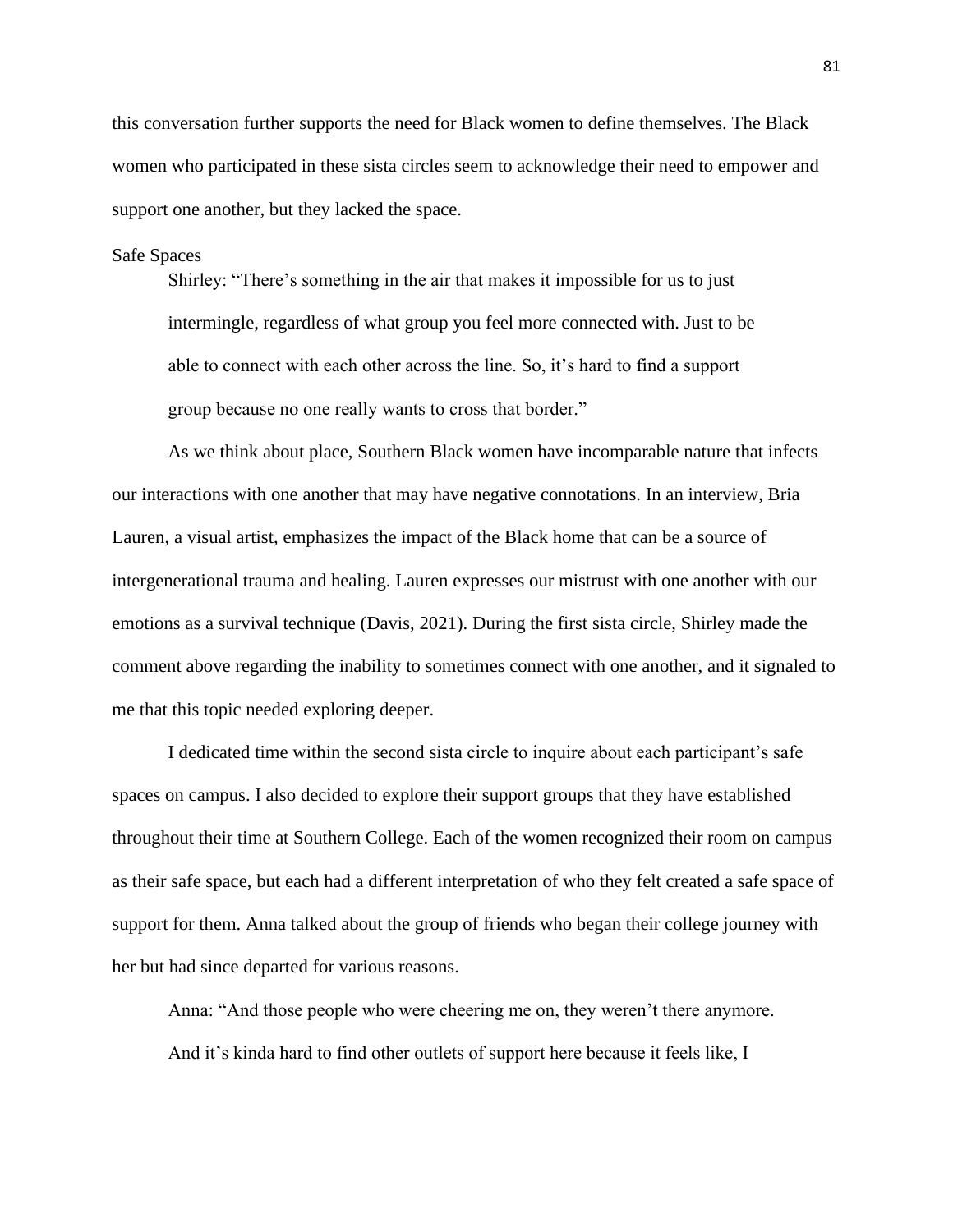wouldn't say everyone's against me, but in a way, nobody is rooting for me to succeed."

Just as Black women enter historically White spaces, we will also choose to leave when inclusion is not being served, a play on the lyrics to Nina Simone's "You've Got to Learn." This can be difficult for the women who stay because we lose our safe space and must work to build another.

Nia strongly expressed how she did not openly talk to anyone about her problems. She felt that she gained this trait from her mother.

Nia: "I don't know why I choose to suffer in silence…I just feel like figuring out my problems by myself and figuring out my own solution kinda helps me more because I'm able to know the severity of it and be like cool."

"Sometimes we kinda have a hobby or something you want to pursue, but sometimes, you feel like some people wouldn't really be interested."

Nia's suffering in silence can be equated to the SBW archetype. She is choosing to hold all her thoughts and emotions internally and figure things out on her own. As she speaks, I am reminded of a younger me that would have said the same and would have attributed that trait to my mother and grandmothers. We are raised to be self-reliant and assertive for our own protection from the penalties of gendered racism (Collins, 1990; Essed, 1991). Black women are beginning to recognize that these traits as unhealthy and actively seek support.

Rose admitted that she needed "specific support" that was related to her faith. She continued to discuss other areas as well. Her comments referred to Nia's concerns about not having anyone who may relate to their unique hobbies and interests.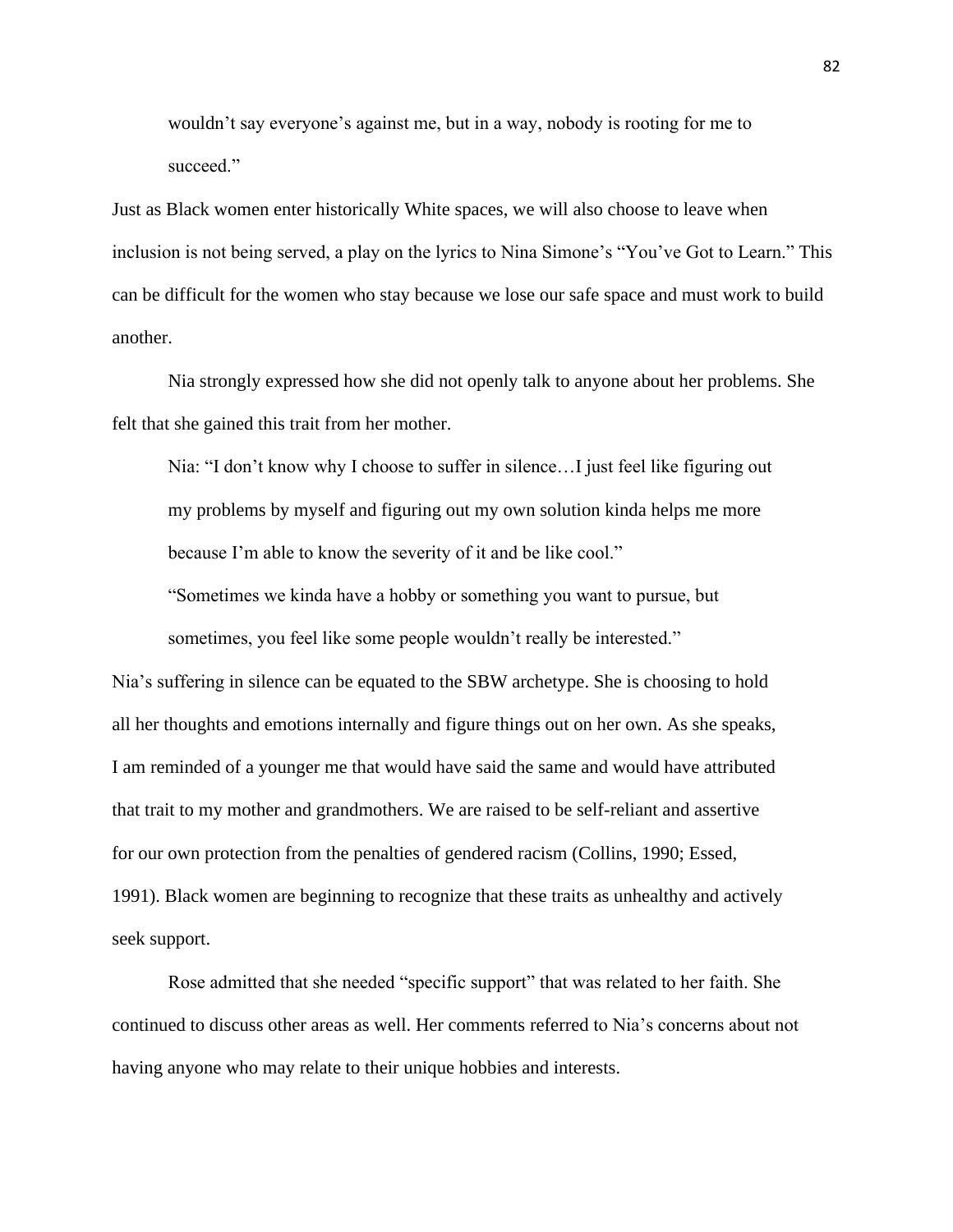Rose: "Just speaking from me as a Black woman, I need other Black women around me so I can have that support…Even with what Nia was saying with things you like to do and hobbies, there is stuff where you wouldn't bring it up to your friends…you don't really have someone there to push you with it because that's not what they do which is fine. It's just having that basis of community because once you have community, it's like, okay, I feel the support." Shirley: "There are a lot of pseudo-supporters. There's a lot of people who say you could do this going off basically what everybody else is saying…We all need somebody. We need true people, not ones that are going to just say it just to sound good."

Rose had been a part of a community during her upbringing that promoted and celebrated Blackness in all its splendor. This community affords unique types of Black excellence in intellectual spaces that not all Black people have experienced. Because of this, Rose and the other women express their frustrations with friend groups who do not understand some of their passions that may be viewed as White activities.

Shirley also mentions consistency which highlights what some in the group, me included, feel is lacking in the supportive spaces in their lives. She continues to talk about people in her life being "real" about their comments and following up to check on her. Shirley explained that "consistent consistency" proves care. I introduced the term safe space to the group, asked if they were all familiar with the term, and each woman affirmed. I then contributed with my own thoughts on the matter.

Me: "As I have gotten older, my safe spaces have changed because I realize that I can't give myself to everybody because some people have ulterior motives, but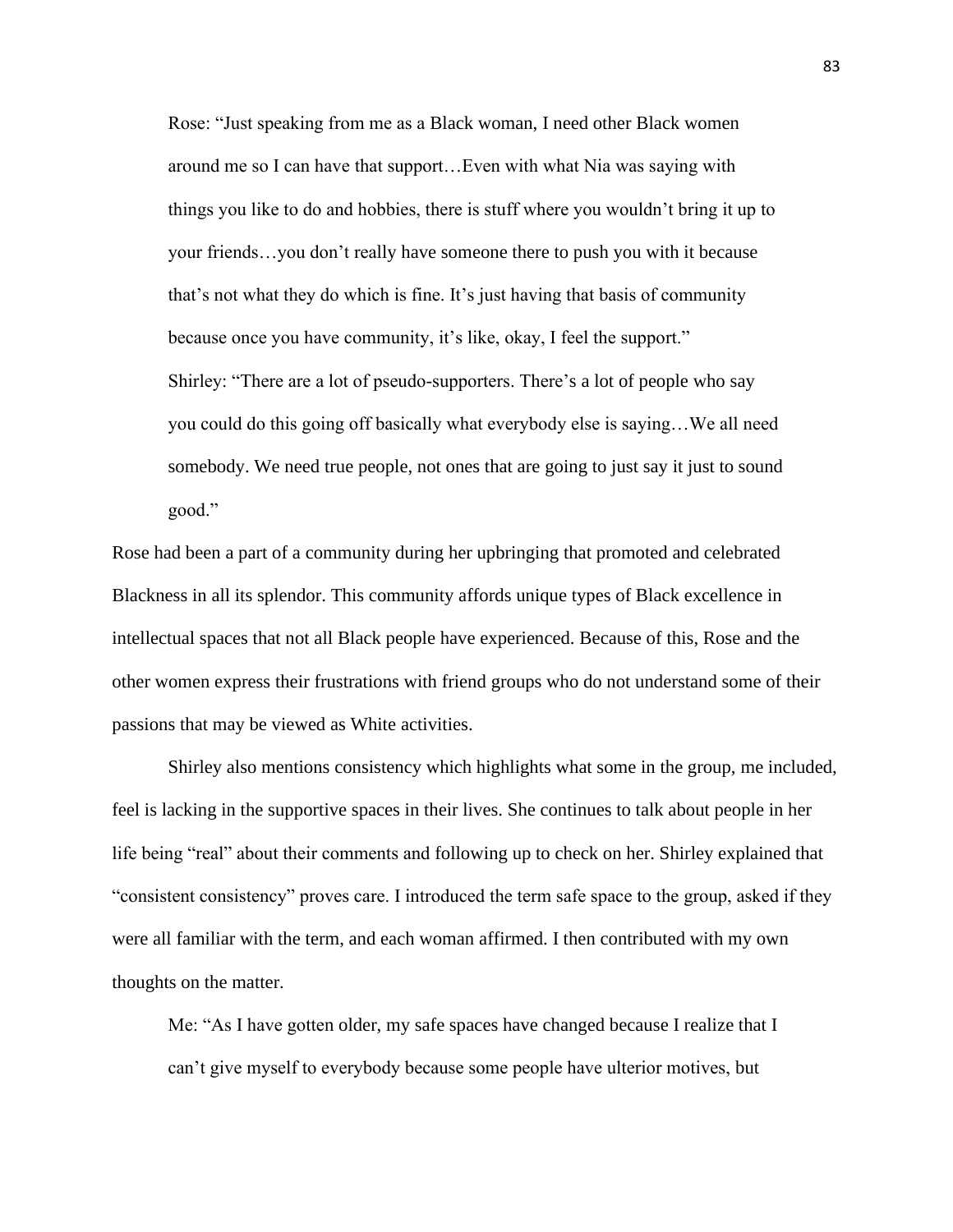like Shirley said, consistency is lacking and one of the things that I have learned as I've grown older, and a lot of people say this: your circle gets smaller and smaller."

Rose: "I feel like as I am growing, I'm realizing where I become the issue in my certain relationships. I have a fearful attachment style where the root of it is inconsistency in relationships, I have…I just think that it's so important to have consistency because it establishes that trust you need."

When you a Black woman in a non-Black space, it can be hard to trust yourself. I recall Morgan Jerkins (2018) in the chapter, "Black Girl Magic," is advised by her mentee "there is no limit to overthinking when you are a young Black woman in an overwhelmingly White space" (p. 138). We simply cannot do what *they* do, and we need to be able to trust our group. This can be hard for some Black women because we can quickly move from celebrating one another to feeling the need to complete with one another. I shared my own story about a person who I once considered my best friend, and a statement she made about my lack of a master's degree at the time.

Me: "When something like that happens to you, you don't know how to react because you realize I'm in a competition that I didn't know I was in. You realize that you're willing to give your all and do all this for these people, and they're not willing to provide the same for you. So, when I say I need a unique type of support, I'd want that consistency. I'd value the fact that we all can rise together, and it doesn't need to be a competition. I need safe spaces that when I talk to you, when I genuinely talk to you, I know it's not going to go any further and you're not going to tell my business to everybody, you know?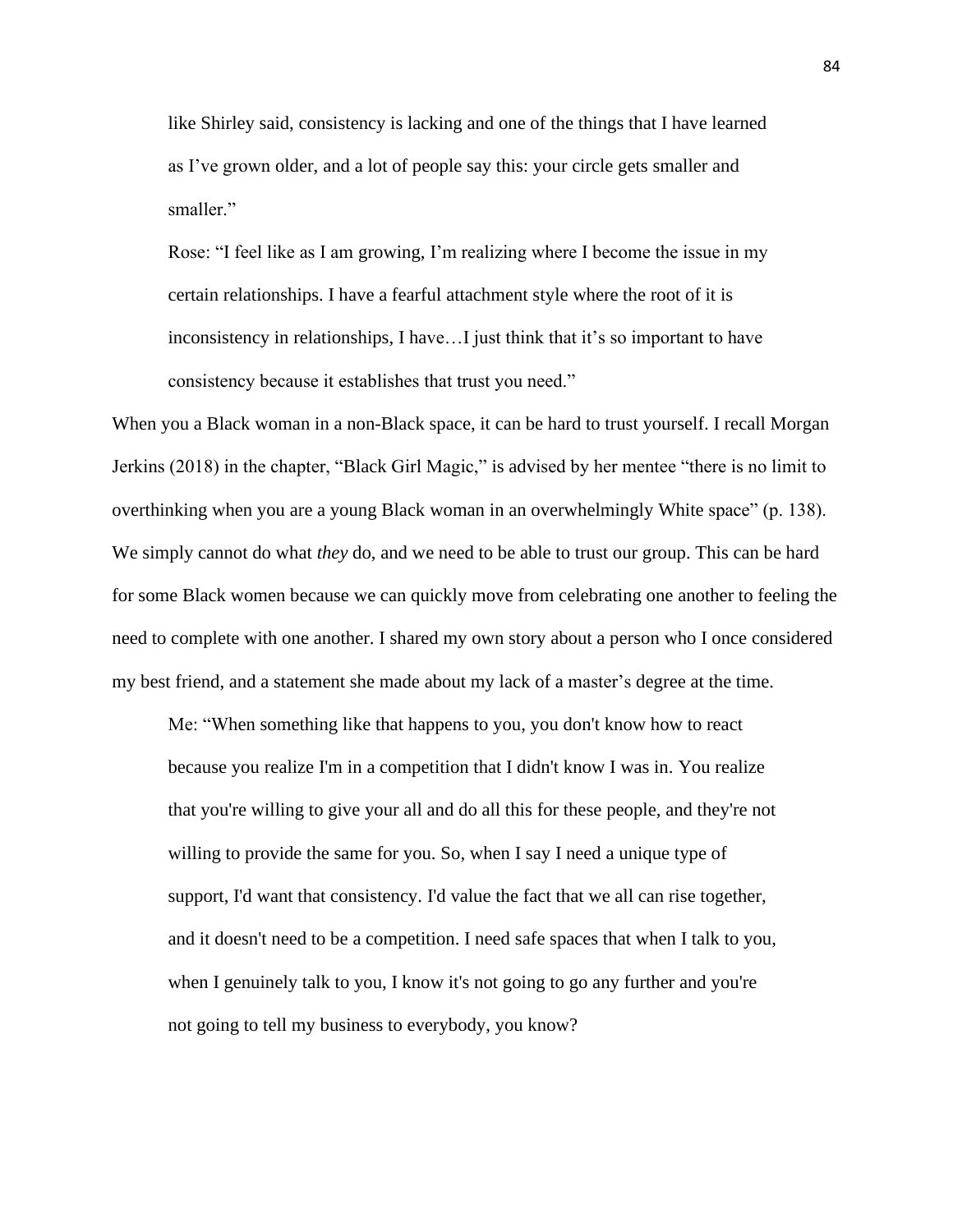There are times that we outgrow the mindset of the people and other Black women who have traditionally been apart of our lives. College can create the opportunity to meet other Black women from various backgrounds that are diverse thinkers. Instead of utilizing those toxic traits that Bria Lauren mentioned, these women understand that we need each other to survive.

The ladies move the conversation to discuss their friendship groups and other trusting relationships with faculty or staff members on campus and family members. Towards the end of the sista circle, I asked the participants for additional comments which yielded significant information.

Rose: "I really admire that our campus has some strong influencers who implemented this on our campus which is [a Black male initiative]. I feel like that is a great program that brings our Black men closer together. I think it would be cool if they had a female version of that. Because by these talks alone have a platform opening up discussions to create a safe space for Black women to talk…Once you have that community, it helps with that college journey with grades and all that stuff…learning and getting into your Black womanhood. It's just a growing process."

Anna: "And to add onto what Rose was saying, I really feel the most comfortable when I'm surrounded by people like me."

The initiative created at Southern College mentioned by Rose targets the retention and sense of belonging. Her suggestion sparked conversation to create a similar initiative for Black women. The other women chimed in adding their desire for such a group as these women know of one another but do not really talk to one another intimately.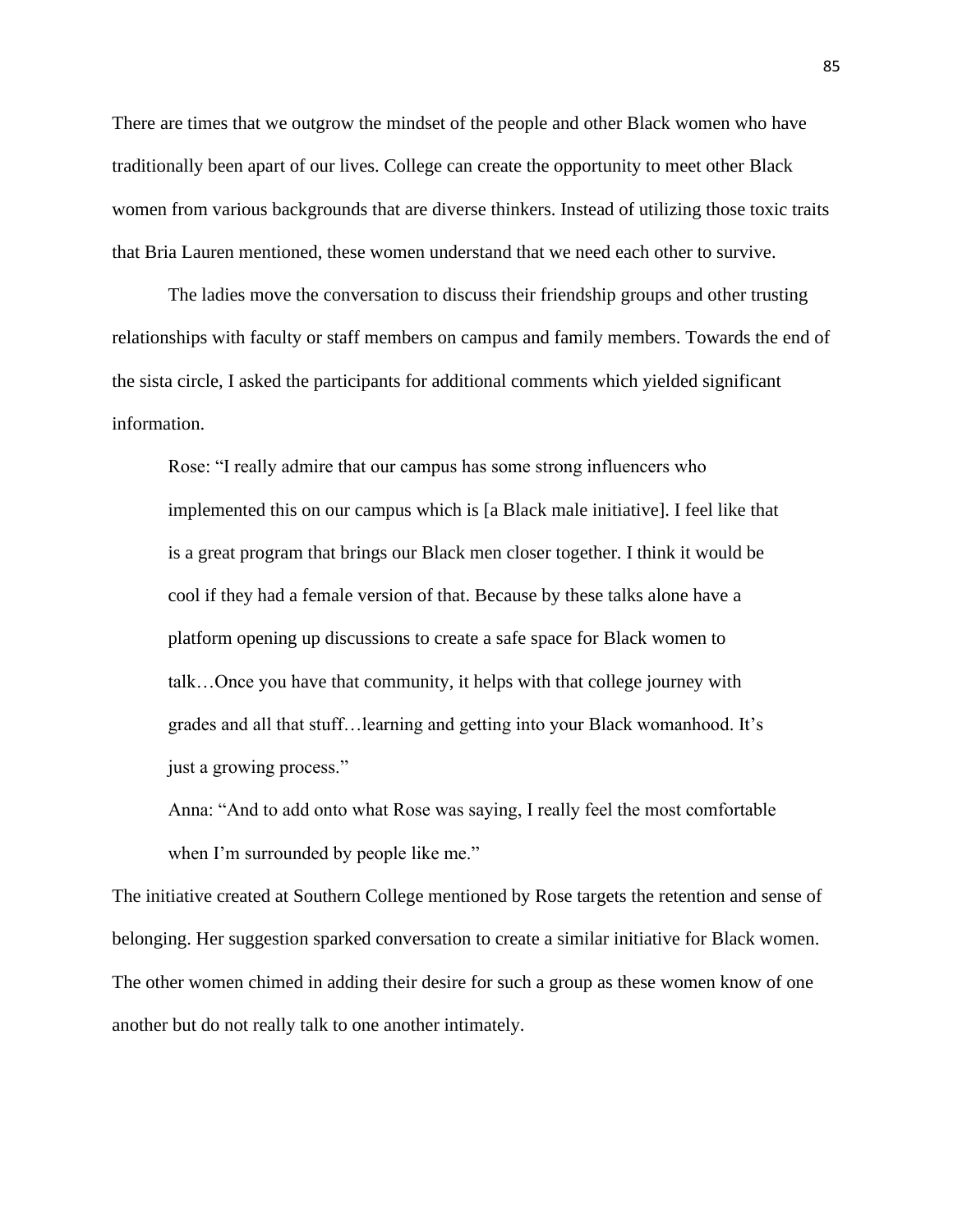Nova Love: "Just by this group, we all can relate because you feel comfortable enough to have these talks versus, I want to have these thoughts with somebody, but you can't relate to what I'm dealing with because you have different ways." Nia: "Even though, yes, we do go to a PWI. It doesn't have to be about the WI…It doesn't have to be just like our counterparts. We can be able to do stuff without being judged because we paid just like they did…I feel like a lot of the Black women here, even Black men too, probably want to meet more of their kind."

Shirley: "It could be a sista circle talk where you meet every now and then, and it's just a group of Black women who do not only want to voice how they've been feeling, just in case they don't have a safe space, but also learn how to handle being at a PWI or just going anywhere in the world in general…This institution really actually wants to see betterment and bring leaders higher because having conversations like this can really cut off some bad seeds that are sown by society and thoughts that may come from bad experiences. It can cut off those things from growing into scars and issues later on that can choke a dream. There's a lot of people who really feel like they can't do it because of the color of their skin and that they're a woman."

The ladies' interest in creating their own version of a sista circle was a very inspirational point for me as I felt that the research had produced its own conclusion. They recognize the need to have a place of their own where they can debrief from the stressors of being on a PWI campus. This space also allows them to engage in group knowledge and shared memory which helps to give meaning to their daily experiences (Collier, 2017). The sista circles had provided them a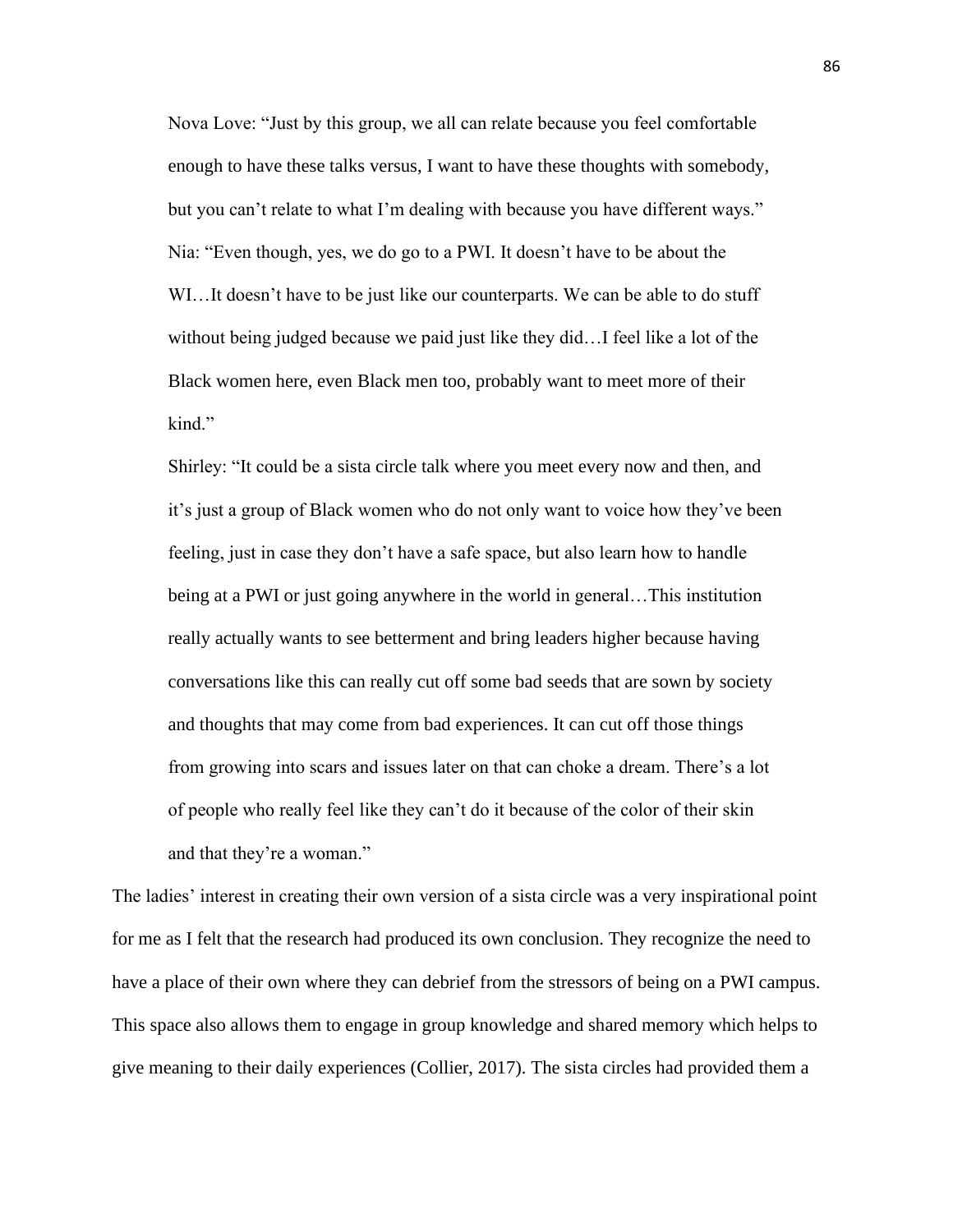safe space with other Black women that they want to see continued at Southern College on a larger scale.

#### Summary

Collins (1990) stated "the differences among individual Black women produce different patterns of experiential knowledge that in turn shape individual reactions to the core themes" (p. 30). This chapter epitomizes the experiential knowledge of five Black women at Southern College. Each women brought their own stories that were connected to each of the core themes of BFT: Self-Definition/Empowerment, Invisibility/Sense of Belonging, Controlling Images, and Safe Spaces. Major findings of my study presented emerged from analysis of pre-interview surveys and sista circles. This chapter began with a review of the research followed by a brief description of each of the five participants. I included my own stories as I participated in the sista circles and added my own thoughts about the research process. My next chapter offers conclusions and implications of these findings and the recommendations for future research.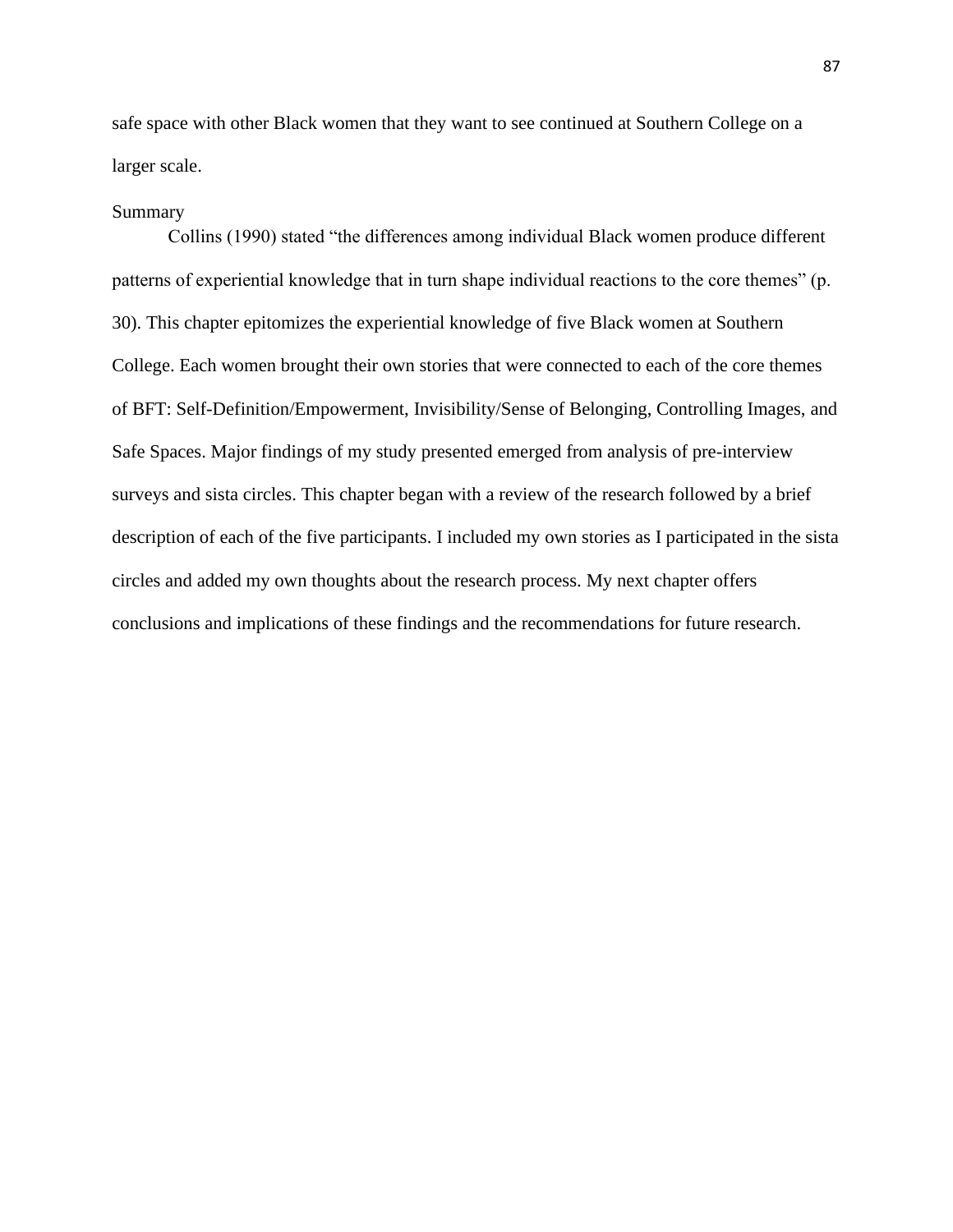#### CHAPTER 5

# IF WE FOCUS ON OUR GOAL

#### Summary

The only people who can speak to the experiences of Black women are Black women. Lorde (1984) stated "what is important to me must be spoken, made verbal and shared, even at the risk of having it bruised or misunderstood" (p. 40). The purpose of this qualitative sista circle study was to expand upon the research findings and experiences of five Black women who attended a PWI in the South and its connection to the core themes of BFT. Through this study, I answer my research question: How do the educational experiences of Black females at a Southern predominantly White institution connect to the core themes of Black Feminist Thought? These findings for the study can provide insight for curriculum theorists, college administrators, faculty, and staff to provide support and inclusive practices for Black women on their campus and within the academy.

The experiences of the young women who participated in this research were connected to the core themes of BFT: Invisibility/Sense of Belonging, Controlling Images, and Self-Definition/Empowerment/Safe Spaces. These themes contribute to amplifying the voices of Black women on Southern PWI campuses.

#### Discussion of Findings

# Invisibility/Sense of Belonging

The women in this study share experiences like the women described in the literature in chapter two. In the Hannon, Woodside, Pollard and Roman (2016) study, these women felt like they were always having to prove themselves within the academic and social environments which challenged their sense of belonging. The participants talked about feelings of invisibility even when they were trying to be helpful to other students in the classroom. This relates to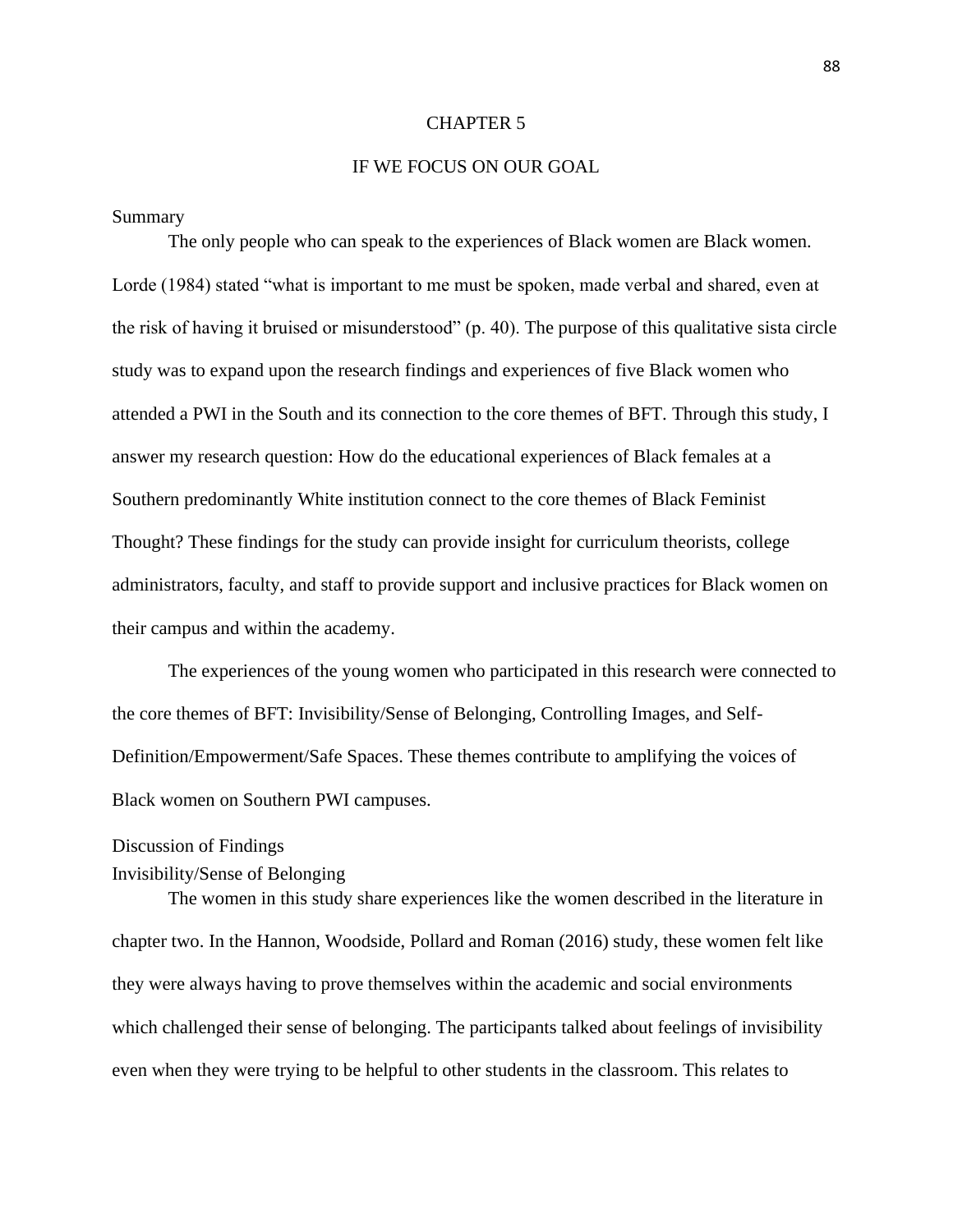Blosser's (2020) study where it was assumed that because the students were Black that they would not be successful in mathematics, but Shirley added nursing study groups to the conversation. They experienced microaggressions and often microinsults from their peers. Never in any of these stories did the women explain that they told anyone, whether faculty, staff or administration, about their frustrations but chose to suffer in silence. An overarching comment from Nia provided the feeling that her skin was always working against her. Perhaps, this may be a reason that Black women choose to leave Southern College or ignore the issues. This supports the act of writing off these microaggressions and choosing to devote their time and energy into proving their naysayers wrong (Blosser, 2020). However, these women must know that they must tap into the power of resistance and to "[disallow] dominant, mainstream interpretations of who we are to overshadow, minimize or discredit our truths" (Patterson et al., 2016, p. 58). Until they speak up and speak out against these aggressors, they will continue to feel frustrated and unheard.

Like the Neal-Jackson (2020) study, these women feel the pressure of having to represent the entire Black population when in academic settings because they are in the minority. Two of the participants were from the Caribbean, like Sarah Stewart in the Haynes, Stewart, and Allen study. Neither of the women recognized microaggressions in secondary school but shared their experiences since attending Southern College. This can be more prevalent in some majors than others. Two of our participants were Nursing majors which are dominated by White female students and two others have since changed their majors. I point this out since these women talked about feelings of being surveyed and being othered.

The SBW archetype entered the conversation as the women expressed their frustrations with being judged on their speech. While one of the participants talked about the criticisms that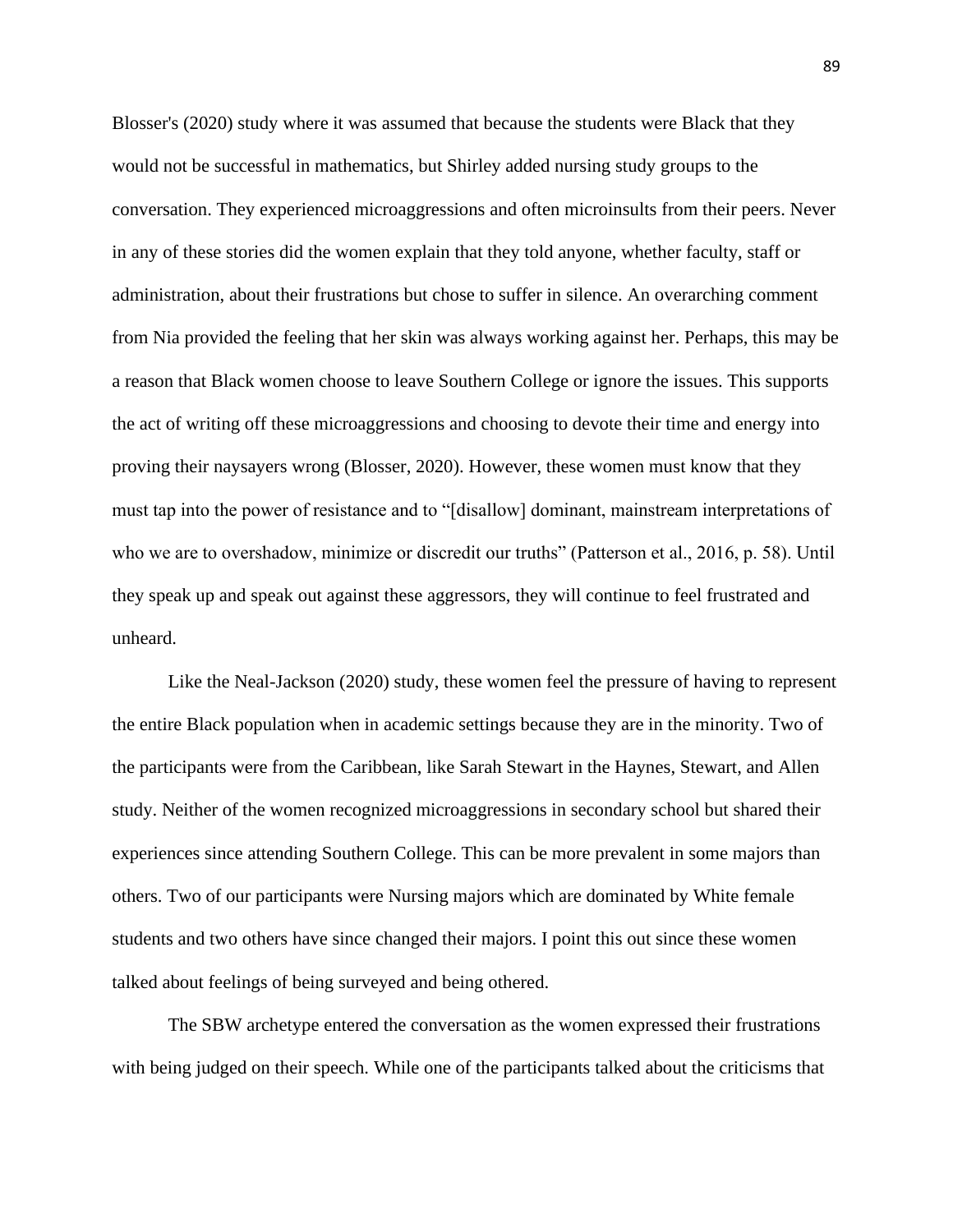she received for her pronunciation of words, another student discussed the feedback she received about her surprisingly well-spoken English. Like the women in the Hannon, Woodside, Pollard and Roman (2016) study, the women wanted to uphold their images by proving others wrong and outperforming or matching the performance of their peers. Sometimes, the drive to overperform produces stressors that weigh on our mental and physical health. In a study conducted by Shahid, Nelson and Cardemil (2018), the trio links campus racial tension as being a major contributor to stress among Black women students. Collins' foci on the mammy and matriarch images ties back to the SBW archetype which has long been a burden for so many Black women. Many university systems have spent the past two years enacting ways to improve the mental well-being of the student population. Addressing the gendered racism on the campuses would be a good starting point. These women must feel as if they belong on these campuses as much more than numbers. As I shared my own story, we gained a mutual understanding that such microaggressions happen at various levels in our lives, but it is our choice to not allow it to define or deter us through resistance.

# Controlling Images

In the Neal-Jackson study, the participants were very aware that they were being surveyed daily and were also able to distinguish their struggles from their Black men counterparts. The women in this study did not mention their Black male counterparts but did focus on how Black women are viewed on campus. Arguments can be made for the hypervisibility these women feel in White spaces as well. The women in Blosser's study (2020) felt their appearance also made them noticeable to the other students like they were constantly on display. My participants were more conscious of their appearance, and it toned down to blend into the campus culture.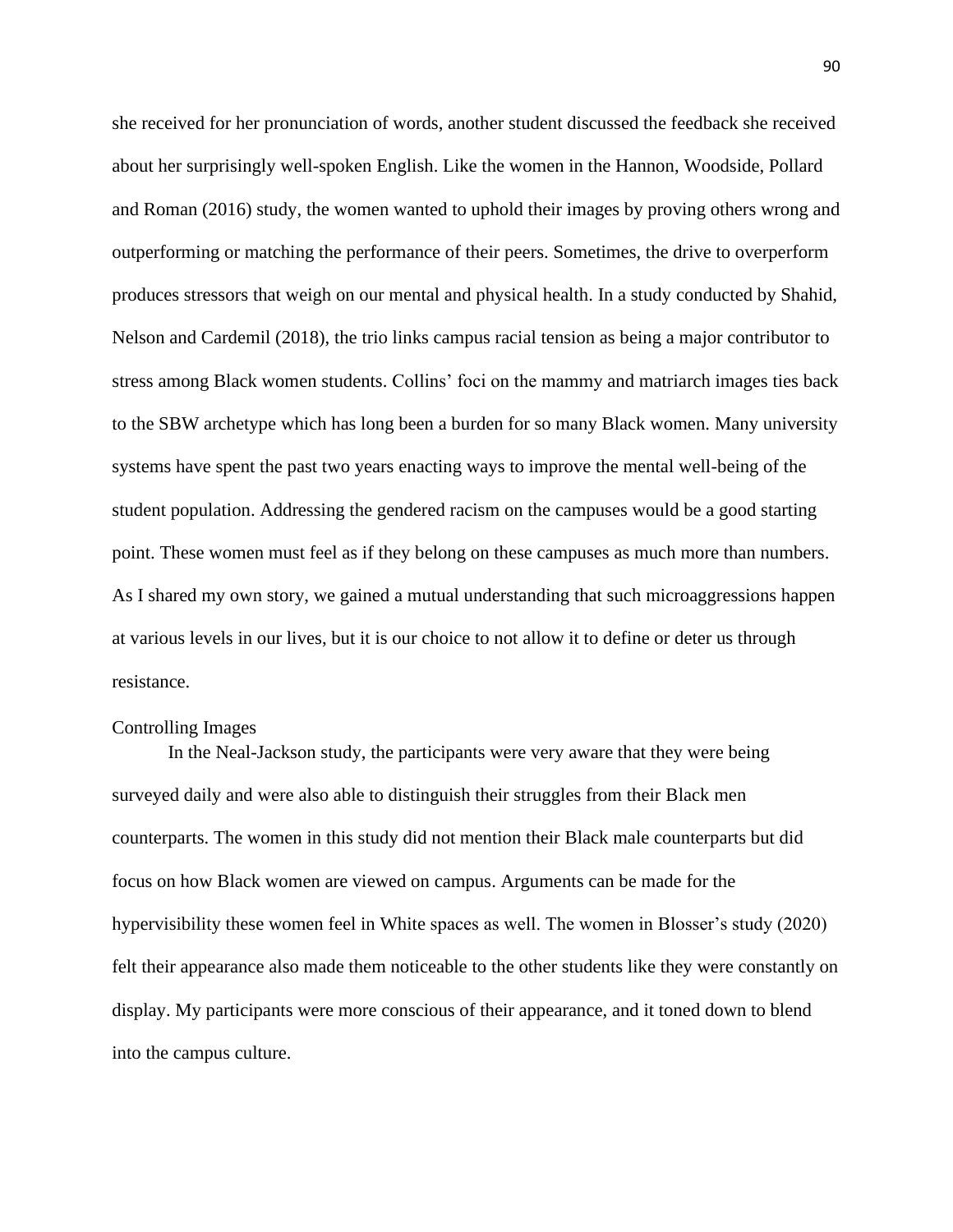It is not as if these women are not aware that our Black curvy bodies have been the headlines in the top story of national news. In BFT, Collins addresses this stereotype in her description of the jezebel. We must fight daily to combat controlling images and perceptions that attempt to "break us down, suppress our capacities for self-knowing and self-love, and prevent us from deepening our interactions with others" (Patterson et al., 2016, p. 70). Claudia Rankin (2014) reserves a story about tennis star, Serena Williams, and the media and other players depiction of her as an angry Black woman, and sometimes worse, when she chose to defend herself against unfair officiating in several tennis matches. Because she did not respond in a manner that was deemed appropriate, her actions were immediately tied to her Compton upbringing. Did Serena not have a right to defend herself or should she just "shut up and played?" Recently, a Twitter post from a Black female assistant women's basketball coach, Sydney Carter, at a prominent southern college sparked a social media uproar about her attire and what is considered professional. The assistant coach fired back at her critics saying that some people were intimidated by Black women in senior positions in sports. Carter added, "When you see a Black woman who is actually confident and embracing herself, I think that that's very intimidating" (Syed, 2022, para. 5). Clothing can serve as an outward expression of personality, culture, and preference, so having to suppress such expression detracts from the essence of who we are. There is a need to challenge respectability politics and promote critical conversations in educational spaces exposing the media's stereotypical portrayal of Black women (Jeffries & Jeffries, 2015). These images become the reference tools for majoritarian stories to continue the narrative of body, voice, and image shaming.

# Safe Space and Self-Definition/Empowerment

Jerkins (2018) speaks of supportive spaces within the Black community such as the Black church, Black cookout, or Black anything that was outside the "wider White world" where we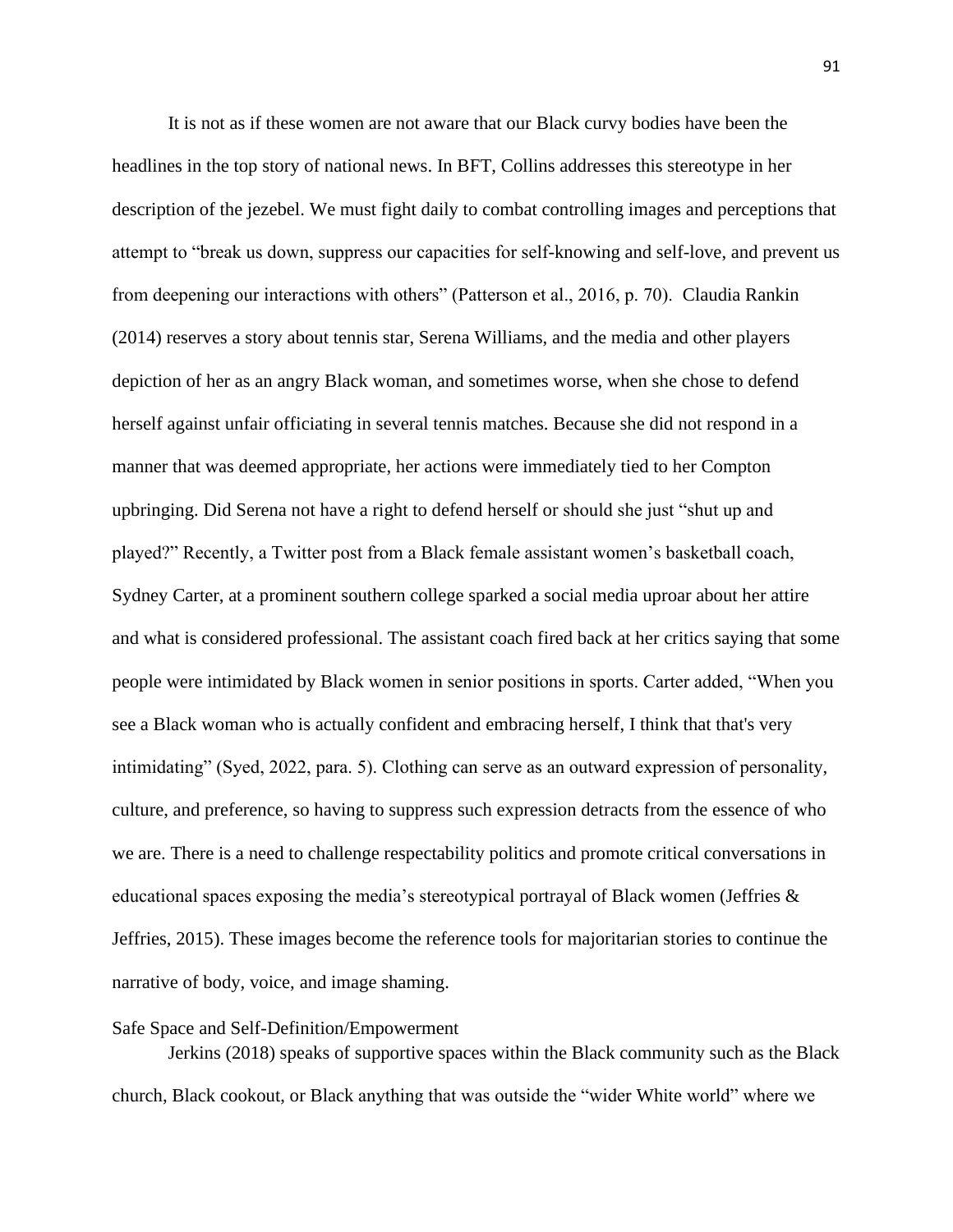felt totally Black (p. 173). The creation of a safe space for the Black women of Southern College to gather and have a place to share and be themselves. The Hannon et al. (2016) study parallels the creation of such a space that reclaims the freedom of expression that Black women tuck away when in the company of others. All the women in my study were comfortable in their own home space, their dorm room, but were not as sure of themselves when outside of that space. They felt that they were lacking a space that was dedicated to them. Mohanty (1989) and Goins (2011), although decades apart, affirm that these spaces are necessary for Black women to reclaim their voices and share academic, social, and spiritual knowledge.

Black women are both similar and different as proven by the participants in this study, and counter spaces offer us a place to explore our complexities among our intersecting and outsider identities (Patterson et al., 2016). The women in the study expressed their inability to connect with their friend group at times because they did not understand some of their interests. Bringing a diverse group of Black women together in an intentional space would assist these women in expanding themselves beyond their traditional circles. Participants also chose suppression over resistance when dealing with microaggressions and microinsults. Safe spaces would encourage them to challenge the status quo by equipping them with ways to "resist, respond and counteract" various forms of oppression (Croom, Beatty, Acker & Butler, 2017, p. 219).

Where Do We Go from Here? Higher Education

The findings in this study affirms that Black women on Southern College's campus share the experiences of other Black women on PWI campuses. The participants recognize their need to have a space that uniquely belongs to them. As social activists begin to advocate for equity on college campuses, now is the time to break the traditions of asking BIPOC to assimilate to the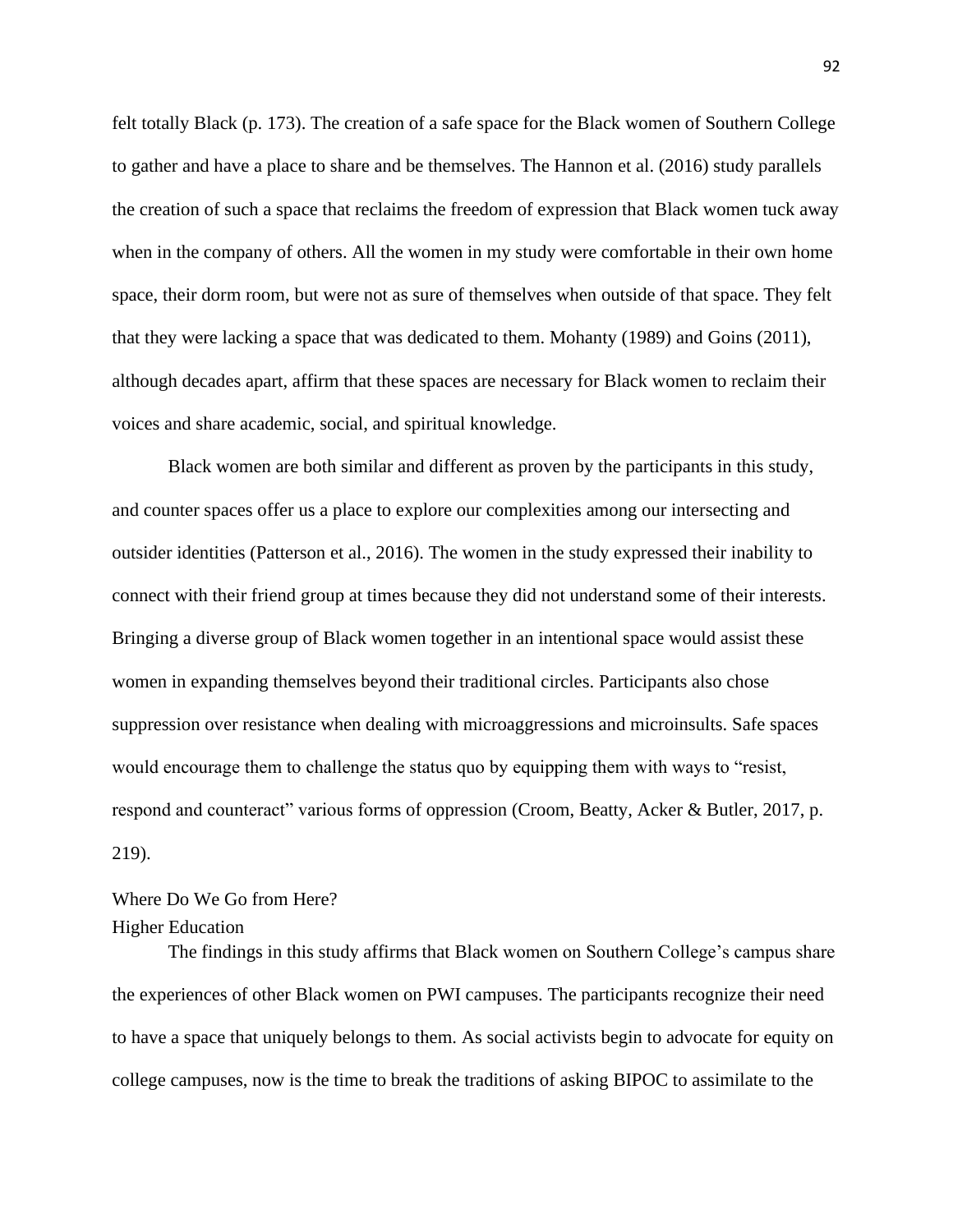cultural norm. College administrators should not be content with having the resources at their fingertips and choosing to ignore the injustices that are happening everyday (Kendall, 2020). They can no longer expect to count our bodies while disregarding that our needs differ from the White patriarchal framework for education.

Particularly for Southern College and other PWIs, participants suggested the creation of a sista circle as a safe space where Black women would periodically meet throughout the semester. Some participants mentioned they were growing into their Black womanhood. Formulating a sista circle would be the beginning of that journey as the Black women would be openly sharing their experiences in navigating college and life. This safe space would be attractive to potential Black women students that are looking to continuing bonding or to begin building relationships with other Black women. Throughout the sista circle process, the women found themselves in agreement with one another but also learning from one another. Many of the relationships that they had with one another were surface level before the two encounters for the research study. The space could be a conference room on campus away from high traffic areas. Having a faculty or staff member who identifies as a Black woman facilitate and participate in the meetings would help establish the baseline until the students are ready to lead the circles on their own.

For Student Affairs practitioners, there may be a need to hold a few sista circles to identify the needs of your campus. I do not think that the sista circles are a one-size-fit-all model. There may be a need for deeper exploration of where your campus stands with the inclusion of Black women. Some campuses may need to take a deeper look at the course offerings and how to include Black women in coursework, especially in liberal arts and education. I feel this model would also be beneficial to HBCU and all-women's colleges as well.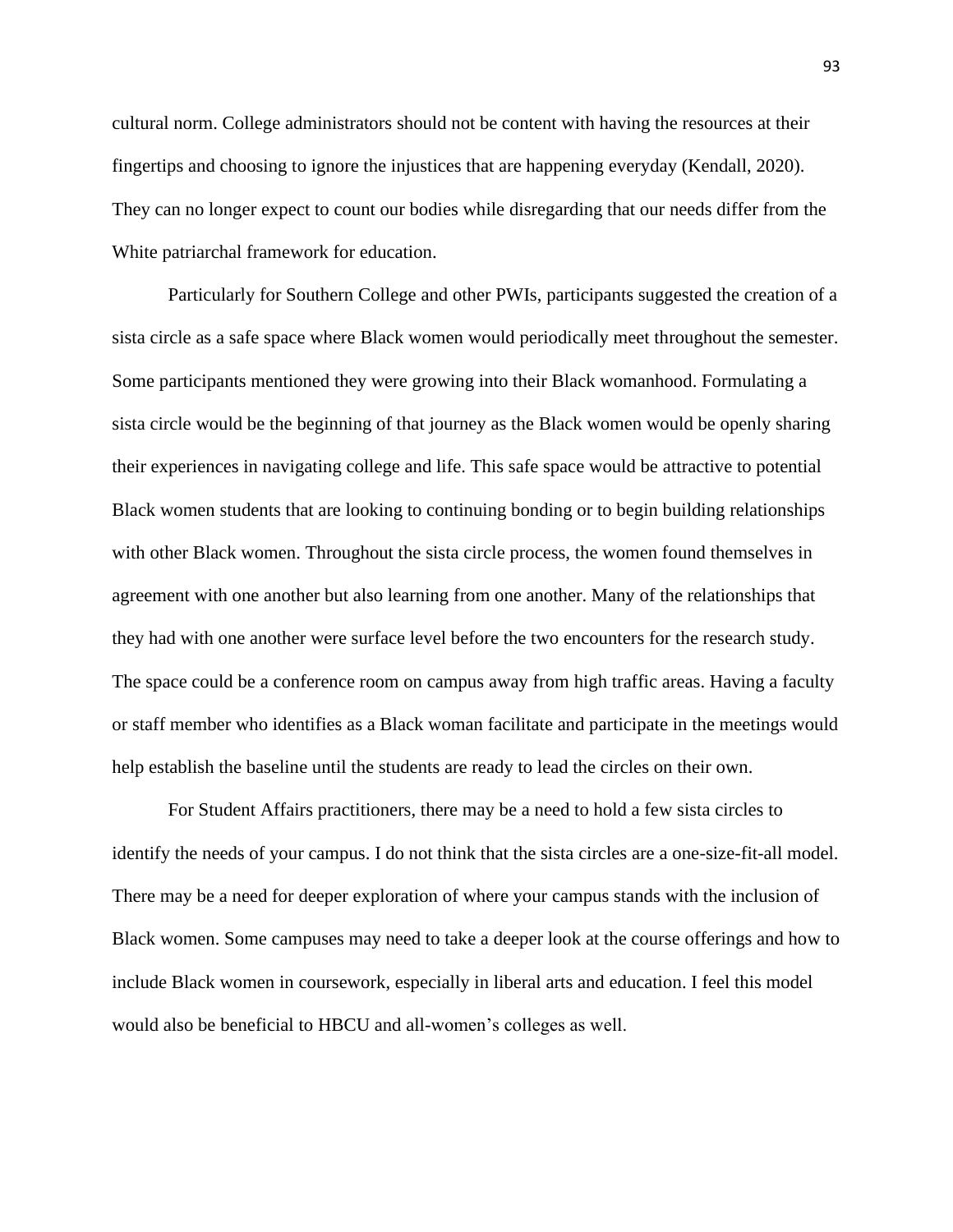Methodology

The research of this study indicates that there is more discussion that has yet to be explored. The study was limited to upperclassmen students ranging from sophomore to senior assuming that this demographic would be more experienced on the campus of Southern College. I feel that the addition of first-year students would add more depth to the research since they are seeing the campus from a fresh perspective. I would also want to explore more deeply the dating culture on Southern PWI campuses in a sista circle setting. One of the participants did mention dating, but it did not become a topic of conversation as in the sista circle methodology conversations are encouraged to form organically. Love relationships, or the lack thereof, in combination with the three types of Black women on the campus would add value to the experiences of the Black women undergraduates. Meeting face-to-face would be more effective in the future because it would add more to conversation and environment. I would also include other women of color in the future because I had women directly express interest. Adding other women of color would add additional layers that also need to be explored on PWI campuses.

To strength sista circle methodology, I would recommend maintaining smaller, intimate groups of 5-7 participants. This will allow for the conversation to be better focused, and participants may not feel as overwhelmed in this setting. I would also recommend this method whenever Black women and their lived experiences are studied because it provides a support system and platform of empowerment.

I would also venture to say that now is the time to capture the thoughts and feelings of Black women during this current political climate as our qualifications and experiences are being questioned on national stages. I even think about the young ladies who participated in this study and wonder if their responses would be the same or different after the confirmation of Supreme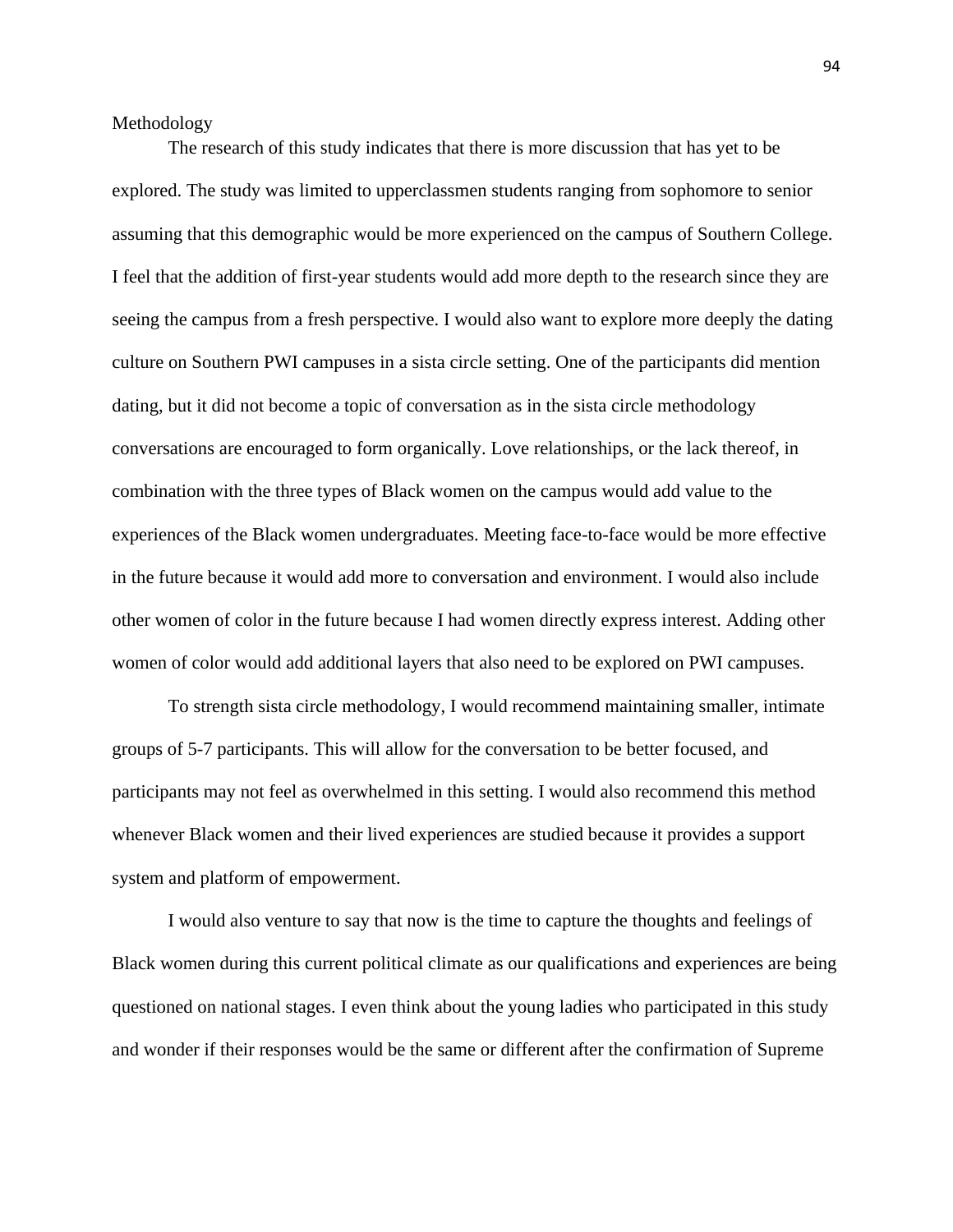Court Justice Katanji Brown Jackson. I know that many of the core themes of BFT was triggered throughout the past weeks of the confirmation hearing.

#### Curriculum Studies, Help the Sistas Out!

Early in my study, I outlined my journey to BFT and how I found it nestled within the feminist literature. Curriculum Studies is a field that is charged with equipping educators with knowledge that takes a critical look at the institution of education in the U.S. This field must take a deeper look to "identify an intellectual tradition marked by Black female subjectivity" (Edwards, Baszile & Guillory, 2016, p. 707). Patricia Hill Collins and BFT opened my world to other Black women who modernize BFT and continue to place us at the center of their work. The methodology, sista circle, has also been a contribution to how Black women are researched and should be considered in contrast to traditional methods. Sista circles are culturally relevant support groups where experiential knowledge and narrating is encouraged (Andrews, Brown, Castro & Id-Deen, 2019).

While Black feminist practices have evolved over time, many of the foundational truths have remained the same. There is much more work to be done and educating others who we are as a socially constructed race and gender. The field must change and bring the stories of Black women to the forefront (Guillory, 2019). Yes, we author those stories, but the Curriculum Studies needs to provide the platform for those stories to be shared with the academy. Having more support agents who understand how racism, sexism and intersectionality work will only strengthen the field (Croom, Beatty, Acker & Butler, 2017). In the spirit of "helping the sistas out," Curriculum Studies owes Black women the dedication and recognition of exploring us as intellectuals and centering our knowledge as major contributors to the field.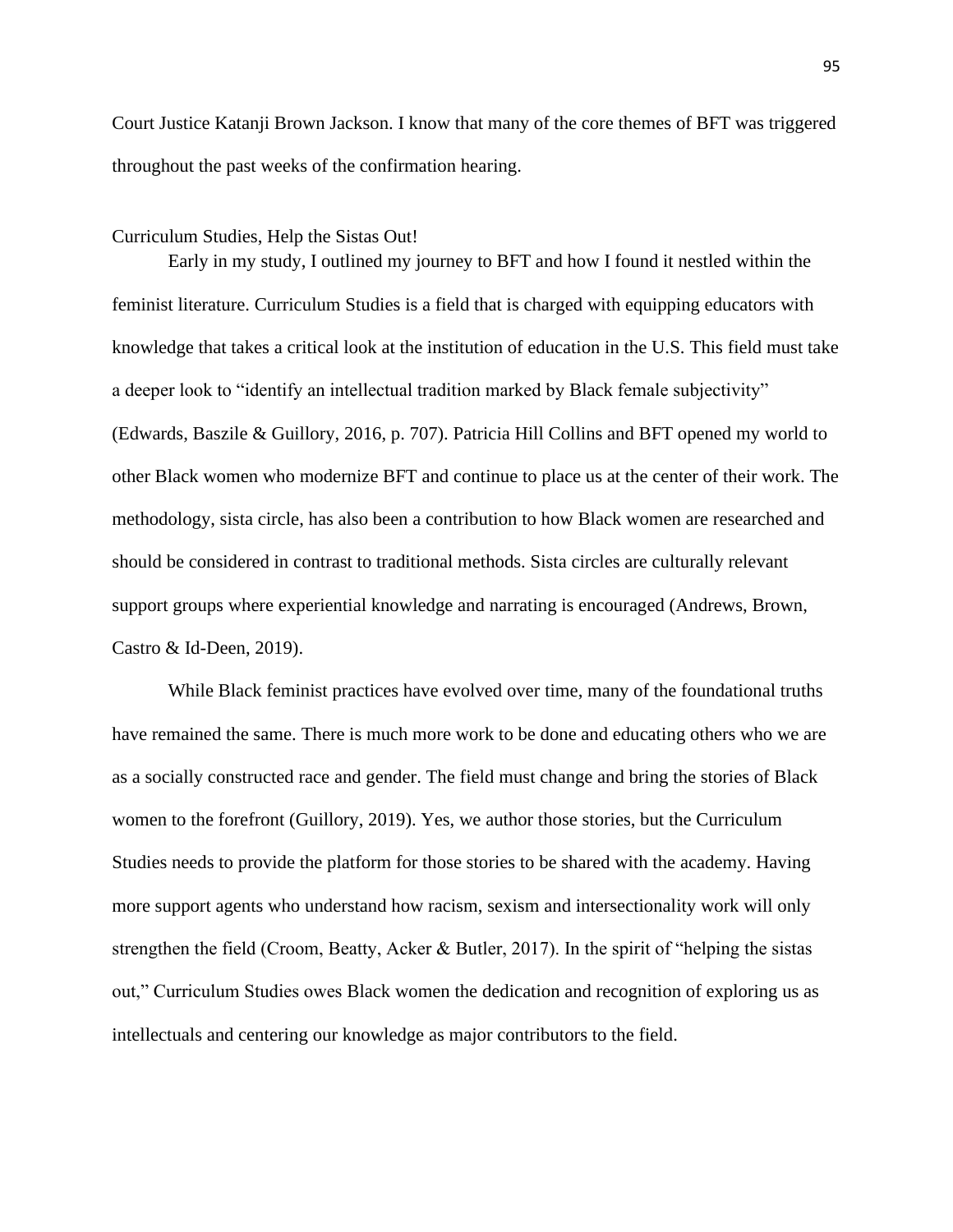# **Conclusion**

This study centered the experiences of Black women on a PWI campus in the South. The sista circles were focused on the core themes of Black Feminist Thought: Self-Definition/Empowerment, Safe Space, Controlling Images, Invisibility/Sense of Belonging. Black women want a place where they feel safe and can share with one another.

The two sista circles gave them a space to talk and share with other Black women their struggles and triumphs while attending Southern College. The women were supportive of one another and often agreed on many of the topics. The authenticity of their stories was clear and sparked others to share their own stories. At the conclusion of the sista circles, every one of the participants talked about how rare it was to have a space that was just for them. The diversity of their backgrounds allowed each woman to add their own voice to conversation. The women enjoyed the thought of knowing that they were not alone in thoughts and feelings. I also enjoyed participating in the sista circles as it allowed me to share my own experiences that were common to the group. As a participant, I learned a great deal from the women that helped me to connect more deeply with them. The suggestion for continued sista circles has already been passed along to the administration. There have been talks regarding pilot sista circles in the upcoming semester which has been exciting for the group because they are able to immediately see the benefits of participation in research studies.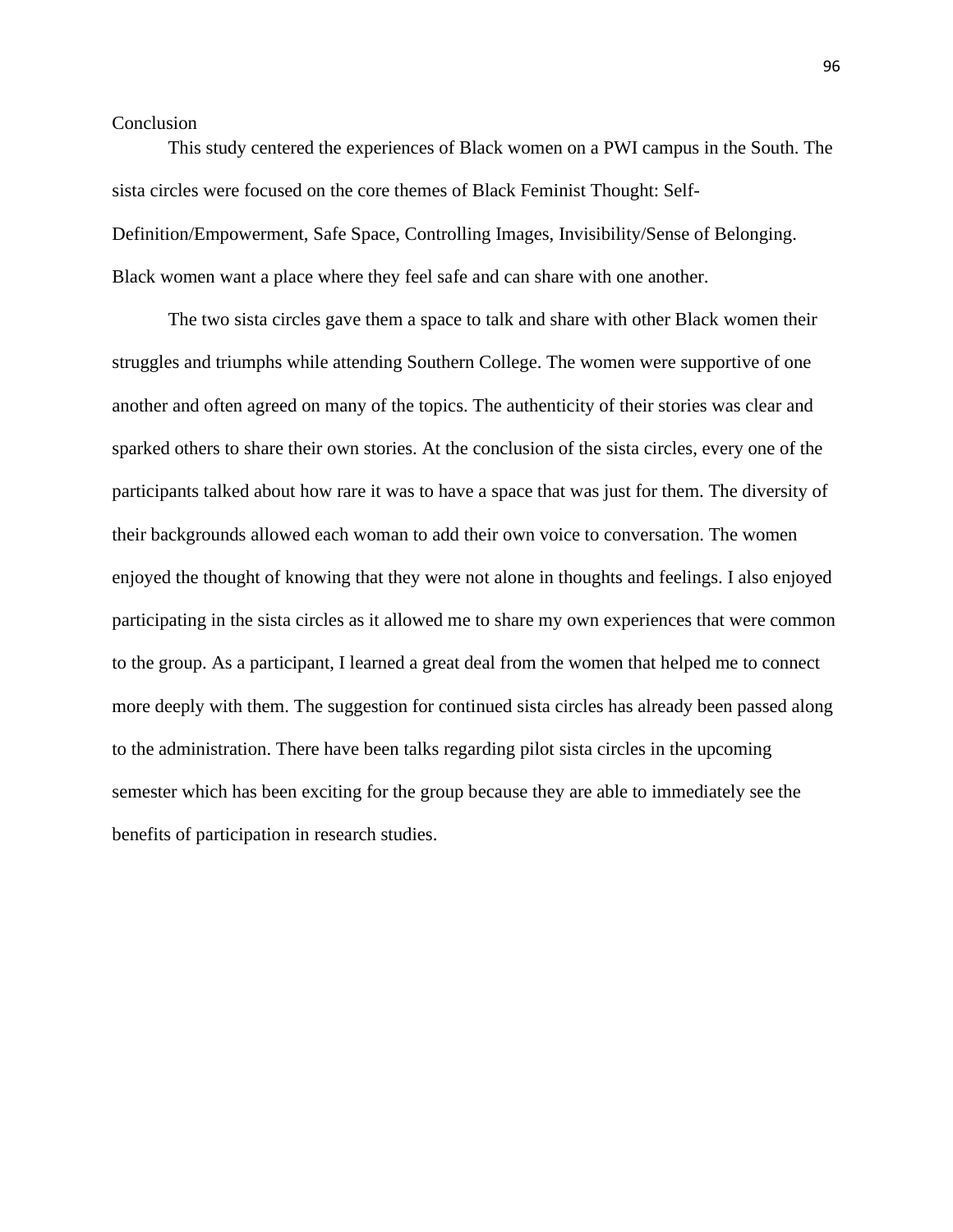#### REFERENCES

- Adams, K.L. (2020). *Parable of the Brown Girl: The Sacred Lives of Girls of Color*. Fortress Press.
- Anderson, J.D. (1988). *The Education of Blacks in the South, 1860-1935*. The University of North Carolina Press.
- Andrews, D. J. C., Brown, T., Castro, E., & Id-Deen, E. (2019). The Impossibility of Being "Perfect and White": Black Girls' Racialized and Gendered Schooling Experiences. *American Educational Research Journal*, 6, 2531.
- Bamberg, M. (2004). Considering counter-narratives. In M. Bamberg & M. Andrews (Eds.) *Considering counter-narratives : Narrating, resisting, making sense.* (pp. 351-371). ProQuest Ebook Central [https://ebookcentral.proquest.com](https://ebookcentral.proquest.com/)
- Beauboeuf-Lafontant, T. (2009). *Behind the mask of the strong Black woman : Voice and the embodiment of a costly performance.* ProQuest Ebook Central [https://ebookcentral.proquest.com](https://ebookcentral.proquest.com/)
- Birks, M. & Chapman, Y. & Francis, K. (2008). Memoing in qualitative research: Probing data and processes. *Journal of Research in Nursing*. 13. 68-75. DOI: 10.1177/1744987107081254.
- Blosser, E. (2020). An examination of Black women's experiences in undergraduate engineering on a primarily White campus: Considering institutional strategies for change. *Journal of Engineering Education*, 109(1), 52–71.<https://doi.org/10.1002/jee.20304>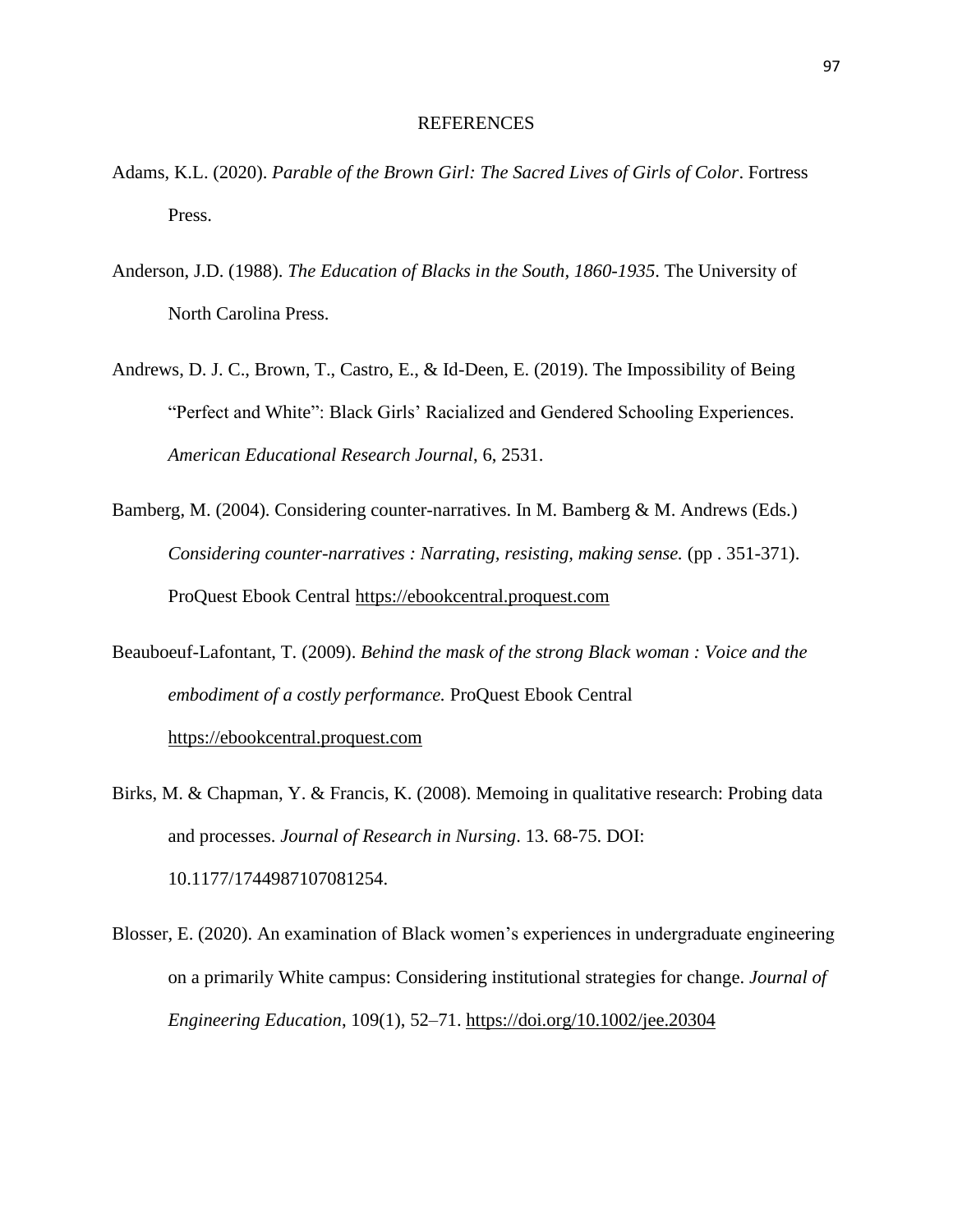- Bond, H.M. (1935). The Extent and Character of Separate Schools in the United States. *The Journal of Negro Education*, 4(3), 321–327.<https://doi.org/10.2307/2291870>
- Bond, J.C. & Peery P. (1970). Is the Black Male Castrated? In T.C. Bambara (Ed.), *The Black Woman: An Anthology* (pp. 141-148). Washington Square Press.
- Bond, K. T., Leblanc, N. M., Williams, P., Gabriel, C.-A., & Amutah-Onukagha, N. N. (2021). Race-Based Sexual Stereotypes, Gendered Racism, and Sexual Decision Making among Young Black Cisgender Women. *Health Education & Behavior*, 48(3), 295–305.
- Boylorn, R. (2017a). What Does Black Masculinity Look Like? In B. Cooper, S. Morris & R. Boylorn (Eds.), *The Crunk Feminist Collection* (pp. 24-27). Feminist Press.
- Boylorn, R. (2017b). On the Glorification of the Side Chick. In B. Cooper, S. Morris & R. Boylorn (Eds.), *The Crunk Feminist Collection* (pp. 199-201). Feminist Press.
- Boylorn, R. (2017c). Unbreakable, or The Problem with Praising Blackgirl Strength. In B. Cooper, S. Morris & R. Boylorn (Eds.), *The Crunk Feminist Collection* (pp. 123-126). Feminist Press.
- Brown, A.C. (2018). *I'm Still Here: Black Dignity in a World made for Whiteness*. Convergent Books.
- Charleston, L. J., George, P. L., Jackson, J. F. L., Berhanu, J., & Amechi, M. H. (2014). Navigating underrepresented STEM spaces: Experiences of Black women in U.S. computing science higher education programs who actualize success. *Journal of Diversity in Higher Education*, 7(3), 166–176.<https://doi.org/10.1037/a0036632>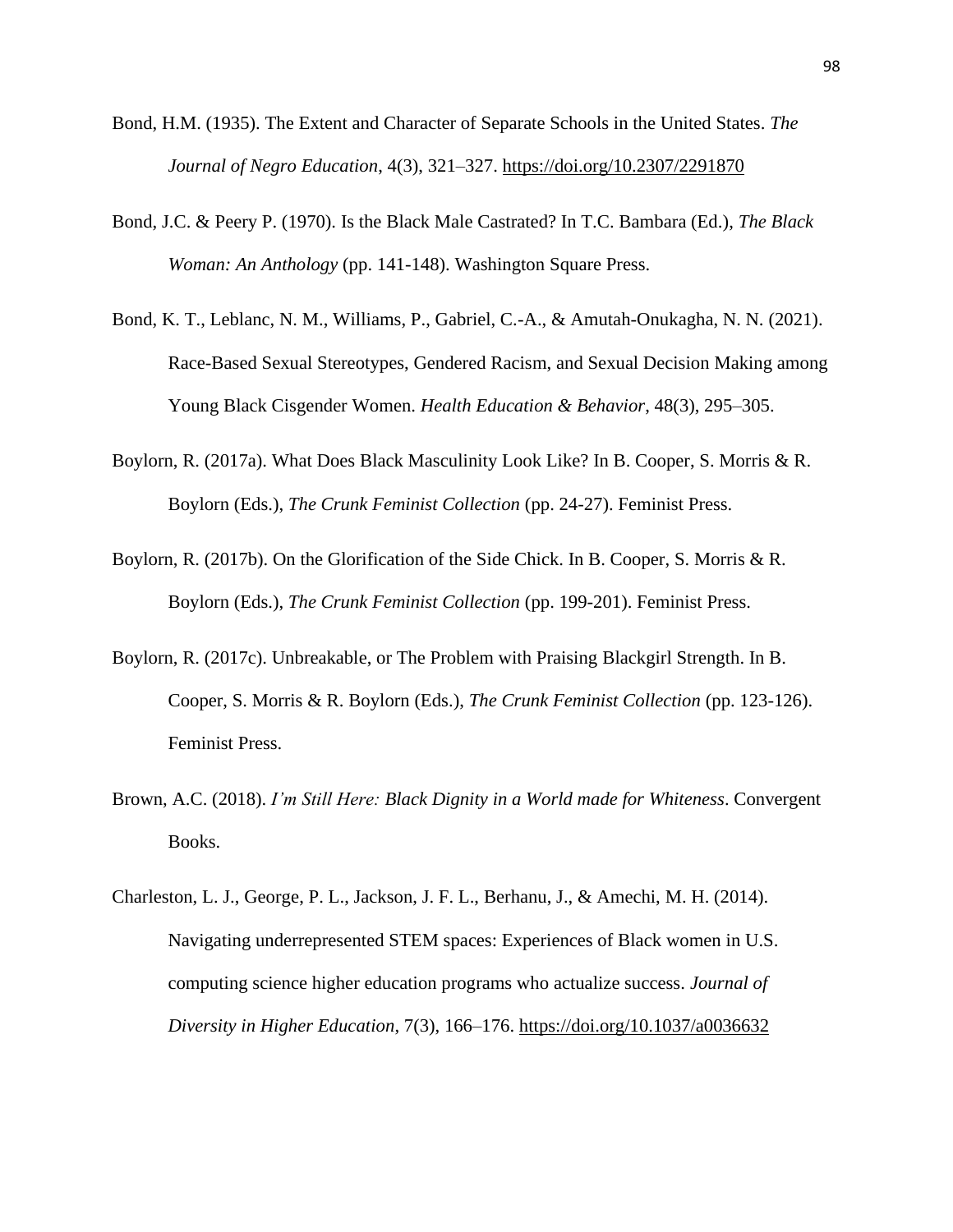Christian, B. (2000). The Race for Theory. In James, J. & Sharpley-Whiting, T.D. (Eds). *The Black Feminist Reader* (pp. 11-23). Maulden, MA: Blackwell Publishers.

Christopher-Byrd E. L. (2019). Still Unmarried: Black Women and Relationship Advice Literature. *Women, Gender, and Families of Color*, 7(2), 182–201. <https://doi.org/10.5406/womgenfamcol.7.2.0182>

- Collier, J. (2017). Sister Circles: African American Women's Sense of Community in Online Learning [Unpublished Doctoral Dissertation]. Mercer University.
- Collins, P. H. (1998). *Fighting Words: Black Women & the Search for Justice*. University of Minnesota Press.
- Collins, P. H. (2000). "Social Construction of Black Feminist Thought." In James, J. & Sharpley-Whiting, T.D. (Eds). *The Black Feminist Reader* (pp. 183-207). Maulden, MA: Blackwell Publishers.
- Collins, P. H. (1990). *Black feminist thought: Knowledge, Consciousness, and the Politics of Empowerment*. Routledge.
- Collins, P. & Bilge, S. (2016). *Intersectionality*. Cambridge, UK: Polity.
- Combahee River Collective (1982). A Black Feminist Statement. In A. Hull, P. Bell-Scott & B. Smith (Eds.), *All the Women are White, All the Blacks are Men, But Some of Us are Brave: Black Women's Studies* (pp. 13-22). The Feminist Press.
- Commodore, F., Baker, D. J., & Arroyo, A. T. (2018). *Black Women College Students : A Guide to Student Success in Higher Education*. Retrieved from [https://ebookcentral.proquest.com](https://ebookcentral.proquest.com/)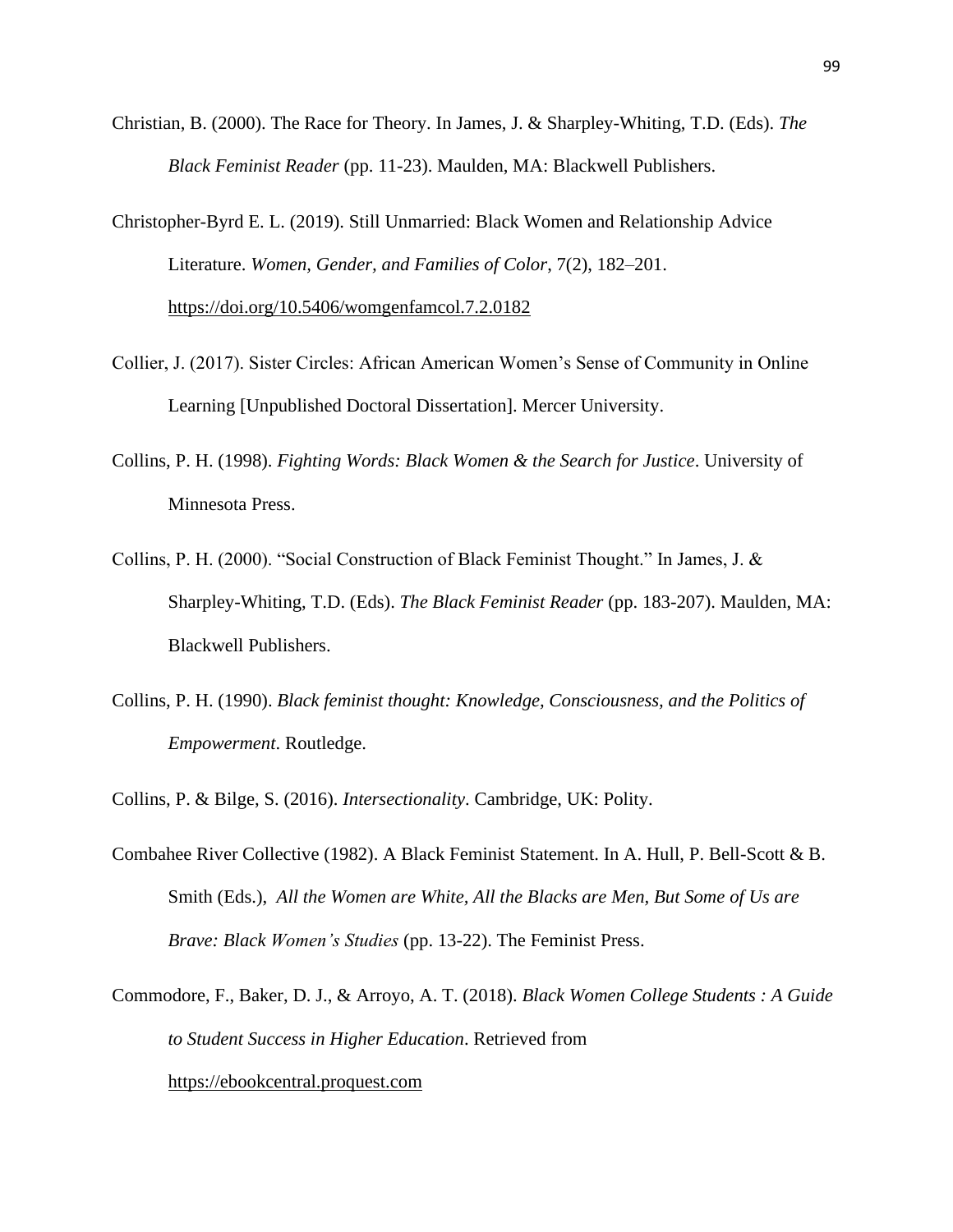- Cooper, B. (2017a). *Beyond Respectability: The Intellectual Thought of Race Women*. IL: University of Illinois Press.
- Cooper, B. (2017b). She Got a Big Ego? Thoughts on Dating with a Doctorate. In B. Cooper, S. Morris & R. Boylorn (Eds.), *The Crunk Feminist Collection* (pp. 193-196). Feminist Press.
- Cooper, B. (2017c). What's Up with Dudes Not Being Able to Give Compliments? In B. Cooper, S. Morris & R. Boylorn (Eds.), *The Crunk Feminist Collection* (pp. 201-203). Feminist Press.
- Cooper. B. (2018). *Eloquent Rage: A Black Feminist Discovers Her Superpower*. Picador.
- Crenshaw, K. (1989). Demarginalizing the Intersection of Race and Sex: A Black Feminist Critique of Antidiscrimination Doctrine: University of Chicago Legal Forum, 1989, 139- 168.
- Crenshaw, K., Harris, L., HoSang, D. & Lipsitz, G. (2019). *Seeing Race Again: Countering Colorblindness across the Disciplines*. University of California Press.
- Croom, N. N., & Marsh, T. E. (Eds.). (2016). *Envisioning critical race praxis in higher education through counterstorytelling*. ProQuest Ebook Central [https://ebookcentral.proquest.com](https://ebookcentral.proquest.com/)
- Croom, N. N., Beatty, C. C., Acker, L. D., & Butler, M. (2017). Exploring undergraduate Black women's motivations for engaging in "sister circle" organizations. *NASPA Journal About Women in Higher Education*, *10* (2), 216– 228.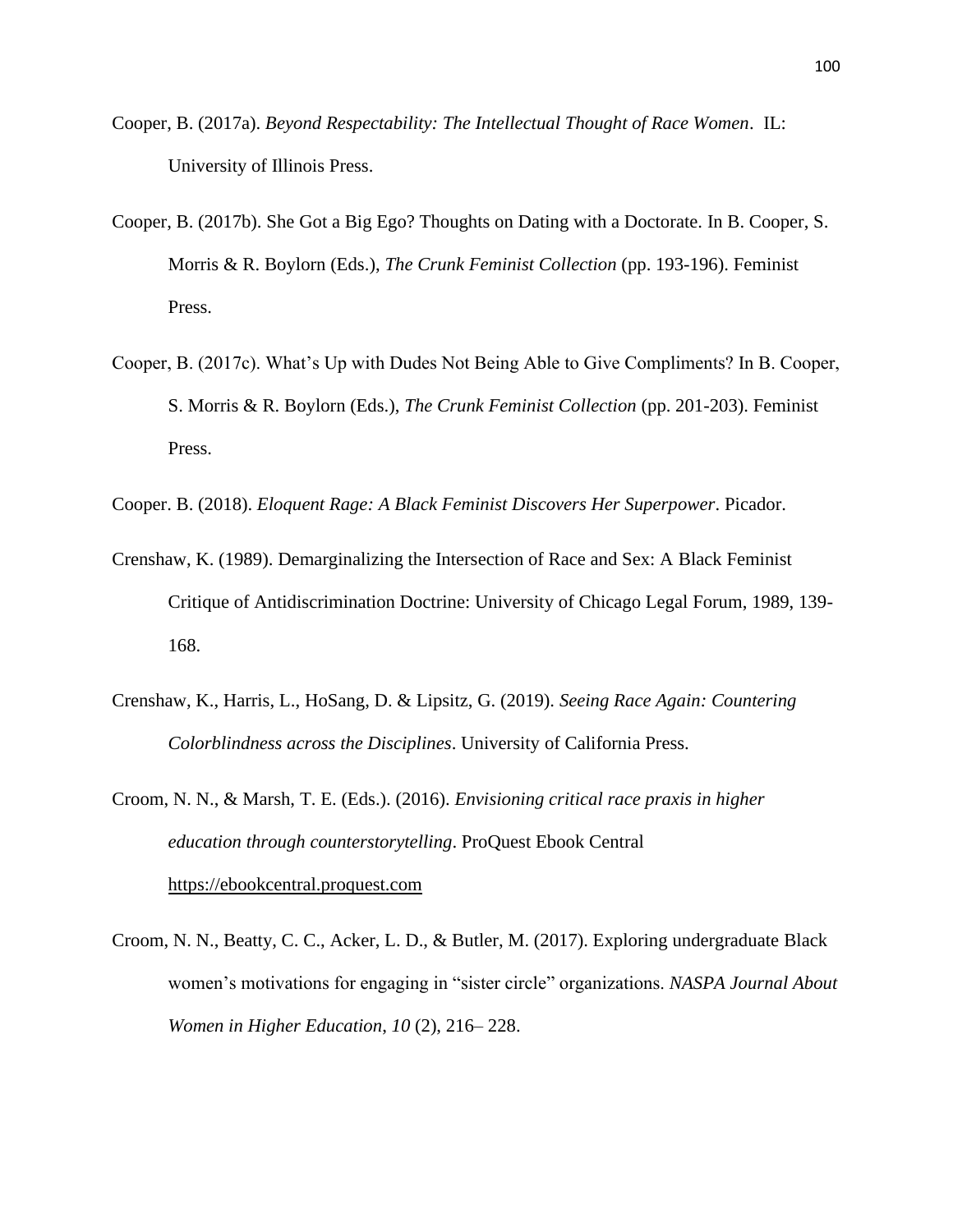- Davis, S. M., & Afifi, T. D. (2019). The Strong Black Woman Collective Theory: Determining the Prosocial Functions of Strength Regulation in Groups of Black Women Friends. *Journal of Communication*, 69(1), 20–35.<https://doi.org/10.1093/joc/jqy065>
- Delgado, R., & Stefancic, J. (2017). *Critical race theory (third edition) : An introduction*. ProQuest Ebook Central [https://ebookcentral.proquest.com](https://ebookcentral.proquest.com/)
- Diangelo, R. (2018). *White Fragility: Why it's so Hard for White People to Talk About Racism*. Beacon Press.
- Donovan, R. A. (2011). Tough or Tender: (Dis)Similarities in White College Students' Perceptions of Black and White Women. *Psychology of Women Quarterly*, 35(3), 458– 468.<https://doi.org/10.1177/0361684311406874>
- Dotson, K. (2015). Inheriting Patricia Hill Collins's Black Feminist epistemology. *Ethnic and Racial Studies*, *13*, 2322-2328.
- Dougherty, M.C. (1978). *Becoming a Woman in Rural Black Culture*. Holt, Rinehart and Winston.
- Du Bois, W.E.B. (1935). Does the Negro need Separate Schools? *The Journal of Negro Education*, 4(3), 328–335.<https://doi.org/10.2307/2291871>
- Duster, T. (2000). Foreword. In F. W. Twine & J.W. Warren (Eds.) *Racing Research, Researching Race* (pp. xi-xiv). New York University Press.
- Eigen, M. (1996). *Psychic deadness*. NJ: Jason Aronson Inc.
- Essed, P. (1991). *Using Everyday Racism: An Interdisciplinary Theory*. Sage Publications.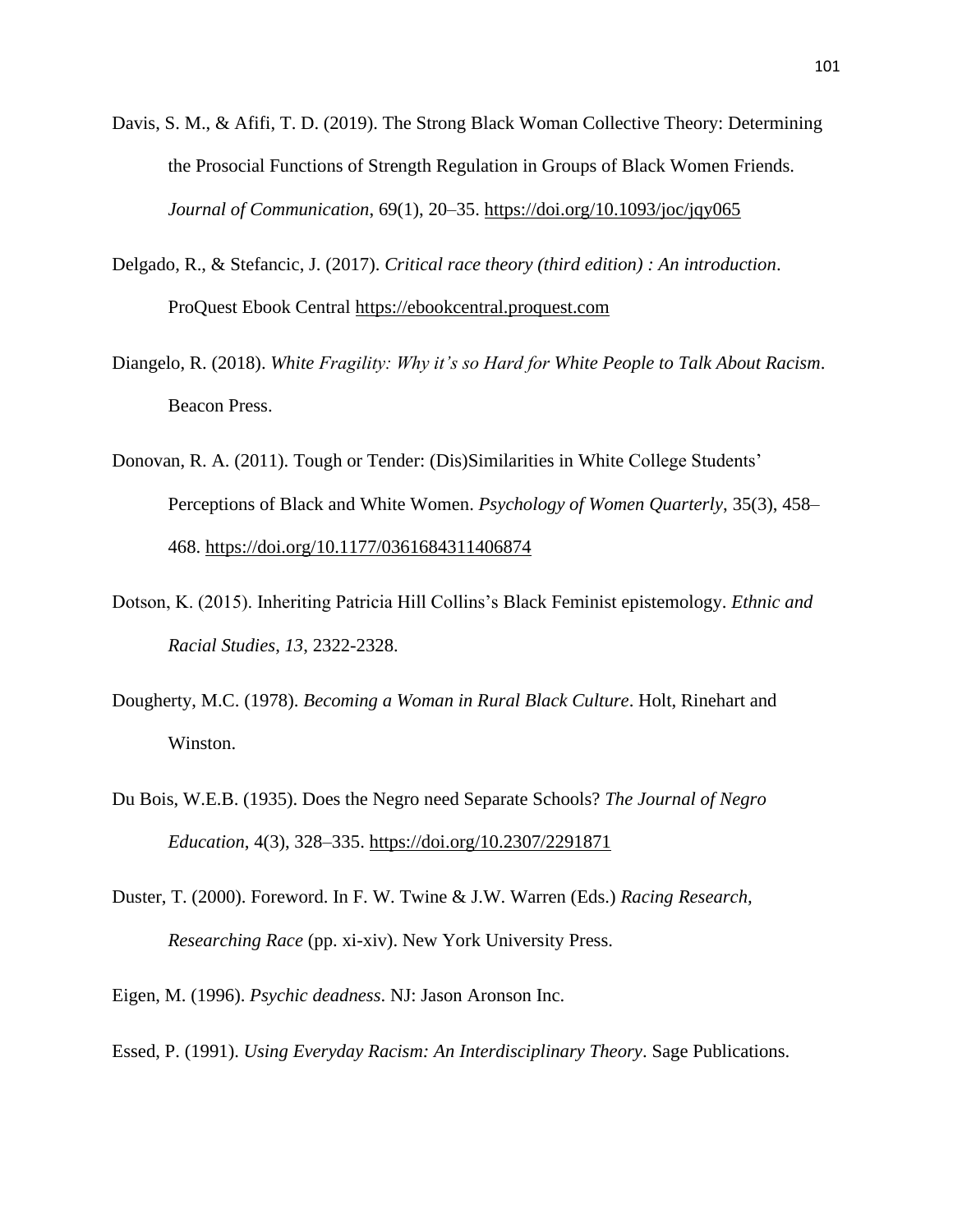- Franklin, A.J. & Boyd-Franklin, N. (2000). Invisibility Syndrome: A Clinical Model of the Effects of Racism on African-American Men. *American Journal of Orthopsychiatry, 70*, 33-41.
- Giddings, P. (1984). *When and Where I Enter: The Impact of Black Women on Race and Sex in America*. William Morrow.
- Gipson, A. (2021). The Art of Return: Bria Lauren's Affirmation of Black Womanhood. *Gulf Coast: A Journal of Literature & Fine Arts*, 33(2), 113–128.
- Goins, M. N. (2011). Playing with dialectics: Black female friendship groups as a homeplace. *Communication Studies*, 62(5), 531-546.
- Guillory, N. A. (2019). A Love Letter to Black Mothers. *JCT: Journal of Curriculum Theorizing*, 34(4), 1-10.
- Gwaltney, J. (1980). *Drysolong: A Self-Portrait of Black America*. Vintage.
- Hairston, L. (2017). The Double Consciousness of a Black Woman. Her Campus at Hampton University. [https://www.hercampus.com/school/hampton-u/double-consciousness-Black](https://www.hercampus.com/school/hampton-u/double-consciousness-black-woman)[woman](https://www.hercampus.com/school/hampton-u/double-consciousness-black-woman)
- Hammonds, E. (1997). Towards a Genealogy of Black Female Sexuality: The Problematic of Science. In M.J. Alexander & C.T. Mohanty (Eds.). *Feminist Geneaologies, Colonial Legacies, Democratic Futures*. (pp. 170-181). Routledge.
- Hannon, C. R., Woodside, M., Pollard, B. L., & Roman, J. (2016). The Meaning of African American College Women's Experiences Attending a Predominantly White Institution: A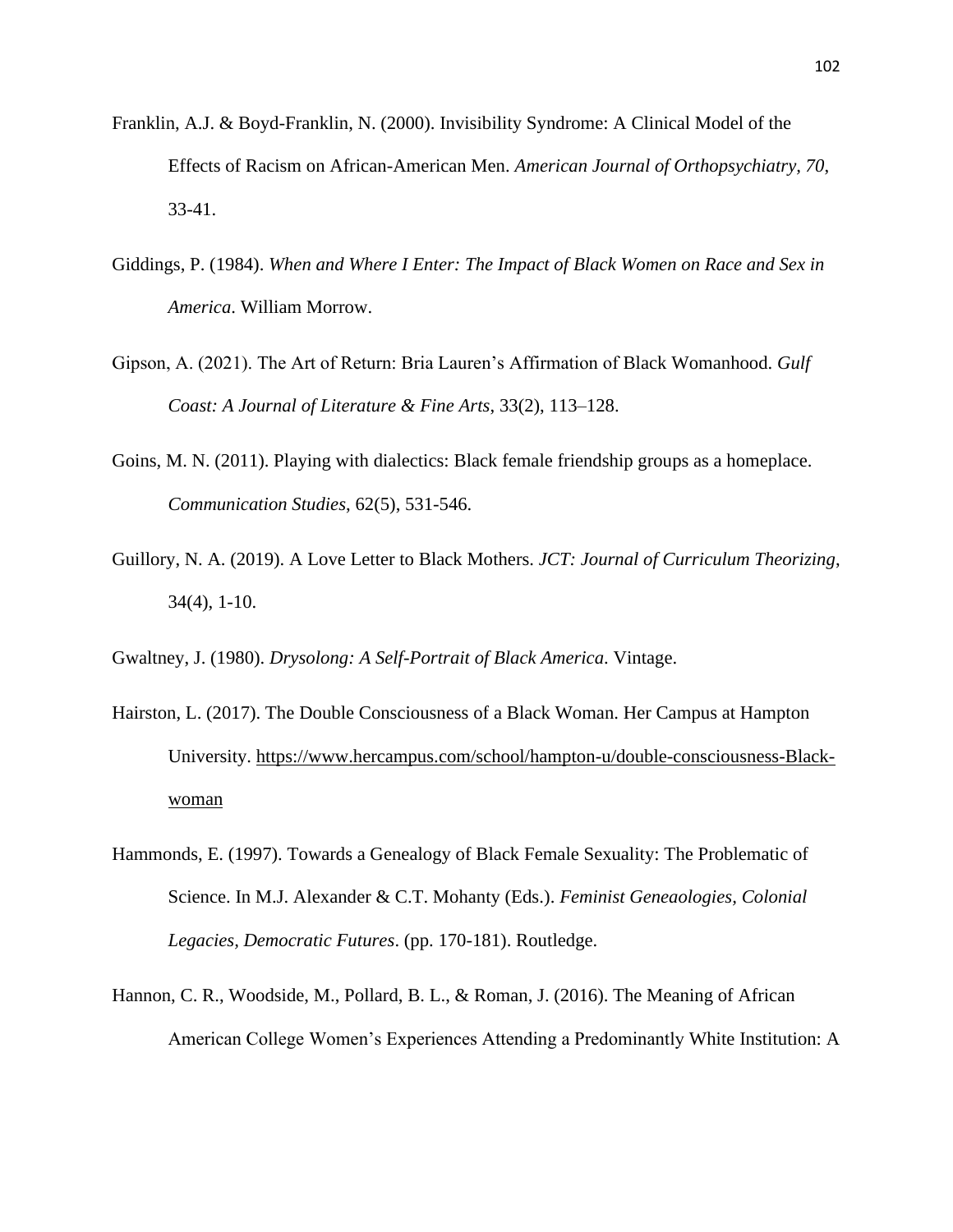Phenomenological Study. *Journal of College Student Development*, 57(6), 652–666. <https://doi.org/10.1353/csd.2016.0036>

Harding, S. (2015). *Objectivity & Diversity: Another Logic of Scientific Research*. The University of Chicago Press.

Harris, J. C., & Patton, L. D. (2019). Un/Doing Intersectionality through Higher Education Research. *Journal of Higher Education*, 90(3), 347–372. <https://doi.org/10.1080/00221546.2018.1536936>

- Harris-Lacewell, M. (2001). No place to rest: African American political attitudes and the myth of balck women's strength. *Women & Politics*, 23, 1-33.
- Haynes C., Stewart, S. & Allen, E. (2016). Three Paths, One Struggle: Black Women and Girls Battling Invisibility in U.S. Classrooms. *The Journal of Negro Education*, 85(3), 380– 391.<https://doi.org/10.7709/jnegroeducation.85.3.0380>
- Henderson, F. (2009). Successful, Single, and "Othered." In R. Hammer & D. Kellner, (Eds). Media/Cultural Studies: Critical Approaches (pp. 374-391). Peter Lang.
- hooks, b. (1989). *Talking Back: Thinking Feminist, Thinking Black*. South End Press.

hooks, b. (1995). *Killing Rage: Ending Racism*. Henry Holt and Company.

- hooks, b. (2000). Black Women: Shaping Feminist Theory. In James, J. & Sharpley-Whiting, T.D. (Eds). *The Black Feminist Reader* (pp. 131-145). Blackwell Publishers.
- Huber, L. P. (2008). Building Critical Race Methodologies in Educational Research: A Research Note on Critical Race Testimonio. *FIU Law Review*, 4(1). doi: 10.25148/lawrev.4.1.15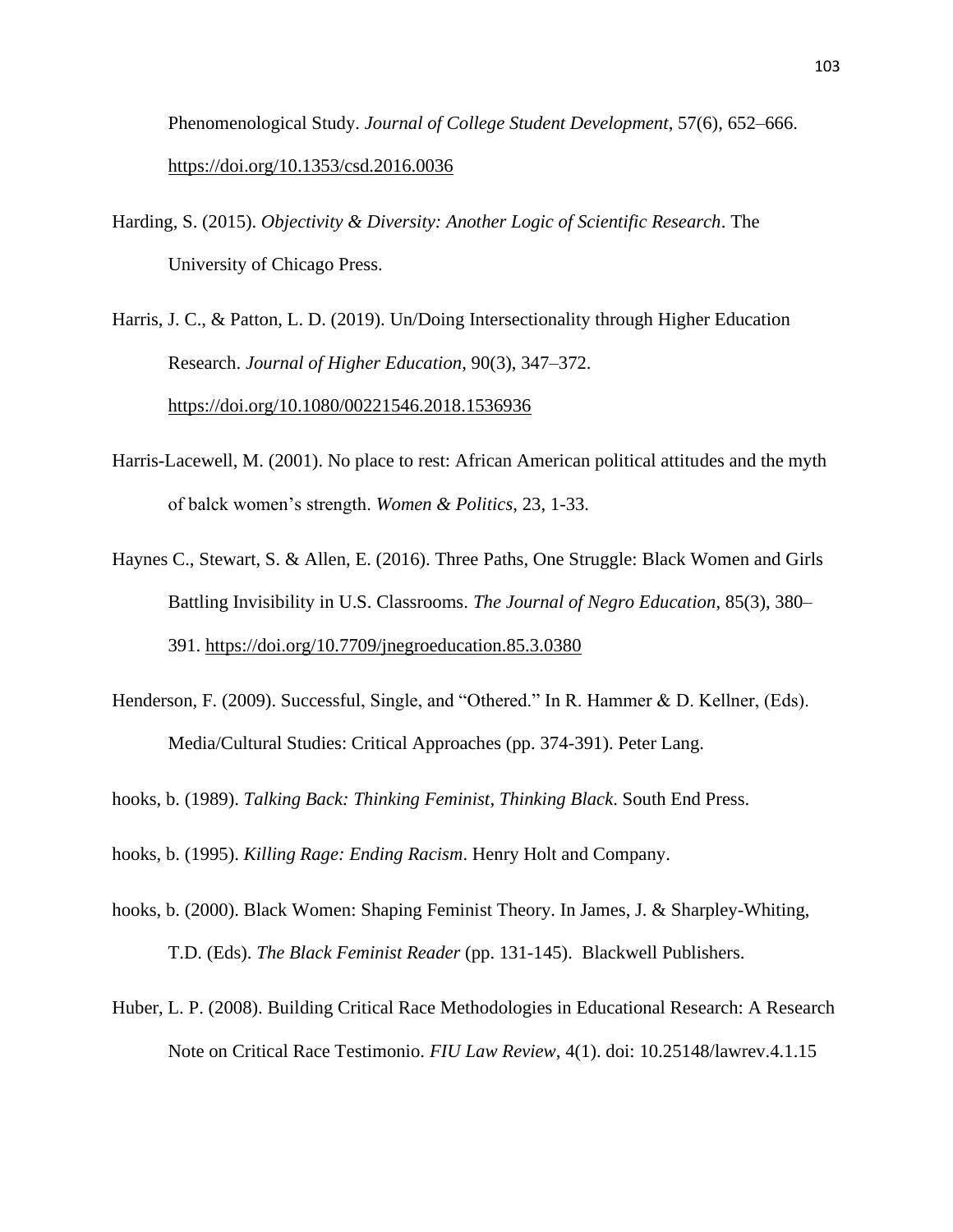Jerkins, M. (2018). *This Will Be My Undoing: Living at the Intersection of Black, Female, and Feminist in (White) America*. HarperCollins Publishers.

Johnson, A. (2017). *Power, Privilege and Difference*. McGraw-Hill Education.

- Johnson, L. (2015). Using Sista Circles to Examine the Experience of Black Women Teachers: A Collective Story About School Culture and Support [Unpublished Doctoral Dissertation]. The University of Georgia.
- Jones, M. K., & Sam, T. S. (2018). Cultural Connections: An Ethnocultural Counseling Intervention for Black Women in College. *Journal of College Counseling*, *21*(1), 73–86. <https://doi.org/10.1002/jocc.12088>
- Joseph, G. (1981). Black Mothers and Daughters: Their Roles and Functions in American Society. In G. Joseph & J. Lewis (Eds.), *Common Differences* (pp. 75-126). Anchor.
- Kaba, A. (2004). Race, Gender and Progress: Are Black American Women the New Model Minority? *J Afr Am St*, *12*, 309–335.<https://doi.org/10.1007/s12111-008-9043-8>

Kendall, M. (2020). *Hood Feminism: Notes from the Women that a Movement Forgot*. Viking.

- Kharem, H. & Hayes, E.M. (2005). Separation or Integration: Early Black Nationalism and the Education Critique. In W. Watkins, (Ed). *Black Protest Thought* (pp. 67-88). Peter Lang.
- Kimmel, M. (2013). *Angry White Men: American Masculinity at the End of an Era*. Nation Books.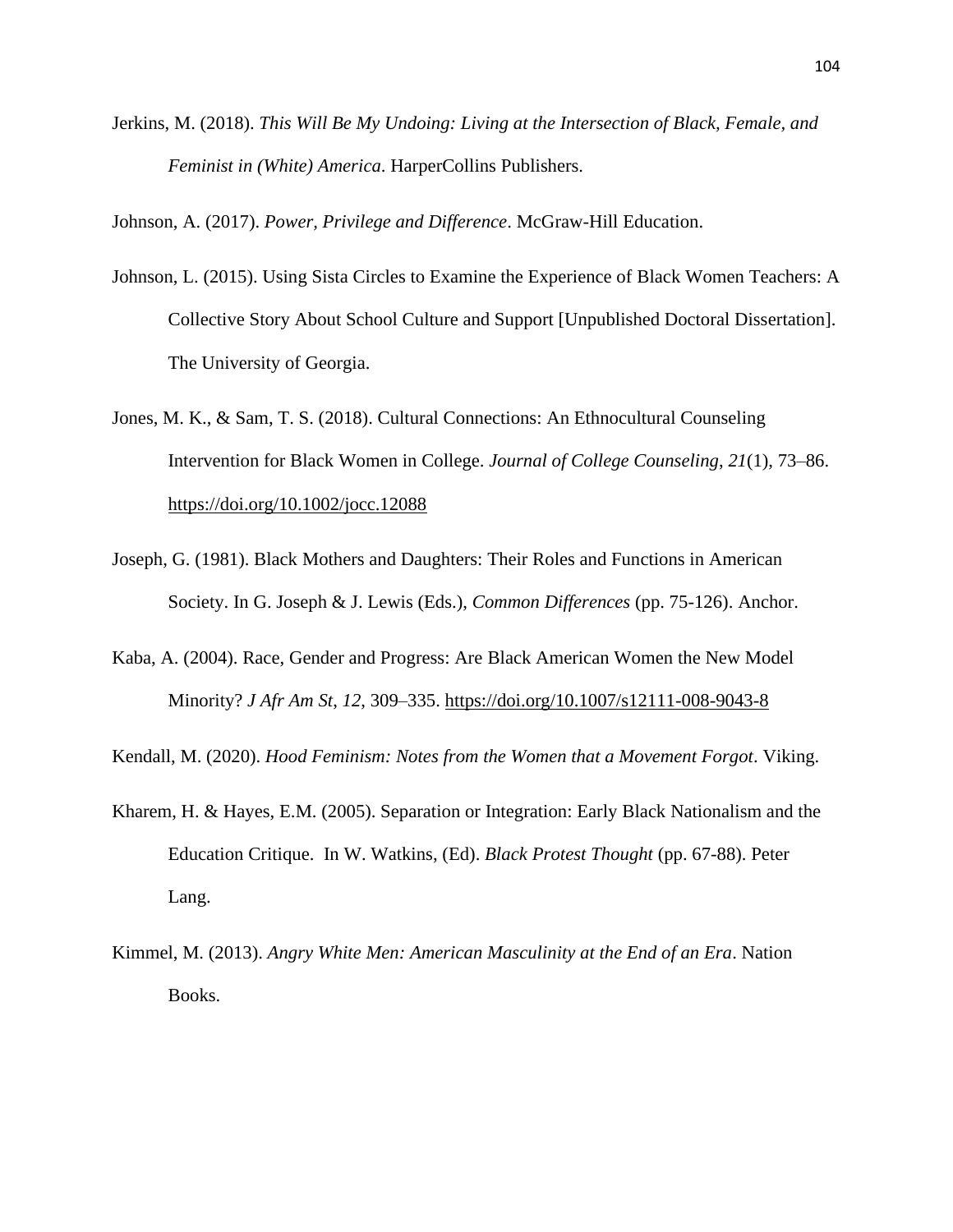- Kirk, G. & Okazawa-Rey, M. (2006). Identities and Social Locations: Who Am I? Who Are My People? In L. Rudnick, J. Smith & R. Rubin (Eds.), *American Identities: An Introductory Textbook* (pp. 8-16). Blackwell Publishing.
- Kirwan Institute for the Study of Race and Ethnicity. (2021, January 14). Understanding Implicit Bias. The Ohio State University Kirwan Institute for the Study of Race and Ethnicity. <https://kirwaninstitute.osu.edu/article/understanding-implicit-bias>

Lacy, M. (2018, August 20). Sista Circle Methodology. Medium. <https://medium.com/@Marvette/sista-circle-methodology-fb37b62657bc>

Ladner, J. (1972). *Tomorrow's Tomorrow*. Doubleday.

Lewis-Giggetts, T.M. (2021). The Blacker the Love: Envision a Future Where our Joy in Each Other, Not Romance, Will Heal Us. *Essence*, *March/April*, 82-83.

Lorde, A. (1984). *Sister Outsider*. Crossing Press.

- McCombs, H. G. (1989). The Dynamics and Impact of Affirmative Action Processes on Higher Education, the Curriculum, and Black Women. *Sex Roles*, *21*(1–2), 127–144. <https://doi.org/10.1007/BF00289732>
- McCoy, D. L., & Rodricks, D. J. (2015). *Critical race theory in higher education 20 years of theoretical and research innovations.* Wiley.
- Mohanty, C. (1990). On Race and Voice, Challenges for Liberal Education in the 1990S + Prejudice, Gender and Academia. *Cultural Critique*, 14, 179–208.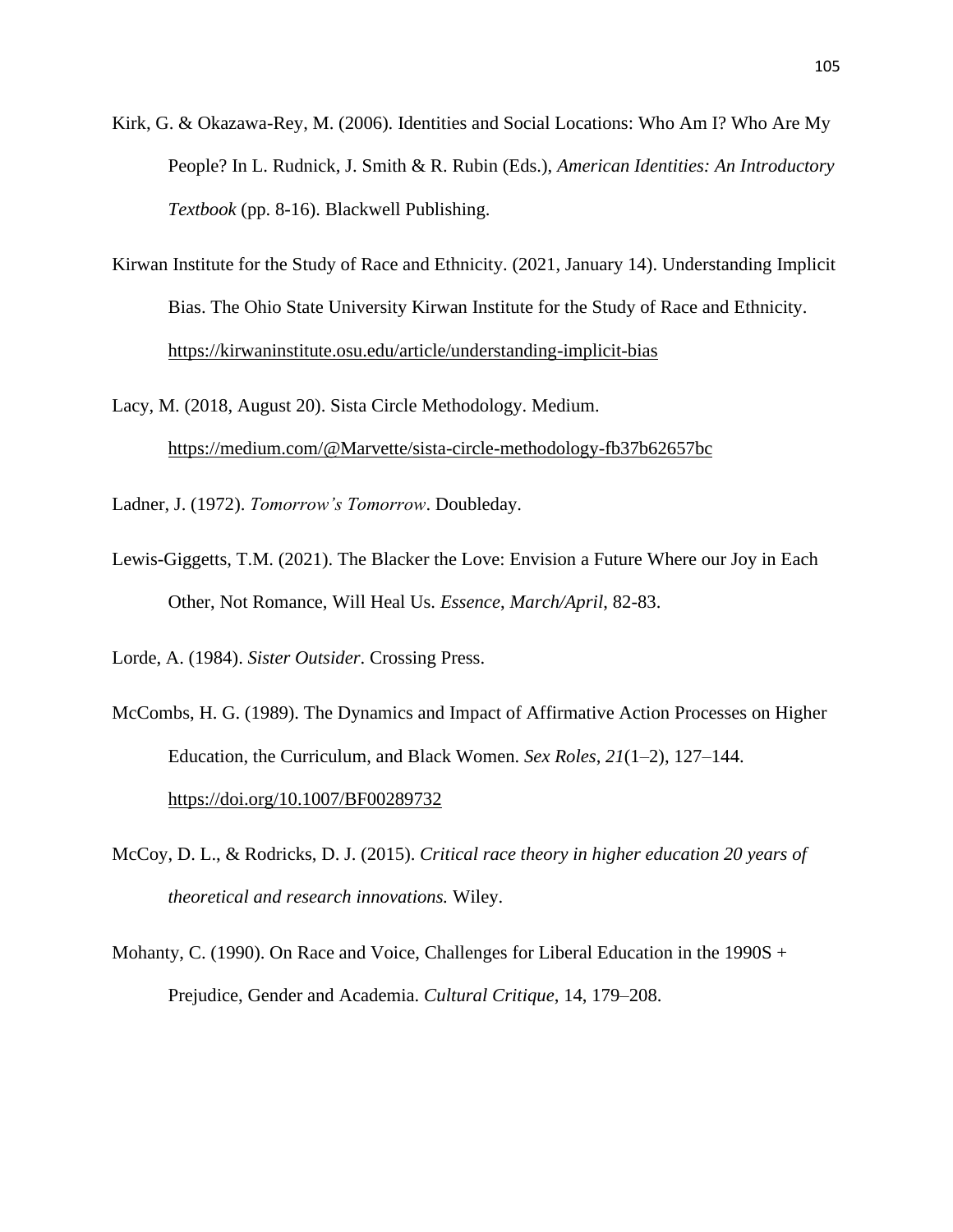- Montecinos, C. (1995). Culture as an Ongoing Dialogue: Implications for Multicultural Teacher Education. In C.E. Sleeter & P. McLaren (Eds.), *Multicultural Education, Critical Pedagogy, and the Politics of Difference* (pp. 269-308). SUNY Press.
- Morris, M. (2016). *Curriculum Studies Guidebooks--Volume 1: Concepts and Theoretical Frameworks*. Peter Lang.

Morris, M. W. (2016). Pushout: The Criminalization of Black Girls in Schools. The New Press.

- Nasaw, D. (1979). *Schooled to Order: A Social History of Public Schooling in the United States*. Oxford University Press.
- National Center for Education Statistics (NCES). (2019). Percentage of persons 25 to 29 years old with selected levels of educational attainment, by race/ethnicity and sex: Selected years, 1920 through 2019. Table 104.20. Retrieved from https:// nces.ed.gov/programs/digest/d16/tables/dt16\_104.20.asp.
- Neal-Barnett, A. M., Stadulis, R., Payne, M. R., Crosby, L., Mitchell, M., Williams, L., & Williams-Costa, C. (2011). In the company of my sisters: Sister circles as an anxiety intervention for professional African American women. Journal of Affective Disorders, 129(1), 213–218.<https://doi.org/10.1016/j.jad.2010.08.024>
- Neal-Jackson, A. (2020). "Well, What Did You Expect?": Black Women Facing Stereotype Threat in Collaborative Academic Spaces at a Predominantly White Institution. *Journal of College Student Development*, 61(3), 317–332.
- Parker, L. & Lynn, M. (2009). "What's Race Got to Do With It?: Critical Race Theory's Conflicts With and Connections to Qualitative Research Methodology and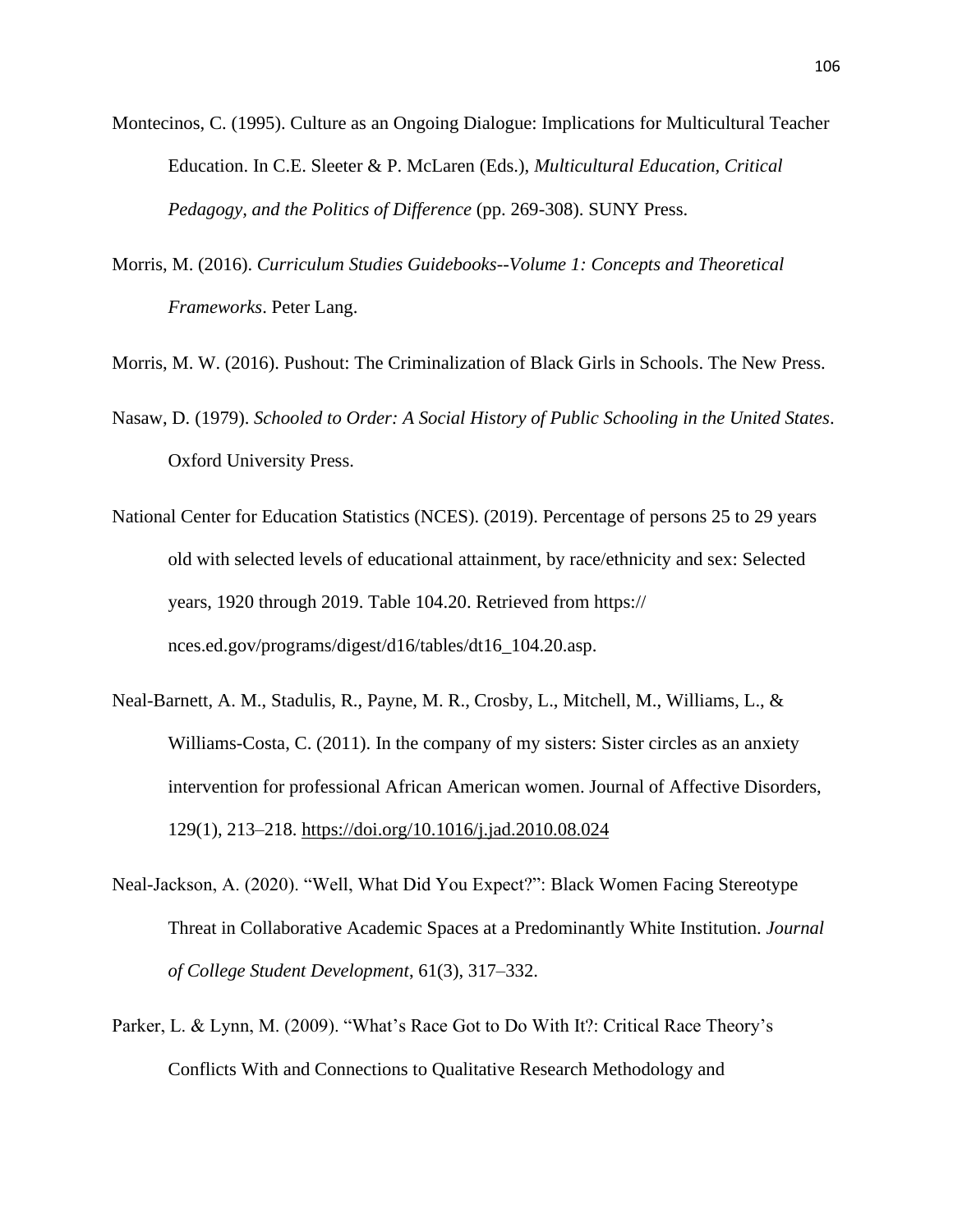Epistemology." In E. Taylor, D. Gillborn, & G. Ladson-Billings (Eds.), *Foundations of Critical Race Theory in Education* (pp. 148-160). Routledge.

- Patterson, A., Kinloch, V., Burkhard, T., Randall, R., & Howard, A. (2016). Black Feminist Thought as Methodology. *Departures in Critical Qualitative Research*, 5(3), 55-76. <http://www.ucpress.edu/journals.php?p=reprints>
- Patton, L.D., Crenshaw, K., Haynes, C. & Watson, T.N. (2016). Why We Can't Wait: (Re)Examining the Opportunities and Challenges for Black Women and Girls in Education (Guest Editorial). *The Journal of Negro Education*, 85(3), 194. <https://doi.org/10.7709/jnegroeducation.85.3.0194>
- Patton, L. D., & Croom, N. N. (Eds.). (2016). Critical perspectives on Black women and college success. ProQuest Ebook Central [https://ebookcentral.proquest.com](https://ebookcentral.proquest.com/)
- Patton, L.D. & Ward, L.W. (2016). Missing Black Undergraduate Women and the Politics of Disposability: A Critical Race Feminist Perspective. *The Journal of Negro Education*, 85(3), 330–349.<https://doi.org/10.7709/jnegroeducation.85.3.0330>
- Pennamon, T. (2019). Sisters of the Academy: A "Hidden ' Gem" for Black Women in Higher Education. *Diverse Issues in Higher Education*, 36(11), 22-24.
- Phelps-Ward, R. J., Allen, C., & Howard, J. L. (2017). A Rhetorical Analysis of Beyoncé's "Freedom": An Examination of Black College Women's Experiences at Predominately White Institutions. Taboo: *The Journal of Culture & Education*, 16(2), 50.
- Phillips, A. (2001) *Houdini's Box: The Art of Escape*. Vintage.
- Phillips, A. (2012). *Missing out: In praise of the unlived life*. Farrar, Straus and Giroux.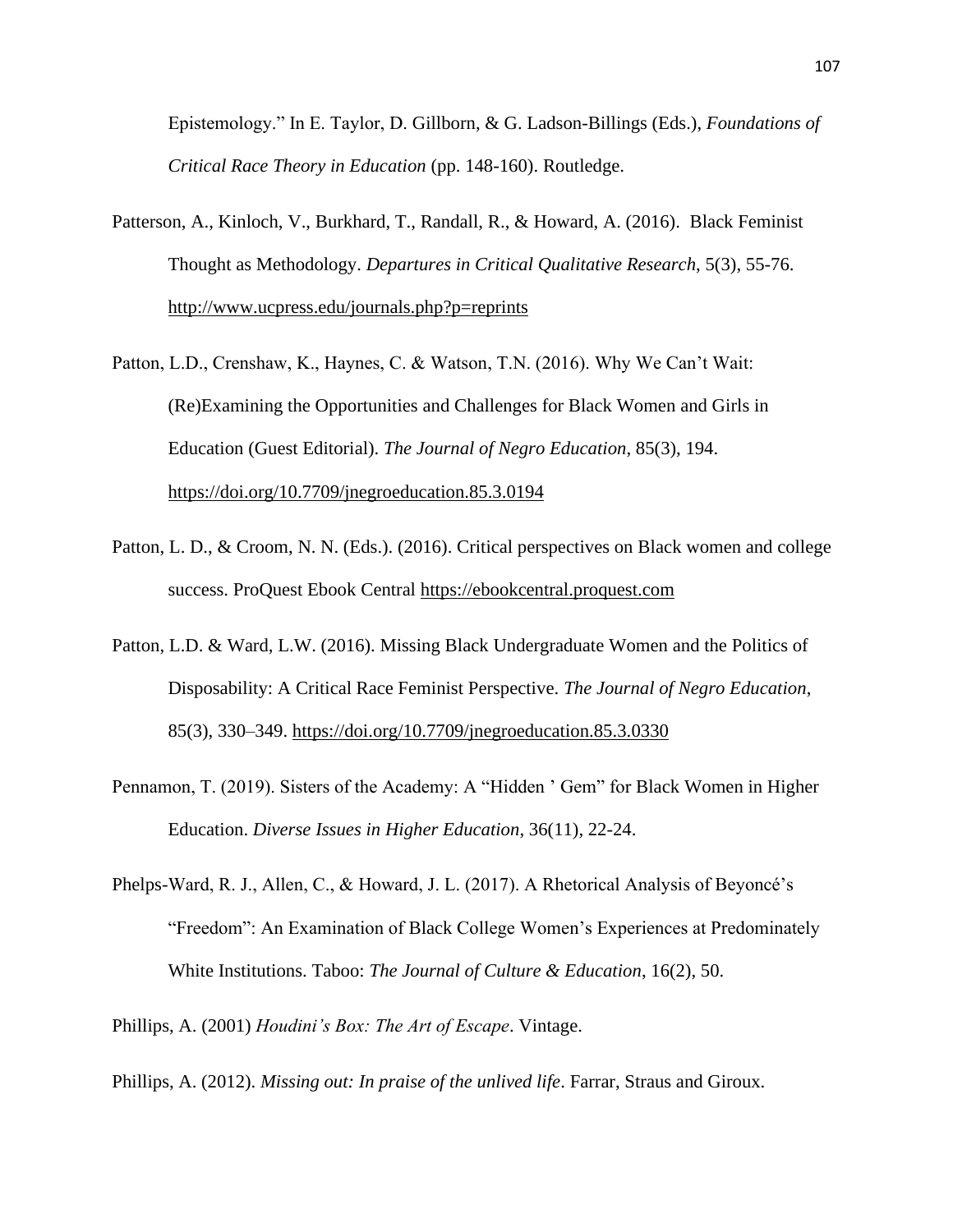- Pierce, Y. (2021). *In My Grandmother's House: Black Women, Faith, and the Stories We Inherit*. Broadfield Books.
- Pinar, W.F., Reynold, W.M., Slattery, P. & Taubman, P.M. (1995). *Understanding Curriculum: An Introduction to the Study of Historical and Contemporary Curriculum Discourses.*  Peter Lang.
- Pitcan M., Marwick, A.E., Boyd, d. (2018). Performing a Vanilla Self: Respectability Politics, Social Class, and the Digital World. *Journal of Computer-Mediated Communication*, 23 (3), 163–179.<https://doi.org/10.1093/jcmc/zmy008>
- Porter, C. J., & Dean, L. A. (2015). Making meaning: Identity development of Black undergraduate women making meaning. NASPA Journal About Women in Higher Education, 8(2), 125-139.<https://doi.org/10.1080/19407882.2015.1057164>
- Rankine, C. (2014). *Citizen: An American Lyric*. Graywolf Press.
- Rapping E. (2009). The Magical World of Daytime Soap Operas. In R. Hammer & D. Kellner, (Eds). *Media/Cultural Studies: Critical Approaches* (pp. 324-338). Peter Lang.
- Richards, S. & Lemelle, S.J. (2005). Pedagogy, Politics and Power. In W. Watkins, (Ed). *Black Protest Thought* (pp. 5-31). Peter Lang.
- Robinson, S. J., Esquibel, E., & Rich, M. D. (2013). "I'm Still Here:" Black Female Undergraduates' Self-Definition Narratives. *World Journal of Education*, 3(5), 57–71.
- Roche, J. (1998). *Restructured Resistance: The Sibley Commission and the Politics of Desegregation in Georgia*. The University of Georgia Press.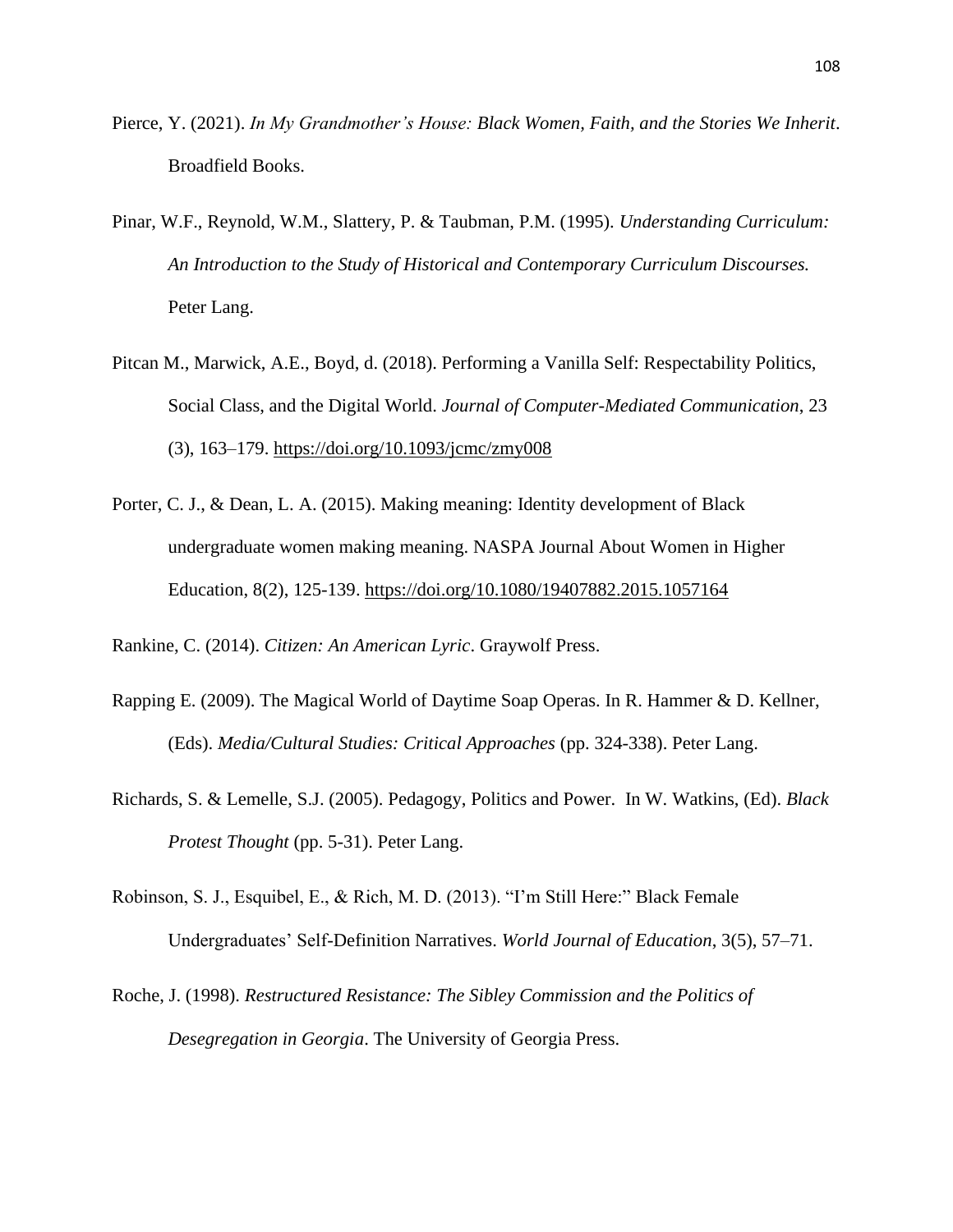- Rucker, W. C., & Jubilee, S. K. (2007). From Black Nadir to Brown v. Board: Education and Empowerment in Black Georgian Communities - 1865 to 1954. Negro Educational Review, 3/4, 151.
- Saad, L. (2020). *Me and White Supremacy: Combat Racism, Change the World, and Become a Good Ancestor*. Sourcebooks.

Saldaña, J. (2016). *The coding manual for qualitative researchers* (3E.). SAGE.

- Saldaña, J., Leavy, P., & Beretvas, N. (2011). Fundamentals of qualitative research. ProQuest Ebook Central [https://ebookcentral.proquest.com](https://ebookcentral.proquest.com/)
- Scott, K. D. (2021). Repurposing Black Women's Strength and Normalizing "Strong Sista Self-Care" on Social Media. Women's Studies in Communication, 44(4), 484–490.
- Sensoy, Ö. & DiAngelo, R. (2017). Is Everyone Really Equal? (2nd Ed.) New York: Teachers College Press.
- Shahid, N. N., Nelson, T., & Cardemil, E. V. (2018). Lift Every Voice: Exploring the Stressors and Coping Mechanisms of Black College Women Attending Predominantly White Institutions. *Journal of Black Psychology*, 44(1), 3–24. <https://doi.org/10.1177/0095798417732415>

Shange, N. (1989). *For Colored Girls Who Have Considered Suicide When the Rainbow is Enuf*. Macmillan Publishing.

Slatton, B. C. (2013). *Mythologizing Black women : Unveiling White men's racist deep frame on race and gender.* ProQuest Ebook Central [https://ebookcentral.proquest.com](https://ebookcentral.proquest.com/)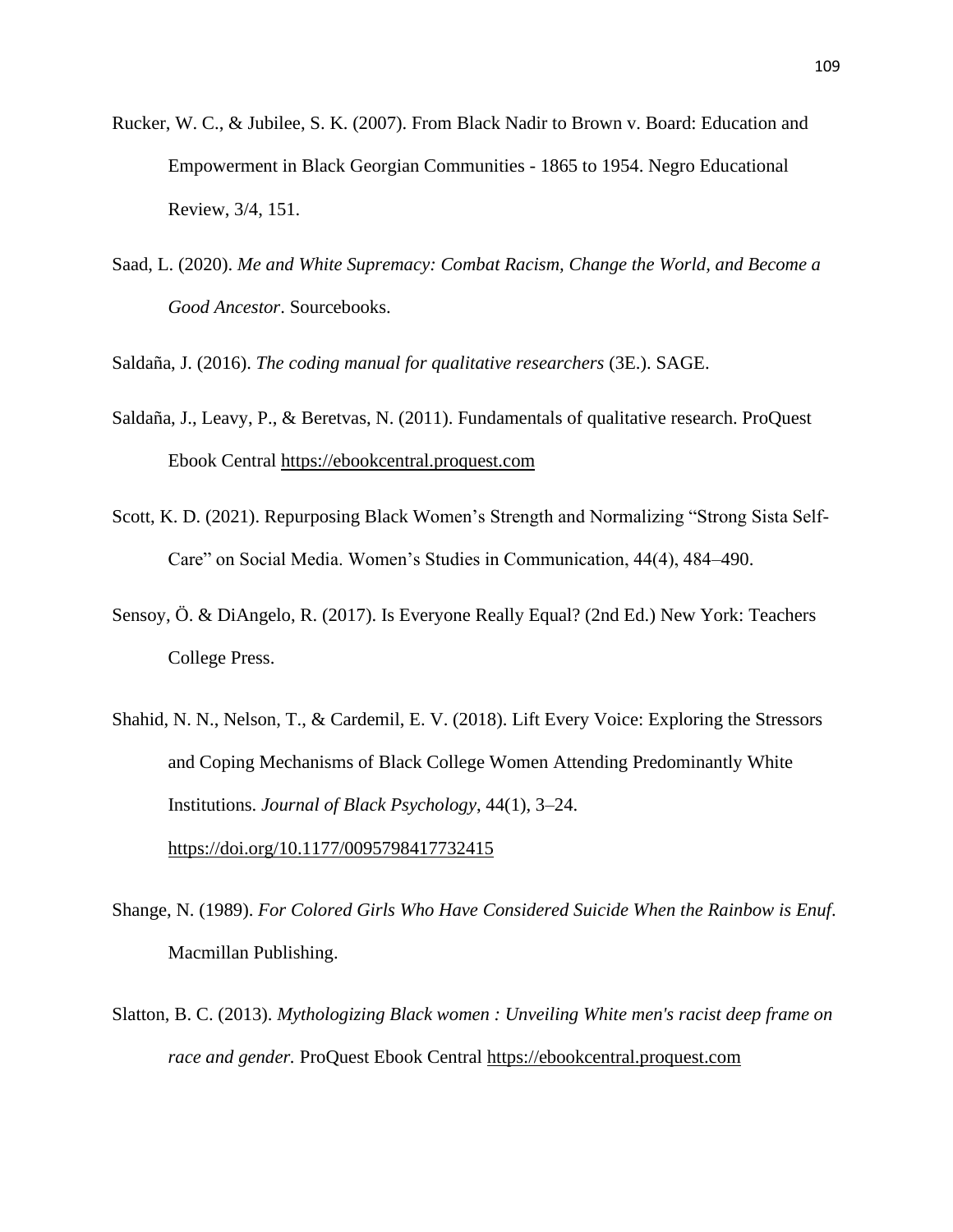- Solórzano, D. G. & Yosso, T. J.. (2002). Critical race methodology: Counter-storytelling as an analytical framework for education research. *Critical Race Theory and Qualitative Research*, 8(1), 23–44.
- Solórzano, D. & Yosso T. (2009). Counter-Storytelling as an Analytical Framework for Educational Research. In E. Taylor, D. Gillborn, & G. Ladson-Billings (Eds.), *Foundations of Critical Race Theory in Education* (pp. 131-147). Routledge.
- Sue D.W. (2010). Racial Microaggressions in Everyday Life: Is Subtle Bias Harmless? *Psychology Today*, October 5, 2010, [https://www.psychologytoday.com/us/blog/microaggressions-in-everyday](https://www.psychologytoday.com/us/blog/microaggressions-in-everyday-life/201011/microaggressions-more-just-race)[life/201011/microaggressions-more-just-race](https://www.psychologytoday.com/us/blog/microaggressions-in-everyday-life/201011/microaggressions-more-just-race)
- Takaki, R. (2008). *A Different Mirror: A History of Multicultural America*. Back Bay Books/Little, Brown and Company.
- Tatum, B.D. (1997). Why are all of the Black Kids Sitting Together in the Cafeteria? Basic Books.
- Tietjen, M. (2005). *A Century of Achievement, 1906-2006: Georgia Southwestern State University*. Boyd Brothers, Inc.
- Tomlinson, B. (2019). Powerblind Intersectionality. In K.W. Crenshaw, L.C. Harris, D.M. HoSang & G. Lipsitz (Eds.), *Seeing Race Again: Countering Colorblindness across Disciplines* (pp. 176-199). University of California Press.
- U.S. Bureau of Labor Statistics. (2021, July 7). *2020 Databook*. Retrieved July 7, 2021, from <https://www.bls.gov/opub/reports/womens-databook/2020/home.htm>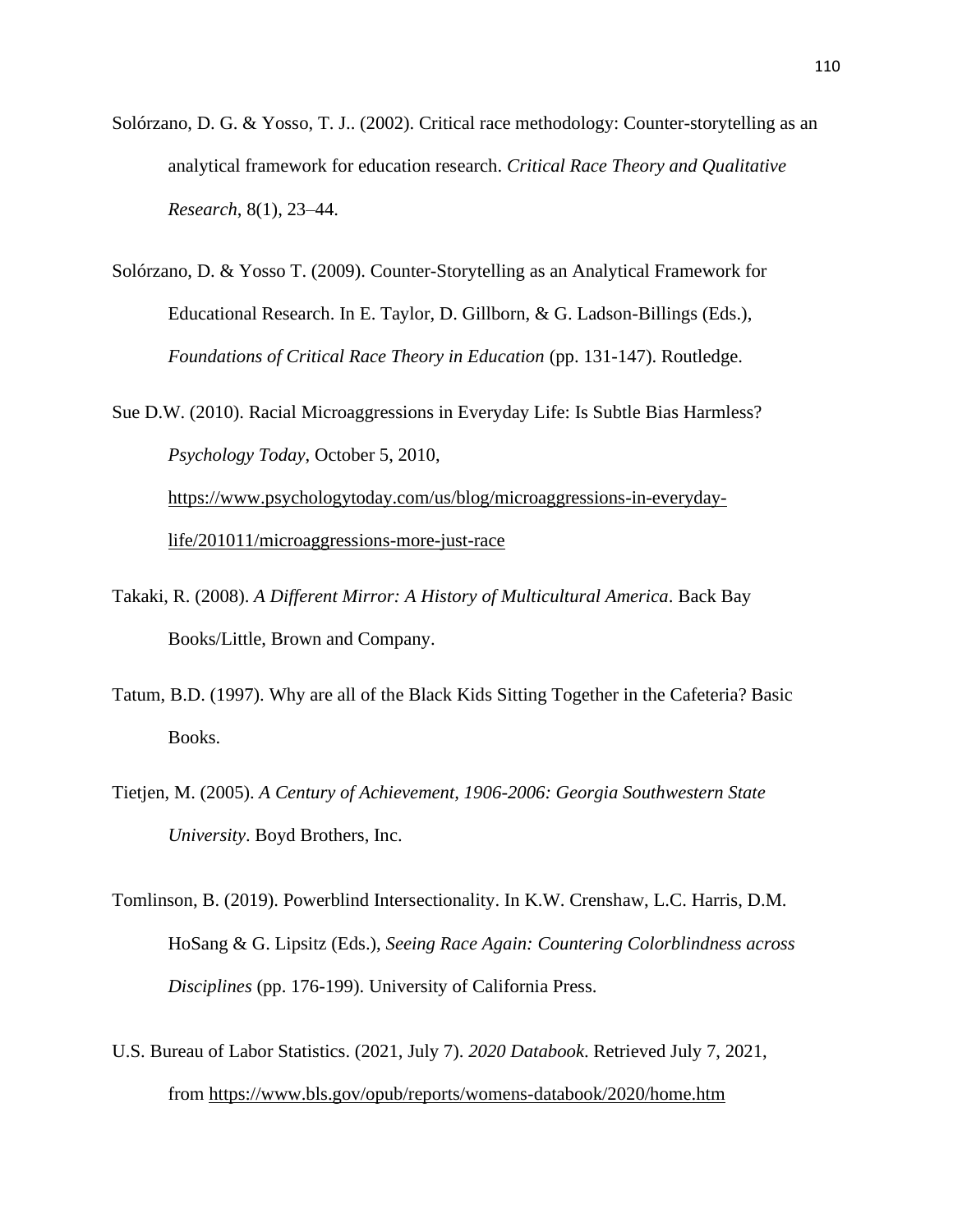- U.S. Bureau of Labor Statistics. (2021, June 21). *Employment situation summary*. Retrieved June 21, 2021, from <https://www.bls.gov/opub/reports/womens-earnings/2019/home.htm>
- U.S. Bureau of Labor Statistics. (2021, June 21). *Highlights of Women's Earnings in 2019*. Retrieved June 21, 2021, from [https://www.bls.gov/opub/reports/womens](https://www.bls.gov/opub/reports/womens-earnings/2019/home.htm)[earnings/2019/home.htm](https://www.bls.gov/opub/reports/womens-earnings/2019/home.htm)
- Wade-Gayles, G. (1984). The Truths of Our Mothers' Lives: Mother Daughter Relationships in Black Women's Fiction. *Sage: A Scholarly Journal on Black Women*, 1(2), 8-12.
- Waite, C.L. & Crocco, M.S. (2004). Fighting Injustice through Education. *History of Education*, (33), 5. 573–583.<https://doi.org/10.1080/0046760042000254541>
- Watkins, W. (2001). *The White Architects of Black Education: Ideology and Power in America, 1865-1954*. Teachers College Press.
- Watson, J. E. (2016). It's "a different world": the HBCU-centered show still resonates with a new generation of college students. *Diverse Issues in Higher Education*, (14), 14. Retrieved from [https://libez.lib.georgiasouthern.edu/login?url=https://search.ebscohost.com/login.aspx?d](https://libez.lib.georgiasouthern.edu/login?url=https://search.ebscohost.com/login.aspx?direct=true&db=edsgea&AN=edsgcl.461450455) [irect=true&db=edsgea&AN=edsgcl.461450455](https://libez.lib.georgiasouthern.edu/login?url=https://search.ebscohost.com/login.aspx?direct=true&db=edsgea&AN=edsgcl.461450455)
- Weaver-Hightower, M. B. (2018). *How to write qualitative research*. ProQuest Ebook Central [https://ebookcentral.proquest.com](https://ebookcentral.proquest.com/)
- Wheeler, K. H., Busman, D., Fanczi, J., Gray, M., Guzman-Gomez, G., Merchant, A. M., Montgomery, M., Niday, B. D., Payne, K., & Reeves, A. (2018). Black Student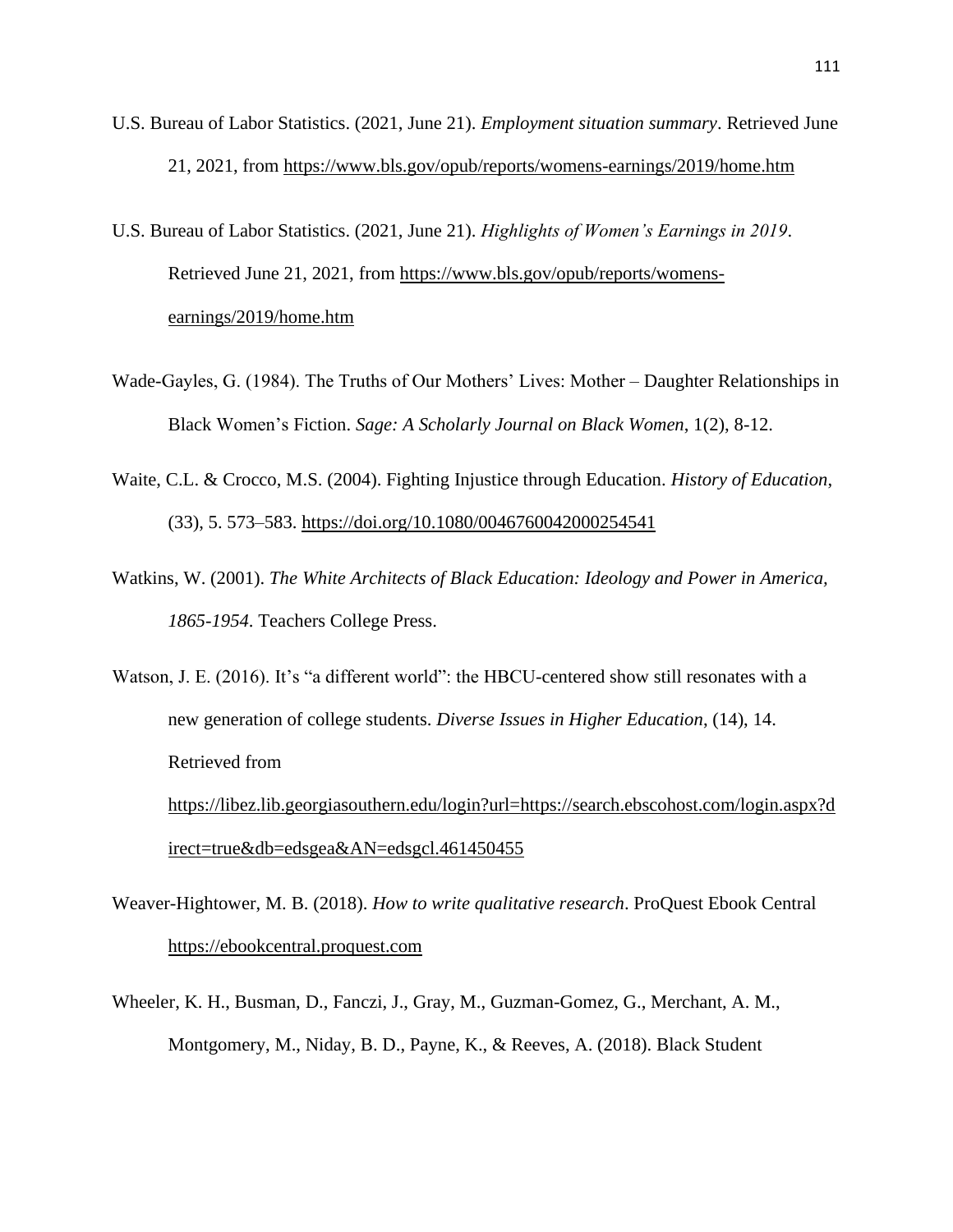Experiences in the Racial Integration of Reinhardt College, 1966-1972. Georgia Historical Quarterly, 102(4), 339–361.

- Williams, J.L. & Nichols, T.M. (2012). Black Women's Experiences with Racial Microaggressions in College: Making Meaning at the Crossroads of Race and Gender. In C. Chambers, R. Sharpe & H. Frierson (Eds.), *Black Female Undergraduates on Campus: Successes and Challenges* (pp. 75-95). Emerald Publishing Limited.
- Winkle-Wagner, R. (2009). The perpetual homelessness of college experiences: Tensions between home and campus for African American women. The Review of Higher Education, 33(1), 1-36.<http://doi.org/10.1353/rhe.0.0116>
- Wittgenstein, L., Wright, G. H., Nyman, H., & Winch, P. (1984). *Culture and Value*. Amsterdam, Netherlands: Amsterdam University Press.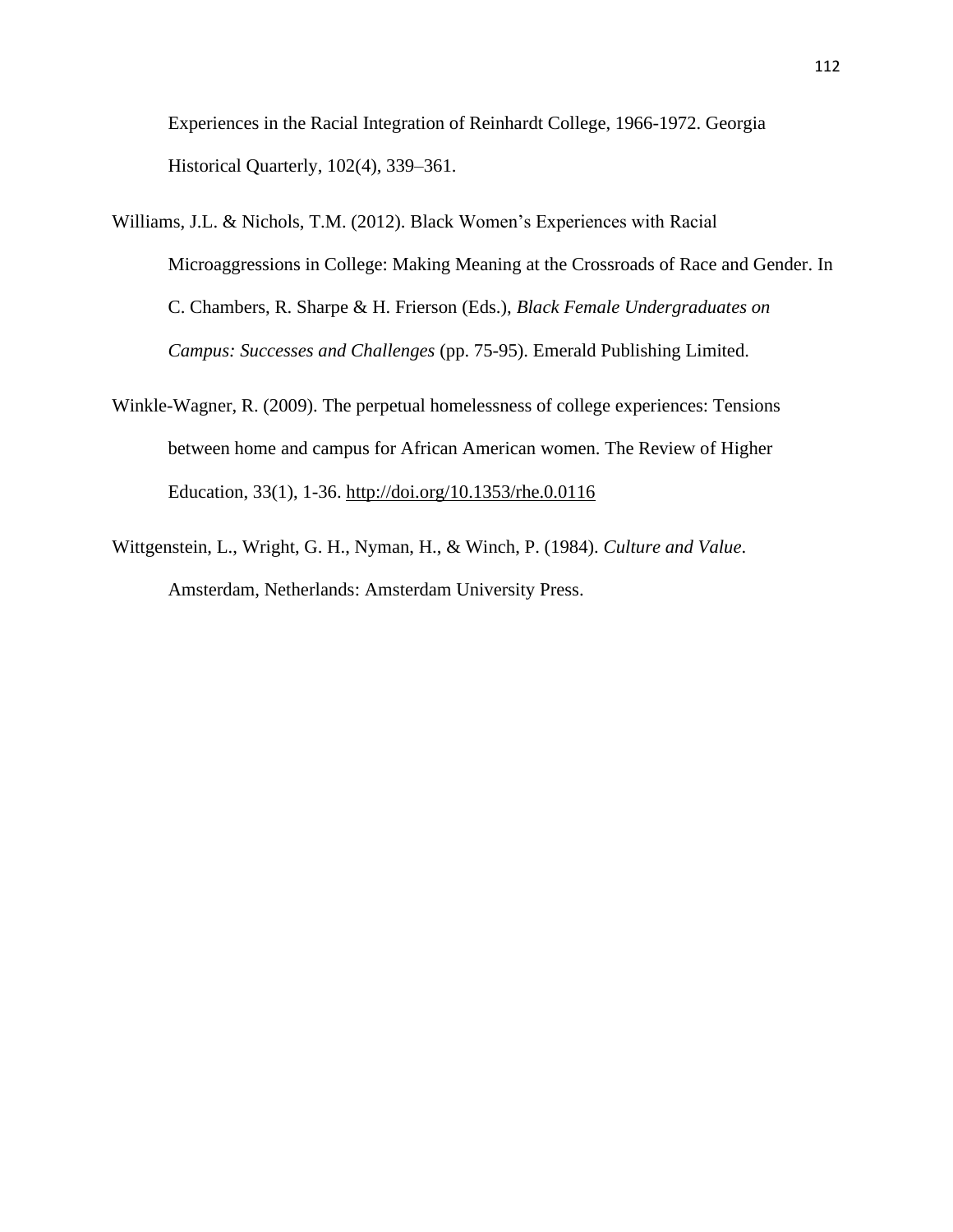### APPENDIX A

## IT'S A DIFFERENT WORLD: THE EXPERIENCES OF BLACK WOMEN AT A SOUTHERN PREDOMINANTLY WHITE UNIVERSITY

# A. CALL FOR PARTICIPANTS

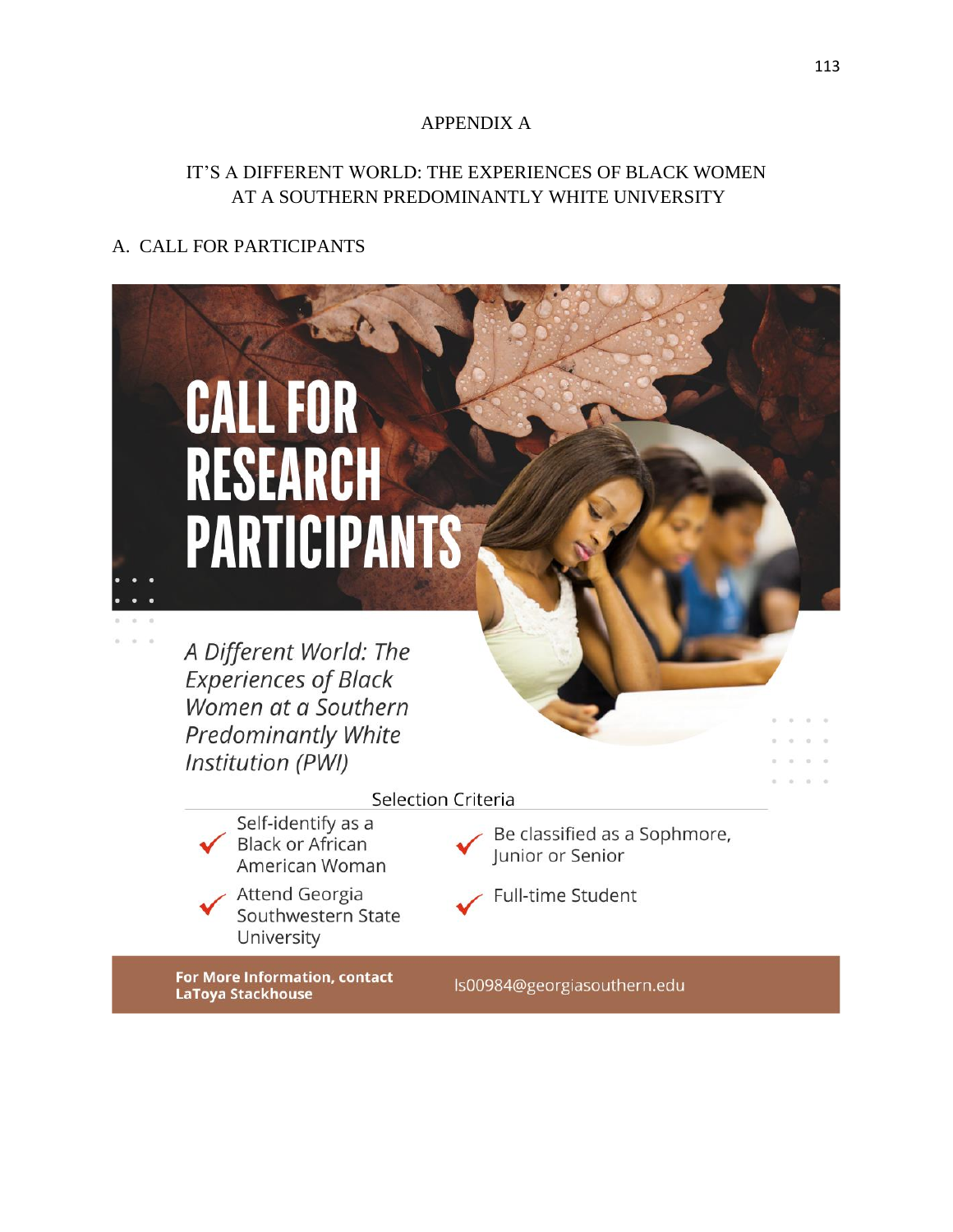### B. PARTICIPANT CONSENT FORM

# A DIFFERENT WORLD: THE EXPERIENCES OF BLACK WOMEN AT A SOUTHERN PREDOMINANTLY WHITE INSTITUTION

Consent to take part in research

- **EXECUTE:** Voluntarily agree to participate in this research study.
- I understand that even if I agree to participate now, I can withdraw at any time or refuse to answer any question without any consequences of any kind.
- **I** understand that I can withdraw permission to use data from my interview within two weeks after the interview, in which case the material will be deleted.
- I have had the purpose and nature of the study explained to me in writing and I have had the opportunity to ask questions about the study.
- I understand that participation involves sharing my lived experiences as a Black woman at my current university in both group and individual settings.
- I understand that I will not benefit directly from participating in this research.
- I agree to my interview being audio-recorded.
- I understand that all information I provide for this study will be treated confidentially.
- **I** I understand that in any report on the results of this research my identity will remain anonymous. This will be done by changing my name and disguising any details of my interview which may reveal my identity or the identity of people I speak about.
- I understand that disguised extracts from my interview may be quoted in the researcher's dissertation, conference presentation, published papers etc.
- **I** understand that if I inform the researcher that myself or someone else is at risk of harm they may have to report this to the relevant authorities - they will discuss this with me first but may be required to report with or without my permission.
- I understand that signed consent forms and original audio recordings will be retained in within the possession of the researcher at her home until the dissertation committee confirms the results of the researcher's dissertation.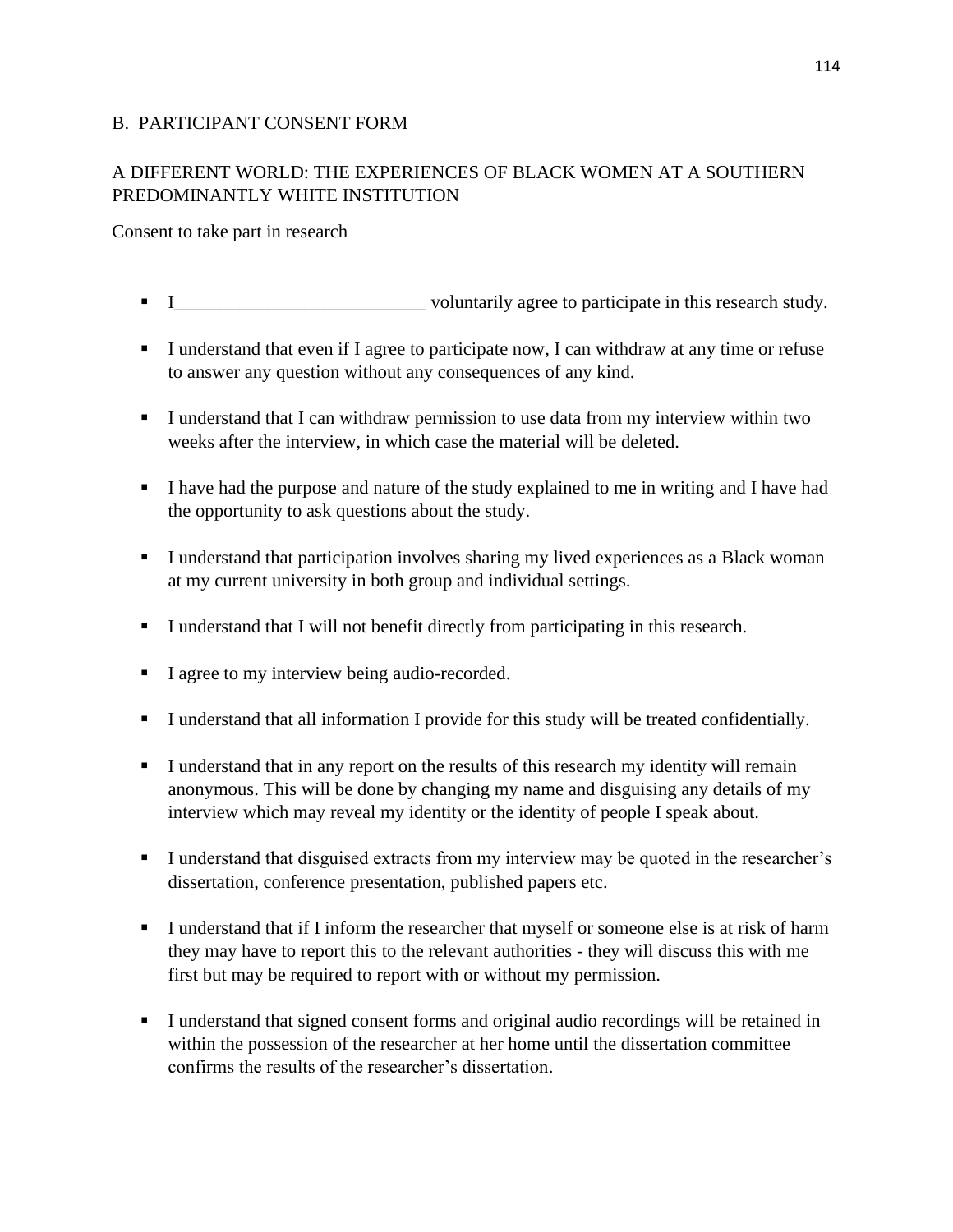- I understand that a transcript of my interview in which all identifying information has been removed will be retained for two years from the date of the successful completion of the dissertation requirements.
- I understand that under freedom of information legalization I am entitled to access the information I have provided at any time while it is in storage as specified above.
- **I** I understand that I am free to contact any of the people involved in the research to seek further clarification and information.

*Signature of research participant* 

Signature of the Participant Date

*Signature of researcher* 

I believe the participant is giving informed consent to participate in this study.

\_\_\_\_\_\_\_\_\_\_\_\_\_\_\_\_\_\_\_\_\_\_\_\_\_\_\_\_\_\_\_\_\_\_\_\_\_\_ \_\_\_\_\_\_\_\_\_\_\_\_\_\_\_

\_\_\_\_\_\_\_\_\_\_\_\_\_\_\_\_\_\_\_\_\_\_\_\_\_\_\_\_\_\_\_\_\_\_\_\_\_\_ \_\_\_\_\_\_\_\_\_\_\_\_\_\_\_ Signature of Researcher Date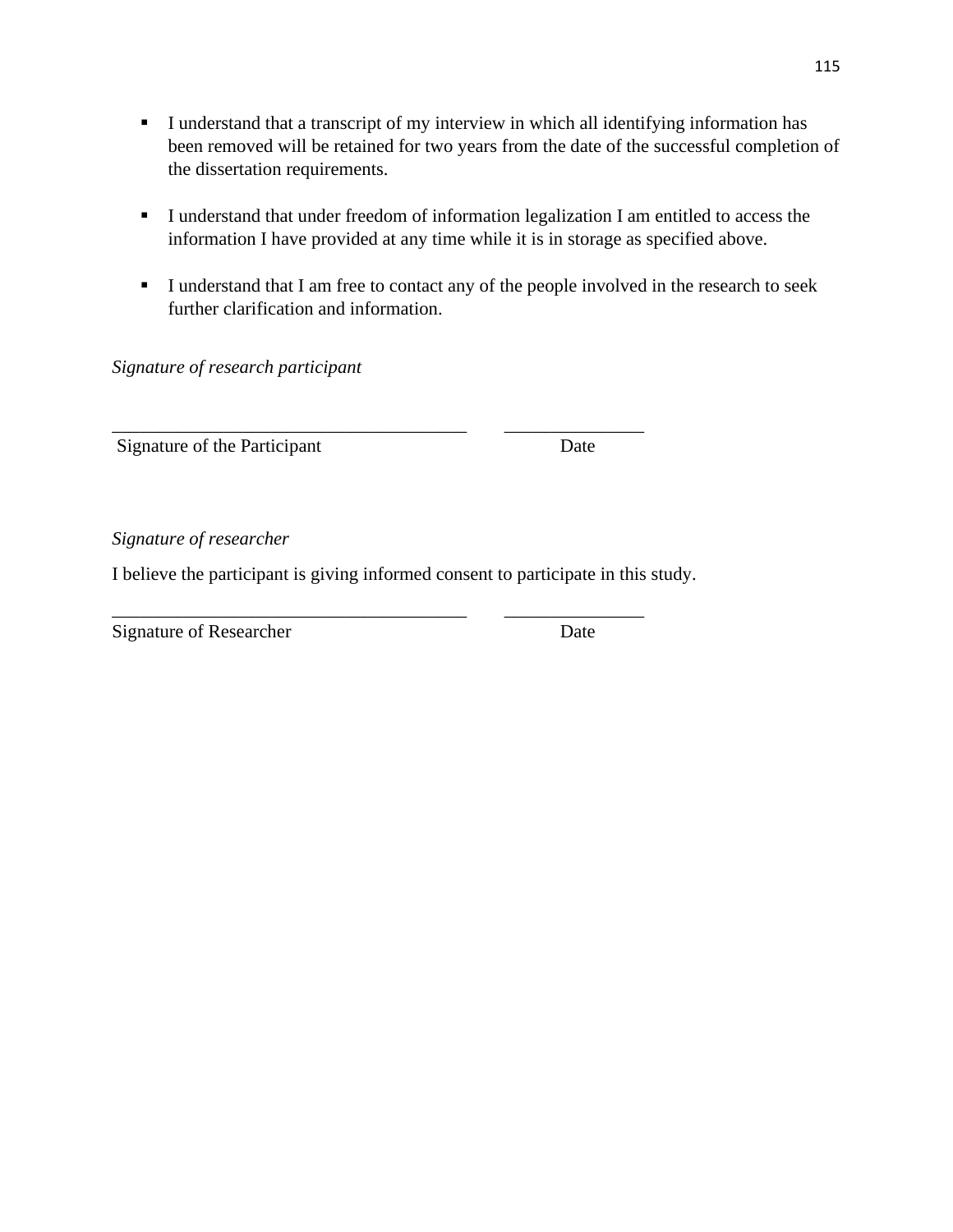### C. PARTICIPANT SURVEY QUESTIONS

- 1. Personal Email
- 2. What is your current classification? (Freshman, Sophomore, Junior, Senior)
- 3. What is your current major/academic focus?
- 4. What is your residential status? (Residential, Commuter)
- 5. What is your residency status? (Georgia resident, Out-of-State resident, International Student)
- 6. What is your racial identity? (Black, African-American, Multi-racial, I do not identify with any race)
- 7. What is your gender identification? (Female, Male, Non-Binary)
- 8. What type of area did you grow up in? (Rural, Metropolitan, Suburban) *Multiple selection option*
- 9. What was the make-up of your high school? (Majority White, Majority Black, Majority Another Race, Evenly-Mixed)
- 10. Are you a first-generation college student? *Neither of your parents did not graduate from college* (Yes, No, Unsure)
- 11. What are your current plans after graduation? (Entering the workforce, Attending graduate school, Both, Unsure)
- 12. Before college, did you have a teacher of color? (Yes, No)
- 13. Have you had any teachers of color while attending college? (Yes, No)
- 14. If yes to the previous question, what was the ethnicity of your professor(s)? (Black, Asian/Pacific Islander, African, Hispanic)

### Ranked Question

16. Rank order the following factors which may have influenced your decision to attend college: peers going to college, parents' goals for me, influential teachers' who supported me, teachers who didn't think I could do it/desire to prove them wrong, coaches, boyfriend/girlfriend/partner, life goals (e.g., always wanted to be a doctor)

Scaled Questions (Lowest 1 - 5 Highest)

- 17. What effect did your high school experience have on your decision to attend college?
- 18. How prepared were you for college?